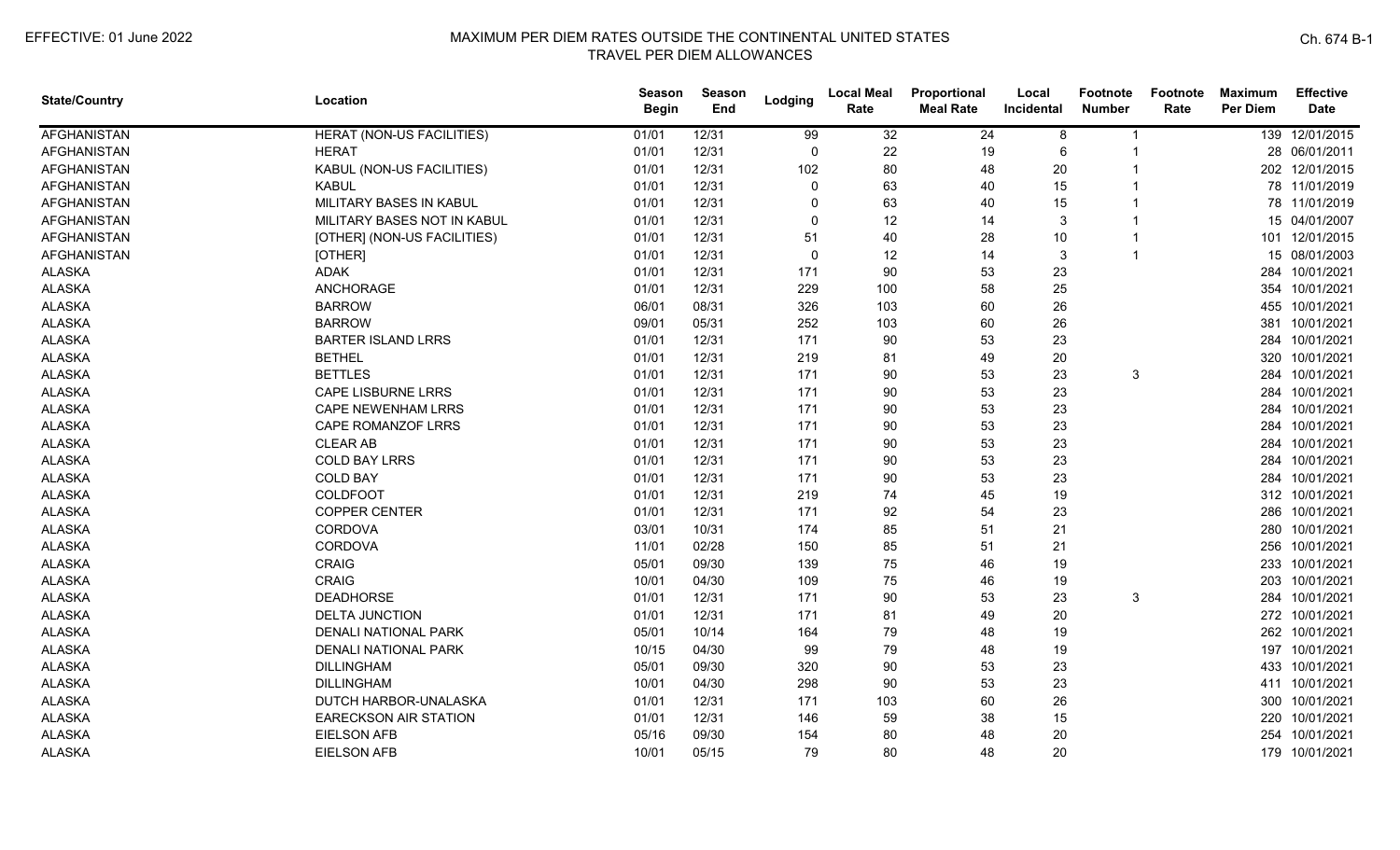| <b>State/Country</b> | Location                | <b>Season</b><br><b>Begin</b> | <b>Season</b><br>End | Lodging | <b>Local Meal</b><br>Rate | Proportional<br><b>Meal Rate</b> | Local<br>Incidental | <b>Footnote</b><br><b>Number</b> | Footnote<br>Rate | <b>Maximum</b><br><b>Per Diem</b> | <b>Effective</b><br><b>Date</b> |
|----------------------|-------------------------|-------------------------------|----------------------|---------|---------------------------|----------------------------------|---------------------|----------------------------------|------------------|-----------------------------------|---------------------------------|
| <b>ALASKA</b>        | ELFIN COVE              | 01/01                         | 12/31                | 171     | 90                        | 53                               | 23                  |                                  |                  |                                   | 284 10/01/2021                  |
| <b>ALASKA</b>        | <b>ELMENDORF AFB</b>    | 01/01                         | 12/31                | 229     | 100                       | 58                               | 25                  |                                  |                  |                                   | 354 10/01/2021                  |
| <b>ALASKA</b>        | <b>FAIRBANKS</b>        | 05/16                         | 09/30                | 154     | 80                        | 48                               | 20                  |                                  |                  |                                   | 254 10/01/2021                  |
| <b>ALASKA</b>        | <b>FAIRBANKS</b>        | 10/01                         | 05/15                | 79      | 80                        | 48                               | 20                  |                                  |                  |                                   | 179 10/01/2021                  |
| <b>ALASKA</b>        | <b>FORT YUKON LRRS</b>  | 01/01                         | 12/31                | 171     | 90                        | 53                               | 23                  |                                  |                  |                                   | 284 10/01/2021                  |
| <b>ALASKA</b>        | FT. GREELY              | 01/01                         | 12/31                | 171     | 81                        | 49                               | 20                  |                                  |                  |                                   | 272 10/01/2021                  |
| <b>ALASKA</b>        | FT. RICHARDSON          | 01/01                         | 12/31                | 229     | 100                       | 58                               | 25                  |                                  |                  |                                   | 354 10/01/2021                  |
| <b>ALASKA</b>        | FT. WAINWRIGHT          | 05/16                         | 09/30                | 154     | 80                        | 48                               | 20                  |                                  |                  |                                   | 254 10/01/2021                  |
| <b>ALASKA</b>        | FT. WAINWRIGHT          | 10/01                         | 05/15                | 79      | 80                        | 48                               | 20                  |                                  |                  |                                   | 179 10/01/2021                  |
| <b>ALASKA</b>        | <b>GAMBELL</b>          | 01/01                         | 12/31                | 171     | 90                        | 53                               | 23                  |                                  |                  |                                   | 284 10/01/2021                  |
| <b>ALASKA</b>        | <b>GLENNALLEN</b>       | 01/01                         | 12/31                | 171     | 90                        | 53                               | 23                  |                                  |                  |                                   | 284 10/01/2021                  |
| <b>ALASKA</b>        | <b>HAINES</b>           | 01/01                         | 12/31                | 159     | 90                        | 53                               | 23                  |                                  |                  |                                   | 272 10/01/2021                  |
| <b>ALASKA</b>        | <b>HEALY</b>            | 05/01                         | 10/14                | 164     | 79                        | 48                               | 19                  |                                  |                  |                                   | 262 10/01/2021                  |
| <b>ALASKA</b>        | <b>HEALY</b>            | 10/15                         | 04/30                | 99      | 79                        | 48                               | 19                  |                                  |                  |                                   | 197 10/01/2021                  |
| <b>ALASKA</b>        | <b>HOMER</b>            | 05/01                         | 09/30                | 189     | 99                        | 58                               | 25                  |                                  |                  |                                   | 313 10/01/2021                  |
| <b>ALASKA</b>        | <b>HOMER</b>            | 10/01                         | 04/30                | 129     | 99                        | 58                               | 25                  |                                  |                  |                                   | 253 10/01/2021                  |
| <b>ALASKA</b>        | JB ELMENDORF-RICHARDSON | 01/01                         | 12/31                | 229     | 100                       | 58                               | 25                  |                                  |                  |                                   | 354 10/01/2021                  |
| <b>ALASKA</b>        | <b>JUNEAU</b>           | 02/01                         | 09/30                | 249     | 95                        | 56                               | 23                  |                                  |                  |                                   | 367 10/01/2021                  |
| <b>ALASKA</b>        | JUNEAU                  | 10/01                         | 01/31                | 189     | 95                        | 56                               | 23                  |                                  |                  |                                   | 307 10/01/2021                  |
| <b>ALASKA</b>        | <b>KAKTOVIK</b>         | 01/01                         | 12/31                | 171     | 90                        | 53                               | 23                  | 3                                |                  |                                   | 284 10/01/2021                  |
| <b>ALASKA</b>        | <b>KAVIK CAMP</b>       | 01/01                         | 12/31                | 171     | 90                        | 53                               | 23                  | 3                                |                  |                                   | 284 10/01/2021                  |
| <b>ALASKA</b>        | KENAI-SOLDOTNA          | 05/01                         | 09/30                | 151     | 90                        | 53                               | 23                  |                                  |                  |                                   | 264 10/01/2021                  |
| <b>ALASKA</b>        | KENAI-SOLDOTNA          | 10/01                         | 04/30                | 104     | 90                        | 53                               | 23                  |                                  |                  |                                   | 217 10/01/2021                  |
| <b>ALASKA</b>        | <b>KENNICOTT</b>        | 01/01                         | 12/31                | 171     | 68                        | 42                               | 17                  |                                  |                  |                                   | 256 10/01/2021                  |
| <b>ALASKA</b>        | <b>KETCHIKAN</b>        | 05/01                         | 10/31                | 250     | 95                        | 56                               | 23                  |                                  |                  |                                   | 368 10/01/2021                  |
| <b>ALASKA</b>        | <b>KETCHIKAN</b>        | 11/01                         | 04/30                | 140     | 95                        | 56                               | 23                  |                                  |                  |                                   | 258 10/01/2021                  |
| <b>ALASKA</b>        | <b>KING SALMON LRRS</b> | 01/01                         | 12/31                | 171     | 90                        | 53                               | 23                  |                                  |                  |                                   | 284 10/01/2021                  |
| <b>ALASKA</b>        | <b>KING SALMON</b>      | 01/01                         | 12/31                | 171     | 71                        | 44                               | 18                  |                                  |                  |                                   | 260 10/01/2021                  |
| <b>ALASKA</b>        | <b>KLAWOCK</b>          | 05/01                         | 09/30                | 139     | 75                        | 46                               | 19                  |                                  |                  |                                   | 233 10/01/2021                  |
| <b>ALASKA</b>        | <b>KLAWOCK</b>          | 10/01                         | 04/30                | 109     | 75                        | 46                               | 19                  |                                  |                  |                                   | 203 10/01/2021                  |
| <b>ALASKA</b>        | <b>KODIAK</b>           | 05/01                         | 09/30                | 207     | 87                        | 52                               | 22                  |                                  |                  |                                   | 316 10/01/2021                  |
| <b>ALASKA</b>        | <b>KODIAK</b>           | 10/01                         | 04/30                | 123     | 87                        | 52                               | 22                  |                                  |                  |                                   | 232 10/01/2021                  |
| <b>ALASKA</b>        | <b>KOTZEBUE</b>         | 01/01                         | 12/31                | 171     | 97                        | 57                               | 24                  |                                  |                  |                                   | 292 10/01/2021                  |
| <b>ALASKA</b>        | <b>KULIS AGS</b>        | 01/01                         | 12/31                | 229     | 100                       | 58                               | 25                  |                                  |                  |                                   | 354 10/01/2021                  |
| <b>ALASKA</b>        | <b>MCCARTHY</b>         | 01/01                         | 12/31                | 171     | 68                        | 42                               | 17                  |                                  |                  |                                   | 256 10/01/2021                  |
| <b>ALASKA</b>        | <b>MCGRATH</b>          | 01/01                         | 12/31                | 171     | 90                        | 53                               | 23                  | 3                                |                  |                                   | 284 10/01/2021                  |
| <b>ALASKA</b>        | MURPHY DOME             | 05/16                         | 09/30                | 154     | 80                        | 48                               | 20                  |                                  |                  |                                   | 254 10/01/2021                  |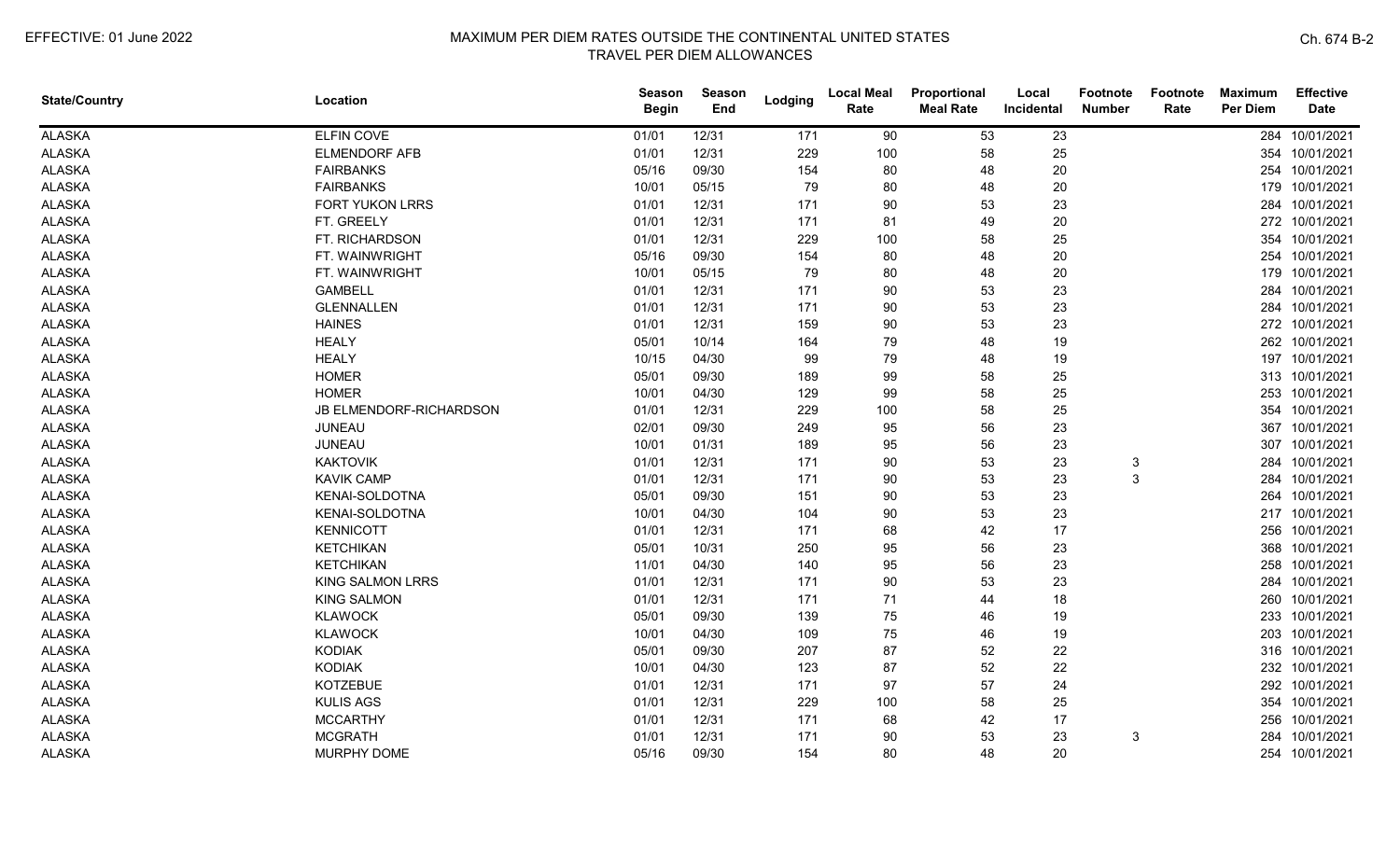| <b>State/Country</b> | Location               | <b>Season</b><br><b>Begin</b> | Season<br>End | Lodging | <b>Local Meal</b><br>Rate | Proportional<br><b>Meal Rate</b> | Local<br>Incidental | <b>Footnote</b><br><b>Number</b> | Footnote<br>Rate | <b>Maximum</b><br><b>Per Diem</b> | <b>Effective</b><br><b>Date</b> |
|----------------------|------------------------|-------------------------------|---------------|---------|---------------------------|----------------------------------|---------------------|----------------------------------|------------------|-----------------------------------|---------------------------------|
| <b>ALASKA</b>        | MURPHY DOME            | 10/01                         | 05/15         | 79      | 80                        | 48                               | 20                  |                                  |                  |                                   | 179 10/01/2021                  |
| <b>ALASKA</b>        | <b>NOME</b>            | 01/01                         | 12/31         | 200     | 95                        | 56                               | 23                  |                                  |                  |                                   | 318 10/01/2021                  |
| <b>ALASKA</b>        | NOSC ANCHORAGE         | 01/01                         | 12/31         | 229     | 100                       | 58                               | 25                  |                                  |                  |                                   | 354 10/01/2021                  |
| <b>ALASKA</b>        | <b>NUIQSUT</b>         | 01/01                         | 12/31         | 171     | 90                        | 53                               | 23                  | 3                                |                  |                                   | 284 10/01/2021                  |
| <b>ALASKA</b>        | <b>OLIKTOK LRRS</b>    | 01/01                         | 12/31         | 171     | 90                        | 53                               | 23                  |                                  |                  |                                   | 284 10/01/2021                  |
| <b>ALASKA</b>        | <b>PALMER</b>          | 01/01                         | 12/31         | 171     | 94                        | 55                               | 23                  |                                  |                  |                                   | 288 10/01/2021                  |
| <b>ALASKA</b>        | <b>PETERSBURG</b>      | 01/01                         | 12/31         | 130     | 86                        | 51                               | 22                  |                                  |                  |                                   | 238 10/01/2021                  |
| <b>ALASKA</b>        | POINT BARROW LRRS      | 01/01                         | 12/31         | 171     | $90\,$                    | 53                               | 23                  |                                  |                  | 284                               | 10/01/2021                      |
| <b>ALASKA</b>        | POINT HOPE             | 01/01                         | 12/31         | 171     | 90                        | 53                               | 23                  | 3                                |                  | 284                               | 10/01/2021                      |
| <b>ALASKA</b>        | POINT LONELY LRRS      | 01/01                         | 12/31         | 171     | 90                        | 53                               | 23                  |                                  |                  | 284                               | 10/01/2021                      |
| <b>ALASKA</b>        | PORT ALEXANDER         | 01/01                         | 12/31         | 171     | 90                        | 53                               | 23                  | 3                                |                  | 284                               | 10/01/2021                      |
| <b>ALASKA</b>        | PORT ALSWORTH          | 01/01                         | 12/31         | 171     | 90                        | 53                               | 23                  |                                  |                  |                                   | 284 10/01/2021                  |
| <b>ALASKA</b>        | PRUDHOE BAY            | 01/01                         | 12/31         | 171     | 90                        | 53                               | 23                  |                                  |                  |                                   | 284 10/01/2021                  |
| <b>ALASKA</b>        | SELDOVIA               | 05/01                         | 09/30         | 189     | 99                        | 58                               | 25                  |                                  |                  |                                   | 313 10/01/2021                  |
| <b>ALASKA</b>        | <b>SELDOVIA</b>        | 10/01                         | 04/30         | 129     | 99                        | 58                               | 25                  |                                  |                  |                                   | 253 10/01/2021                  |
| <b>ALASKA</b>        | <b>SEWARD</b>          | 04/01                         | 09/30         | 299     | 117                       | 67                               | 29                  |                                  |                  | 445                               | 10/01/2021                      |
| <b>ALASKA</b>        | <b>SEWARD</b>          | 10/01                         | 03/31         | 104     | 117                       | 67                               | 29                  |                                  |                  |                                   | 250 10/01/2021                  |
| <b>ALASKA</b>        | SITKA-MT. EDGECUMBE    | 04/01                         | 09/30         | 220     | 93                        | 55                               | 23                  |                                  |                  | 336                               | 10/01/2021                      |
| <b>ALASKA</b>        | SITKA-MT. EDGECUMBE    | 10/01                         | 03/31         | 189     | 93                        | 55                               | 23                  |                                  |                  |                                   | 305 10/01/2021                  |
| <b>ALASKA</b>        | <b>SKAGWAY</b>         | 05/01                         | 10/31         | 250     | 95                        | 56                               | 23                  |                                  |                  | 368                               | 10/01/2021                      |
| <b>ALASKA</b>        | <b>SKAGWAY</b>         | 11/01                         | 04/30         | 140     | 95                        | 56                               | 23                  |                                  |                  |                                   | 258 10/01/2021                  |
| <b>ALASKA</b>        | <b>SLANA</b>           | 01/01                         | 12/31         | 171     | 90                        | 53                               | 23                  |                                  |                  |                                   | 284 10/01/2021                  |
| <b>ALASKA</b>        | <b>SPARREVOHN LRRS</b> | 01/01                         | 12/31         | 171     | 90                        | 53                               | 23                  |                                  |                  |                                   | 284 10/01/2021                  |
| <b>ALASKA</b>        | SPRUCE CAPE            | 05/01                         | 09/30         | 207     | 87                        | 52                               | 22                  |                                  |                  |                                   | 316 10/01/2021                  |
| <b>ALASKA</b>        | SPRUCE CAPE            | 10/01                         | 04/30         | 123     | 87                        | 52                               | 22                  |                                  |                  |                                   | 232 10/01/2021                  |
| <b>ALASKA</b>        | ST. GEORGE             | 01/01                         | 12/31         | 171     | 90                        | 53                               | 23                  |                                  |                  |                                   | 284 10/01/2021                  |
| <b>ALASKA</b>        | <b>TALKEETNA</b>       | 01/01                         | 12/31         | 171     | 96                        | 56                               | 24                  |                                  |                  | 291                               | 10/01/2021                      |
| <b>ALASKA</b>        | <b>TANANA</b>          | 01/01                         | 12/31         | 200     | 95                        | 56                               | 23                  |                                  |                  |                                   | 318 10/01/2021                  |
| <b>ALASKA</b>        | <b>TATALINA LRRS</b>   | 01/01                         | 12/31         | 171     | 90                        | 53                               | 23                  |                                  |                  | 284                               | 10/01/2021                      |
| <b>ALASKA</b>        | TIN CITY LRRS          | 01/01                         | 12/31         | 171     | 90                        | 53                               | 23                  |                                  |                  |                                   | 284 10/01/2021                  |
| <b>ALASKA</b>        | <b>TOK</b>             | 01/01                         | 12/31         | 105     | 90                        | 53                               | 23                  |                                  |                  |                                   | 218 10/01/2021                  |
| <b>ALASKA</b>        | VALDEZ                 | 05/01                         | 09/15         | 212     | 88                        | 52                               | 22                  |                                  |                  |                                   | 322 10/01/2021                  |
| <b>ALASKA</b>        | VALDEZ                 | 09/16                         | 04/30         | 129     | 88                        | 52                               | 22                  |                                  |                  |                                   | 239 10/01/2021                  |
| <b>ALASKA</b>        | WAINWRIGHT             | 01/01                         | 12/31         | 275     | 62                        | 39                               | 15                  |                                  |                  | 352                               | 10/01/2021                      |
| <b>ALASKA</b>        | WASILLA                | 06/01                         | 10/31         | 171     | 75                        | 46                               | 19                  |                                  |                  |                                   | 265 10/01/2021                  |
| <b>ALASKA</b>        | WASILLA                | 11/01                         | 05/31         | 90      | 75                        | 46                               | 19                  |                                  |                  | 184                               | 10/01/2021                      |
| <b>ALASKA</b>        | WRANGELL               | 05/01                         | 10/31         | 250     | 95                        | 56                               | 23                  |                                  |                  |                                   | 368 10/01/2021                  |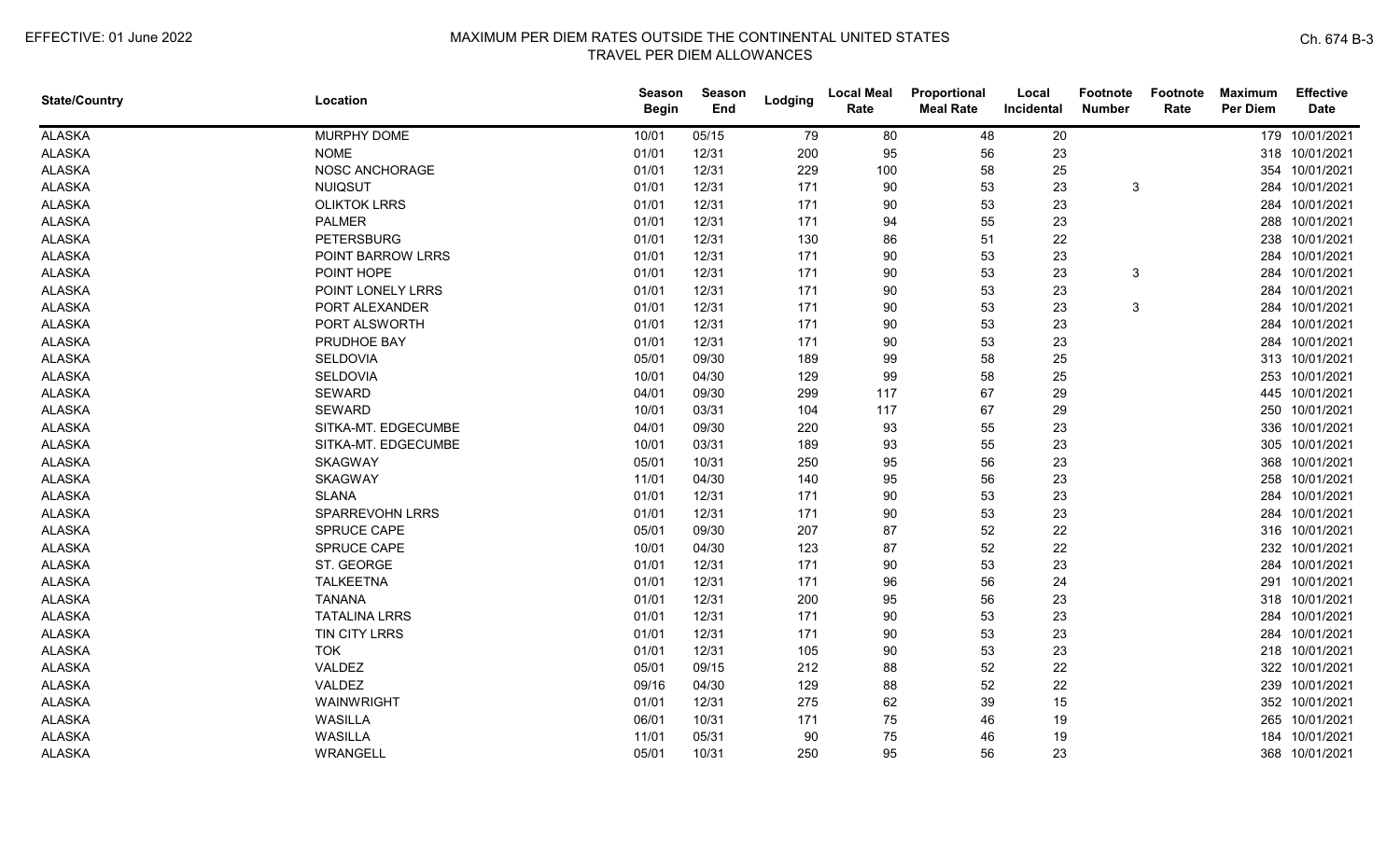| <b>State/Country</b>    | Location                       | <b>Season</b><br><b>Begin</b> | Season<br>End | Lodging     | <b>Local Meal</b><br>Rate | Proportional<br><b>Meal Rate</b> | Local<br>Incidental | Footnote<br><b>Number</b> | Footnote<br>Rate | <b>Maximum</b><br><b>Per Diem</b> | <b>Effective</b><br><b>Date</b> |
|-------------------------|--------------------------------|-------------------------------|---------------|-------------|---------------------------|----------------------------------|---------------------|---------------------------|------------------|-----------------------------------|---------------------------------|
| <b>ALASKA</b>           | WRANGELL                       | 11/01                         | 04/30         | 140         | 95                        | 56                               | 23                  |                           |                  |                                   | 258 10/01/2021                  |
| <b>ALASKA</b>           | YAKUTAT                        | 06/01                         | 10/15         | 350         | 89                        | 53                               | 22                  |                           |                  |                                   | 461 10/01/2021                  |
| <b>ALASKA</b>           | YAKUTAT                        | 10/16                         | 05/31         | 150         | 89                        | 53                               | 22                  |                           |                  |                                   | 261 10/01/2021                  |
| <b>ALASKA</b>           | [OTHER]                        | 01/01                         | 12/31         | 171         | 90                        | 53                               | 23                  |                           |                  |                                   | 284 10/01/2021                  |
| <b>ALBANIA</b>          | <b>TIRANA</b>                  | 01/01                         | 12/31         | 124         | 66                        | 41                               | 17                  |                           |                  |                                   | 207 04/01/2022                  |
| <b>ALBANIA</b>          | [OTHER]                        | 01/01                         | 12/31         | 67          | 58                        | 37                               | 14                  |                           |                  |                                   | 139 04/01/2022                  |
| <b>ALGERIA</b>          | <b>ALGIERS</b>                 | 01/01                         | 12/31         | 145         | 48                        | 32                               | 12                  |                           |                  |                                   | 205 04/01/2022                  |
| <b>ALGERIA</b>          | [OTHER]                        | 01/01                         | 12/31         | 192         | 90                        | 53                               | 22                  |                           |                  |                                   | 304 01/01/2015                  |
| ALL PLACES NOT LISTED   | ALL PLACES NOT LISTED          | 01/01                         | 12/31         | 48          | 28                        | 22                               | $\overline{7}$      |                           |                  |                                   | 83 10/01/2021                   |
| AMERICAN SAMOA          | <b>AMERICAN SAMOA</b>          | 01/01                         | 12/31         | 139         | 69                        | 43                               | 17                  |                           |                  |                                   | 225 07/01/2019                  |
| AMERICAN SAMOA          | PAGO PAGO                      | 01/01                         | 12/31         | 139         | 69                        | 43                               | 17                  |                           |                  |                                   | 225 07/01/2019                  |
| <b>ANDORRA</b>          | <b>ANDORRA</b>                 | 01/01                         | 12/31         | 209         | 98                        | 57                               | 25                  |                           |                  |                                   | 332 01/01/2008                  |
| <b>ANGOLA</b>           | <b>LUANDA</b>                  | 01/01                         | 12/31         | 405         | 136                       | 76                               | 34                  |                           |                  |                                   | 575 08/01/2013                  |
| <b>ANGOLA</b>           | [OTHER]                        | 01/01                         | 12/31         | 405         | 136                       | 76                               | 34                  |                           |                  |                                   | 575 08/01/2013                  |
| ANGUILLA                | THE VALLEY                     | 01/01                         | 12/31         | 244         | 104                       | 60                               | 26                  |                           |                  |                                   | 374 02/01/2020                  |
| <b>ANTARCTICA</b>       | <b>ANTARCTICA REGION POSTS</b> | 01/01                         | 12/31         | $\mathbf 0$ | 0                         | $\Omega$                         |                     |                           |                  |                                   | 1 06/01/2010                    |
| <b>ANTARCTICA</b>       | MCMURDO STATION ANTARCTICA     | 01/01                         | 12/31         | $\mathbf 0$ | $\overline{0}$            | $\Omega$                         |                     |                           |                  |                                   | 1 05/01/2010                    |
| ANTIGUA AND BARBUDA     | ALL CONTRACTOR FACILITIES      | 01/01                         | 12/31         | 20          | 18                        | 17                               |                     |                           |                  |                                   | 42 10/01/2002                   |
| ANTIGUA AND BARBUDA     | ANTIGUA AND BARBUDA            | 05/17                         | 12/14         | 175         | 56                        | 36                               | 14                  |                           |                  |                                   | 245 02/01/2020                  |
| ANTIGUA AND BARBUDA     | ANTIGUA AND BARBUDA            | 12/15                         | 05/16         | 204         | 58                        | 37                               | 15                  |                           |                  |                                   | 277 02/01/2020                  |
| ANTIGUA AND BARBUDA     | [OTHER]                        | 04/16                         | 12/14         | 37          | 15                        | 16                               | 3                   |                           |                  |                                   | 55 05/01/2008                   |
| ANTIGUA AND BARBUDA     | [OTHER]                        | 12/15                         | 04/15         | 50          | 16                        | 16                               | 3                   |                           |                  |                                   | 69 05/01/2008                   |
| <b>ARGENTINA</b>        | <b>BARILOCHE</b>               | 01/01                         | 12/31         | 218         | 90                        | 53                               | 22                  |                           |                  |                                   | 330 03/01/2012                  |
| <b>ARGENTINA</b>        | <b>BUENOS AIRES</b>            | 01/01                         | 12/31         | 267         | 103                       | 60                               | 26                  |                           |                  |                                   | 396 01/01/2017                  |
| <b>ARGENTINA</b>        | <b>MENDOZA</b>                 | 01/01                         | 12/31         | 182         | 84                        | 50                               | 21                  |                           |                  |                                   | 287 05/01/2012                  |
| <b>ARGENTINA</b>        | [OTHER]                        | 01/01                         | 12/31         | 175         | 94                        | 55                               | 23                  |                           |                  |                                   | 292 05/01/2012                  |
| <b>ARMENIA</b>          | YEREVAN                        | 01/01                         | 12/31         | 121         | 60                        | 38                               | 15                  |                           |                  |                                   | 196 05/01/2022                  |
| <b>ARMENIA</b>          | [OTHER]                        | 01/01                         | 12/31         | 121         | 60                        | 38                               | 15                  |                           |                  |                                   | 196 05/01/2022                  |
| <b>ARUBA</b>            | ORANJESTAD                     | 01/15                         | 04/22         | 310         | 113                       | 65                               | 28                  | 82                        |                  |                                   | 451 06/01/2021                  |
| <b>ARUBA</b>            | ORANJESTAD                     | 04/23                         | 01/14         | 259         | 109                       | 63                               | 27                  | 82                        |                  |                                   | 395 06/01/2021                  |
| <b>ARUBA</b>            | [OTHER]                        | 01/15                         | 04/22         | 310         | 113                       | 65                               | 28                  |                           |                  |                                   | 451 05/01/2021                  |
| <b>ARUBA</b>            | [OTHER]                        | 04/23                         | 01/14         | 259         | 109                       | 63                               | 27                  |                           |                  |                                   | 395 05/01/2021                  |
| <b>ASCENSION ISLAND</b> | <b>ASCENSION ISLAND</b>        | 01/01                         | 12/31         | 122         | 23                        | 20                               | 6                   |                           |                  |                                   | 151 11/01/2016                  |
| <b>AUSTRALIA</b>        | ADELAIDE                       | 01/01                         | 12/31         | 146         | 96                        | 56                               | 24                  |                           |                  |                                   | 266 06/01/2022                  |
| <b>AUSTRALIA</b>        | <b>BENDIGO</b>                 | 01/01                         | 12/31         | 257         | 96                        | 56                               | 24                  |                           |                  |                                   | 377 06/01/2022                  |
| <b>AUSTRALIA</b>        | <b>BRISBANE</b>                | 01/01                         | 12/31         | 156         | 78                        | 47                               | 19                  |                           |                  |                                   | 253 06/01/2022                  |
| <b>AUSTRALIA</b>        | <b>BROOME</b>                  | 01/01                         | 12/31         | 288         | 100                       | 58                               | 25                  |                           |                  |                                   | 413 06/01/2022                  |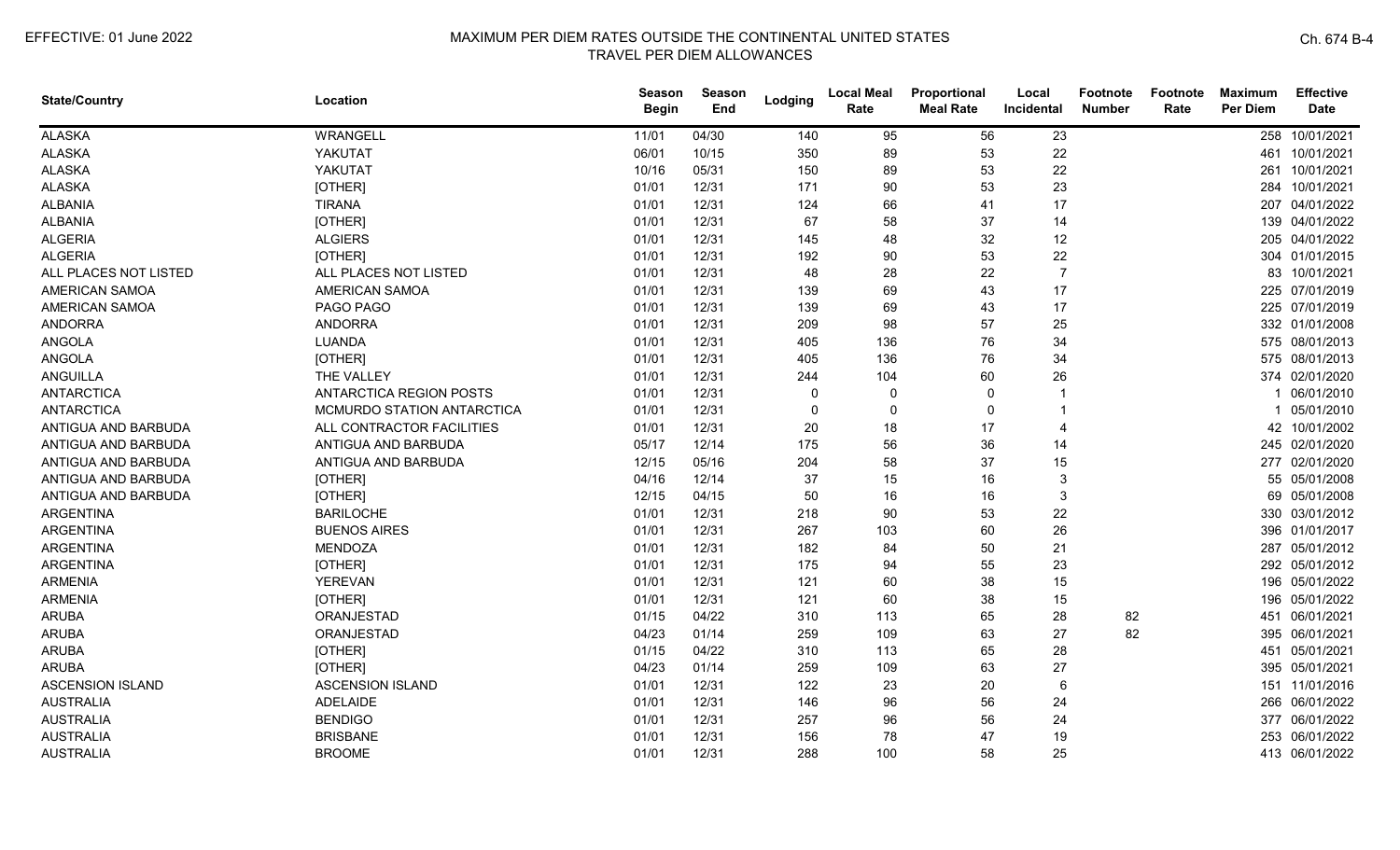| <b>State/Country</b> | Location                             | <b>Season</b><br><b>Begin</b> | Season<br>End | Lodging      | <b>Local Meal</b><br>Rate | Proportional<br><b>Meal Rate</b> | Local<br>Incidental | <b>Footnote</b><br><b>Number</b> | <b>Footnote</b><br>Rate | <b>Maximum</b><br>Per Diem | <b>Effective</b><br><b>Date</b> |
|----------------------|--------------------------------------|-------------------------------|---------------|--------------|---------------------------|----------------------------------|---------------------|----------------------------------|-------------------------|----------------------------|---------------------------------|
| <b>AUSTRALIA</b>     | <b>CAIRNS</b>                        | 01/01                         | 12/31         | 127          | 80                        | 48                               | 20                  | 65                               |                         |                            | 227 06/01/2022                  |
| <b>AUSTRALIA</b>     | <b>CANBERRA</b>                      | 01/01                         | 12/31         | 153          | 97                        | 57                               | 24                  |                                  |                         |                            | 274 06/01/2022                  |
| <b>AUSTRALIA</b>     | DARWIN, NORTHERN TERRITORY           | 01/01                         | 12/31         | 199          | 97                        | 57                               | 24                  |                                  |                         |                            | 320 06/01/2022                  |
| <b>AUSTRALIA</b>     | <b>EXMOUTH</b>                       | 01/01                         | 12/31         | 163          | 90                        | 53                               | 22                  |                                  |                         |                            | 275 06/01/2022                  |
| <b>AUSTRALIA</b>     | <b>FREMANTLE</b>                     | 01/01                         | 12/31         | 176          | 82                        | 49                               | 21                  |                                  |                         |                            | 279 06/01/2022                  |
| <b>AUSTRALIA</b>     | <b>HOBART</b>                        | 01/01                         | 12/31         | 156          | 103                       | 60                               | 26                  |                                  |                         |                            | 285 06/01/2022                  |
| <b>AUSTRALIA</b>     | <b>MELBOURNE</b>                     | 01/01                         | 12/31         | 182          | 112                       | 64                               | 28                  |                                  |                         |                            | 322 06/01/2022                  |
| <b>AUSTRALIA</b>     | <b>PERTH</b>                         | 01/01                         | 12/31         | 200          | 106                       | 61                               | 26                  |                                  |                         |                            | 332 06/01/2022                  |
| <b>AUSTRALIA</b>     | RICHMOND, NSW                        | 01/01                         | 12/31         | 142          | 82                        | 49                               | 21                  |                                  |                         |                            | 245 06/01/2022                  |
| <b>AUSTRALIA</b>     | <b>SYDNEY</b>                        | 01/01                         | 12/31         | 240          | 114                       | 65                               | 28                  |                                  |                         |                            | 382 06/01/2022                  |
| <b>AUSTRALIA</b>     | <b>WOOMERA AS</b>                    | 01/01                         | 12/31         | 127          | 80                        | 48                               | 20                  |                                  |                         |                            | 227 06/01/2022                  |
| <b>AUSTRALIA</b>     | [OTHER]                              | 01/01                         | 12/31         | 127          | 80                        | 48                               | 20                  |                                  |                         |                            | 227 06/01/2022                  |
| <b>AUSTRIA</b>       | GRAZ                                 | 01/01                         | 12/31         | 239          | 90                        | 53                               | 22                  |                                  |                         | 351                        | 06/01/2022                      |
| <b>AUSTRIA</b>       | <b>INNSBRUCK</b>                     | 01/01                         | 12/31         | 207          | 95                        | 56                               | 23                  |                                  |                         |                            | 325 06/01/2022                  |
| <b>AUSTRIA</b>       | LINZ                                 | 01/01                         | 12/31         | 174          | 111                       | 64                               | 27                  |                                  |                         |                            | 312 06/01/2022                  |
| <b>AUSTRIA</b>       | <b>SALZBURG</b>                      | 01/01                         | 12/31         | 245          | 86                        | 51                               | 22                  |                                  |                         |                            | 353 06/01/2022                  |
| <b>AUSTRIA</b>       | <b>VIENNA</b>                        | 01/01                         | 12/31         | 261          | 91                        | 54                               | 23                  |                                  |                         |                            | 375 06/01/2022                  |
| <b>AUSTRIA</b>       | [OTHER]                              | 01/01                         | 12/31         | 207          | 95                        | 56                               | 23                  |                                  |                         |                            | 325 06/01/2022                  |
| <b>AZERBAIJAN</b>    | <b>BAKU</b>                          | 01/01                         | 12/31         | 159          | 92                        | 54                               | 23                  |                                  |                         |                            | 274 01/01/2022                  |
| <b>AZERBAIJAN</b>    | <b>GANJA</b>                         | 01/01                         | 12/31         | 125          | 72                        | 44                               | 18                  |                                  |                         |                            | 215 09/01/2014                  |
| <b>AZERBAIJAN</b>    | QABALA                               | 01/01                         | 12/31         | 128          | 67                        | 42                               | 17                  |                                  |                         |                            | 212 09/01/2014                  |
| <b>AZERBAIJAN</b>    | [OTHER]                              | 01/01                         | 12/31         | 98           | 65                        | 41                               | 16                  |                                  |                         |                            | 179 09/01/2014                  |
| <b>BAHAMAS, THE</b>  | ALL OTHER OPBAT SITES                | 01/01                         | 12/31         | $\Omega$     | 40                        | 28                               | 10                  |                                  |                         |                            | 50 05/01/2011                   |
| BAHAMAS, THE         | ANDROS ISLAND (AUTEC SITE)           | 01/01                         | 12/31         | 54           | 38                        | 27                               | 9                   |                                  |                         |                            | 101 05/01/2022                  |
| BAHAMAS, THE         | ANDROS ISLAND (OPBAT SITE)           | 01/01                         | 12/31         | $\Omega$     | 40                        | 28                               | 10                  | 20                               |                         |                            | 50 05/01/2011                   |
| BAHAMAS, THE         | ANDROS ISLAND                        | 01/01                         | 12/31         | 159          | 86                        | 51                               | 21                  | 20                               |                         |                            | 266 08/01/2015                  |
| BAHAMAS, THE         | ELEUTHERA ISLAND                     | 04/17                         | 11/14         | 213          | 114                       | 65                               | 29                  |                                  |                         |                            | 356 09/01/2015                  |
| <b>BAHAMAS, THE</b>  | ELEUTHERA ISLAND                     | 11/15                         | 04/16         | 276          | 120                       | 68                               | 30                  |                                  |                         |                            | 426 09/01/2015                  |
| <b>BAHAMAS, THE</b>  | <b>GRAND BAHAMA ISLAND</b>           | 01/01                         | 12/31         | 187          | 101                       | 59                               | 25                  |                                  |                         |                            | 313 05/01/2015                  |
| BAHAMAS, THE         | <b>GREAT EXUMA ISL - OPBAT SITE</b>  | 01/01                         | 12/31         | $\mathbf{0}$ | 40                        | 28                               | 10                  | 20                               |                         |                            | 50 05/01/2011                   |
| BAHAMAS, THE         | <b>GREAT INAGUA ISL - OPBAT SITE</b> | 01/01                         | 12/31         | 0            | 40                        | 28                               | 10                  | 20                               |                         |                            | 50 05/01/2011                   |
| BAHAMAS, THE         | <b>NASSAU</b>                        | 01/01                         | 12/31         | 318          | 128                       | 72                               | 31                  | 20                               |                         |                            | 477 03/01/2015                  |
| <b>BAHAMAS, THE</b>  | [OTHER]                              | 01/01                         | 12/31         | 176          | 106                       | 61                               | 26                  |                                  |                         |                            | 308 07/01/2017                  |
| <b>BAHRAIN</b>       | <b>BAHRAIN</b>                       | 01/01                         | 12/31         | 251          | 101                       | 59                               | 25                  |                                  |                         |                            | 377 05/01/2022                  |
| <b>BAHRAIN</b>       | <b>MANAMA</b>                        | 01/01                         | 12/31         | 251          | 101                       | 59                               | 25                  |                                  |                         |                            | 377 05/01/2022                  |
| <b>BAHRAIN</b>       | NAVAL SUPPORT ACTIVITY BAHRAIN       | 01/01                         | 12/31         | 251          | 101                       | 59                               | 25                  |                                  |                         |                            | 377 05/01/2022                  |
| <b>BAHRAIN</b>       | SHAIKH ISA AIR BASE                  | 01/01                         | 12/31         | 251          | 101                       | 59                               | 25                  |                                  |                         |                            | 377 05/01/2022                  |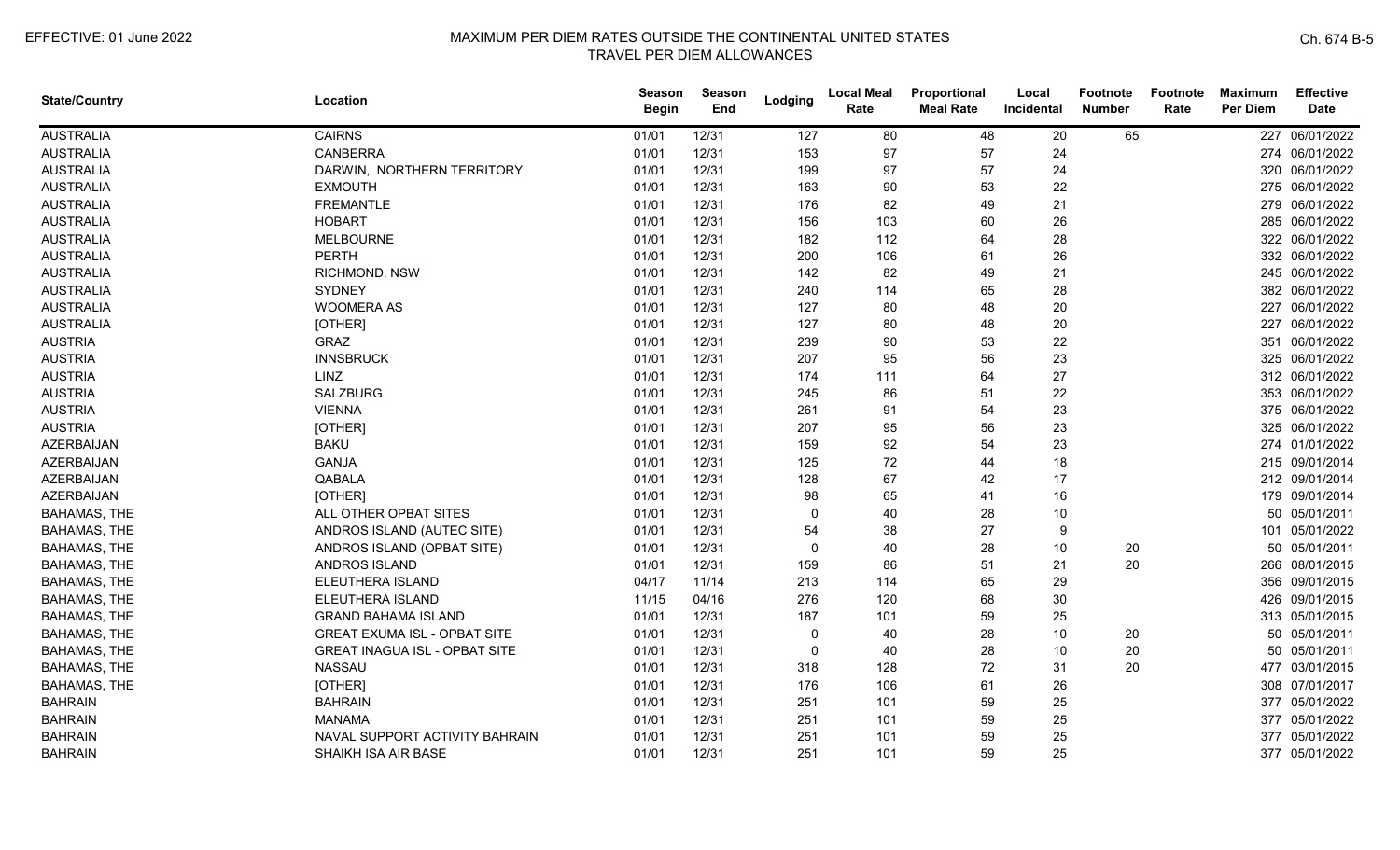| <b>State/Country</b> | Location                | Season<br><b>Begin</b> | <b>Season</b><br>End | Lodging | <b>Local Meal</b><br>Rate | Proportional<br><b>Meal Rate</b> | Local<br>Incidental | Footnote<br><b>Number</b> | Footnote<br>Rate | <b>Maximum</b><br>Per Diem | <b>Effective</b><br><b>Date</b> |
|----------------------|-------------------------|------------------------|----------------------|---------|---------------------------|----------------------------------|---------------------|---------------------------|------------------|----------------------------|---------------------------------|
| <b>BANGLADESH</b>    | <b>CHITTAGONG</b>       | 01/01                  | 12/31                | 150     | 77                        | 47                               | 19                  |                           |                  |                            | 246 04/01/2020                  |
| <b>BANGLADESH</b>    | <b>DHAKA</b>            | 01/01                  | 12/31                | 240     | 76                        | 46                               | 19                  |                           |                  |                            | 335 05/01/2020                  |
| <b>BANGLADESH</b>    | <b>SYLHET</b>           | 01/01                  | 12/31                | 177     | 83                        | 50                               | 21                  |                           |                  |                            | 281 05/01/2020                  |
| <b>BANGLADESH</b>    | [OTHER]                 | 01/01                  | 12/31                | 143     | 82                        | 49                               | 20                  |                           |                  |                            | 245 05/01/2020                  |
| <b>BARBADOS</b>      | <b>BARBADOS</b>         | 05/01                  | 11/14                | 200     | 110                       | 63                               | 27                  |                           |                  |                            | 337 07/01/2019                  |
| <b>BARBADOS</b>      | <b>BARBADOS</b>         | 11/15                  | 04/30                | 307     | 118                       | 67                               | 29                  |                           |                  |                            | 454 07/01/2019                  |
| <b>BELARUS</b>       | <b>MINSK</b>            | 01/01                  | 12/31                | 190     | 54                        | 35                               | 13                  |                           |                  |                            | 257 02/01/2022                  |
| <b>BELARUS</b>       | [OTHER]                 | 01/01                  | 12/31                | 190     | 54                        | 35                               | 13                  |                           |                  | 257                        | 02/01/2022                      |
| <b>BELGIUM</b>       | <b>ANTWERP</b>          | 01/01                  | 12/31                | 177     | 79                        | 48                               | 19                  |                           |                  |                            | 275 06/01/2022                  |
| <b>BELGIUM</b>       | <b>BRUGGE</b>           | 01/01                  | 12/31                | 120     | 69                        | 43                               | 17                  | 54                        |                  | 206                        | 06/01/2022                      |
| <b>BELGIUM</b>       | <b>BRUSSELS</b>         | 03/15                  | 06/21                | 212     | 100                       | 58                               | 25                  |                           |                  | 337                        | 06/01/2022                      |
| <b>BELGIUM</b>       | <b>BRUSSELS</b>         | 06/22                  | 03/14                | 163     | 96                        | 56                               | 24                  |                           |                  |                            | 283 06/01/2022                  |
| <b>BELGIUM</b>       | <b>DIEGEM</b>           | 03/15                  | 06/21                | 212     | 100                       | 58                               | 25                  |                           |                  |                            | 337 06/01/2022                  |
| <b>BELGIUM</b>       | <b>DIEGEM</b>           | 06/22                  | 03/14                | 163     | 96                        | 56                               | 24                  |                           |                  |                            | 283 06/01/2022                  |
| <b>BELGIUM</b>       | <b>KLEINE BROGEL AB</b> | 01/01                  | 12/31                | 106     | 59                        | 38                               | 15                  |                           |                  |                            | 180 06/01/2022                  |
| <b>BELGIUM</b>       | <b>KLEINE BROGEL</b>    | 01/01                  | 12/31                | 106     | 59                        | 38                               | 15                  |                           |                  |                            | 180 06/01/2022                  |
| <b>BELGIUM</b>       | LIEGE                   | 01/01                  | 12/31                | 131     | 56                        | 36                               | 14                  |                           |                  | 201                        | 06/01/2022                      |
| <b>BELGIUM</b>       | <b>OSTEND</b>           | 01/01                  | 12/31                | 120     | 69                        | 43                               | 17                  | 54                        |                  |                            | 206 06/01/2022                  |
| <b>BELGIUM</b>       | SHAPE/CHIEVRES          | 01/01                  | 12/31                | 103     | 60                        | 38                               | 15                  |                           |                  |                            | 178 06/01/2022                  |
| <b>BELGIUM</b>       | ZAVENTEM                | 03/15                  | 06/21                | 212     | 100                       | 58                               | 25                  |                           |                  |                            | 337 06/01/2022                  |
| <b>BELGIUM</b>       | ZAVENTEM                | 06/22                  | 03/14                | 163     | 96                        | 56                               | 24                  |                           |                  |                            | 283 06/01/2022                  |
| <b>BELGIUM</b>       | [OTHER]                 | 01/01                  | 12/31                | 76      | 53                        | 35                               | 13                  |                           |                  |                            | 142 06/01/2022                  |
| <b>BELIZE</b>        | <b>BELIZE CITY</b>      | 01/01                  | 12/31                | 158     | 92                        | 54                               | 23                  |                           |                  |                            | 273 03/01/2020                  |
| <b>BELIZE</b>        | <b>BELMOPAN</b>         | 01/01                  | 12/31                | 156     | 70                        | 43                               | 17                  |                           |                  |                            | 243 03/01/2020                  |
| <b>BELIZE</b>        | <b>CAYE CAULKER</b>     | 01/01                  | 12/31                | 131     | 89                        | 53                               | 22                  |                           |                  |                            | 242 03/01/2020                  |
| <b>BELIZE</b>        | <b>HOPKINS</b>          | 01/01                  | 12/31                | 199     | 88                        | 52                               | 22                  |                           |                  | 309                        | 03/01/2020                      |
| <b>BELIZE</b>        | <b>PLACENCIA</b>        | 01/01                  | 12/31                | 202     | 85                        | 51                               | 21                  |                           |                  |                            | 308 03/01/2020                  |
| <b>BELIZE</b>        | <b>SAN IGNACIO TOWN</b> | 01/01                  | 12/31                | 155     | 85                        | 51                               | 21                  |                           |                  | 261                        | 03/01/2020                      |
| <b>BELIZE</b>        | <b>SAN PEDRO</b>        | 01/01                  | 12/31                | 206     | 97                        | 57                               | 24                  |                           |                  |                            | 327 03/01/2020                  |
| <b>BELIZE</b>        | [OTHER]                 | 01/01                  | 12/31                | 143     | 64                        | 40                               | 16                  |                           |                  |                            | 223 03/01/2020                  |
| <b>BENIN</b>         | COTONOU                 | 01/01                  | 12/31                | 126     | 67                        | 42                               | 17                  |                           |                  |                            | 210 06/01/2022                  |
| <b>BENIN</b>         | [OTHER]                 | 01/01                  | 12/31                | 80      | 54                        | 35                               | 13                  |                           |                  |                            | 147 05/01/2008                  |
| <b>BERMUDA</b>       | <b>BERMUDA</b>          | 04/01                  | 11/30                | 428     | 163                       | 90                               | 41                  |                           |                  |                            | 632 02/01/2022                  |
| <b>BERMUDA</b>       | <b>BERMUDA</b>          | 12/01                  | 03/31                | 311     | 154                       | 85                               | 39                  |                           |                  |                            | 504 02/01/2022                  |
| <b>BHUTAN</b>        | <b>BHUTAN</b>           | 01/01                  | 12/31                | 280     | 90                        | 53                               | 22                  |                           |                  | 392                        | 12/01/2010                      |
| <b>BOLIVIA</b>       | COCHABAMBA              | 01/01                  | 12/31                | 85      | 39                        | 28                               | 10                  |                           |                  | 134                        | 09/01/2012                      |
| <b>BOLIVIA</b>       | LA PAZ                  | 01/01                  | 12/31                | 140     | 68                        | 42                               | 17                  |                           |                  |                            | 225 04/01/2016                  |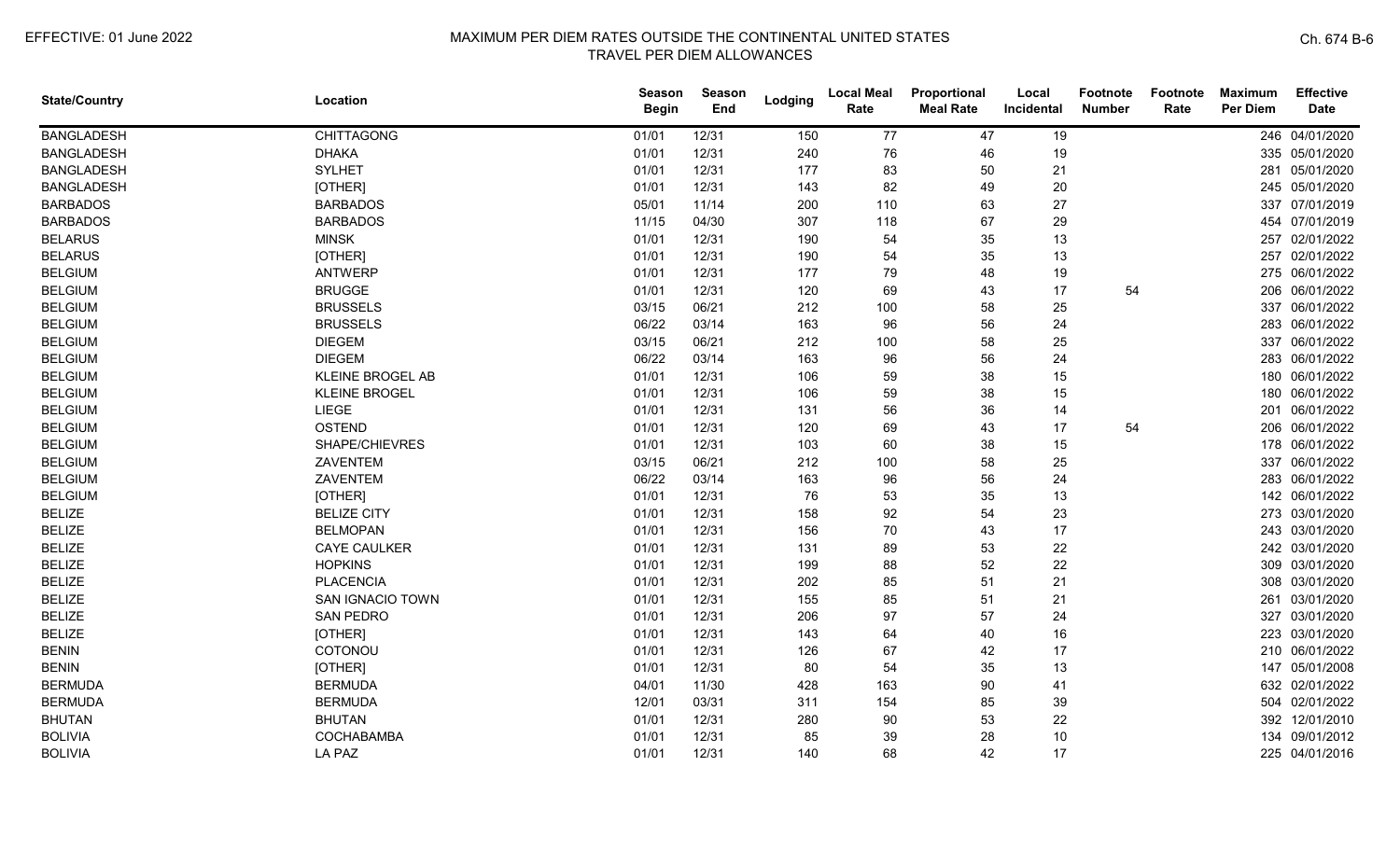| <b>State/Country</b>              | Location                   | <b>Season</b><br><b>Begin</b> | Season<br>End | Lodging | <b>Local Meal</b><br>Rate | Proportional<br><b>Meal Rate</b> | Local<br>Incidental | <b>Footnote</b><br><b>Number</b> | Footnote<br>Rate | <b>Maximum</b><br><b>Per Diem</b> | <b>Effective</b><br><b>Date</b> |
|-----------------------------------|----------------------------|-------------------------------|---------------|---------|---------------------------|----------------------------------|---------------------|----------------------------------|------------------|-----------------------------------|---------------------------------|
| <b>BOLIVIA</b>                    | <b>POTOSI</b>              | 01/01                         | 12/31         | 88      | 48                        | 32                               | 12                  |                                  |                  |                                   | 148 04/01/2016                  |
| <b>BOLIVIA</b>                    | <b>SANTA CRUZ</b>          | 01/01                         | 12/31         | 135     | 66                        | 41                               | 16                  |                                  |                  |                                   | 217 10/01/2015                  |
| <b>BOLIVIA</b>                    | <b>TARIJA</b>              | 01/01                         | 12/31         | 81      | 48                        | 32                               | 12                  |                                  |                  |                                   | 141 09/01/2017                  |
| <b>BOLIVIA</b>                    | [OTHER]                    | 01/01                         | 12/31         | 77      | 42                        | 29                               | 11                  |                                  |                  |                                   | 130 05/01/2016                  |
| BONAIRE, SINT EUSTATIUS, AND SABA | <b>BONAIRE</b>             | 04/15                         | 12/14         | 118     | 70                        | 43                               | 18                  | 82                               |                  |                                   | 206 11/01/2020                  |
| BONAIRE, SINT EUSTATIUS, AND SABA | <b>BONAIRE</b>             | 12/15                         | 04/14         | 155     | 73                        | 45                               | 18                  | 82                               |                  |                                   | 246 11/01/2020                  |
| BONAIRE, SINT EUSTATIUS, AND SABA | <b>SABA</b>                | 01/01                         | 12/31         | 186     | 90                        | 53                               | 23                  | 82                               |                  |                                   | 299 11/01/2020                  |
| BONAIRE, SINT EUSTATIUS, AND SABA | <b>SINT EUSTATIUS</b>      | 04/15                         | 12/14         | 118     | 70                        | 43                               | 18                  | 82                               |                  |                                   | 206 11/01/2020                  |
| BONAIRE, SINT EUSTATIUS, AND SABA | <b>SINT EUSTATIUS</b>      | 12/15                         | 04/14         | 155     | 73                        | 45                               | 18                  | 82                               |                  |                                   | 246 11/01/2020                  |
| BOSNIA AND HERZEGOVINA            | MIL BASES IN SARAJEVO      | 01/01                         | 12/31         | 115     | 52                        | 34                               | 13                  |                                  |                  | 180                               | 06/01/2022                      |
| BOSNIA AND HERZEGOVINA            | MIL BASES NOT IN SARAJEVO  | 01/01                         | 12/31         | 115     | 52                        | 34                               | 13                  |                                  |                  |                                   | 180 06/01/2022                  |
| BOSNIA AND HERZEGOVINA            | SARAJEVO                   | 01/01                         | 12/31         | 115     | 52                        | 34                               | 13                  |                                  |                  |                                   | 180 06/01/2022                  |
| BOSNIA AND HERZEGOVINA            | [OTHER]                    | 01/01                         | 12/31         | 115     | 52                        | 34                               | 13                  |                                  |                  |                                   | 180 06/01/2022                  |
| <b>BOTSWANA</b>                   | <b>FRANCISTOWN</b>         | 01/01                         | 12/31         | 123     | 52                        | 34                               | 13                  |                                  |                  |                                   | 188 06/01/2022                  |
| <b>BOTSWANA</b>                   | <b>GABORONE</b>            | 01/01                         | 12/31         | 131     | 59                        | 38                               | 15                  |                                  |                  |                                   | 205 06/01/2022                  |
| <b>BOTSWANA</b>                   | <b>KASANE</b>              | 01/01                         | 12/31         | 151     | 61                        | 39                               | 15                  |                                  |                  |                                   | 227 06/01/2022                  |
| <b>BOTSWANA</b>                   | <b>MAUN</b>                | 01/01                         | 12/31         | 131     | 53                        | 35                               | 13                  |                                  |                  |                                   | 197 06/01/2022                  |
| <b>BOTSWANA</b>                   | <b>SELEBI PHIKWE</b>       | 01/01                         | 12/31         | 114     | 52                        | 34                               | 13                  |                                  |                  |                                   | 179 06/01/2022                  |
| <b>BOTSWANA</b>                   | <b>SEROWE</b>              | 01/01                         | 12/31         | 70      | 50                        | 33                               | 13                  |                                  |                  |                                   | 133 06/01/2022                  |
| <b>BOTSWANA</b>                   | [OTHER]                    | 01/01                         | 12/31         | 114     | 52                        | 34                               | 13                  |                                  |                  |                                   | 179 06/01/2022                  |
| <b>BRAZIL</b>                     | <b>BELEM</b>               | 01/01                         | 12/31         | 82      | 40                        | 28                               | 10                  |                                  |                  |                                   | 132 06/01/2022                  |
| <b>BRAZIL</b>                     | <b>BELO HORIZONTE</b>      | 01/01                         | 12/31         | 74      | 50                        | 33                               | 12                  |                                  |                  |                                   | 136 06/01/2022                  |
| <b>BRAZIL</b>                     | <b>BRASILIA</b>            | 01/01                         | 12/31         | 130     | 82                        | 49                               | 20                  |                                  |                  |                                   | 232 06/01/2022                  |
| <b>BRAZIL</b>                     | <b>FORTALEZA</b>           | 01/01                         | 12/31         | 210     | 91                        | 54                               | 23                  |                                  |                  |                                   | 324 06/01/2013                  |
| <b>BRAZIL</b>                     | FOZ DO IGUACU              | 01/01                         | 12/31         | 76      | 61                        | 39                               | 15                  |                                  |                  |                                   | 152 06/01/2022                  |
| <b>BRAZIL</b>                     | <b>GOIANIA</b>             | 01/01                         | 12/31         | 194     | 105                       | 61                               | 26                  |                                  |                  |                                   | 325 05/01/2012                  |
| <b>BRAZIL</b>                     | <b>MANAUS</b>              | 01/01                         | 12/31         | 117     | 76                        | 46                               | 19                  |                                  |                  |                                   | 212 06/01/2018                  |
| <b>BRAZIL</b>                     | <b>NATAL</b>               | 01/01                         | 12/31         | 199     | 76                        | 46                               | 19                  |                                  |                  |                                   | 294 11/01/2010                  |
| <b>BRAZIL</b>                     | PORTO ALEGRE               | 01/01                         | 12/31         | 117     | 76                        | 46                               | 19                  |                                  |                  |                                   | 212 06/01/2022                  |
| <b>BRAZIL</b>                     | PORTO VELHO                | 01/01                         | 12/31         | 69      | 32                        | 24                               | 8                   |                                  |                  |                                   | 109 06/01/2022                  |
| <b>BRAZIL</b>                     | RECIFE, PERNAMBUCO         | 01/01                         | 12/31         | 199     | 74                        | 45                               | 19                  |                                  |                  |                                   | 292 11/01/2010                  |
| <b>BRAZIL</b>                     | RIO DE JANEIRO             | 01/01                         | 12/31         | 219     | 82                        | 49                               | 21                  |                                  |                  |                                   | 322 06/01/2022                  |
| <b>BRAZIL</b>                     | SALVADOR DA BAHIA          | 01/01                         | 12/31         | 201     | 97                        | 57                               | 24                  |                                  |                  |                                   | 322 12/01/2013                  |
| <b>BRAZIL</b>                     | <b>SAO PAULO</b>           | 01/01                         | 12/31         | 286     | 80                        | 48                               | 19                  | 9                                |                  |                                   | 385 06/01/2022                  |
| <b>BRAZIL</b>                     | <b>VIRACOPOS AIRPORT</b>   | 01/01                         | 12/31         | 286     | 80                        | 48                               | 19                  | 9                                |                  |                                   | 385 06/01/2022                  |
| <b>BRAZIL</b>                     | [OTHER]                    | 01/01                         | 12/31         | 177     | 104                       | 60                               | 26                  |                                  |                  | 307                               | 05/01/2012                      |
| <b>BRUNEI</b>                     | <b>BANDAR SERI BEGAWAN</b> | 01/01                         | 12/31         | 193     | 78                        | 47                               | 19                  |                                  |                  |                                   | 290 06/01/2022                  |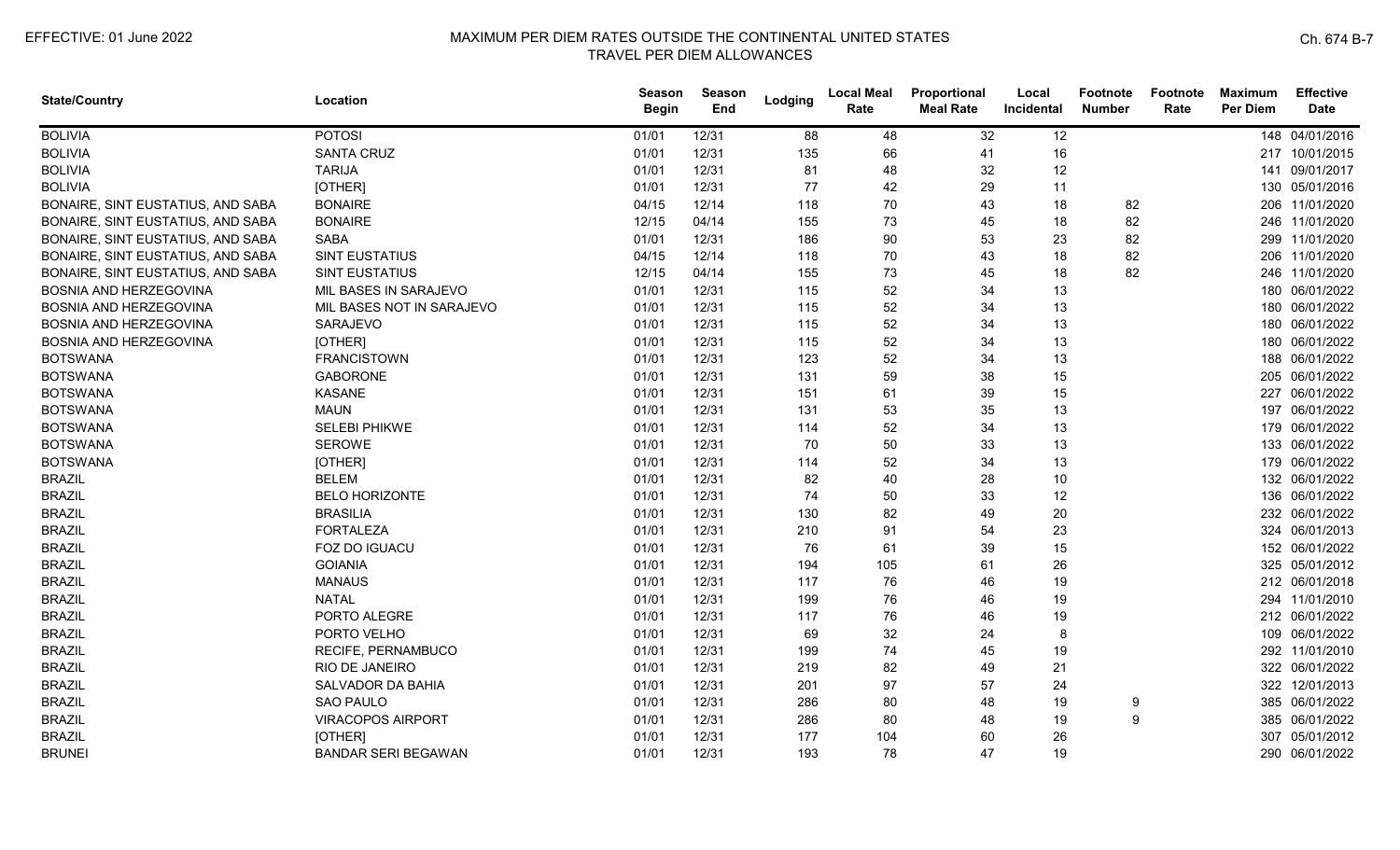| <b>State/Country</b> | Location                  | <b>Season</b><br><b>Begin</b> | Season<br>End | Lodging | <b>Local Meal</b><br>Rate | Proportional<br><b>Meal Rate</b> | Local<br>Incidental | <b>Footnote</b><br><b>Number</b> | Footnote<br>Rate | <b>Maximum</b><br><b>Per Diem</b> | <b>Effective</b><br><b>Date</b> |
|----------------------|---------------------------|-------------------------------|---------------|---------|---------------------------|----------------------------------|---------------------|----------------------------------|------------------|-----------------------------------|---------------------------------|
| <b>BRUNEI</b>        | <b>JERUDONG</b>           | 01/01                         | 12/31         | 245     | 85                        | 51                               | 21                  |                                  |                  | 351                               | 03/01/2014                      |
| <b>BRUNEI</b>        | [OTHER]                   | 01/01                         | 12/31         | 75      | 38                        | 27                               | 10                  |                                  |                  |                                   | 123 10/01/2002                  |
| <b>BULGARIA</b>      | <b>BOURGAS</b>            | 01/01                         | 12/31         | 112     | 59                        | 38                               | 15                  |                                  |                  |                                   | 186 03/01/2019                  |
| <b>BULGARIA</b>      | PLOVDIV                   | 01/01                         | 12/31         | 119     | 70                        | 43                               | 17                  |                                  |                  |                                   | 206 09/01/2021                  |
| <b>BULGARIA</b>      | <b>SOFIA</b>              | 01/01                         | 12/31         | 173     | 74                        | 45                               | 18                  |                                  |                  |                                   | 265 06/01/2022                  |
| <b>BULGARIA</b>      | <b>VARNA</b>              | 01/01                         | 12/31         | 114     | 62                        | 39                               | 15                  |                                  |                  |                                   | 191 03/01/2020                  |
| <b>BULGARIA</b>      | [OTHER]                   | 01/01                         | 12/31         | 106     | 65                        | 41                               | 16                  |                                  |                  |                                   | 187 09/01/2021                  |
| <b>BURKINA FASO</b>  | <b>BOBO DIOULASSO</b>     | 01/01                         | 12/31         | 66      | 47                        | 32                               | 11                  |                                  |                  |                                   | 124 06/01/2022                  |
| <b>BURKINA FASO</b>  | OUAGADOUGOU               | 01/01                         | 12/31         | 153     | 80                        | 48                               | 19                  |                                  |                  |                                   | 252 06/01/2022                  |
| <b>BURKINA FASO</b>  | [OTHER]                   | 01/01                         | 12/31         | 66      | 47                        | 32                               | 11                  |                                  |                  |                                   | 124 06/01/2022                  |
| <b>BURMA</b>         | NAYPYITAW                 | 01/01                         | 12/31         | 110     | 85                        | 51                               | 21                  |                                  |                  |                                   | 216 03/01/2017                  |
| <b>BURMA</b>         | <b>RANGOON</b>            | 01/01                         | 12/31         | 180     | 86                        | 51                               | 21                  |                                  |                  |                                   | 287 03/01/2017                  |
| <b>BURMA</b>         | [OTHER]                   | 01/01                         | 12/31         | 150     | 74                        | 45                               | 19                  |                                  |                  |                                   | 243 03/01/2017                  |
| <b>BURUNDI</b>       | <b>BUJUMBURA</b>          | 01/01                         | 12/31         | 120     | 38                        | 27                               | 10                  |                                  |                  |                                   | 168 11/01/2021                  |
| <b>BURUNDI</b>       | [OTHER]                   | 01/01                         | 12/31         | 120     | 38                        | 27                               | 10                  |                                  |                  |                                   | 168 11/01/2021                  |
| CABO VERDE           | <b>BOA VISTA ISLAND</b>   | 01/01                         | 12/31         | 155     | 37                        | 27                               | 9                   |                                  |                  |                                   | 201 06/01/2022                  |
| CABO VERDE           | <b>FOGO</b>               | 01/01                         | 12/31         | 65      | 47                        | 32                               | 11                  |                                  |                  |                                   | 123 06/01/2022                  |
| CABO VERDE           | <b>PRAIA</b>              | 01/01                         | 12/31         | 133     | 70                        | 43                               | 17                  |                                  |                  |                                   | 220 06/01/2022                  |
| CABO VERDE           | <b>SAL ISLAND</b>         | 01/01                         | 12/31         | 145     | 69                        | 43                               | 17                  |                                  |                  |                                   | 231 06/01/2022                  |
| CABO VERDE           | <b>SAO TIAGO ISLAND</b>   | 01/01                         | 12/31         | 48      | 33                        | 25                               | 8                   |                                  |                  |                                   | 89 06/01/2022                   |
| CABO VERDE           | <b>SAO VICENTE ISLAND</b> | 01/01                         | 12/31         | 107     | 58                        | 37                               | 15                  |                                  |                  |                                   | 180 06/01/2022                  |
| CABO VERDE           | [OTHER]                   | 01/01                         | 12/31         | 58      | 34                        | 25                               | 8                   |                                  |                  |                                   | 100 06/01/2022                  |
| <b>CAMBODIA</b>      | PHNOM PENH                | 01/01                         | 12/31         | 151     | 68                        | 42                               | 17                  |                                  |                  |                                   | 236 05/01/2014                  |
| <b>CAMBODIA</b>      | <b>SIEM REAP</b>          | 04/01                         | 09/30         | 155     | 64                        | 40                               | 15                  |                                  |                  |                                   | 234 12/01/2013                  |
| <b>CAMBODIA</b>      | <b>SIEM REAP</b>          | 10/01                         | 03/31         | 170     | 65                        | 41                               | 16                  |                                  |                  |                                   | 251 12/01/2013                  |
| <b>CAMBODIA</b>      | SIHANOUKVILLE             | 05/01                         | 08/31         | 145     | 58                        | 37                               | 15                  |                                  |                  |                                   | 218 07/01/2016                  |
| <b>CAMBODIA</b>      | SIHANOUKVILLE             | 09/01                         | 04/30         | 180     | 61                        | 39                               | 15                  |                                  |                  |                                   | 256 07/01/2016                  |
| <b>CAMBODIA</b>      | [OTHER]                   | 01/01                         | 12/31         | 110     | 46                        | 31                               | 11                  |                                  |                  | 167                               | 04/01/2015                      |
| CAMEROON             | <b>DOUALA</b>             | 01/01                         | 12/31         | 146     | 93                        | 55                               | 23                  |                                  |                  |                                   | 262 06/01/2022                  |
| CAMEROON             | LIMBE                     | 01/01                         | 12/31         | 145     | 52                        | 34                               | 13                  |                                  |                  |                                   | 210 06/01/2022                  |
| CAMEROON             | YAOUNDE                   | 01/01                         | 12/31         | 163     | 80                        | 48                               | 20                  |                                  |                  |                                   | 263 06/01/2022                  |
| <b>CAMEROON</b>      | [OTHER]                   | 01/01                         | 12/31         | 117     | 44                        | 30                               | 11                  |                                  |                  |                                   | 172 06/01/2022                  |
| CANADA               | <b>BANFF</b>              | 01/01                         | 12/31         | 290     | 68                        | 42                               | 17                  |                                  |                  |                                   | 375 06/01/2022                  |
| CANADA               | CALGARY                   | 01/01                         | 12/31         | 244     | 107                       | 62                               | 27                  |                                  |                  |                                   | 378 06/01/2022                  |
| CANADA               | <b>DARTMOUTH</b>          | 01/01                         | 12/31         | 185     | 111                       | 64                               | 27                  |                                  |                  |                                   | 323 06/01/2022                  |
| CANADA               | <b>DURHAM</b>             | 01/01                         | 12/31         | 274     | 99                        | 58                               | 25                  | 67                               |                  |                                   | 398 06/01/2022                  |
| CANADA               | <b>EAST YORK</b>          | 01/01                         | 12/31         | 274     | 99                        | 58                               | 25                  |                                  |                  |                                   | 398 06/01/2022                  |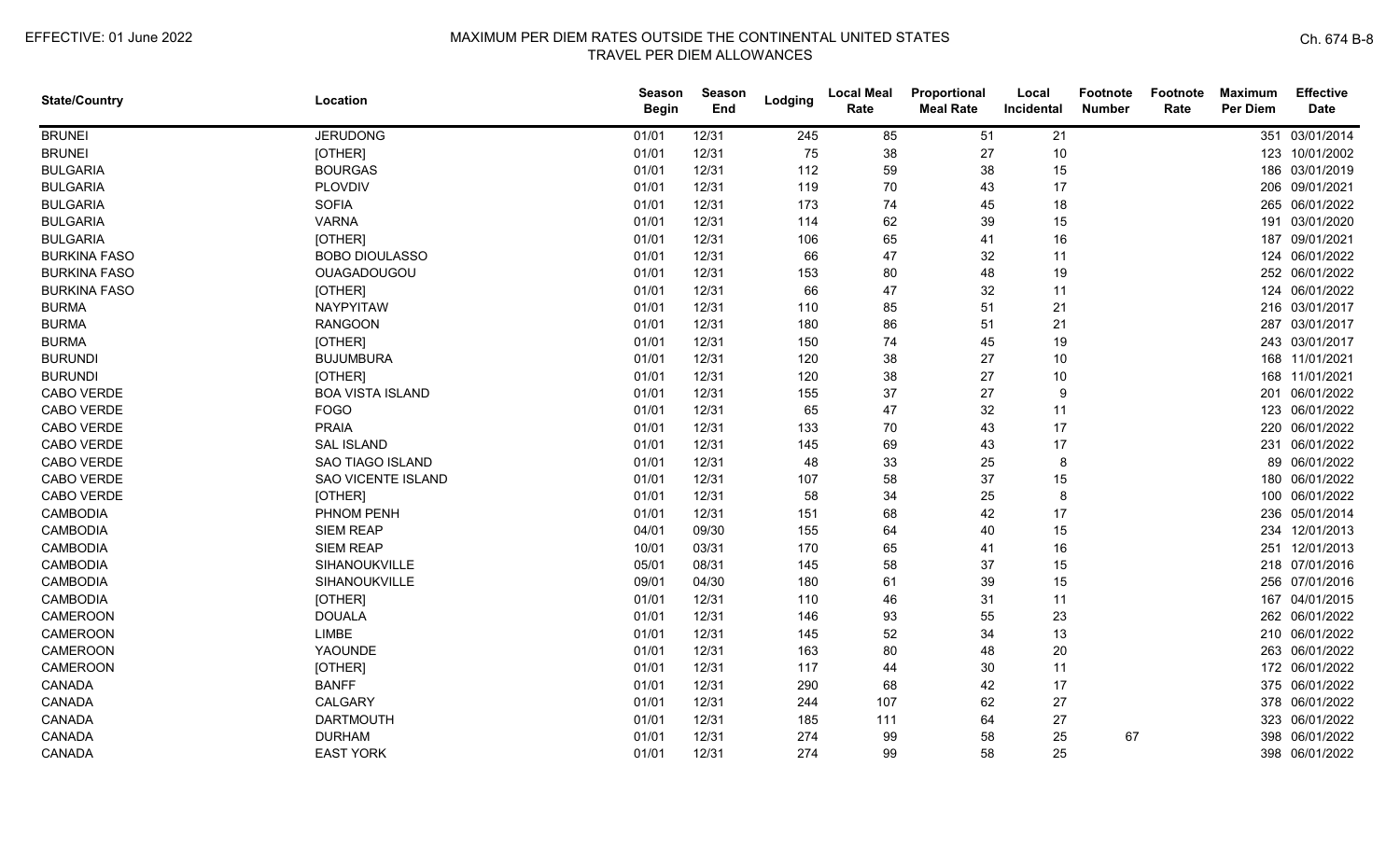| <b>State/Country</b> | Location                     | <b>Season</b><br><b>Begin</b> | Season<br>End | Lodging | <b>Local Meal</b><br>Rate | Proportional<br><b>Meal Rate</b> | Local<br>Incidental | <b>Footnote</b><br><b>Number</b> | Footnote<br>Rate | <b>Maximum</b><br>Per Diem | <b>Effective</b><br><b>Date</b> |
|----------------------|------------------------------|-------------------------------|---------------|---------|---------------------------|----------------------------------|---------------------|----------------------------------|------------------|----------------------------|---------------------------------|
| CANADA               | <b>EDMONTON</b>              | 01/01                         | 12/31         | 171     | 106                       | 61                               | 27                  |                                  |                  |                            | 304 06/01/2022                  |
| CANADA               | <b>ETOBICOKE</b>             | 01/01                         | 12/31         | 274     | 99                        | 58                               | 25                  |                                  |                  |                            | 398 06/01/2022                  |
| CANADA               | FORT MCMURRAY, ALBERTA       | 01/01                         | 12/31         | 210     | 74                        | 45                               | 18                  |                                  |                  |                            | 302 01/01/2008                  |
| CANADA               | <b>FREDERICTON</b>           | 01/01                         | 12/31         | 177     | 96                        | 56                               | 24                  |                                  |                  |                            | 297 06/01/2022                  |
| CANADA               | GANDER, NEWFOUNDLAND         | 01/01                         | 12/31         | 160     | 90                        | 53                               | 23                  |                                  |                  |                            | 273 06/01/2022                  |
| CANADA               | <b>GOOSE BAY</b>             | 01/01                         | 12/31         | 164     | 90                        | 53                               | 22                  |                                  |                  |                            | 276 06/01/2022                  |
| CANADA               | <b>HALIFAX</b>               | 01/01                         | 12/31         | 185     | 111                       | 64                               | 27                  |                                  |                  |                            | 323 06/01/2022                  |
| CANADA               | <b>HALTON</b>                | 01/01                         | 12/31         | 274     | 99                        | 58                               | 25                  | 67                               |                  |                            | 398 06/01/2022                  |
| CANADA               | <b>KELOWNA</b>               | 01/01                         | 12/31         | 189     | 104                       | 60                               | 26                  |                                  |                  |                            | 319 06/01/2022                  |
| CANADA               | LONDON, ONTARIO              | 01/01                         | 12/31         | 115     | 75                        | 46                               | 19                  |                                  |                  | 209                        | 08/01/2010                      |
| CANADA               | <b>MONCTON</b>               | 01/01                         | 12/31         | 150     | 91                        | 54                               | 23                  |                                  |                  | 264                        | 06/01/2022                      |
| CANADA               | <b>MONTREAL</b>              | 01/01                         | 12/31         | 179     | 90                        | 53                               | 22                  |                                  |                  |                            | 291 06/01/2022                  |
| CANADA               | NANOOSE BAY                  | 01/01                         | 12/31         | 104     | 77                        | 47                               | 19                  |                                  |                  |                            | 200 06/01/2022                  |
| CANADA               | NIAGARA FALLS, ONTARIO       | 01/01                         | 12/31         | 174     | 106                       | 61                               | 26                  | 76                               |                  |                            | 306 06/01/2022                  |
| CANADA               | NIAGARA-ON-THE-LAKE, ONTARIO | 01/01                         | 12/31         | 174     | 106                       | 61                               | 26                  | 76                               |                  |                            | 306 06/01/2022                  |
| CANADA               | <b>NORTH YORK</b>            | 01/01                         | 12/31         | 274     | 99                        | 58                               | 25                  |                                  |                  |                            | 398 06/01/2022                  |
| CANADA               | <b>OTTAWA</b>                | 01/01                         | 12/31         | 207     | 90                        | 53                               | 23                  |                                  |                  | 320                        | 06/01/2022                      |
| CANADA               | <b>PEEL</b>                  | 01/01                         | 12/31         | 274     | 99                        | 58                               | 25                  | 67                               |                  | 398                        | 06/01/2022                      |
| CANADA               | PRINCE EDWARD ISLAND         | 01/01                         | 12/31         | 194     | 96                        | 56                               | 24                  |                                  |                  |                            | 314 06/01/2022                  |
| CANADA               | QUEBEC                       | 01/01                         | 12/31         | 231     | 104                       | 60                               | 26                  |                                  |                  |                            | 361 06/01/2022                  |
| CANADA               | REGINA, SASKATCHEWAN         | 01/01                         | 12/31         | 192     | 73                        | 45                               | 18                  |                                  |                  |                            | 283 01/01/2008                  |
| CANADA               | <b>RICHMOND</b>              | 01/01                         | 12/31         | 211     | 99                        | 58                               | 25                  |                                  |                  |                            | 335 06/01/2022                  |
| CANADA               | SASKATOON, SASKATCHEWAN      | 01/01                         | 12/31         | 188     | 72                        | 44                               | 18                  |                                  |                  |                            | 278 01/01/2008                  |
| CANADA               | <b>SIDNEY</b>                | 01/01                         | 12/31         | 143     | 82                        | 49                               | 21                  |                                  |                  |                            | 246 06/01/2022                  |
| CANADA               | ST. CATHERINES, ONTARIO      | 01/01                         | 12/31         | 174     | 106                       | 61                               | 26                  | 76                               |                  | 306                        | 06/01/2022                      |
| CANADA               | ST. JOHN'S, NEWFOUNDLAND     | 01/01                         | 12/31         | 179     | 111                       | 64                               | 27                  |                                  |                  |                            | 317 06/01/2022                  |
| CANADA               | <b>TORONTO</b>               | 01/01                         | 12/31         | 274     | 99                        | 58                               | 25                  | 67                               |                  | 398                        | 06/01/2022                      |
| CANADA               | VANCOUVER                    | 03/16                         | 11/30         | 383     | 128                       | 72                               | 32                  |                                  |                  |                            | 543 06/01/2022                  |
| CANADA               | VANCOUVER                    | 12/01                         | 03/15         | 194     | 114                       | 65                               | 28                  |                                  |                  |                            | 336 06/01/2022                  |
| CANADA               | <b>VICTORIA</b>              | 05/15                         | 10/01         | 222     | 102                       | 59                               | 26                  |                                  |                  |                            | 350 06/01/2022                  |
| CANADA               | <b>VICTORIA</b>              | 10/02                         | 05/14         | 163     | 98                        | 57                               | 24                  |                                  |                  |                            | 285 06/01/2022                  |
| CANADA               | WHISTLER, BC                 | 01/01                         | 12/31         | 235     | 98                        | 57                               | 24                  |                                  |                  |                            | 357 06/01/2022                  |
| CANADA               | WHITEHORSE, YUKON            | 01/01                         | 12/31         | 219     | 80                        | 48                               | 19                  |                                  |                  |                            | 318 06/01/2022                  |
| CANADA               | WINNIPEG                     | 01/01                         | 12/31         | 188     | 114                       | 65                               | 29                  |                                  |                  |                            | 331 06/01/2022                  |
| CANADA               | YELLOWKNIFE                  | 01/01                         | 12/31         | 135     | 80                        | 48                               | 19                  |                                  |                  |                            | 234 06/01/2022                  |
| CANADA               | YORK & SCARBOROUGH           | 01/01                         | 12/31         | 274     | 99                        | 58                               | 25                  |                                  |                  | 398                        | 06/01/2022                      |
| CANADA               | <b>YORK</b>                  | 01/01                         | 12/31         | 274     | 99                        | 58                               | 25                  | 67                               |                  |                            | 398 06/01/2022                  |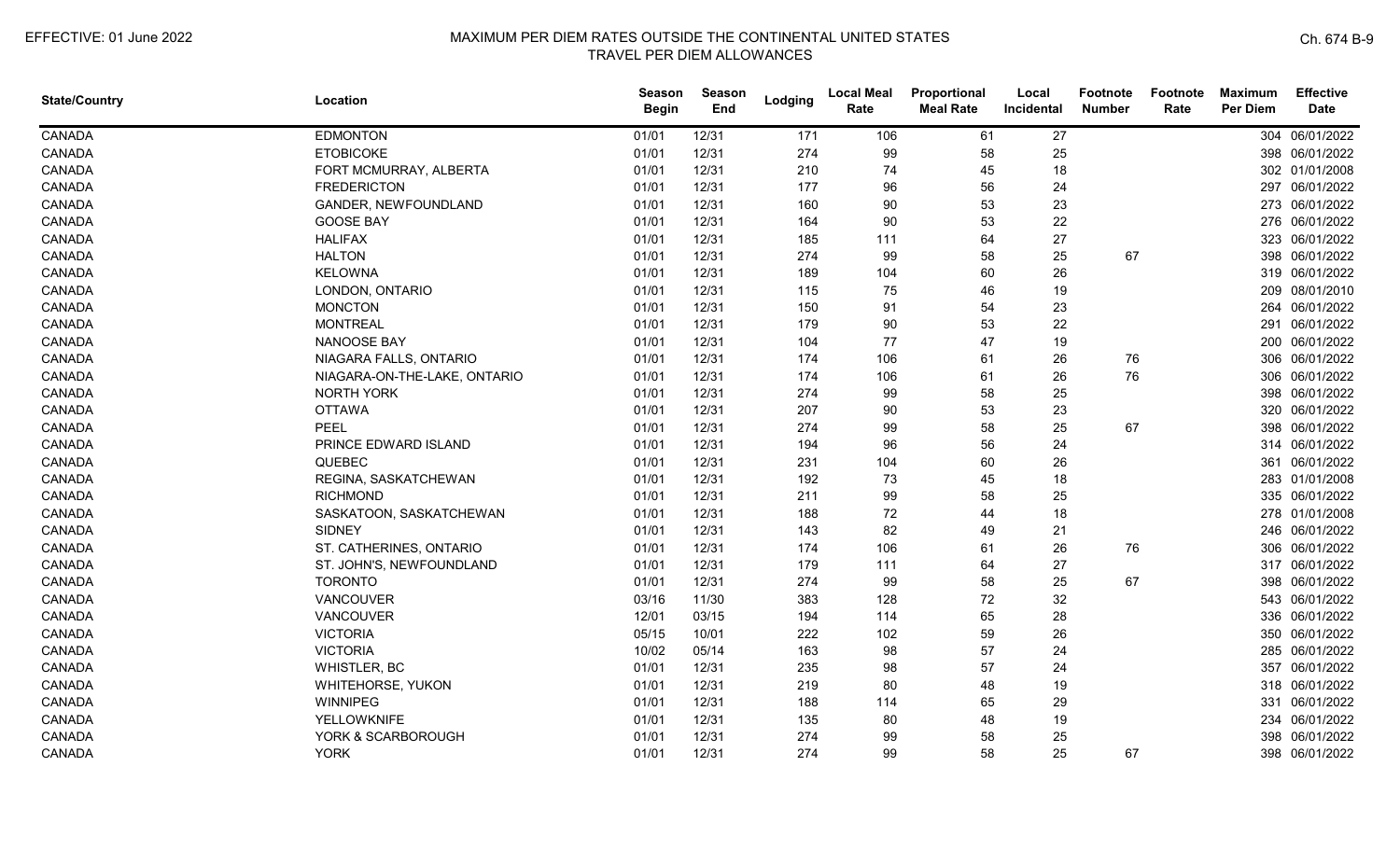| <b>State/Country</b>     | Location                 | Season<br><b>Begin</b> | <b>Season</b><br>End | Lodging | <b>Local Meal</b><br>Rate | Proportional<br><b>Meal Rate</b> | Local<br>Incidental | Footnote<br><b>Number</b> | Footnote<br>Rate | <b>Maximum</b><br><b>Per Diem</b> | <b>Effective</b><br><b>Date</b> |
|--------------------------|--------------------------|------------------------|----------------------|---------|---------------------------|----------------------------------|---------------------|---------------------------|------------------|-----------------------------------|---------------------------------|
| CANADA                   | [OTHER]                  | 01/01                  | 12/31                | 126     | 87                        | 52                               | 22                  |                           |                  |                                   | 235 06/01/2022                  |
| <b>CAYMAN ISLANDS</b>    | <b>CAYMAN ISLANDS</b>    | 07/17                  | 12/14                | 307     | 96                        | 56                               | 23                  |                           |                  |                                   | 426 12/01/2015                  |
| <b>CAYMAN ISLANDS</b>    | <b>CAYMAN ISLANDS</b>    | 12/15                  | 07/16                | 588     | 118                       | 67                               | 29                  |                           |                  |                                   | 735 12/01/2015                  |
| CENTRAL AFRICAN REPUBLIC | <b>BANGUI</b>            | 01/01                  | 12/31                | 215     | 68                        | 42                               | 17                  |                           |                  |                                   | 300 06/01/2022                  |
| CENTRAL AFRICAN REPUBLIC | [OTHER]                  | 01/01                  | 12/31                | 215     | 68                        | 42                               | 17                  |                           |                  |                                   | 300 06/01/2022                  |
| CHAD                     | NDJAMENA                 | 01/01                  | 12/31                | 210     | 83                        | 50                               | 21                  |                           |                  |                                   | 314 06/01/2022                  |
| CHAD                     | [OTHER]                  | 01/01                  | 12/31                | 173     | 80                        | 48                               | 20                  |                           |                  |                                   | 273 10/01/2014                  |
| CHAGOS ARCHIPELAGO       | <b>DIEGO GARCIA</b>      | 01/01                  | 12/31                | 147     | 64                        | 40                               | 16                  |                           |                  |                                   | 227 11/01/2018                  |
| CHAGOS ARCHIPELAGO       | US NAVY SUPPORT FACILITY | 01/01                  | 12/31                | 147     | 64                        | 40                               | 16                  |                           |                  |                                   | 227 11/01/2018                  |
| CHILE                    | <b>SANTIAGO</b>          | 01/01                  | 12/31                | 226     | 67                        | 42                               | 17                  |                           |                  |                                   | 310 06/01/2022                  |
| CHILE                    | [OTHER]                  | 01/01                  | 12/31                | 182     | 71                        | 44                               | 18                  |                           |                  |                                   | 271 07/01/2013                  |
| <b>CHINA</b>             | <b>BEIJING</b>           | 01/01                  | 12/31                | 241     | 90                        | 53                               | 22                  |                           |                  |                                   | 353 06/01/2022                  |
| <b>CHINA</b>             | CHANGCHUN                | 01/01                  | 12/31                | 167     | 80                        | 48                               | 20                  |                           |                  |                                   | 267 04/01/2013                  |
| <b>CHINA</b>             | CHENGDU                  | 01/01                  | 12/31                | 140     | 102                       | 59                               | 26                  |                           |                  |                                   | 268 06/01/2022                  |
| <b>CHINA</b>             | CHONGQING                | 01/01                  | 12/31                | 114     | 101                       | 59                               | 25                  |                           |                  |                                   | 240 01/01/2018                  |
| <b>CHINA</b>             | <b>DALIAN</b>            | 01/01                  | 12/31                | 166     | 86                        | 51                               | 22                  |                           |                  |                                   | 274 04/01/2013                  |
| <b>CHINA</b>             | <b>FUZHOU</b>            | 01/01                  | 12/31                | 176     | 98                        | 57                               | 24                  |                           |                  |                                   | 298 01/01/2014                  |
| <b>CHINA</b>             | GUANGZHOU                | 01/01                  | 12/31                | 246     | 135                       | 76                               | 34                  |                           |                  |                                   | 415 03/01/2018                  |
| <b>CHINA</b>             | <b>GUILIN</b>            | 01/01                  | 12/31                | 168     | 80                        | 48                               | 20                  |                           |                  |                                   | 268 08/01/2012                  |
| <b>CHINA</b>             | <b>HAIKOU</b>            | 01/01                  | 12/31                | 171     | 89                        | 53                               | 22                  |                           |                  |                                   | 282 06/01/2022                  |
| <b>CHINA</b>             | <b>HANGZHOU</b>          | 01/01                  | 12/31                | 169     | 99                        | 58                               | 25                  |                           |                  |                                   | 293 08/01/2015                  |
| <b>CHINA</b>             | <b>HARBIN</b>            | 01/01                  | 12/31                | 187     | 81                        | 49                               | 20                  |                           |                  |                                   | 288 04/01/2013                  |
| <b>CHINA</b>             | <b>JINAN</b>             | 01/01                  | 12/31                | 121     | 68                        | 42                               | 17                  |                           |                  |                                   | 206 06/01/2022                  |
| <b>CHINA</b>             | <b>LHASA</b>             | 01/01                  | 12/31                | 210     | 89                        | 53                               | 22                  |                           |                  |                                   | 321 01/01/2018                  |
| <b>CHINA</b>             | <b>LIJIANG</b>           | 01/01                  | 12/31                | 153     | 106                       | 61                               | 27                  |                           |                  |                                   | 286 07/01/2015                  |
| <b>CHINA</b>             | <b>NANJING</b>           | 01/01                  | 12/31                | 132     | 59                        | 38                               | 15                  |                           |                  |                                   | 206 06/01/2022                  |
| <b>CHINA</b>             | <b>NANNING</b>           | 01/01                  | 12/31                | 131     | 96                        | 56                               | 23                  |                           |                  |                                   | 250 11/01/2011                  |
| <b>CHINA</b>             | <b>NINGBO</b>            | 01/01                  | 12/31                | 131     | 74                        | 45                               | 19                  |                           |                  |                                   | 224 06/01/2022                  |
| <b>CHINA</b>             | QINGDAO                  | 01/01                  | 12/31                | 157     | 70                        | 43                               | 18                  |                           |                  |                                   | 245 05/01/2011                  |
| <b>CHINA</b>             | <b>SANYA</b>             | 01/01                  | 12/31                | 167     | 70                        | 43                               | 17                  |                           |                  |                                   | 254 06/01/2022                  |
| <b>CHINA</b>             | <b>SHANGHAI</b>          | 01/01                  | 12/31                | 239     | 106                       | 61                               | 27                  |                           |                  |                                   | 372 06/01/2022                  |
| <b>CHINA</b>             | SHANTOU                  | 01/01                  | 12/31                | 141     | 69                        | 43                               | 17                  |                           |                  |                                   | 227 04/01/2011                  |
| <b>CHINA</b>             | <b>SHENYANG</b>          | 01/01                  | 12/31                | 178     | 80                        | 48                               | 20                  |                           |                  |                                   | 278 06/01/2022                  |
| <b>CHINA</b>             | <b>SHENZHEN</b>          | 01/01                  | 12/31                | 249     | 102                       | 59                               | 26                  |                           |                  |                                   | 377 06/01/2022                  |
| <b>CHINA</b>             | SUZHOU                   | 01/01                  | 12/31                | 143     | 82                        | 49                               | 21                  |                           |                  |                                   | 246 06/01/2022                  |
| <b>CHINA</b>             | <b>TIANJIN</b>           | 01/01                  | 12/31                | 141     | 82                        | 49                               | 20                  |                           |                  |                                   | 243 05/01/2012                  |
| <b>CHINA</b>             | <b>URUMQI</b>            | 01/01                  | 12/31                | 146     | 64                        | 40                               | 15                  |                           |                  |                                   | 225 06/01/2022                  |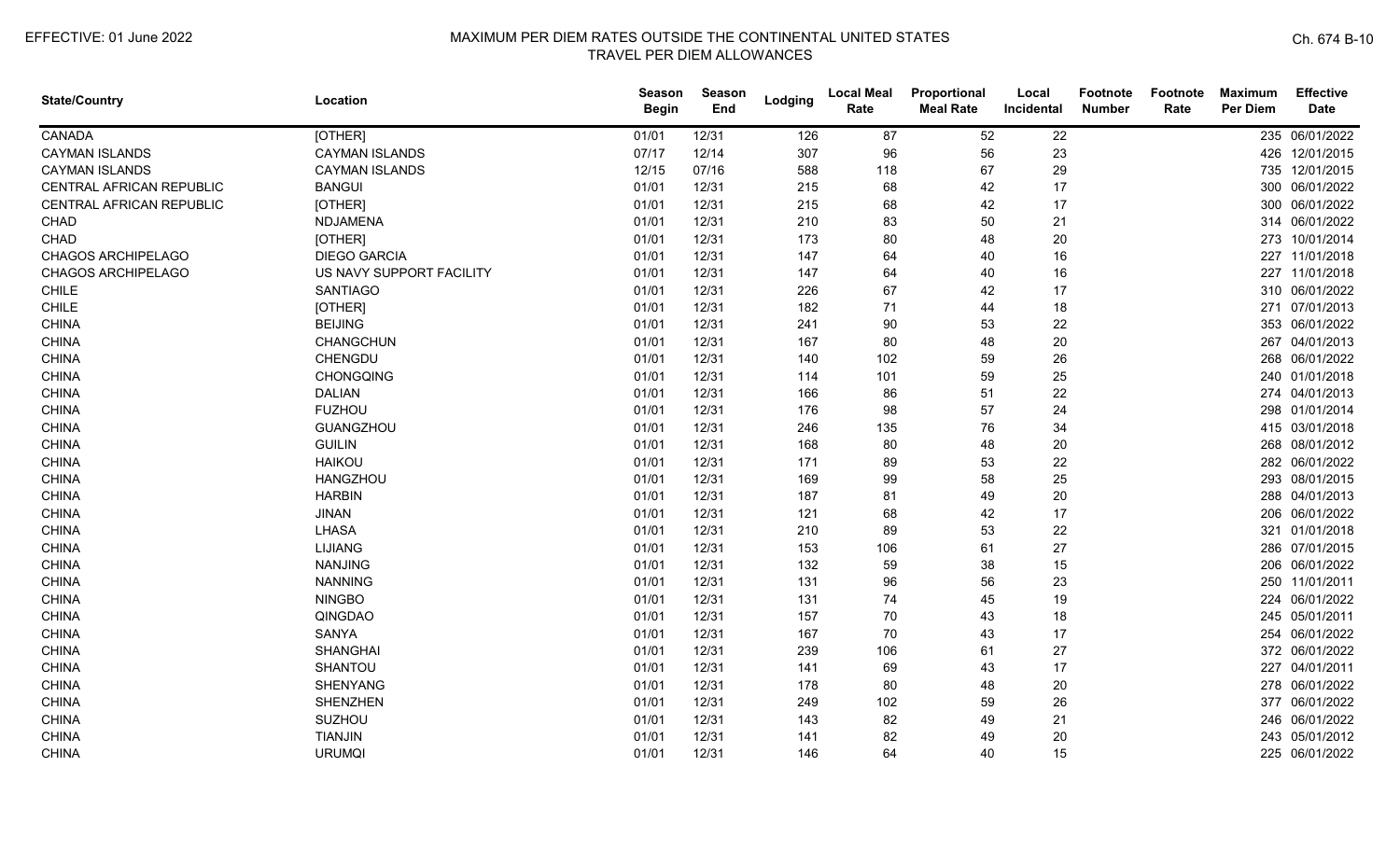| <b>State/Country</b>    | Location              | <b>Season</b><br><b>Begin</b> | <b>Season</b><br>End | Lodging | <b>Local Meal</b><br>Rate | Proportional<br><b>Meal Rate</b> | Local<br>Incidental | <b>Footnote</b><br><b>Number</b> | Footnote<br>Rate | <b>Maximum</b><br><b>Per Diem</b> | <b>Effective</b><br><b>Date</b> |
|-------------------------|-----------------------|-------------------------------|----------------------|---------|---------------------------|----------------------------------|---------------------|----------------------------------|------------------|-----------------------------------|---------------------------------|
| <b>CHINA</b>            | <b>WUHAN</b>          | 01/01                         | 12/31                | 137     | 86                        | 51                               | 21                  |                                  |                  |                                   | 244 06/01/2022                  |
| <b>CHINA</b>            | <b>XIAMEN</b>         | 01/01                         | 12/31                | 175     | 90                        | 53                               | 23                  |                                  |                  |                                   | 288 04/01/2018                  |
| <b>CHINA</b>            | <b>XIAN</b>           | 01/01                         | 12/31                | 184     | 110                       | 63                               | 27                  |                                  |                  |                                   | 321 06/01/2022                  |
| <b>CHINA</b>            | ZHUHAI                | 01/01                         | 12/31                | 162     | 91                        | 54                               | 23                  |                                  |                  |                                   | 276 06/01/2022                  |
| <b>CHINA</b>            | [OTHER]               | 01/01                         | 12/31                | 137     | 86                        | 51                               | 21                  |                                  |                  |                                   | 244 06/01/2022                  |
| COCOS (KEELING) ISLANDS | <b>COCOS ISLANDS</b>  | 01/01                         | 12/31                | 58      | 40                        | 28                               | 10                  |                                  |                  |                                   | 108 10/01/2002                  |
| <b>COLOMBIA</b>         | BARRANQUILLA          | 01/01                         | 12/31                | 113     | 57                        | 37                               | 14                  |                                  |                  | 184                               | 09/01/2021                      |
| <b>COLOMBIA</b>         | <b>BOGOTA</b>         | 01/01                         | 12/31                | 270     | 74                        | 45                               | 19                  |                                  |                  |                                   | 363 06/01/2022                  |
| <b>COLOMBIA</b>         | <b>BUCARAMANGA</b>    | 01/01                         | 12/31                | 93      | 57                        | 37                               | 14                  |                                  |                  |                                   | 164 10/01/2021                  |
| <b>COLOMBIA</b>         | <b>BUENAVENTURA</b>   | 01/01                         | 12/31                | 101     | 54                        | 35                               | 13                  |                                  |                  | 168                               | 09/01/2021                      |
| <b>COLOMBIA</b>         | CALI                  | 01/01                         | 12/31                | 148     | 60                        | 38                               | 15                  |                                  |                  |                                   | 223 09/01/2021                  |
| <b>COLOMBIA</b>         | CARTAGENA             | 01/01                         | 12/31                | 263     | 82                        | 49                               | 20                  |                                  |                  |                                   | 365 09/01/2021                  |
| <b>COLOMBIA</b>         | <b>CUCUTA</b>         | 01/01                         | 12/31                | 135     | 59                        | 38                               | 15                  |                                  |                  |                                   | 209 09/01/2021                  |
| <b>COLOMBIA</b>         | <b>MEDELLIN</b>       | 01/01                         | 12/31                | 145     | 63                        | 40                               | 15                  |                                  |                  |                                   | 223 09/01/2021                  |
| <b>COLOMBIA</b>         | <b>PASTO</b>          | 01/01                         | 12/31                | 110     | 42                        | 29                               | 11                  |                                  |                  |                                   | 163 09/01/2021                  |
| <b>COLOMBIA</b>         | <b>SAN ANDRES</b>     | 01/01                         | 12/31                | 173     | 57                        | 37                               | 14                  |                                  |                  | 244                               | 09/01/2021                      |
| <b>COLOMBIA</b>         | SAN JOSE DEL GUAVIARE | 01/01                         | 12/31                | 98      | 42                        | 29                               | 10                  |                                  |                  |                                   | 150 09/01/2021                  |
| <b>COLOMBIA</b>         | <b>SANTA MARTA</b>    | 01/01                         | 12/31                | 142     | 58                        | 37                               | 14                  |                                  |                  |                                   | 214 09/01/2021                  |
| <b>COLOMBIA</b>         | <b>TUMACO</b>         | 01/01                         | 12/31                | 91      | 47                        | 32                               | 11                  |                                  |                  |                                   | 149 09/01/2021                  |
| <b>COLOMBIA</b>         | [OTHER]               | 01/01                         | 12/31                | 98      | 42                        | 29                               | 10                  |                                  |                  |                                   | 150 09/01/2021                  |
| <b>COMOROS</b>          | <b>MORONI</b>         | 01/01                         | 12/31                | 116     | 60                        | 38                               | 15                  |                                  |                  |                                   | 191 01/01/2016                  |
| <b>COMOROS</b>          | [OTHER]               | 01/01                         | 12/31                | 72      | 57                        | 37                               | 14                  |                                  |                  |                                   | 143 08/01/2015                  |
| <b>COOK ISLANDS</b>     | <b>RAROTONGA</b>      | 01/01                         | 12/31                | 225     | 89                        | 53                               | 22                  |                                  |                  |                                   | 336 06/01/2022                  |
| <b>COOK ISLANDS</b>     | [OTHER]               | 01/01                         | 12/31                | 225     | 89                        | 53                               | 22                  |                                  |                  |                                   | 336 06/01/2022                  |
| <b>COSTA RICA</b>       | <b>SAN JOSE</b>       | 01/01                         | 12/31                | 147     | 90                        | 53                               | 22                  |                                  |                  |                                   | 259 05/01/2022                  |
| <b>COSTA RICA</b>       | [OTHER]               | 01/01                         | 12/31                | 147     | 90                        | 53                               | 22                  |                                  |                  |                                   | 259 05/01/2022                  |
| <b>COTE D'IVOIRE</b>    | <b>ABIDJAN</b>        | 01/01                         | 12/31                | 210     | 84                        | 50                               | 21                  |                                  |                  |                                   | 315 06/01/2022                  |
| COTE D'IVOIRE           | YAMOUSSOUKRO          | 01/01                         | 12/31                | 73      | 55                        | 36                               | 14                  |                                  |                  |                                   | 142 06/01/2022                  |
| <b>COTE D'IVOIRE</b>    | [OTHER]               | 01/01                         | 12/31                | 80      | 61                        | 39                               | 15                  |                                  |                  |                                   | 156 04/01/2012                  |
| <b>CROATIA</b>          | <b>CAVTAT</b>         | 05/13                         | 10/15                | 319     | 99                        | 58                               | 25                  |                                  |                  |                                   | 443 11/01/2016                  |
| <b>CROATIA</b>          | <b>CAVTAT</b>         | 10/16                         | 05/12                | 210     | 90                        | 53                               | 23                  |                                  |                  |                                   | 323 11/01/2016                  |
| CROATIA                 | <b>DUBROVNIK</b>      | 05/13                         | 10/15                | 319     | 99                        | 58                               | 25                  |                                  |                  |                                   | 443 11/01/2016                  |
| <b>CROATIA</b>          | <b>DUBROVNIK</b>      | 10/16                         | 05/12                | 210     | 90                        | 53                               | 23                  |                                  |                  |                                   | 323 11/01/2016                  |
| CROATIA                 | <b>SPLIT</b>          | 05/01                         | 10/15                | 251     | 97                        | 57                               | 24                  |                                  |                  |                                   | 372 11/01/2016                  |
| <b>CROATIA</b>          | <b>SPLIT</b>          | 10/16                         | 04/30                | 231     | 96                        | 56                               | 23                  |                                  |                  |                                   | 350 11/01/2016                  |
| <b>CROATIA</b>          | ZAGREB                | 01/01                         | 12/31                | 176     | 64                        | 40                               | 16                  |                                  |                  |                                   | 256 06/01/2022                  |
| CROATIA                 | [OTHER]               | 01/01                         | 12/31                | 176     | 64                        | 40                               | 16                  |                                  |                  |                                   | 256 06/01/2022                  |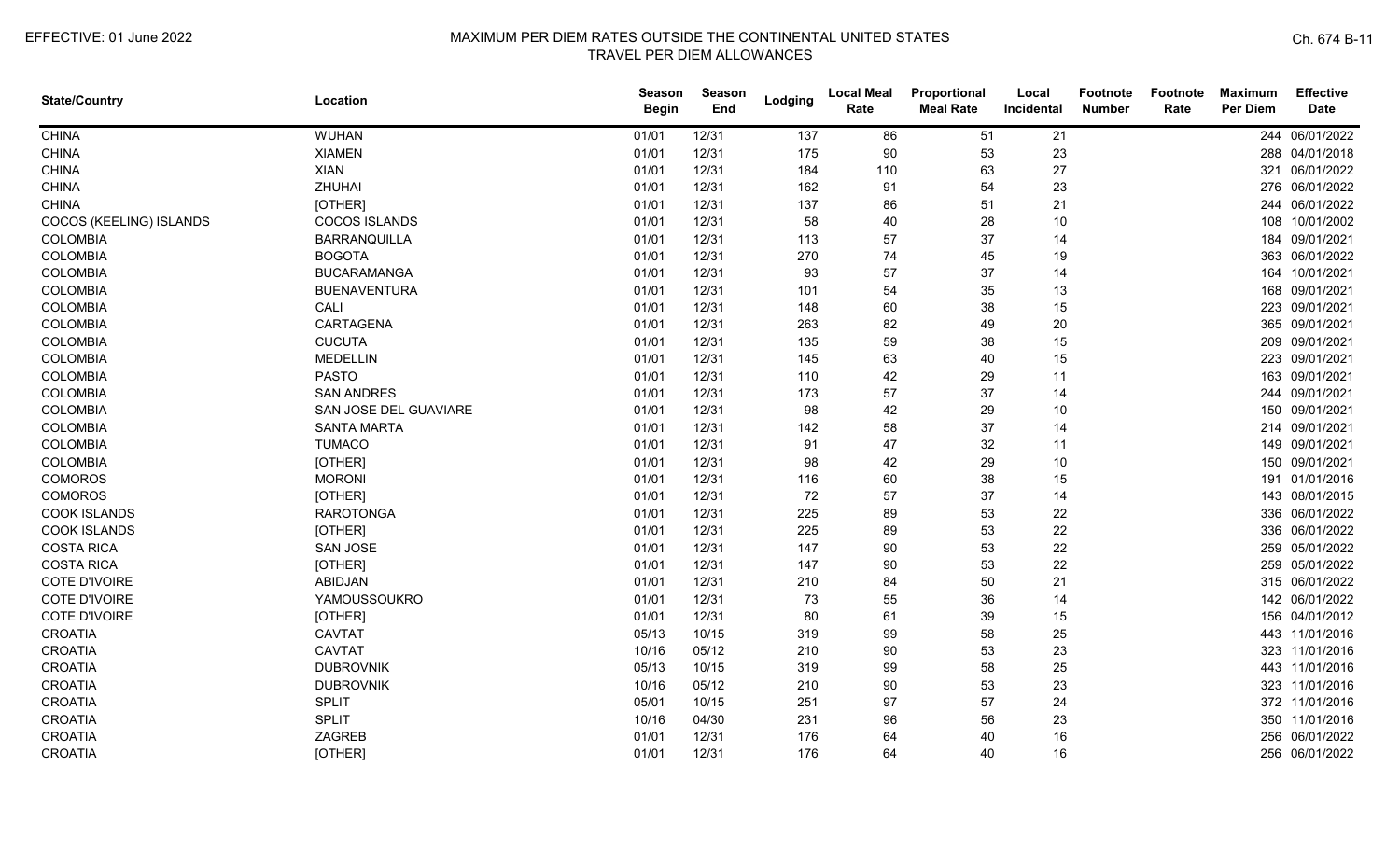| <b>State/Country</b>             | Location                 | <b>Season</b><br><b>Begin</b> | Season<br>End | Lodging | <b>Local Meal</b><br>Rate | Proportional<br><b>Meal Rate</b> | Local<br>Incidental | <b>Footnote</b><br><b>Number</b> | Footnote<br>Rate | <b>Maximum</b><br><b>Per Diem</b> | <b>Effective</b><br><b>Date</b> |
|----------------------------------|--------------------------|-------------------------------|---------------|---------|---------------------------|----------------------------------|---------------------|----------------------------------|------------------|-----------------------------------|---------------------------------|
| <b>CUBA</b>                      | <b>CAMAGUEY</b>          | 01/01                         | 12/31         | 180     | 51                        | 34                               | 13                  |                                  |                  |                                   | 244 02/01/2017                  |
| <b>CUBA</b>                      | <b>GUANTANAMO BAY NS</b> | 01/01                         | 12/31         | 125     | 42                        | 29                               | 10                  |                                  |                  |                                   | 177 03/01/2019                  |
| <b>CUBA</b>                      | <b>GUANTANAMO BAY</b>    | 01/01                         | 12/31         | 125     | 42                        | 29                               | 10                  |                                  |                  |                                   | 177 03/01/2019                  |
| <b>CUBA</b>                      | <b>HAVANA</b>            | 01/01                         | 12/31         | 200     | 88                        | 52                               | 22                  |                                  |                  |                                   | 310 10/01/2021                  |
| <b>CUBA</b>                      | <b>HOLGUIN</b>           | 01/01                         | 12/31         | 100     | 39                        | 28                               | 10                  |                                  |                  |                                   | 149 02/01/2017                  |
| <b>CUBA</b>                      | <b>MATANZAS</b>          | 01/01                         | 12/31         | 110     | 38                        | 27                               | 9                   |                                  |                  |                                   | 157 02/01/2017                  |
| <b>CUBA</b>                      | <b>SANTIAGO</b>          | 01/01                         | 12/31         | 130     | 48                        | 32                               | 12                  |                                  |                  |                                   | 190 02/01/2017                  |
| <b>CUBA</b>                      | <b>TRINIDAD</b>          | 01/01                         | 12/31         | 128     | 50                        | 33                               | 13                  |                                  |                  | 191                               | 02/01/2017                      |
| <b>CUBA</b>                      | [OTHER]                  | 01/01                         | 12/31         | 100     | 39                        | 28                               | 10                  |                                  |                  |                                   | 149 02/01/2017                  |
| <b>CURACAO</b>                   | <b>CURACAO</b>           | 01/01                         | 12/31         | 194     | 89                        | 53                               | 22                  |                                  |                  |                                   | 305 11/01/2020                  |
| <b>CYPRUS</b>                    | <b>AKROTIRI</b>          | 01/01                         | 12/31         | 245     | 96                        | 56                               | 24                  |                                  |                  |                                   | 365 06/01/2022                  |
| <b>CYPRUS</b>                    | <b>LIMASSOL</b>          | 01/01                         | 12/31         | 245     | 96                        | 56                               | 24                  |                                  |                  |                                   | 365 06/01/2022                  |
| <b>CYPRUS</b>                    | <b>NICOSIA</b>           | 01/01                         | 12/31         | 185     | 81                        | 49                               | 20                  |                                  |                  |                                   | 286 06/01/2022                  |
| <b>CYPRUS</b>                    | <b>PAPHOS</b>            | 01/01                         | 12/31         | 155     | 94                        | 55                               | 23                  |                                  |                  |                                   | 272 06/01/2022                  |
| <b>CYPRUS</b>                    | [OTHER]                  | 01/01                         | 12/31         | 179     | 67                        | 42                               | 17                  |                                  |                  |                                   | 263 06/01/2022                  |
| <b>CZECH REPUBLIC</b>            | <b>BRNO</b>              | 01/01                         | 12/31         | 132     | 67                        | 42                               | 17                  |                                  |                  | 216                               | 10/01/2019                      |
| <b>CZECH REPUBLIC</b>            | <b>PRAGUE</b>            | 01/01                         | 12/31         | 255     | 82                        | 49                               | 20                  |                                  |                  | 357                               | 06/01/2022                      |
| <b>CZECH REPUBLIC</b>            | [OTHER]                  | 01/01                         | 12/31         | 139     | 66                        | 41                               | 16                  |                                  |                  |                                   | 221 10/01/2019                  |
| DEM. PEOPLE'S REPUBLIC OF KOREA  | PYONGYANG                | 01/01                         | 12/31         | 168     | 55                        | 36                               | 14                  |                                  |                  |                                   | 237 10/01/2018                  |
| DEM. PEOPLE'S REPUBLIC OF KOREA  | [OTHER]                  | 01/01                         | 12/31         | 113     | 50                        | 33                               | 13                  |                                  |                  |                                   | 176 10/01/2018                  |
| DEMOCRATIC REPUBLIC OF THE CONGO | <b>BUKAVU</b>            | 01/01                         | 12/31         | 165     | 91                        | 54                               | 23                  |                                  |                  |                                   | 279 01/01/2017                  |
| DEMOCRATIC REPUBLIC OF THE CONGO | <b>GOMA</b>              | 01/01                         | 12/31         | 134     | 85                        | 51                               | 21                  |                                  |                  |                                   | 240 01/01/2017                  |
| DEMOCRATIC REPUBLIC OF THE CONGO | <b>KINSHASA</b>          | 01/01                         | 12/31         | 240     | 122                       | 69                               | 30                  |                                  |                  |                                   | 392 01/01/2022                  |
| DEMOCRATIC REPUBLIC OF THE CONGO | LUBUMBASHI               | 01/01                         | 12/31         | 197     | 101                       | 59                               | 25                  |                                  |                  |                                   | 323 01/01/2017                  |
| DEMOCRATIC REPUBLIC OF THE CONGO | MBUJI MAYI, KASAI        | 01/01                         | 12/31         | 120     | 87                        | 52                               | 22                  |                                  |                  |                                   | 229 01/01/2017                  |
| DEMOCRATIC REPUBLIC OF THE CONGO | [OTHER]                  | 01/01                         | 12/31         | 130     | 81                        | 49                               | 20                  |                                  |                  |                                   | 231 01/01/2017                  |
| <b>DENMARK</b>                   | <b>AALBORG</b>           | 01/01                         | 12/31         | 187     | 85                        | 51                               | 21                  |                                  |                  |                                   | 293 06/01/2022                  |
| <b>DENMARK</b>                   | COPENHAGEN               | 01/01                         | 12/31         | 219     | 114                       | 65                               | 28                  |                                  |                  |                                   | 361 06/01/2022                  |
| <b>DENMARK</b>                   | <b>LYNGBY</b>            | 01/01                         | 12/31         | 219     | 114                       | 65                               | 28                  |                                  |                  |                                   | 361 06/01/2022                  |
| <b>DENMARK</b>                   | ODENSE                   | 01/01                         | 12/31         | 194     | 90                        | 53                               | 22                  |                                  |                  |                                   | 306 06/01/2022                  |
| <b>DENMARK</b>                   | [OTHER]                  | 01/01                         | 12/31         | 197     | 81                        | 49                               | 20                  |                                  |                  |                                   | 298 06/01/2022                  |
| <b>DJIBOUTI</b>                  | <b>CAMP LEMONNIER</b>    | 01/01                         | 12/31         | 85      | 55                        | 36                               | 14                  |                                  |                  |                                   | 154 10/01/2016                  |
| <b>DJIBOUTI</b>                  | <b>DJIBOUTI CITY</b>     | 01/01                         | 12/31         | 249     | 106                       | 61                               | 26                  |                                  |                  |                                   | 381 12/01/2017                  |
| <b>DJIBOUTI</b>                  | [OTHER]                  | 01/01                         | 12/31         | 85      | 55                        | 36                               | 14                  |                                  |                  |                                   | 154 02/01/2011                  |
| <b>DOMINICA</b>                  | <b>DOMINICA</b>          | 01/01                         | 12/31         | 195     | 94                        | 55                               | 23                  |                                  |                  |                                   | 312 02/01/2020                  |
| <b>DOMINICAN REPUBLIC</b>        | <b>BAVARO</b>            | 01/01                         | 12/31         | 225     | 50                        | 33                               | 13                  |                                  |                  | 288                               | 12/01/2021                      |
| <b>DOMINICAN REPUBLIC</b>        | LA ROMANA                | 01/01                         | 12/31         | 280     | 66                        | 41                               | 17                  |                                  |                  |                                   | 363 06/01/2016                  |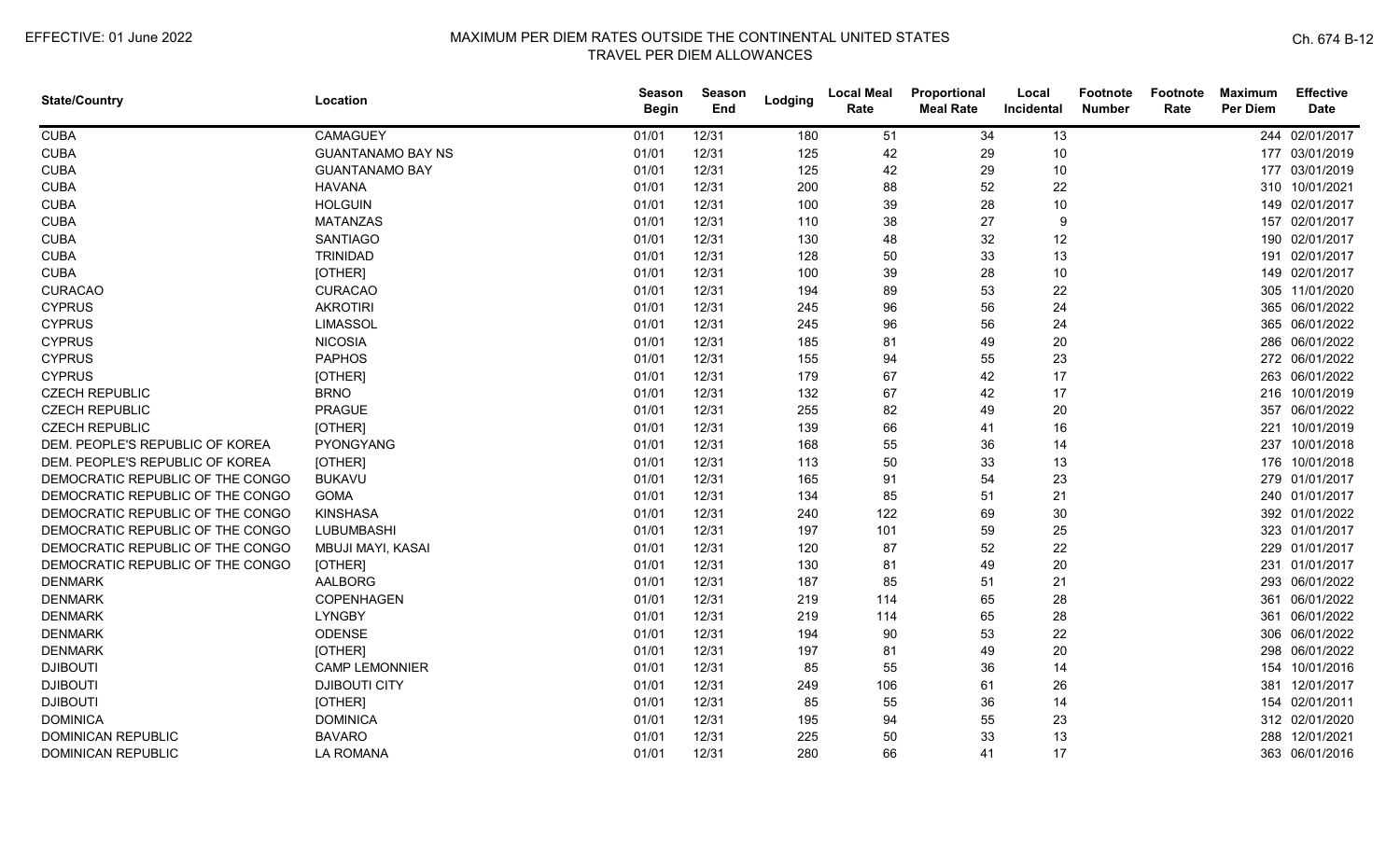| <b>State/Country</b>      | Location                            | <b>Season</b><br><b>Begin</b> | <b>Season</b><br>End | Lodging  | <b>Local Meal</b><br>Rate | Proportional<br><b>Meal Rate</b> | Local<br>Incidental | <b>Footnote</b><br><b>Number</b> | Footnote<br>Rate | <b>Maximum</b><br><b>Per Diem</b> | <b>Effective</b><br><b>Date</b> |
|---------------------------|-------------------------------------|-------------------------------|----------------------|----------|---------------------------|----------------------------------|---------------------|----------------------------------|------------------|-----------------------------------|---------------------------------|
| <b>DOMINICAN REPUBLIC</b> | PUERTO PLATA                        | 01/01                         | 12/31                | 200      | 37                        | 27                               | 9                   |                                  |                  |                                   | 246 12/01/2021                  |
| <b>DOMINICAN REPUBLIC</b> | <b>PUNTA CANA</b>                   | 01/01                         | 12/31                | 217      | 52                        | 34                               | 13                  |                                  |                  |                                   | 282 12/01/2021                  |
| <b>DOMINICAN REPUBLIC</b> | SANTO DOMINGO                       | 01/01                         | 12/31                | 200      | 71                        | 44                               | 18                  |                                  |                  |                                   | 289 11/01/2021                  |
| <b>DOMINICAN REPUBLIC</b> | <b>SOSUA</b>                        | 01/01                         | 12/31                | 150      | 50                        | 33                               | 13                  |                                  |                  |                                   | 213 06/01/2016                  |
| <b>DOMINICAN REPUBLIC</b> | [OTHER]                             | 01/01                         | 12/31                | 180      | 48                        | 32                               | 12                  |                                  |                  |                                   | 240 04/01/2022                  |
| <b>DUTCH CARIBBEAN</b>    | [OTHER]                             | 04/15                         | 12/14                | 118      | 70                        | 43                               | 18                  | 82                               |                  |                                   | 206 11/01/2020                  |
| <b>DUTCH CARIBBEAN</b>    | [OTHER]                             | 12/15                         | 04/14                | 155      | 73                        | 45                               | 18                  | 82                               |                  |                                   | 246 11/01/2020                  |
| <b>ECUADOR</b>            | <b>CUENCA</b>                       | 01/01                         | 12/31                | 122      | 75                        | 46                               | 19                  |                                  |                  |                                   | 216 08/01/2021                  |
| <b>ECUADOR</b>            | <b>GALAPAGOS ISLANDS</b>            | 01/01                         | 12/31                | 300      | 109                       | 63                               | 27                  |                                  |                  |                                   | 436 08/01/2021                  |
| <b>ECUADOR</b>            | GUAYAQUIL                           | 01/01                         | 12/31                | 149      | 82                        | 49                               | 20                  |                                  |                  | 251                               | 08/01/2021                      |
| <b>ECUADOR</b>            | <b>MANTA AB</b>                     | 01/01                         | 12/31                | 118      | 71                        | 44                               | 18                  |                                  |                  |                                   | 207 06/01/2018                  |
| <b>ECUADOR</b>            | <b>MANTA</b>                        | 01/01                         | 12/31                | 118      | 71                        | 44                               | 18                  |                                  |                  |                                   | 207 06/01/2018                  |
| <b>ECUADOR</b>            | QUITO                               | 01/01                         | 12/31                | 190      | 86                        | 51                               | 21                  |                                  |                  |                                   | 297 03/01/2015                  |
| <b>ECUADOR</b>            | [OTHER]                             | 01/01                         | 12/31                | 122      | 75                        | 46                               | 19                  |                                  |                  |                                   | 216 08/01/2021                  |
| <b>EGYPT</b>              | <b>ALEXANDRIA</b>                   | 01/01                         | 12/31                | 175      | 76                        | 46                               | 19                  |                                  |                  |                                   | 270 01/01/2020                  |
| <b>EGYPT</b>              | <b>ASWAN</b>                        | 04/01                         | 09/30                | 135      | 82                        | 49                               | 20                  |                                  |                  |                                   | 237 11/01/2019                  |
| <b>EGYPT</b>              | <b>ASWAN</b>                        | 10/01                         | 03/31                | 165      | 84                        | 50                               | 21                  |                                  |                  |                                   | 270 11/01/2019                  |
| <b>EGYPT</b>              | CAIRO                               | 01/01                         | 12/31                | 175      | 79                        | 48                               | 19                  |                                  |                  |                                   | 273 05/01/2022                  |
| <b>EGYPT</b>              | <b>LUXOR</b>                        | 01/01                         | 12/31                | 150      | 64                        | 40                               | 15                  |                                  |                  |                                   | 229 01/01/2017                  |
| <b>EGYPT</b>              | <b>MFO BASES</b>                    | 01/01                         | 12/31                | $\Omega$ | 3                         | 10                               | -1                  |                                  |                  |                                   | 4 10/01/2002                    |
| <b>EGYPT</b>              | <b>SHARM EL SHEIKH</b>              | 01/05                         | 09/28                | 140      | 69                        | 43                               | 17                  |                                  |                  |                                   | 226 09/01/2019                  |
| <b>EGYPT</b>              | <b>SHARM EL SHEIKH</b>              | 09/29                         | 01/04                | 160      | 70                        | 43                               | 18                  |                                  |                  |                                   | 248 09/01/2019                  |
| <b>EGYPT</b>              | [OTHER]                             | 01/01                         | 12/31                | 165      | 56                        | 36                               | 14                  |                                  |                  |                                   | 235 11/01/2019                  |
| EL SALVADOR               | SAN SALVADOR IAP (AREA OF COMALAPA) | 01/01                         | 12/31                | 128      | 74                        | 45                               | 19                  | 5                                |                  |                                   | 221 02/01/2008                  |
| EL SALVADOR               | <b>SAN SALVADOR</b>                 | 01/01                         | 12/31                | 128      | 74                        | 45                               | 19                  | 5                                |                  | 221                               | 02/01/2008                      |
| EL SALVADOR               | [OTHER]                             | 01/01                         | 12/31                | 62       | 38                        | 27                               | 10                  |                                  |                  |                                   | 110 07/01/2016                  |
| <b>EQUATORIAL GUINEA</b>  | <b>BATA</b>                         | 01/01                         | 12/31                | 110      | 49                        | 33                               | 12                  |                                  |                  |                                   | 171 08/01/2017                  |
| <b>EQUATORIAL GUINEA</b>  | <b>MALABO</b>                       | 01/01                         | 12/31                | 161      | 81                        | 49                               | 20                  |                                  |                  |                                   | 262 06/01/2022                  |
| <b>EQUATORIAL GUINEA</b>  | [OTHER]                             | 01/01                         | 12/31                | 161      | 81                        | 49                               | 20                  |                                  |                  |                                   | 262 06/01/2022                  |
| <b>ERITREA</b>            | <b>ASMARA</b>                       | 01/01                         | 12/31                | 125      | 66                        | 41                               | 17                  |                                  |                  |                                   | 208 03/01/2020                  |
| <b>ERITREA</b>            | <b>KEREN</b>                        | 01/01                         | 12/31                | 60       | 68                        | 42                               | 17                  |                                  |                  |                                   | 145 07/01/2015                  |
| <b>ERITREA</b>            | <b>MASSAWA</b>                      | 01/01                         | 12/31                | 90       | 66                        | 41                               | 17                  |                                  |                  |                                   | 173 03/01/2015                  |
| <b>ERITREA</b>            | [OTHER]                             | 01/01                         | 12/31                | 60       | 68                        | 42                               | 17                  |                                  |                  |                                   | 145 07/01/2015                  |
| <b>ESTONIA</b>            | <b>TALLINN</b>                      | 01/01                         | 12/31                | 179      | 86                        | 51                               | 21                  |                                  |                  |                                   | 286 06/01/2022                  |
| <b>ESTONIA</b>            | [OTHER]                             | 06/01                         | 09/30                | 210      | 85                        | 51                               | 21                  |                                  |                  |                                   | 316 06/01/2022                  |
| <b>ESTONIA</b>            | [OTHER]                             | 10/01                         | 05/31                | 150      | 80                        | 48                               | 20                  |                                  |                  |                                   | 250 06/01/2022                  |
| <b>ESWATINI</b>           | <b>EZULWINI</b>                     | 01/01                         | 12/31                | 105      | 48                        | 32                               | 12                  | 80                               |                  |                                   | 165 06/01/2022                  |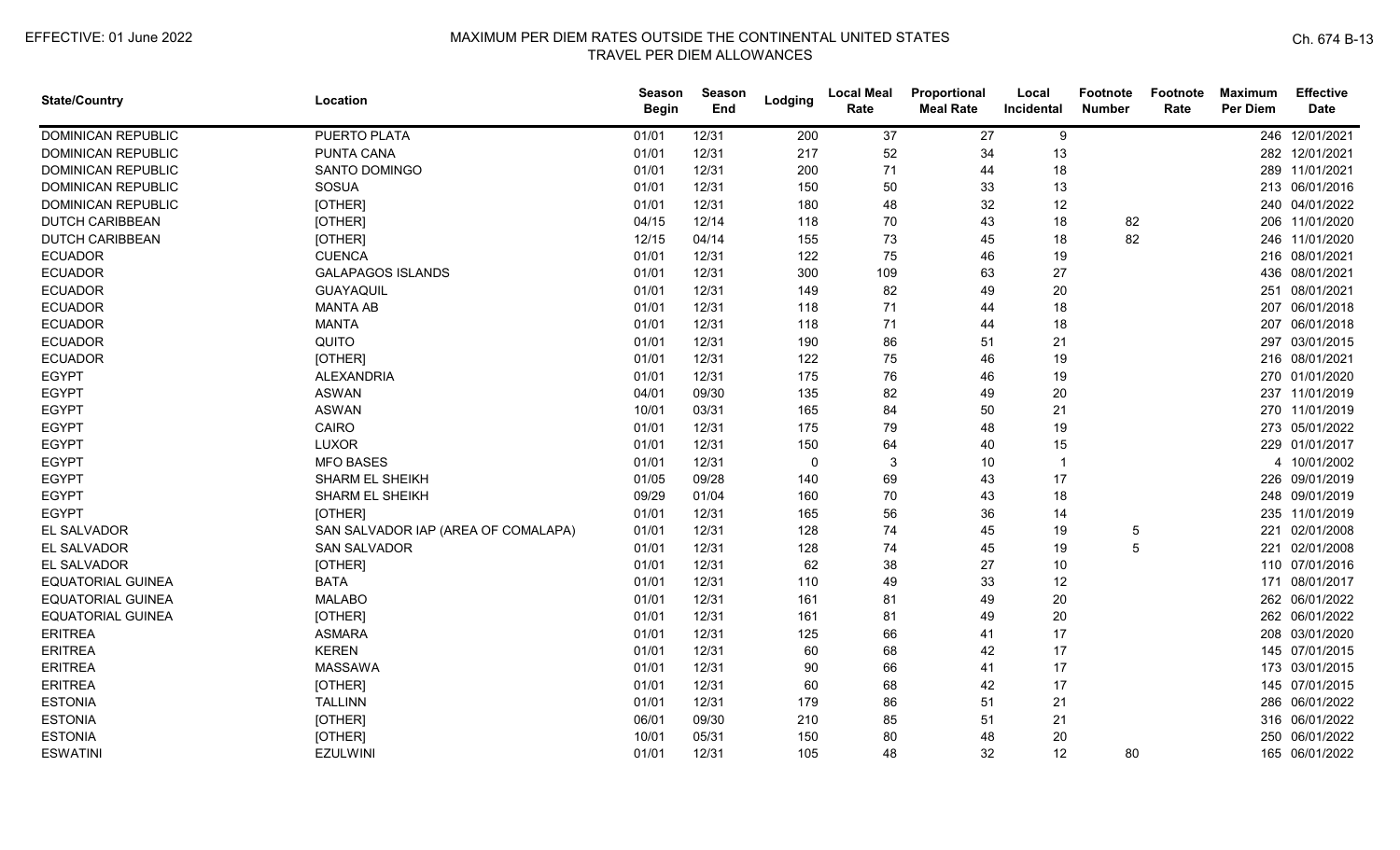| <b>State/Country</b>              | Location                | <b>Season</b><br><b>Begin</b> | <b>Season</b><br>End | Lodging | <b>Local Meal</b><br>Rate | Proportional<br><b>Meal Rate</b> | Local<br>Incidental | Footnote<br><b>Number</b> | Footnote<br>Rate | <b>Maximum</b><br><b>Per Diem</b> | <b>Effective</b><br><b>Date</b> |
|-----------------------------------|-------------------------|-------------------------------|----------------------|---------|---------------------------|----------------------------------|---------------------|---------------------------|------------------|-----------------------------------|---------------------------------|
| <b>ESWATINI</b>                   | <b>MANZINI</b>          | 01/01                         | 12/31                | 105     | 48                        | 32                               | 12                  |                           |                  |                                   | 165 06/01/2022                  |
| <b>ESWATINI</b>                   | <b>MBABANE</b>          | 01/01                         | 12/31                | 105     | 48                        | 32                               | 12                  | 80                        |                  |                                   | 165 06/01/2022                  |
| <b>ESWATINI</b>                   | [OTHER]                 | 01/01                         | 12/31                | 34      | 18                        | 17                               | -5                  |                           |                  |                                   | 57 06/01/2022                   |
| <b>ETHIOPIA</b>                   | <b>ADDIS ABABA</b>      | 01/01                         | 12/31                | 315     | 44                        | 30                               | 11                  |                           |                  |                                   | 370 03/01/2022                  |
| <b>ETHIOPIA</b>                   | [OTHER]                 | 01/01                         | 12/31                | 96      | 49                        | 33                               | 12                  |                           |                  |                                   | 157 05/01/2015                  |
| FALKLAND ISLANDS (ISLAS MALVINAS) | FALKLAND ISLANDS        | 01/01                         | 12/31                | 94      | 55                        | 36                               | 14                  |                           |                  |                                   | 163 06/01/2022                  |
| <b>FAROE ISLANDS</b>              | <b>FAROE ISLANDS</b>    | 01/01                         | 12/31                | 212     | 72                        | 44                               | 18                  |                           |                  |                                   | 302 06/01/2022                  |
| <b>FIJI</b>                       | KOROLEVU                | 01/01                         | 12/31                | 67      | 60                        | 38                               | 15                  |                           |                  |                                   | 142 01/01/2022                  |
| <b>FIJI</b>                       | <b>NADI</b>             | 01/01                         | 12/31                | 178     | 76                        | 46                               | 19                  |                           |                  |                                   | 273 01/01/2022                  |
| <b>FIJI</b>                       | <b>NATADOLA</b>         | 01/01                         | 12/31                | 424     | 119                       | 68                               | 30                  |                           |                  |                                   | 573 01/01/2022                  |
| <b>FIJI</b>                       | <b>SIGATOKA</b>         | 01/01                         | 12/31                | 138     | 64                        | 40                               | 16                  |                           |                  |                                   | 218 01/01/2022                  |
| <b>FIJI</b>                       | <b>SUVA</b>             | 01/01                         | 12/31                | 190     | 77                        | 47                               | 19                  |                           |                  |                                   | 286 01/01/2022                  |
| <b>FIJI</b>                       | [OTHER]                 | 01/01                         | 12/31                | 190     | 77                        | 47                               | 19                  |                           |                  |                                   | 286 01/01/2022                  |
| <b>FINLAND</b>                    | <b>HELSINKI</b>         | 01/01                         | 12/31                | 259     | 104                       | 60                               | 26                  |                           |                  |                                   | 389 06/01/2022                  |
| <b>FINLAND</b>                    | [OTHER]                 | 01/01                         | 12/31                | 232     | 89                        | 53                               | 22                  |                           |                  |                                   | 343 06/01/2022                  |
| <b>FRANCE</b>                     | <b>BORDEAUX</b>         | 01/01                         | 12/31                | 193     | 98                        | 57                               | 24                  |                           |                  |                                   | 315 06/01/2022                  |
| <b>FRANCE</b>                     | CANNES                  | 05/01                         | 09/30                | 445     | 120                       | 68                               | 30                  |                           |                  |                                   | 595 06/01/2022                  |
| <b>FRANCE</b>                     | <b>CANNES</b>           | 10/01                         | 04/30                | 313     | 110                       | 63                               | 27                  |                           |                  |                                   | 450 06/01/2022                  |
| <b>FRANCE</b>                     | <b>DEAUVILLE</b>        | 01/01                         | 12/31                | 307     | 93                        | 55                               | 23                  |                           |                  |                                   | 423 06/01/2022                  |
| <b>FRANCE</b>                     | <b>ESSONE</b>           | 01/01                         | 12/31                | 379     | 131                       | 74                               | 33                  |                           |                  |                                   | 543 06/01/2022                  |
| <b>FRANCE</b>                     | HAUTS-DE-SEINE          | 01/01                         | 12/31                | 379     | 131                       | 74                               | 33                  |                           |                  |                                   | 543 06/01/2022                  |
| <b>FRANCE</b>                     | <b>LYON</b>             | 01/01                         | 12/31                | 264     | 109                       | 63                               | 27                  |                           |                  |                                   | 400 06/01/2022                  |
| <b>FRANCE</b>                     | <b>MARSEILLE</b>        | 01/01                         | 12/31                | 319     | 112                       | 64                               | 27                  |                           |                  |                                   | 458 06/01/2022                  |
| <b>FRANCE</b>                     | <b>MONTPELLIER</b>      | 01/01                         | 12/31                | 190     | 120                       | 68                               | 30                  |                           |                  |                                   | 340 06/01/2022                  |
| <b>FRANCE</b>                     | <b>NICE</b>             | 01/01                         | 12/31                | 203     | 102                       | 59                               | 25                  |                           |                  |                                   | 330 06/01/2022                  |
| <b>FRANCE</b>                     | <b>PARIS</b>            | 01/01                         | 12/31                | 379     | 131                       | 74                               | 33                  |                           |                  |                                   | 543 06/01/2022                  |
| <b>FRANCE</b>                     | SEINE-ST. DENIS         | 01/01                         | 12/31                | 379     | 131                       | 74                               | 33                  |                           |                  |                                   | 543 06/01/2022                  |
| <b>FRANCE</b>                     | <b>STRASBOURG</b>       | 01/01                         | 12/31                | 319     | 118                       | 67                               | 30                  |                           |                  | 467                               | 06/01/2022                      |
| <b>FRANCE</b>                     | <b>TOULOUSE</b>         | 01/01                         | 12/31                | 213     | 95                        | 56                               | 23                  |                           |                  |                                   | 331 06/01/2022                  |
| <b>FRANCE</b>                     | VAL-D'OISE              | 01/01                         | 12/31                | 379     | 131                       | 74                               | 33                  |                           |                  |                                   | 543 06/01/2022                  |
| <b>FRANCE</b>                     | VAL-DE-MARNE            | 01/01                         | 12/31                | 379     | 131                       | 74                               | 33                  |                           |                  |                                   | 543 06/01/2022                  |
| <b>FRANCE</b>                     | <b>YVELINES</b>         | 01/01                         | 12/31                | 379     | 131                       | 74                               | 33                  |                           |                  |                                   | 543 06/01/2022                  |
| <b>FRANCE</b>                     | [OTHER]                 | 01/01                         | 12/31                | 199     | 96                        | 56                               | 24                  |                           |                  |                                   | 319 06/01/2022                  |
| <b>FRENCH GUIANA</b>              | <b>FRENCH GUIANA</b>    | 01/01                         | 12/31                | 162     | 67                        | 42                               | 17                  |                           |                  |                                   | 246 06/01/2022                  |
| <b>FRENCH POLYNESIA</b>           | <b>FRENCH POLYNESIA</b> | 01/01                         | 12/31                | 266     | 124                       | 70                               | 31                  |                           |                  |                                   | 421 11/01/2007                  |
| <b>GABON</b>                      | LIBREVILLE              | 01/01                         | 12/31                | 154     | 78                        | 47                               | 19                  |                           |                  | 251                               | 06/01/2022                      |
| <b>GABON</b>                      | [OTHER]                 | 01/01                         | 12/31                | 184     | 106                       | 61                               | 27                  |                           |                  |                                   | 317 02/01/2011                  |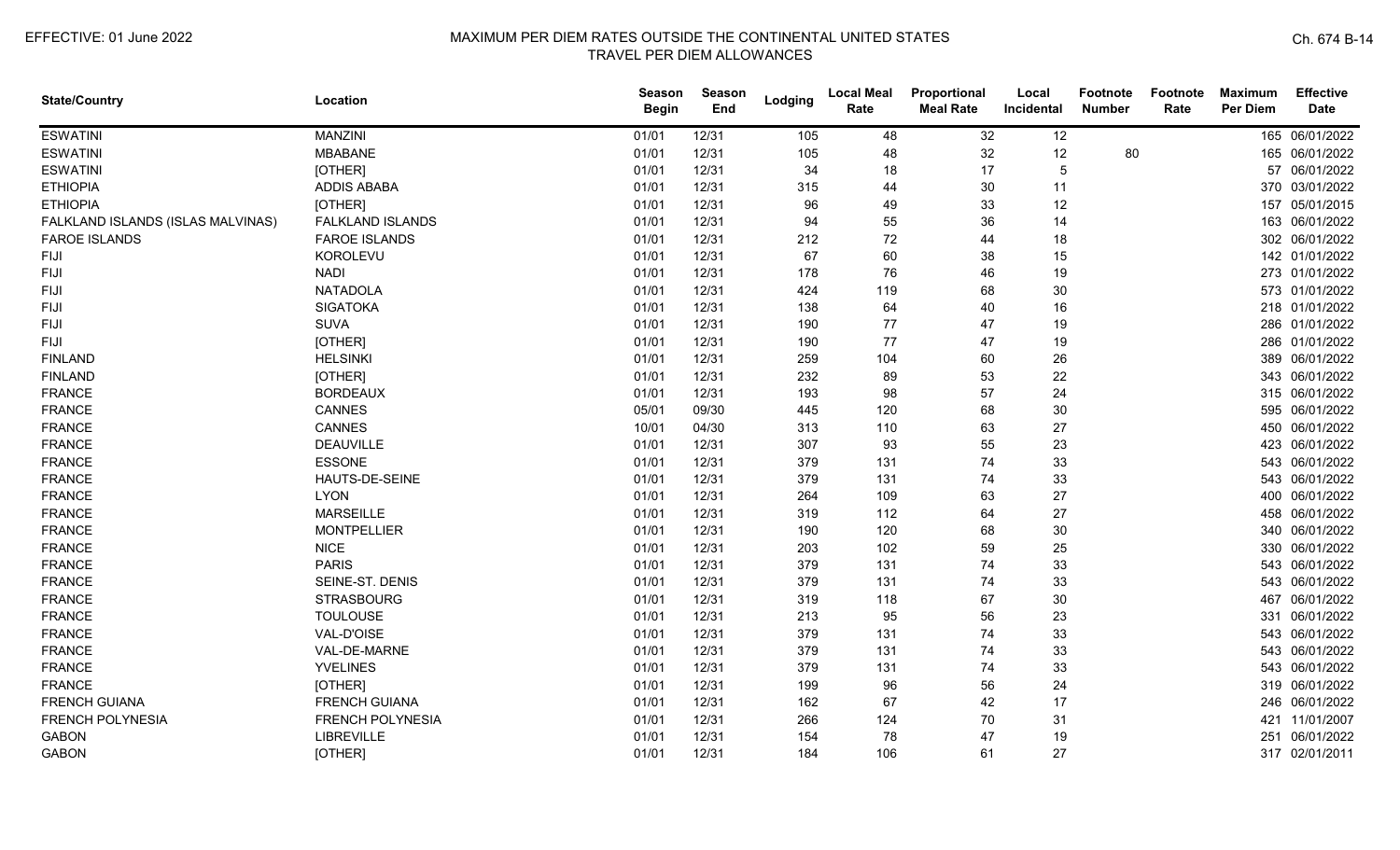| <b>State/Country</b> | Location                               | <b>Season</b><br><b>Begin</b> | Season<br>End | Lodging | <b>Local Meal</b><br>Rate | Proportional<br><b>Meal Rate</b> | Local<br><b>Incidental</b> | <b>Footnote</b><br><b>Number</b> | Footnote<br>Rate | <b>Maximum</b><br><b>Per Diem</b> | <b>Effective</b><br><b>Date</b> |
|----------------------|----------------------------------------|-------------------------------|---------------|---------|---------------------------|----------------------------------|----------------------------|----------------------------------|------------------|-----------------------------------|---------------------------------|
| GAMBIA, THE          | <b>BANJUL</b>                          | 01/01                         | 12/31         | 138     | 54                        | 35                               | 14                         |                                  |                  |                                   | 206 11/01/2021                  |
| GAMBIA, THE          | [OTHER]                                | 01/01                         | 12/31         | 35      | 26                        | 21                               | 6                          |                                  |                  |                                   | 67 04/01/2006                   |
| <b>GEORGIA</b>       | <b>AJARA REGION</b>                    | 01/01                         | 12/31         | 195     | 76                        | 46                               | 19                         |                                  |                  |                                   | 290 12/01/2013                  |
| <b>GEORGIA</b>       | <b>BORJOMI</b>                         | 01/01                         | 12/31         | 91      | 57                        | 37                               | 14                         |                                  |                  |                                   | 162 11/01/2007                  |
| <b>GEORGIA</b>       | <b>GUDAURI</b>                         | 04/01                         | 11/30         | 104     | 57                        | 37                               | 14                         |                                  |                  |                                   | 175 10/01/2007                  |
| <b>GEORGIA</b>       | <b>GUDAURI</b>                         | 12/01                         | 03/31         | 162     | 62                        | 39                               | 15                         |                                  |                  |                                   | 239 10/01/2007                  |
| <b>GEORGIA</b>       | <b>KUTAISI</b>                         | 01/01                         | 12/31         | 85      | 61                        | 39                               | 15                         |                                  |                  |                                   | 161 12/01/2013                  |
| <b>GEORGIA</b>       | <b>TBILISI</b>                         | 01/01                         | 12/31         | 236     | 74                        | 45                               | 19                         |                                  |                  |                                   | 329 05/01/2022                  |
| <b>GEORGIA</b>       | [OTHER]                                | 01/01                         | 12/31         | 72      | 50                        | 33                               | 13                         |                                  |                  |                                   | 135 10/01/2007                  |
| <b>GERMANY</b>       | <b>ANDERSON BARRACKS</b>               | 01/01                         | 12/31         | 212     | 97                        | 57                               | 24                         |                                  |                  |                                   | 333 06/01/2022                  |
| <b>GERMANY</b>       | ANSBACH - US ARMY GARRISON             | 01/01                         | 12/31         | 205     | 91                        | 54                               | 23                         |                                  |                  |                                   | 319 06/01/2022                  |
| <b>GERMANY</b>       | BAD KREUZNACH MILITARY COMMUNITIES     | 01/01                         | 12/31         | 205     | 91                        | 54                               | 23                         |                                  |                  |                                   | 319 06/01/2022                  |
| <b>GERMANY</b>       | <b>BARTON BARRACKS</b>                 | 01/01                         | 12/31         | 205     | 91                        | 54                               | 23                         |                                  |                  |                                   | 319 06/01/2022                  |
| <b>GERMANY</b>       | <b>BAUMHOLDER MILITARY COMMUNITIES</b> | 01/01                         | 12/31         | 205     | 91                        | 54                               | 23                         |                                  |                  |                                   | 319 06/01/2022                  |
| <b>GERMANY</b>       | <b>BERLIN</b>                          | 01/01                         | 12/31         | 212     | 85                        | 51                               | 21                         |                                  |                  |                                   | 318 06/01/2022                  |
| <b>GERMANY</b>       | <b>BOEBLINGEN</b>                      | 01/01                         | 12/31         | 227     | 92                        | 54                               | 23                         |                                  |                  |                                   | 342 06/01/2022                  |
| <b>GERMANY</b>       | <b>BONAMES</b>                         | 01/01                         | 12/31         | 220     | 96                        | 56                               | 23                         |                                  |                  |                                   | 339 06/01/2022                  |
| <b>GERMANY</b>       | <b>BONN</b>                            | 01/01                         | 12/31         | 205     | 91                        | 54                               | 23                         |                                  |                  |                                   | 319 06/01/2022                  |
| <b>GERMANY</b>       | <b>BREMEN</b>                          | 01/01                         | 12/31         | 205     | 89                        | 53                               | 22                         |                                  |                  |                                   | 316 06/01/2022                  |
| <b>GERMANY</b>       | <b>BUCHEL AB</b>                       | 01/01                         | 12/31         | 205     | 91                        | 54                               | 23                         |                                  |                  |                                   | 319 06/01/2022                  |
| <b>GERMANY</b>       | <b>CLAY KASERNE</b>                    | 01/01                         | 12/31         | 222     | 87                        | 52                               | 22                         |                                  |                  |                                   | 331 06/01/2022                  |
| <b>GERMANY</b>       | COLOGNE                                | 01/01                         | 12/31         | 228     | 86                        | 51                               | 22                         |                                  |                  |                                   | 336 06/01/2022                  |
| <b>GERMANY</b>       | <b>DRESDEN</b>                         | 01/01                         | 12/31         | 201     | 93                        | 55                               | 23                         |                                  |                  |                                   | 317 06/01/2022                  |
| <b>GERMANY</b>       | <b>DUESSELDORF</b>                     | 01/01                         | 12/31         | 245     | 96                        | 56                               | 23                         |                                  |                  |                                   | 364 06/01/2022                  |
| <b>GERMANY</b>       | ECHTERDINGEN (STUTTGART ARMY AIRFLD    | 01/01                         | 12/31         | 227     | 92                        | 54                               | 23                         |                                  |                  |                                   | 342 06/01/2022                  |
| <b>GERMANY</b>       | <b>ECHTERDINGEN</b>                    | 01/01                         | 12/31         | 227     | 92                        | 54                               | 23                         |                                  |                  |                                   | 342 06/01/2022                  |
| <b>GERMANY</b>       | <b>ERFURT</b>                          | 01/01                         | 12/31         | 216     | 86                        | 51                               | 21                         |                                  |                  |                                   | 323 06/01/2022                  |
| <b>GERMANY</b>       | <b>ESCHBORN</b>                        | 01/01                         | 12/31         | 220     | 96                        | 56                               | 23                         |                                  |                  |                                   | 339 06/01/2022                  |
| <b>GERMANY</b>       | <b>ESSLINGEN</b>                       | 01/01                         | 12/31         | 227     | 92                        | 54                               | 23                         |                                  |                  |                                   | 342 06/01/2022                  |
| <b>GERMANY</b>       | <b>FRANKFURT AM MAIN</b>               | 01/01                         | 12/31         | 220     | 96                        | 56                               | 23                         |                                  |                  |                                   | 339 06/01/2022                  |
| <b>GERMANY</b>       | <b>GARMISCH - US ARMY GARRISON</b>     | 01/01                         | 12/31         | 190     | 86                        | 51                               | 22                         |                                  |                  |                                   | 298 06/01/2022                  |
| <b>GERMANY</b>       | GARMISCH-PARTENKIRCHEN                 | 01/01                         | 12/31         | 190     | 86                        | 51                               | 22                         |                                  |                  |                                   | 298 06/01/2022                  |
| <b>GERMANY</b>       | <b>GEILENKIRCHEN AB</b>                | 01/01                         | 12/31         | 205     | 91                        | 54                               | 23                         |                                  |                  |                                   | 319 06/01/2022                  |
| <b>GERMANY</b>       | GRAFENWOEHR - US ARMY GARRISON         | 01/01                         | 12/31         | 205     | 91                        | 54                               | 23                         |                                  |                  |                                   | 319 06/01/2022                  |
| <b>GERMANY</b>       | <b>HAMBURG</b>                         | 01/01                         | 12/31         | 205     | 80                        | 48                               | 20                         |                                  |                  |                                   | 305 06/01/2022                  |
| <b>GERMANY</b>       | <b>HANNOVER</b>                        | 01/01                         | 12/31         | 184     | 81                        | 49                               | 20                         |                                  |                  |                                   | 285 06/01/2022                  |
| <b>GERMANY</b>       | <b>HEIDELBERG</b>                      | 01/01                         | 12/31         | 216     | 86                        | 51                               | 21                         |                                  |                  |                                   | 323 06/01/2022                  |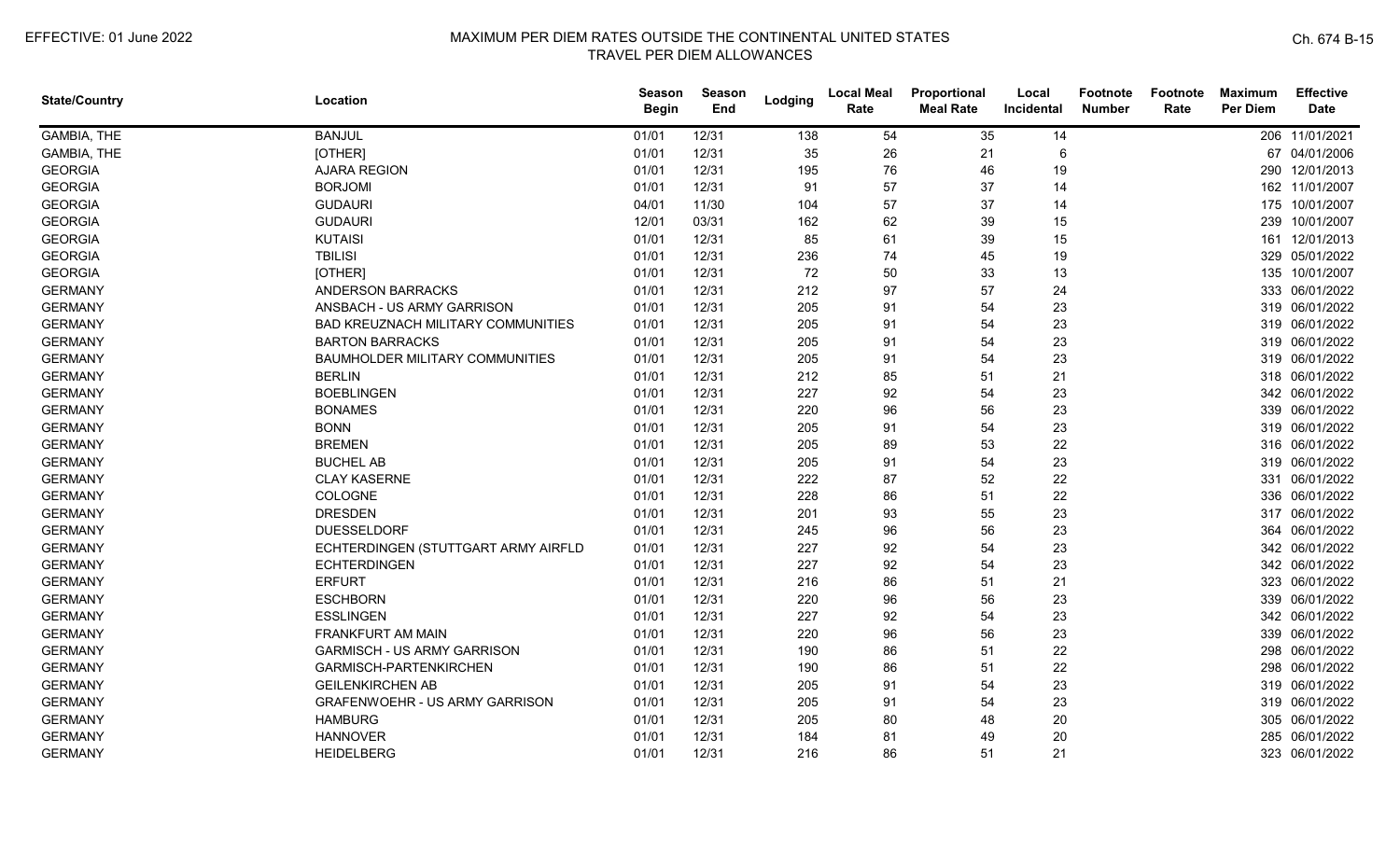| <b>State/Country</b> | Location                          | <b>Season</b><br><b>Begin</b> | Season<br>End | Lodging | <b>Local Meal</b><br>Rate | Proportional<br><b>Meal Rate</b> | Local<br>Incidental | <b>Footnote</b><br><b>Number</b> | <b>Footnote</b><br>Rate | <b>Maximum</b><br><b>Per Diem</b> | <b>Effective</b><br><b>Date</b> |
|----------------------|-----------------------------------|-------------------------------|---------------|---------|---------------------------|----------------------------------|---------------------|----------------------------------|-------------------------|-----------------------------------|---------------------------------|
| <b>GERMANY</b>       | <b>HERONGEN</b>                   | 01/01                         | 12/31         | 245     | 96                        | 56                               | 23                  |                                  |                         |                                   | 364 06/01/2022                  |
| <b>GERMANY</b>       | <b>HOECHST</b>                    | 01/01                         | 12/31         | 220     | 96                        | 56                               | 23                  |                                  |                         |                                   | 339 06/01/2022                  |
| <b>GERMANY</b>       | HOHENFELS - US ARMY GARRISON      | 01/01                         | 12/31         | 205     | 91                        | 54                               | 23                  |                                  |                         |                                   | 319 06/01/2022                  |
| <b>GERMANY</b>       | KAISERSLAUTERN MILITARY COMMUNITY | 01/01                         | 12/31         | 205     | 91                        | 54                               | 23                  |                                  |                         |                                   | 319 06/01/2022                  |
| <b>GERMANY</b>       | <b>KALKAR</b>                     | 01/01                         | 12/31         | 245     | 96                        | 56                               | 23                  |                                  |                         |                                   | 364 06/01/2022                  |
| <b>GERMANY</b>       | <b>KAPAUN AS</b>                  | 01/01                         | 12/31         | 205     | 91                        | 54                               | 23                  |                                  |                         |                                   | 319 06/01/2022                  |
| <b>GERMANY</b>       | KAPAUN NCO ACADEMY                | 01/01                         | 12/31         | 205     | 91                        | 54                               | 23                  |                                  |                         |                                   | 319 06/01/2022                  |
| <b>GERMANY</b>       | KATTERBACH KASERNE                | 01/01                         | 12/31         | 205     | 91                        | 54                               | 23                  |                                  |                         |                                   | 319 06/01/2022                  |
| <b>GERMANY</b>       | KELLEY BARRACKS (STUTTGART)       | 01/01                         | 12/31         | 227     | 92                        | 54                               | 23                  |                                  |                         |                                   | 342 06/01/2022                  |
| <b>GERMANY</b>       | <b>KOENIGSWINTER</b>              | 01/01                         | 12/31         | 205     | 91                        | 54                               | 23                  |                                  |                         |                                   | 319 06/01/2022                  |
| <b>GERMANY</b>       | <b>KORNWESTHEIM</b>               | 01/01                         | 12/31         | 227     | 92                        | 54                               | 23                  |                                  |                         |                                   | 342 06/01/2022                  |
| <b>GERMANY</b>       | LANDSTUHL REGIONAL MEDICAL CENTER | 01/01                         | 12/31         | 205     | 91                        | 54                               | 23                  |                                  |                         |                                   | 319 06/01/2022                  |
| <b>GERMANY</b>       | <b>LANDSTUHL</b>                  | 01/01                         | 12/31         | 205     | 91                        | 54                               | 23                  |                                  |                         |                                   | 319 06/01/2022                  |
| <b>GERMANY</b>       | <b>LEIPZIG</b>                    | 01/01                         | 12/31         | 190     | 95                        | 56                               | 23                  |                                  |                         |                                   | 308 06/01/2022                  |
| <b>GERMANY</b>       | LUDWIGSBURG                       | 01/01                         | 12/31         | 227     | 92                        | 54                               | 23                  |                                  |                         |                                   | 342 06/01/2022                  |
| <b>GERMANY</b>       | <b>MAINZ</b>                      | 01/01                         | 12/31         | 212     | 97                        | 57                               | 24                  |                                  |                         |                                   | 333 06/01/2022                  |
| <b>GERMANY</b>       | MOEHRINGEN/STUTTGART              | 01/01                         | 12/31         | 227     | 92                        | 54                               | 23                  |                                  |                         |                                   | 342 06/01/2022                  |
| <b>GERMANY</b>       | MOENCHEN-GLADBACH                 | 01/01                         | 12/31         | 245     | 96                        | 56                               | 23                  |                                  |                         |                                   | 364 06/01/2022                  |
| <b>GERMANY</b>       | <b>MUNICH</b>                     | 01/01                         | 12/31         | 233     | 98                        | 57                               | 24                  |                                  |                         |                                   | 355 06/01/2022                  |
| <b>GERMANY</b>       | <b>NELLINGEN</b>                  | 01/01                         | 12/31         | 227     | 92                        | 54                               | 23                  |                                  |                         |                                   | 342 06/01/2022                  |
| <b>GERMANY</b>       | OBERAMMERGAU                      | 01/01                         | 12/31         | 190     | 86                        | 51                               | 22                  |                                  |                         |                                   | 298 06/01/2022                  |
| <b>GERMANY</b>       | <b>OFFENBACH</b>                  | 01/01                         | 12/31         | 220     | 96                        | 56                               | 23                  |                                  |                         |                                   | 339 06/01/2022                  |
| <b>GERMANY</b>       | PANZER KASERNE/BOEBLINGEN         | 01/01                         | 12/31         | 227     | 92                        | 54                               | 23                  |                                  |                         |                                   | 342 06/01/2022                  |
| <b>GERMANY</b>       | PANZER KASERNE/STUTTGART          | 01/01                         | 12/31         | 227     | 92                        | 54                               | 23                  |                                  |                         |                                   | 342 06/01/2022                  |
| <b>GERMANY</b>       | PATCH BARRACKS                    | 01/01                         | 12/31         | 227     | 92                        | 54                               | 23                  |                                  |                         |                                   | 342 06/01/2022                  |
| <b>GERMANY</b>       | PATCH KASERNE                     | 01/01                         | 12/31         | 227     | 92                        | 54                               | 23                  |                                  |                         |                                   | 342 06/01/2022                  |
| <b>GERMANY</b>       | <b>RAMSTEIN AB</b>                | 01/01                         | 12/31         | 205     | 91                        | 54                               | 23                  |                                  |                         |                                   | 319 06/01/2022                  |
| <b>GERMANY</b>       | <b>ROBINSON BARRACKS</b>          | 01/01                         | 12/31         | 227     | 92                        | 54                               | 23                  |                                  |                         |                                   | 342 06/01/2022                  |
| <b>GERMANY</b>       | <b>ROEDELHEIM</b>                 | 01/01                         | 12/31         | 220     | 96                        | 56                               | 23                  |                                  |                         |                                   | 339 06/01/2022                  |
| <b>GERMANY</b>       | SCHWETZINGEN MILITARY ACTIVITIES  | 01/01                         | 12/31         | 216     | 86                        | 51                               | 21                  |                                  |                         |                                   | 323 06/01/2022                  |
| <b>GERMANY</b>       | <b>SEMBACH KASERNE</b>            | 01/01                         | 12/31         | 205     | 91                        | 54                               | 23                  |                                  |                         |                                   | 319 06/01/2022                  |
| <b>GERMANY</b>       | SINDELFINGEN                      | 01/01                         | 12/31         | 227     | 92                        | 54                               | 23                  |                                  |                         |                                   | 342 06/01/2022                  |
| <b>GERMANY</b>       | SPANGDAHLEM AB                    | 01/01                         | 12/31         | 205     | 91                        | 54                               | 23                  |                                  |                         |                                   | 319 06/01/2022                  |
| <b>GERMANY</b>       | <b>STORCK BARRACKS</b>            | 01/01                         | 12/31         | 205     | 91                        | 54                               | 23                  |                                  |                         |                                   | 319 06/01/2022                  |
| <b>GERMANY</b>       | <b>STUTTGART</b>                  | 01/01                         | 12/31         | 227     | 92                        | 54                               | 23                  |                                  |                         |                                   | 342 06/01/2022                  |
| <b>GERMANY</b>       | <b>TUEBINGEN</b>                  | 01/01                         | 12/31         | 227     | 92                        | 54                               | 23                  |                                  |                         |                                   | 342 06/01/2022                  |
| <b>GERMANY</b>       | <b>TWISTEDEN</b>                  | 01/01                         | 12/31         | 245     | 96                        | 56                               | 23                  |                                  |                         |                                   | 364 06/01/2022                  |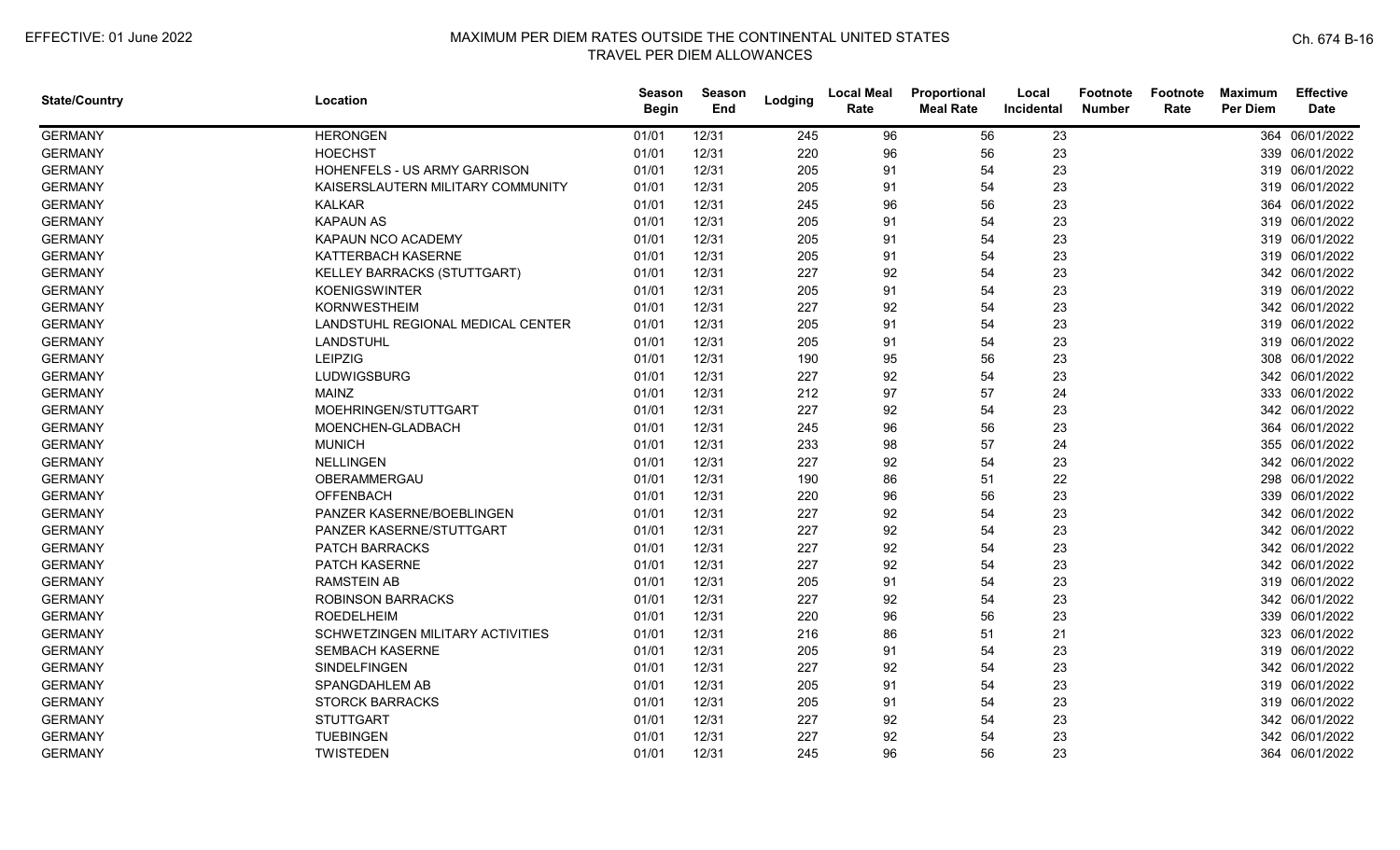| <b>State/Country</b> | Location                           | Season<br><b>Begin</b> | Season<br>End | Lodging | <b>Local Meal</b><br>Rate | Proportional<br><b>Meal Rate</b> | Local<br>Incidental | <b>Footnote</b><br><b>Number</b> | Footnote<br>Rate | <b>Maximum</b><br><b>Per Diem</b> | <b>Effective</b><br><b>Date</b> |
|----------------------|------------------------------------|------------------------|---------------|---------|---------------------------|----------------------------------|---------------------|----------------------------------|------------------|-----------------------------------|---------------------------------|
| <b>GERMANY</b>       | VAIHINGEN/STUTTGART                | 01/01                  | 12/31         | 227     | 92                        | 54                               | 23                  |                                  |                  |                                   | 342 06/01/2022                  |
| <b>GERMANY</b>       | VILSECK - US ARMY GARRISON         | 01/01                  | 12/31         | 205     | 91                        | 54                               | 23                  |                                  |                  |                                   | 319 06/01/2022                  |
| <b>GERMANY</b>       | VOGELWEH                           | 01/01                  | 12/31         | 205     | 91                        | 54                               | 23                  |                                  |                  |                                   | 319 06/01/2022                  |
| <b>GERMANY</b>       | <b>WIESBADEN</b>                   | 01/01                  | 12/31         | 222     | 87                        | 52                               | 22                  |                                  |                  |                                   | 331 06/01/2022                  |
| <b>GERMANY</b>       | ZUFFENHAUSEN/STUTTGART             | 01/01                  | 12/31         | 227     | 92                        | 54                               | 23                  |                                  |                  |                                   | 342 06/01/2022                  |
| <b>GERMANY</b>       | [OTHER]                            | 01/01                  | 12/31         | 205     | 91                        | 54                               | 23                  |                                  |                  |                                   | 319 06/01/2022                  |
| <b>GHANA</b>         | <b>ACCRA</b>                       | 01/01                  | 12/31         | 232     | 60                        | 38                               | 15                  |                                  |                  |                                   | 307 05/01/2022                  |
| <b>GHANA</b>         | [OTHER]                            | 01/01                  | 12/31         | 120     | 70                        | 43                               | 18                  |                                  |                  | 208                               | 06/01/2019                      |
| <b>GIBRALTAR</b>     | <b>GIBRALTAR</b>                   | 01/01                  | 12/31         | 201     | 87                        | 52                               | 22                  |                                  |                  |                                   | 310 06/01/2022                  |
| <b>GREECE</b>        | <b>ATHENS</b>                      | 01/01                  | 12/31         | 191     | 112                       | 64                               | 28                  |                                  |                  |                                   | 331 06/01/2022                  |
| <b>GREECE</b>        | <b>IRAKLION (CRETE)</b>            | 01/01                  | 12/31         | 147     | 62                        | 39                               | 15                  |                                  |                  |                                   | 224 06/01/2022                  |
| <b>GREECE</b>        | SOUDA BAY NAVAL SUP ACT            | 01/01                  | 12/31         | 147     | 62                        | 39                               | 15                  |                                  |                  |                                   | 224 06/01/2022                  |
| <b>GREECE</b>        | [OTHER]                            | 01/01                  | 12/31         | 147     | 62                        | 39                               | 15                  |                                  |                  |                                   | 224 06/01/2022                  |
| <b>GREENLAND</b>     | <b>ILULISSAT</b>                   | 01/01                  | 12/31         | 212     | $90\,$                    | 53                               | 22                  |                                  |                  |                                   | 324 06/01/2022                  |
| <b>GREENLAND</b>     | KANGERLUSSUAQ                      | 01/01                  | 12/31         | 183     | 81                        | 49                               | 20                  |                                  |                  |                                   | 284 06/01/2022                  |
| <b>GREENLAND</b>     | <b>NUUK</b>                        | 04/01                  | 10/01         | 302     | 96                        | 56                               | 24                  |                                  |                  |                                   | 422 06/01/2022                  |
| <b>GREENLAND</b>     | <b>NUUK</b>                        | 10/02                  | 03/31         | 259     | 93                        | 55                               | 23                  |                                  |                  |                                   | 375 06/01/2022                  |
| <b>GREENLAND</b>     | THULE AB                           | 01/01                  | 12/31         | 210     | 54                        | 35                               | 14                  |                                  |                  |                                   | 278 09/01/2007                  |
| <b>GREENLAND</b>     | <b>THULE</b>                       | 01/01                  | 12/31         | 210     | 54                        | 35                               | 14                  |                                  |                  |                                   | 278 09/01/2007                  |
| <b>GREENLAND</b>     | [OTHER]                            | 01/01                  | 12/31         | 200     | 80                        | 48                               | 20                  |                                  |                  |                                   | 300 06/01/2022                  |
| <b>GRENADA</b>       | <b>GRENADA</b>                     | 04/17                  | 12/19         | 163     | 91                        | 54                               | 23                  |                                  |                  |                                   | 277 02/01/2015                  |
| <b>GRENADA</b>       | <b>GRENADA</b>                     | 12/20                  | 04/16         | 228     | 97                        | 57                               | 24                  |                                  |                  |                                   | 349 02/01/2015                  |
| <b>GUADELOUPE</b>    | <b>BASSE-TERRE</b>                 | 01/01                  | 12/31         | 124     | 80                        | 48                               | 20                  |                                  |                  |                                   | 224 02/01/2020                  |
| <b>GUADELOUPE</b>    | <b>GRAND-TERRE</b>                 | 01/01                  | 12/31         | 124     | 80                        | 48                               | 20                  |                                  |                  |                                   | 224 02/01/2020                  |
| <b>GUADELOUPE</b>    | <b>ISLE DES SAINTES</b>            | 01/01                  | 12/31         | 124     | 80                        | 48                               | 20                  |                                  |                  | 224                               | 02/01/2020                      |
| <b>GUADELOUPE</b>    | <b>ISLE LA DESIRADE</b>            | 01/01                  | 12/31         | 124     | 80                        | 48                               | 20                  |                                  |                  | 224                               | 02/01/2020                      |
| <b>GUADELOUPE</b>    | <b>ISLE MARIE-GALANTE</b>          | 01/01                  | 12/31         | 124     | 80                        | 48                               | 20                  |                                  |                  | 224                               | 02/01/2020                      |
| <b>GUADELOUPE</b>    | PETITE-TERRE                       | 01/01                  | 12/31         | 124     | 80                        | 48                               | 20                  |                                  |                  |                                   | 224 02/01/2020                  |
| <b>GUADELOUPE</b>    | SAINT MARTIN (FRENCH PART)         | 01/01                  | 12/31         | 124     | 80                        | 48                               | 20                  |                                  |                  |                                   | 224 02/01/2020                  |
| <b>GUADELOUPE</b>    | [OTHER]                            | 01/01                  | 12/31         | 77      | 64                        | 40                               | 16                  |                                  |                  | 157                               | 10/01/2002                      |
| <b>GUAM</b>          | <b>GUAM (INCL ALL MIL INSTAL)</b>  | 01/01                  | 12/31         | 159     | 77                        | 47                               | 19                  |                                  |                  |                                   | 255 04/01/2022                  |
| <b>GUAM</b>          | JOINT REGION MARIANAS (ANDERSEN)   | 01/01                  | 12/31         | 159     | 77                        | 47                               | 19                  |                                  |                  |                                   | 255 04/01/2022                  |
| <b>GUAM</b>          | JOINT REGION MARIANAS (NAVAL BASE) | 01/01                  | 12/31         | 159     | 77                        | 47                               | 19                  |                                  |                  |                                   | 255 04/01/2022                  |
| <b>GUAM</b>          | <b>TAMUNING</b>                    | 01/01                  | 12/31         | 159     | 77                        | 47                               | 19                  |                                  |                  |                                   | 255 04/01/2022                  |
| <b>GUATEMALA</b>     | <b>GUATEMALA CITY</b>              | 01/01                  | 12/31         | 144     | 77                        | 47                               | 19                  |                                  |                  |                                   | 240 05/01/2016                  |
| <b>GUATEMALA</b>     | [OTHER]                            | 01/01                  | 12/31         | 106     | 61                        | 39                               | 15                  |                                  |                  |                                   | 182 07/01/2007                  |
| <b>GUINEA-BISSAU</b> | <b>BISSAU</b>                      | 01/01                  | 12/31         | 160     | 63                        | 40                               | 15                  |                                  |                  |                                   | 238 04/01/2014                  |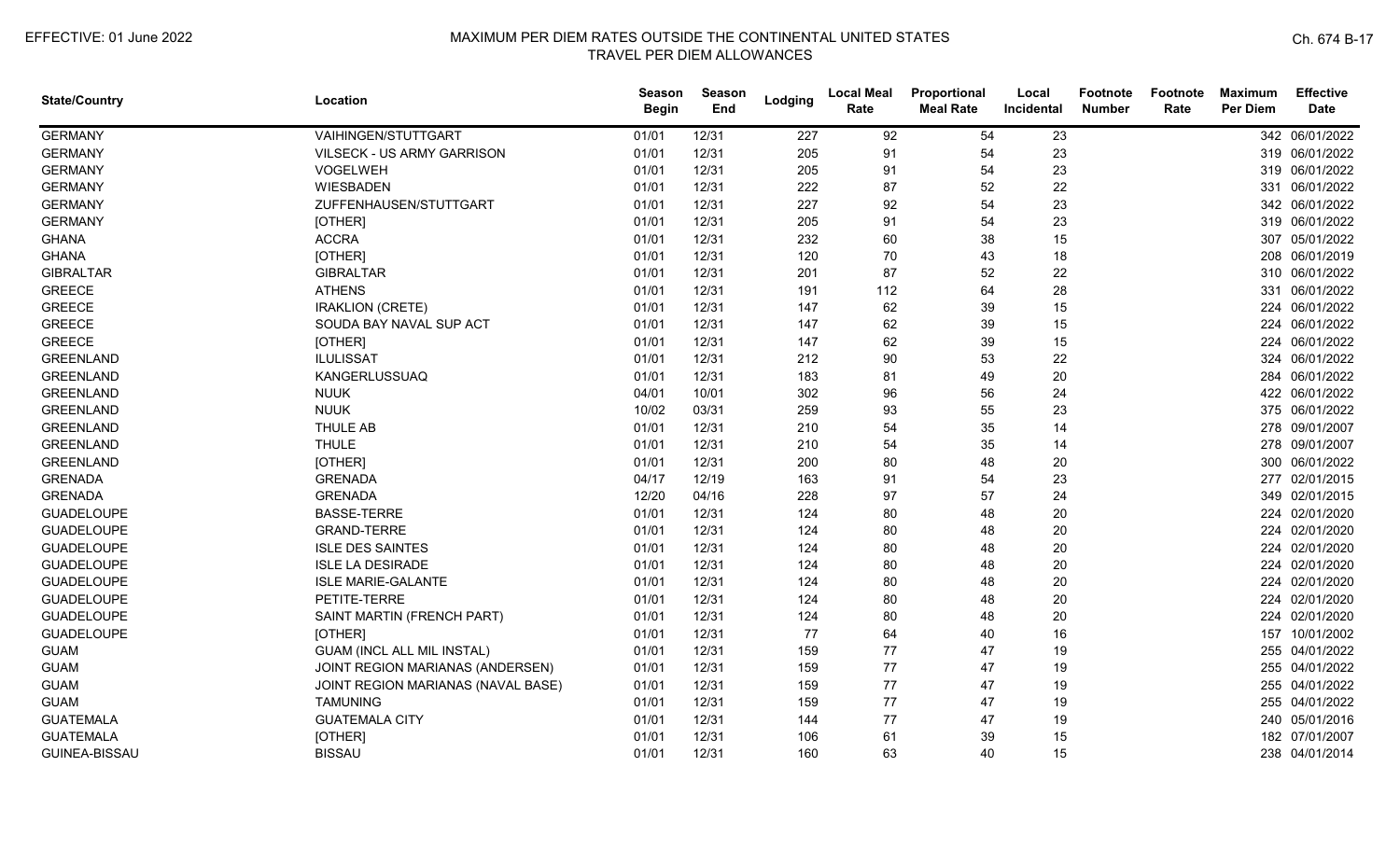| <b>State/Country</b> | Location                                  | <b>Season</b><br><b>Begin</b> | Season<br>End | Lodging | <b>Local Meal</b><br>Rate | Proportional<br><b>Meal Rate</b> | Local<br>Incidental | Footnote<br><b>Number</b> | Footnote<br>Rate | <b>Maximum</b><br><b>Per Diem</b> | <b>Effective</b><br><b>Date</b> |
|----------------------|-------------------------------------------|-------------------------------|---------------|---------|---------------------------|----------------------------------|---------------------|---------------------------|------------------|-----------------------------------|---------------------------------|
| <b>GUINEA-BISSAU</b> | [OTHER]                                   | 01/01                         | 12/31         | 73      | 35                        | 26                               | 9                   |                           |                  |                                   | 117 04/01/2014                  |
| <b>GUINEA</b>        | <b>CONAKRY</b>                            | 01/01                         | 12/31         | 224     | 75                        | 46                               | 19                  |                           |                  |                                   | 318 06/01/2022                  |
| <b>GUINEA</b>        | [OTHER]                                   | 01/01                         | 12/31         | 57      | 38                        | 27                               | 10                  |                           |                  |                                   | 105 10/01/2002                  |
| <b>GUYANA</b>        | <b>GEORGETOWN</b>                         | 01/01                         | 12/31         | 220     | 86                        | 51                               | 22                  |                           |                  |                                   | 328 12/01/2019                  |
| <b>GUYANA</b>        | [OTHER]                                   | 01/01                         | 12/31         | 220     | 86                        | 51                               | 22                  |                           |                  |                                   | 328 12/01/2019                  |
| HAITI                | <b>CAP HAITIEN</b>                        | 01/01                         | 12/31         | 150     | 73                        | 45                               | 18                  |                           |                  |                                   | 241 05/01/2013                  |
| <b>HAITI</b>         | <b>JACMEL</b>                             | 01/01                         | 12/31         | 98      | 60                        | 38                               | 15                  |                           |                  |                                   | 173 05/01/2013                  |
| <b>HAITI</b>         | <b>MONTROUIS</b>                          | 01/01                         | 12/31         | 133     | 85                        | 51                               | 21                  |                           |                  |                                   | 239 02/01/2011                  |
| <b>HAITI</b>         | PETIONVILLE                               | 01/01                         | 12/31         | 155     | 89                        | 53                               | 22                  |                           |                  |                                   | 266 02/01/2013                  |
| <b>HAITI</b>         | PORT-AU-PRINCE                            | 01/01                         | 12/31         | 155     | 80                        | 48                               | 20                  |                           |                  |                                   | 255 05/01/2022                  |
| <b>HAITI</b>         | [OTHER]                                   | 01/01                         | 12/31         | 140     | 32                        | 24                               | 8                   |                           |                  |                                   | 180 05/01/2013                  |
| <b>HAWAII</b>        | CAMP H M SMITH                            | 01/06                         | 12/16         | 177     | 119                       | 68                               | 30                  |                           |                  |                                   | 326 12/01/2021                  |
| <b>HAWAII</b>        | <b>CAMP H M SMITH</b>                     | 12/17                         | 01/05         | 312     | 119                       | 68                               | 30                  |                           |                  |                                   | 461 12/01/2021                  |
| <b>HAWAII</b>        | CNI NAVMAG PEARL HARBOR-HICKAM            | 01/06                         | 12/16         | 177     | 119                       | 68                               | 30                  |                           |                  |                                   | 326 12/01/2021                  |
| <b>HAWAII</b>        | CNI NAVMAG PEARL HARBOR-HICKAM            | 12/17                         | 01/05         | 312     | 119                       | 68                               | 30                  |                           |                  | 461                               | 12/01/2021                      |
| <b>HAWAII</b>        | FT. DERUSSEY                              | 01/06                         | 12/16         | 177     | 119                       | 68                               | 30                  |                           |                  | 326                               | 12/01/2021                      |
| <b>HAWAII</b>        | FT. DERUSSEY                              | 12/17                         | 01/05         | 312     | 119                       | 68                               | 30                  |                           |                  | 461                               | 12/01/2021                      |
| <b>HAWAII</b>        | FT. SHAFTER                               | 01/06                         | 12/16         | 177     | 119                       | 68                               | 30                  |                           |                  | 326                               | 12/01/2021                      |
| <b>HAWAII</b>        | FT. SHAFTER                               | 12/17                         | 01/05         | 312     | 119                       | 68                               | 30                  |                           |                  | 461                               | 12/01/2021                      |
| <b>HAWAII</b>        | <b>HICKAM AFB</b>                         | 01/06                         | 12/16         | 177     | 119                       | 68                               | 30                  |                           |                  |                                   | 326 12/01/2021                  |
| <b>HAWAII</b>        | <b>HICKAM AFB</b>                         | 12/17                         | 01/05         | 312     | 119                       | 68                               | 30                  |                           |                  |                                   | 461 12/01/2021                  |
| <b>HAWAII</b>        | HONOLULU                                  | 01/06                         | 12/16         | 177     | 119                       | 68                               | 30                  |                           |                  |                                   | 326 12/01/2021                  |
| <b>HAWAII</b>        | HONOLULU                                  | 12/17                         | 01/05         | 312     | 119                       | 68                               | 30                  |                           |                  |                                   | 461 12/01/2021                  |
| <b>HAWAII</b>        | <b>ISLE OF HAWAII: HILO</b>               | 01/01                         | 12/31         | 199     | 96                        | 56                               | 24                  |                           |                  |                                   | 319 01/01/2021                  |
| <b>HAWAII</b>        | ISLE OF HAWAII: LOCATIONS OTHER THAN HILO | 01/01                         | 12/31         | 218     | 125                       | 71                               | 31                  |                           |                  |                                   | 374 01/01/2021                  |
| <b>HAWAII</b>        | <b>ISLE OF KAUAI</b>                      | 01/01                         | 12/31         | 325     | 113                       | 65                               | 28                  |                           |                  |                                   | 466 01/01/2021                  |
| <b>HAWAII</b>        | <b>ISLE OF LANAI</b>                      | 01/01                         | 12/31         | 218     | 107                       | 62                               | 27                  |                           |                  |                                   | 352 01/01/2021                  |
| <b>HAWAII</b>        | <b>ISLE OF MAUI</b>                       | 01/01                         | 12/31         | 304     | 120                       | 68                               | 30                  |                           |                  |                                   | 454 01/01/2021                  |
| <b>HAWAII</b>        | <b>ISLE OF MOLOKAI</b>                    | 01/01                         | 12/31         | 218     | 85                        | 51                               | 21                  |                           |                  |                                   | 324 01/01/2021                  |
| <b>HAWAII</b>        | <b>ISLE OF OAHU</b>                       | 01/06                         | 12/16         | 177     | 119                       | 68                               | 30                  |                           |                  |                                   | 326 12/01/2021                  |
| <b>HAWAII</b>        | <b>ISLE OF OAHU</b>                       | 12/17                         | 01/05         | 312     | 119                       | 68                               | 30                  |                           |                  |                                   | 461 12/01/2021                  |
| <b>HAWAII</b>        | JB PEARL HARBOR-HICKAM                    | 01/06                         | 12/16         | 177     | 119                       | 68                               | 30                  |                           |                  |                                   | 326 12/01/2021                  |
| <b>HAWAII</b>        | <b>JB PEARL HARBOR-HICKAM</b>             | 12/17                         | 01/05         | 312     | 119                       | 68                               | 30                  |                           |                  | 461                               | 12/01/2021                      |
| <b>HAWAII</b>        | <b>KAPOLEI</b>                            | 01/06                         | 12/16         | 177     | 119                       | 68                               | 30                  |                           |                  | 326                               | 12/01/2021                      |
| <b>HAWAII</b>        | <b>KAPOLEI</b>                            | 12/17                         | 01/05         | 312     | 119                       | 68                               | 30                  |                           |                  | 461                               | 12/01/2021                      |
| <b>HAWAII</b>        | KILAUEA MILITARY CAMP                     | 01/01                         | 12/31         | 199     | 96                        | 56                               | 24                  |                           |                  |                                   | 319 01/01/2021                  |
| <b>HAWAII</b>        | LIHUE                                     | 01/01                         | 12/31         | 325     | 113                       | 65                               | 28                  |                           |                  |                                   | 466 01/01/2021                  |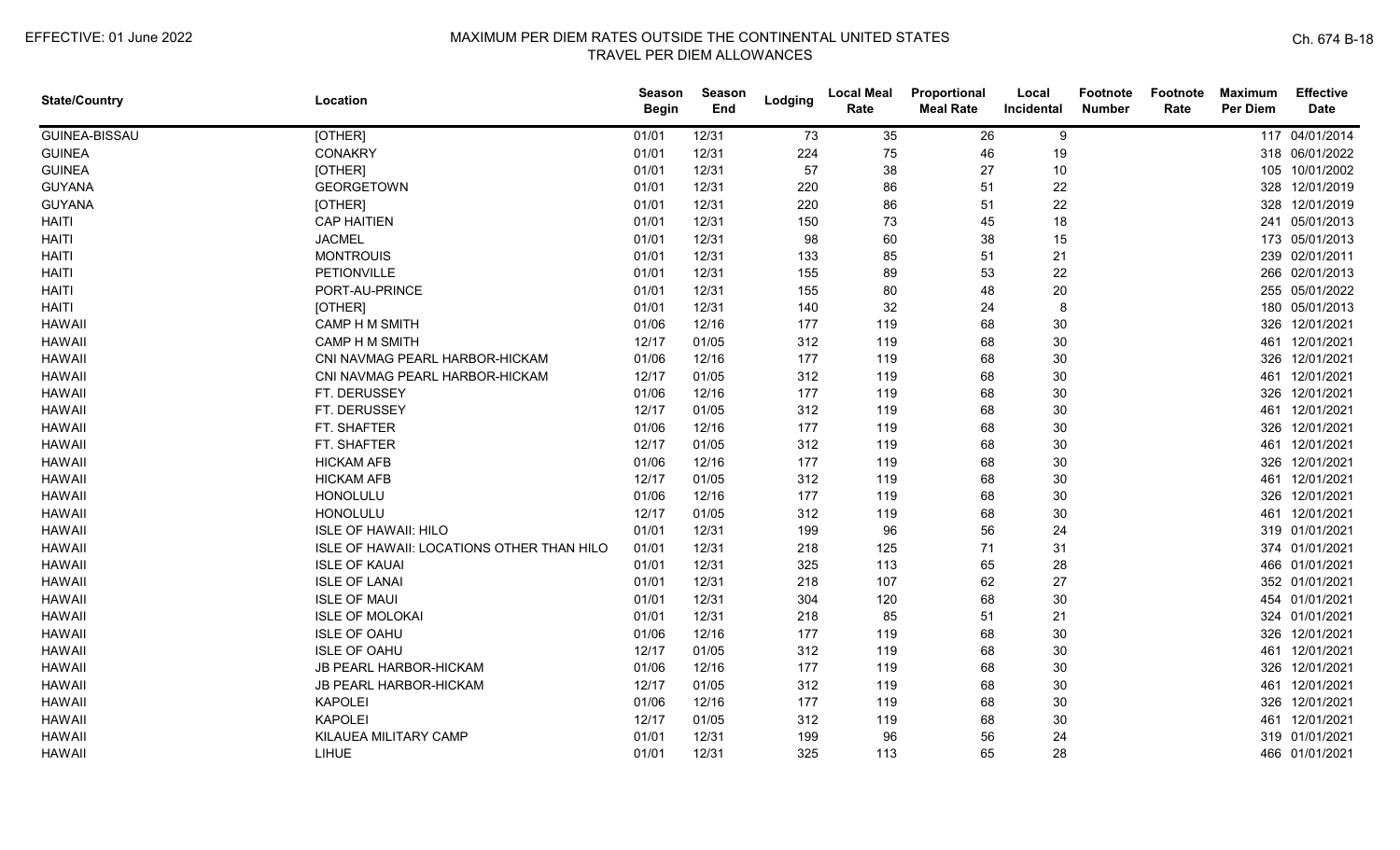| <b>State/Country</b> | Location                        | Season<br><b>Begin</b> | Season<br>End | Lodging | <b>Local Meal</b><br>Rate | Proportional<br><b>Meal Rate</b> | Local<br>Incidental | <b>Footnote</b><br><b>Number</b> | Footnote<br>Rate | <b>Maximum</b><br><b>Per Diem</b> | <b>Effective</b><br><b>Date</b> |
|----------------------|---------------------------------|------------------------|---------------|---------|---------------------------|----------------------------------|---------------------|----------------------------------|------------------|-----------------------------------|---------------------------------|
| <b>HAWAII</b>        | <b>MCB HAWAII</b>               | 01/06                  | 12/16         | 177     | 119                       | 68                               | 30                  |                                  |                  |                                   | 326 12/01/2021                  |
| <b>HAWAII</b>        | <b>MCB HAWAII</b>               | 12/17                  | 01/05         | 312     | 119                       | 68                               | 30                  |                                  |                  | 461                               | 12/01/2021                      |
| <b>HAWAII</b>        | NCTAMS PAC WAHIAWA HI           | 01/06                  | 12/16         | 177     | 119                       | 68                               | 30                  |                                  |                  |                                   | 326 12/01/2021                  |
| <b>HAWAII</b>        | NCTAMS PAC WAHIAWA HI           | 12/17                  | 01/05         | 312     | 119                       | 68                               | 30                  |                                  |                  |                                   | 461 12/01/2021                  |
| <b>HAWAII</b>        | NOSC PEARL HARBOR               | 01/06                  | 12/16         | 177     | 119                       | 68                               | 30                  |                                  |                  |                                   | 326 12/01/2021                  |
| <b>HAWAII</b>        | NOSC PEARL HARBOR               | 12/17                  | 01/05         | 312     | 119                       | 68                               | 30                  |                                  |                  |                                   | 461 12/01/2021                  |
| <b>HAWAII</b>        | PEARL HARBOR                    | 01/06                  | 12/16         | 177     | 119                       | 68                               | 30                  |                                  |                  |                                   | 326 12/01/2021                  |
| <b>HAWAII</b>        | PEARL HARBOR                    | 12/17                  | 01/05         | 312     | 119                       | 68                               | 30                  |                                  |                  |                                   | 461 12/01/2021                  |
| <b>HAWAII</b>        | PMRF BARKING SANDS              | 01/01                  | 12/31         | 325     | 113                       | 65                               | 28                  |                                  |                  |                                   | 466 01/01/2021                  |
| <b>HAWAII</b>        | <b>SCHOFIELD BARRACKS</b>       | 01/06                  | 12/16         | 177     | 119                       | 68                               | 30                  |                                  |                  |                                   | 326 12/01/2021                  |
| <b>HAWAII</b>        | <b>SCHOFIELD BARRACKS</b>       | 12/17                  | 01/05         | 312     | 119                       | 68                               | 30                  |                                  |                  | 461                               | 12/01/2021                      |
| <b>HAWAII</b>        | TRIPLER ARMY MEDICAL CENTER     | 01/06                  | 12/16         | 177     | 119                       | 68                               | 30                  |                                  |                  |                                   | 326 12/01/2021                  |
| <b>HAWAII</b>        | TRIPLER ARMY MEDICAL CENTER     | 12/17                  | 01/05         | 312     | 119                       | 68                               | 30                  |                                  |                  |                                   | 461 12/01/2021                  |
| <b>HAWAII</b>        | WHEELER ARMY AIRFIELD           | 01/06                  | 12/16         | 177     | 119                       | 68                               | 30                  |                                  |                  |                                   | 326 12/01/2021                  |
| <b>HAWAII</b>        | WHEELER ARMY AIRFIELD           | 12/17                  | 01/05         | 312     | 119                       | 68                               | 30                  |                                  |                  |                                   | 461 12/01/2021                  |
| <b>HAWAII</b>        | [OTHER]                         | 01/01                  | 12/31         | 218     | 119                       | 68                               | 30                  |                                  |                  |                                   | 367 01/01/2021                  |
| <b>HOLY SEE</b>      | <b>HOLY SEE</b>                 | 01/01                  | 12/31         | 343     | 102                       | 59                               | 26                  |                                  |                  | 471                               | 06/01/2022                      |
| <b>HONDURAS</b>      | <b>BAY ISLANDS</b>              | 01/01                  | 12/31         | 198     | 80                        | 48                               | 19                  |                                  |                  |                                   | 297 10/01/2019                  |
| <b>HONDURAS</b>      | <b>LA CEIBA</b>                 | 01/01                  | 12/31         | 138     | 68                        | 42                               | 17                  |                                  |                  |                                   | 223 01/01/2016                  |
| <b>HONDURAS</b>      | <b>SAN PEDRO SULA</b>           | 01/01                  | 12/31         | 187     | 79                        | 48                               | 19                  |                                  |                  |                                   | 285 01/01/2016                  |
| <b>HONDURAS</b>      | <b>TEGUCIGALPA</b>              | 01/01                  | 12/31         | 187     | 73                        | 45                               | 18                  |                                  |                  |                                   | 278 11/01/2021                  |
| <b>HONDURAS</b>      | <b>TELA</b>                     | 01/01                  | 12/31         | 125     | 69                        | 43                               | 17                  |                                  |                  |                                   | 211 01/01/2016                  |
| <b>HONDURAS</b>      | [OTHER]                         | 01/01                  | 12/31         | 130     | 64                        | 40                               | 16                  |                                  |                  |                                   | 210 01/01/2016                  |
| <b>HONG KONG</b>     | HONG KONG NAVY CONTRACTING DEPT | 01/01                  | 12/31         | 355     | 144                       | 80                               | 36                  |                                  |                  |                                   | 535 03/01/2015                  |
| <b>HONG KONG</b>     | <b>HONG KONG</b>                | 01/01                  | 12/31         | 355     | 144                       | 80                               | 36                  |                                  |                  |                                   | 535 03/01/2015                  |
| <b>HUNGARY</b>       | <b>BUDAPEST</b>                 | 01/01                  | 12/31         | 235     | 74                        | 45                               | 19                  |                                  |                  |                                   | 328 06/01/2022                  |
| <b>HUNGARY</b>       | PAPA                            | 01/01                  | 12/31         | 130     | 48                        | 32                               | 11                  |                                  |                  |                                   | 189 06/01/2022                  |
| <b>HUNGARY</b>       | [OTHER]                         | 01/01                  | 12/31         | 130     | 48                        | 32                               | 11                  |                                  |                  |                                   | 189 06/01/2022                  |
| <b>ICELAND</b>       | <b>AKUREYRI</b>                 | 01/01                  | 12/31         | 143     | 107                       | 62                               | 27                  |                                  |                  |                                   | 277 04/01/2022                  |
| <b>ICELAND</b>       | <b>EGILSSTADIR</b>              | 01/01                  | 12/31         | 220     | 96                        | 56                               | 23                  |                                  |                  |                                   | 339 04/01/2022                  |
| <b>ICELAND</b>       | <b>REYKJAVIK</b>                | 05/15                  | 09/30         | 260     | 111                       | 64                               | 27                  |                                  |                  |                                   | 398 04/01/2022                  |
| <b>ICELAND</b>       | REYKJAVIK                       | 10/01                  | 05/14         | 220     | 107                       | 62                               | 27                  |                                  |                  |                                   | 354 04/01/2022                  |
| <b>ICELAND</b>       | [OTHER]                         | 01/01                  | 12/31         | 142     | 107                       | 62                               | 27                  |                                  |                  |                                   | 276 04/01/2022                  |
| <b>INDIA</b>         | <b>AGRA</b>                     | 01/01                  | 12/31         | 139     | 65                        | 41                               | 16                  |                                  |                  |                                   | 220 08/01/2019                  |
| <b>INDIA</b>         | <b>BANGALORE</b>                | 01/01                  | 12/31         | 352     | 113                       | 65                               | 28                  |                                  |                  |                                   | 493 06/01/2018                  |
| <b>INDIA</b>         | <b>CHENNAI</b>                  | 01/01                  | 12/31         | 244     | 87                        | 52                               | 22                  |                                  |                  |                                   | 353 04/01/2022                  |
| <b>INDIA</b>         | GOA                             | 01/01                  | 12/31         | 210     | 58                        | 37                               | 14                  |                                  |                  |                                   | 282 04/01/2022                  |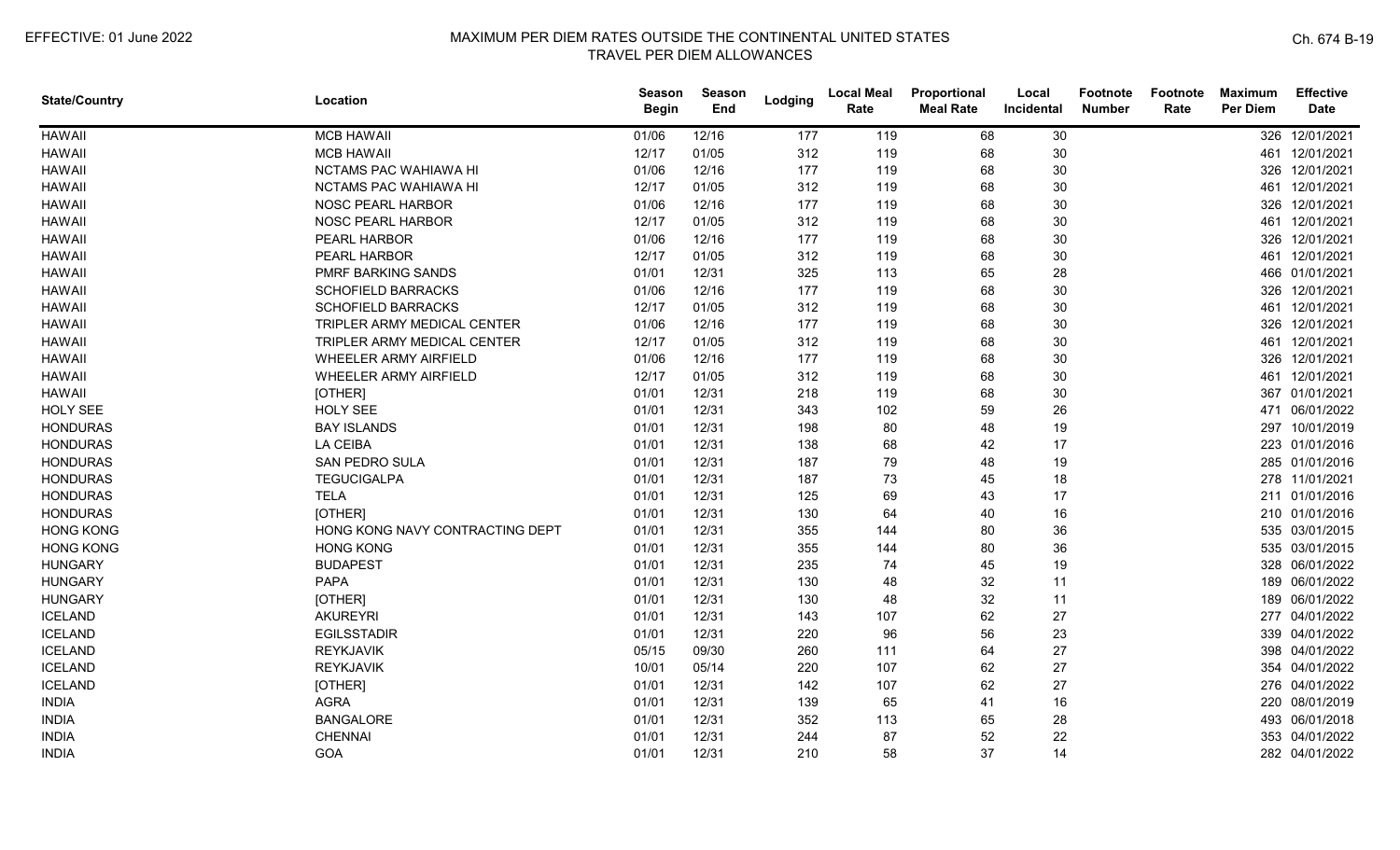| <b>State/Country</b> | Location                           | Season<br><b>Begin</b> | <b>Season</b><br>End | Lodging      | <b>Local Meal</b><br>Rate | Proportional<br><b>Meal Rate</b> | Local<br>Incidental | Footnote<br><b>Number</b> | Footnote<br>Rate | <b>Maximum</b><br><b>Per Diem</b> | Effective<br><b>Date</b> |
|----------------------|------------------------------------|------------------------|----------------------|--------------|---------------------------|----------------------------------|---------------------|---------------------------|------------------|-----------------------------------|--------------------------|
| <b>INDIA</b>         | <b>HYDERABAD</b>                   | 01/01                  | 12/31                | 212          | 95                        | 56                               | 23                  |                           |                  |                                   | 330 06/01/2018           |
| <b>INDIA</b>         | <b>KOLKATA</b>                     | 01/01                  | 12/31                | 268          | 95                        | 56                               | 23                  |                           |                  |                                   | 386 07/01/2019           |
| <b>INDIA</b>         | <b>MUMBAI</b>                      | 01/01                  | 12/31                | 207          | 91                        | 54                               | 23                  |                           |                  |                                   | 321 04/01/2022           |
| <b>INDIA</b>         | <b>NEW DELHI</b>                   | 01/01                  | 12/31                | 238          | 99                        | 58                               | 25                  |                           |                  |                                   | 362 11/01/2021           |
| <b>INDIA</b>         | <b>PUNE</b>                        | 01/01                  | 12/31                | 187          | 81                        | 49                               | 20                  |                           |                  |                                   | 288 09/01/2018           |
| <b>INDIA</b>         | TRIVANDRUM                         | 01/01                  | 12/31                | 182          | 45                        | 31                               | 11                  |                           |                  |                                   | 238 01/01/2005           |
| <b>INDIA</b>         | [OTHER]                            | 01/01                  | 12/31                | 196          | 74                        | 45                               | 18                  |                           |                  |                                   | 288 07/01/2018           |
| <b>INDONESIA</b>     | <b>BALI</b>                        | 01/01                  | 12/31                | 235          | 89                        | 53                               | 22                  |                           |                  |                                   | 346 04/01/2019           |
| <b>INDONESIA</b>     | <b>BANDUNG</b>                     | 01/01                  | 12/31                | 218          | 86                        | 51                               | 21                  |                           |                  |                                   | 325 09/01/2013           |
| <b>INDONESIA</b>     | <b>DENPASAR</b>                    | 01/01                  | 12/31                | 235          | 89                        | 53                               | 22                  |                           |                  |                                   | 346 04/01/2019           |
| <b>INDONESIA</b>     | <b>JAKARTA</b>                     | 01/01                  | 12/31                | 252          | 86                        | 51                               | 21                  |                           |                  |                                   | 359 11/01/2021           |
| <b>INDONESIA</b>     | <b>JAYAPURA</b>                    | 01/01                  | 12/31                | 77           | 19                        | 18                               | 5                   |                           |                  |                                   | 101 03/01/2022           |
| <b>INDONESIA</b>     | <b>MEDAN</b>                       | 01/01                  | 12/31                | 84           | 54                        | 35                               | 14                  |                           |                  |                                   | 152 03/01/2022           |
| <b>INDONESIA</b>     | <b>SURABAYA</b>                    | 01/01                  | 12/31                | 154          | 88                        | 52                               | 22                  |                           |                  |                                   | 264 11/01/2018           |
| <b>INDONESIA</b>     | TIMIKA, IRIAN JAYA                 | 01/01                  | 12/31                | 232          | 79                        | 48                               | 19                  |                           |                  |                                   | 330 03/01/2022           |
| <b>INDONESIA</b>     | [OTHER]                            | 01/01                  | 12/31                | 84           | 54                        | 35                               | 14                  |                           |                  |                                   | 152 03/01/2022           |
| <b>IRAN</b>          | <b>TEHRAN</b>                      | 01/01                  | 12/31                | 97           | 47                        | 32                               | 11                  |                           |                  |                                   | 155 10/01/2002           |
| <b>IRAN</b>          | [OTHER]                            | 01/01                  | 12/31                | 97           | 47                        | 32                               | 11                  |                           |                  | 155                               | 10/01/2002               |
| <b>IRAQ</b>          | <b>BAGHDAD (NON-US FACILITIES)</b> | 01/01                  | 12/31                | 100          | 43                        | 30                               | 11                  |                           |                  |                                   | 154 12/01/2015           |
| <b>IRAQ</b>          | <b>BAGHDAD IAP</b>                 | 01/01                  | 12/31                | -0           | 9                         | 13                               | 2                   |                           |                  |                                   | 11 04/01/2007            |
| <b>IRAQ</b>          | <b>BAGHDAD</b>                     | 01/01                  | 12/31                | -0           | 9                         | 13                               | 2                   |                           |                  |                                   | 11 10/01/2004            |
| <b>IRAQ</b>          | DOHUK (NON-US FACILITIES)          | 01/01                  | 12/31                | 73           | 38                        | 27                               | 10                  |                           |                  |                                   | 121 12/01/2015           |
| <b>IRAQ</b>          | ERBIL (NON-US FACILITIES)          | 01/01                  | 12/31                | 211          | 52                        | 34                               | 13                  | Δ                         |                  |                                   | 276 12/01/2015           |
| <b>IRAQ</b>          | <b>ERBIL</b>                       | 01/01                  | 12/31                | $\Omega$     | 9                         | 13                               | $\overline{2}$      |                           |                  |                                   | 11 12/01/2011            |
| <b>IRAQ</b>          | MILITARY BASES IN BAGHDAD          | 01/01                  | 12/31                | $\Omega$     | 9                         | 13                               | 2                   |                           |                  |                                   | 11 04/01/2007            |
| <b>IRAQ</b>          | MILITARY BASES NOT IN BAGHDAD      | 01/01                  | 12/31                | $\mathbf{0}$ | 9                         | 13                               | $\overline{2}$      |                           |                  |                                   | 11 12/01/2015            |
| <b>IRAQ</b>          | SULAIMANIYAH (NON-US FACILITIES)   | 01/01                  | 12/31                | 73           | 38                        | 27                               | 10                  |                           |                  |                                   | 121 12/01/2015           |
| <b>IRAQ</b>          | [OTHER] (NON-US FACILITIES)        | 01/01                  | 12/31                | 247          | 66                        | 41                               | 16                  |                           |                  |                                   | 329 12/01/2015           |
| <b>IRAQ</b>          | [OTHER]                            | 01/01                  | 12/31                | 0            | 9                         | 13                               | 2                   | 4                         |                  |                                   | 11 12/01/2015            |
| <b>IRELAND</b>       | <b>CORK</b>                        | 01/01                  | 12/31                | 152          | 84                        | 50                               | 21                  |                           |                  |                                   | 257 06/01/2022           |
| <b>IRELAND</b>       | <b>DUBLIN</b>                      | 01/01                  | 12/31                | 245          | 78                        | 47                               | 19                  |                           |                  |                                   | 342 06/01/2022           |
| <b>IRELAND</b>       | <b>GALWAY</b>                      | 01/01                  | 12/31                | 162          | 83                        | 50                               | 21                  |                           |                  |                                   | 266 06/01/2022           |
| <b>IRELAND</b>       | [OTHER]                            | 01/01                  | 12/31                | 146          | 74                        | 45                               | 18                  |                           |                  |                                   | 238 06/01/2022           |
| <b>ISRAEL</b>        | <b>EILAT</b>                       | 01/01                  | 12/31                | 455          | 120                       | 68                               | 30                  |                           |                  |                                   | 605 06/01/2022           |
| <b>ISRAEL</b>        | EN BOQEQ                           | 01/01                  | 12/31                | 300          | 98                        | 57                               | 24                  |                           |                  |                                   | 422 03/01/2016           |
| <b>ISRAEL</b>        | <b>HAIFA</b>                       | 01/01                  | 12/31                | 365          | 105                       | 61                               | 26                  |                           |                  | 496                               | 06/01/2022               |
| <b>ISRAEL</b>        | HERZLIYA-PITUACH                   | 01/01                  | 12/31                | 380          | 122                       | 69                               | 31                  |                           |                  |                                   | 533 02/01/2016           |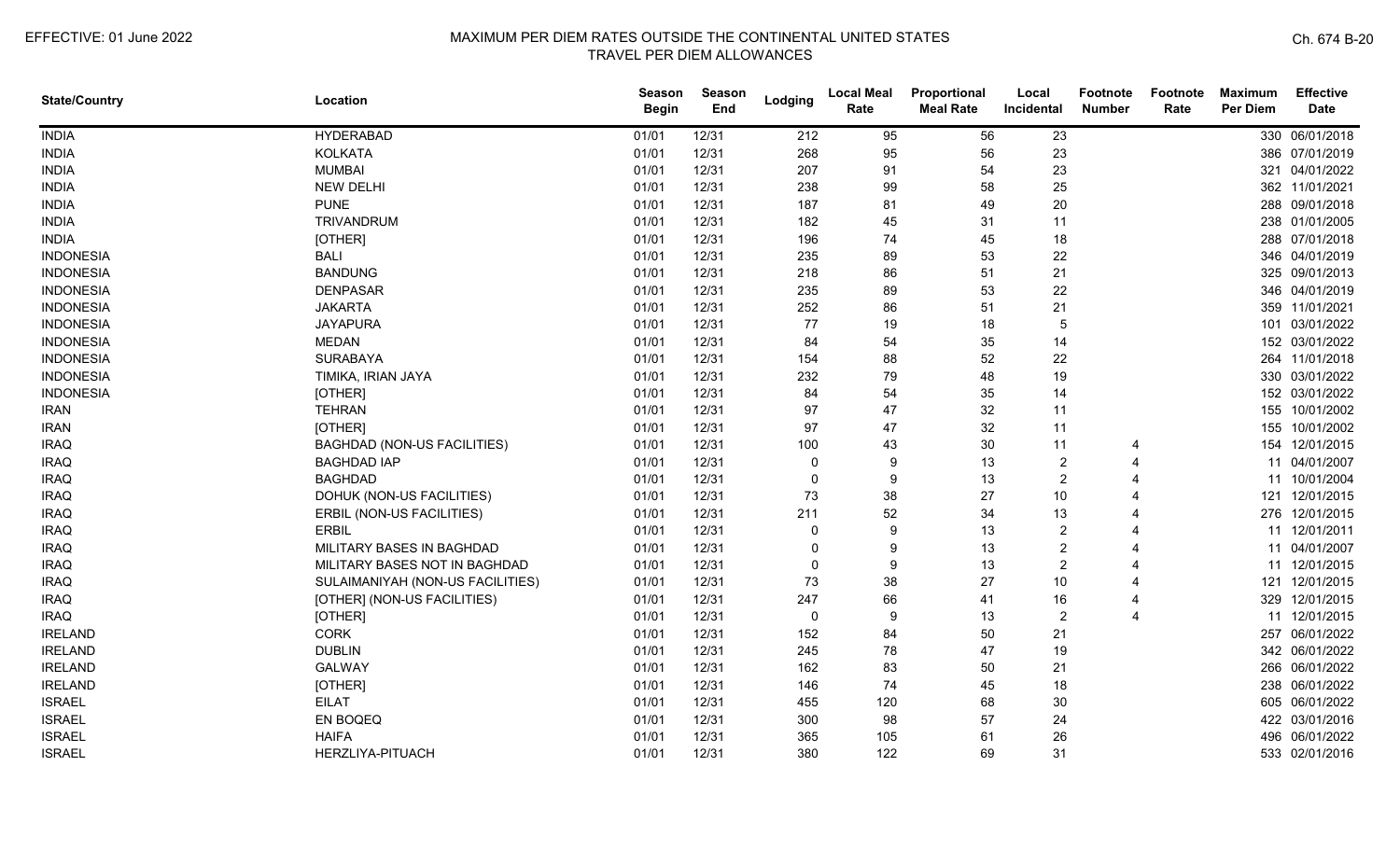| <b>State/Country</b> | Location                       | <b>Season</b><br><b>Begin</b> | <b>Season</b><br>End | Lodging | <b>Local Meal</b><br>Rate | Proportional<br><b>Meal Rate</b> | Local<br>Incidental | <b>Footnote</b><br><b>Number</b> | Footnote<br>Rate | <b>Maximum</b><br>Per Diem | <b>Effective</b><br><b>Date</b> |
|----------------------|--------------------------------|-------------------------------|----------------------|---------|---------------------------|----------------------------------|---------------------|----------------------------------|------------------|----------------------------|---------------------------------|
| <b>ISRAEL</b>        | <b>JERUSALEM</b>               | 01/01                         | 12/31                | 400     | 124                       | 70                               | 31                  |                                  |                  |                            | 555 08/01/2020                  |
| <b>ISRAEL</b>        | <b>SEDOM</b>                   | 01/01                         | 12/31                | 300     | 98                        | 57                               | 24                  |                                  |                  |                            | 422 03/01/2016                  |
| <b>ISRAEL</b>        | <b>TEL AVIV</b>                | 01/01                         | 12/31                | 440     | 139                       | 78                               | 35                  |                                  |                  |                            | 614 06/01/2022                  |
| <b>ISRAEL</b>        | <b>TIBERIAS</b>                | 01/01                         | 12/31                | 305     | 117                       | 67                               | 29                  |                                  |                  |                            | 451 03/01/2016                  |
| <b>ISRAEL</b>        | [OTHER]                        | 01/01                         | 12/31                | 305     | 117                       | 67                               | 29                  |                                  |                  |                            | 451 03/01/2016                  |
| <b>ITALY</b>         | <b>AVIANO AB</b>               | 01/01                         | 12/31                | 106     | 65                        | 41                               | 16                  |                                  |                  |                            | 187 06/01/2022                  |
| <b>ITALY</b>         | <b>AVIANO</b>                  | 01/01                         | 12/31                | 106     | 65                        | 41                               | 16                  |                                  |                  |                            | 187 06/01/2022                  |
| <b>ITALY</b>         | <b>BARI</b>                    | 01/01                         | 12/31                | 234     | 106                       | 61                               | 26                  |                                  |                  |                            | 366 06/01/2022                  |
| <b>ITALY</b>         | <b>BOLOGNA</b>                 | 01/01                         | 12/31                | 261     | 93                        | 55                               | 23                  |                                  |                  |                            | 377 06/01/2022                  |
| <b>ITALY</b>         | <b>BOLZANO</b>                 | 01/01                         | 12/31                | 133     | 82                        | 49                               | 20                  |                                  |                  |                            | 235 06/01/2022                  |
| <b>ITALY</b>         | CAMP DARBY (INCLUDING LEGHORN) | 01/01                         | 12/31                | 130     | 70                        | 43                               | 17                  |                                  |                  |                            | 217 06/01/2022                  |
| <b>ITALY</b>         | <b>CAPRI</b>                   | 01/01                         | 12/31                | 395     | 128                       | 72                               | 31                  |                                  |                  |                            | 554 06/01/2022                  |
| <b>ITALY</b>         | <b>CASERMA EDERLE</b>          | 01/01                         | 12/31                | 141     | 68                        | 42                               | 17                  |                                  |                  |                            | 226 06/01/2022                  |
| <b>ITALY</b>         | <b>CATANIA</b>                 | 01/01                         | 12/31                | 160     | 93                        | 55                               | 23                  |                                  |                  |                            | 276 06/01/2022                  |
| <b>ITALY</b>         | COMO                           | 01/01                         | 12/31                | 299     | 122                       | 69                               | 30                  |                                  |                  |                            | 451 06/01/2022                  |
| <b>ITALY</b>         | <b>FERRARA</b>                 | 01/01                         | 12/31                | 158     | 83                        | 50                               | 21                  |                                  |                  |                            | 262 06/01/2022                  |
| <b>ITALY</b>         | <b>FLORENCE</b>                | 01/01                         | 12/31                | 261     | 98                        | 57                               | 25                  |                                  |                  |                            | 384 06/01/2022                  |
| <b>ITALY</b>         | <b>GAETA</b>                   | 04/01                         | 09/30                | 353     | 112                       | 64                               | 28                  |                                  |                  |                            | 493 06/01/2022                  |
| <b>ITALY</b>         | <b>GAETA</b>                   | 10/01                         | 03/31                | 174     | 98                        | 57                               | 24                  |                                  |                  |                            | 296 06/01/2022                  |
| <b>ITALY</b>         | <b>GENOA</b>                   | 01/01                         | 12/31                | 217     | 89                        | 53                               | 22                  |                                  |                  |                            | 328 06/01/2022                  |
| <b>ITALY</b>         | <b>GHEDI AB</b>                | 01/01                         | 12/31                | 163     | 69                        | 43                               | 17                  |                                  |                  |                            | 249 06/01/2022                  |
| <b>ITALY</b>         | <b>LA SPEZIA</b>               | 01/01                         | 12/31                | 135     | 79                        | 48                               | 19                  |                                  |                  |                            | 233 06/01/2022                  |
| <b>ITALY</b>         | LATINA AIR FORCE NCISS SCHOOL  | 01/01                         | 12/31                | 185     | 88                        | 52                               | 22                  |                                  |                  |                            | 295 06/01/2022                  |
| <b>ITALY</b>         | LATINA ARMY NCISS SCHOOL       | 01/01                         | 12/31                | 185     | 88                        | 52                               | 22                  |                                  |                  |                            | 295 06/01/2022                  |
| <b>ITALY</b>         | <b>MILAN</b>                   | 01/01                         | 12/31                | 288     | 110                       | 63                               | 27                  |                                  |                  |                            | 425 06/01/2022                  |
| <b>ITALY</b>         | <b>MODENA</b>                  | 01/01                         | 12/31                | 163     | 69                        | 43                               | 17                  |                                  |                  |                            | 249 06/01/2022                  |
| <b>ITALY</b>         | NAPLES NAVAL SUPPORT ACTIVITY  | 01/01                         | 12/31                | 299     | 103                       | 60                               | 26                  |                                  |                  |                            | 428 06/01/2022                  |
| <b>ITALY</b>         | <b>NAPLES</b>                  | 01/01                         | 12/31                | 299     | 103                       | 60                               | 26                  |                                  |                  |                            | 428 06/01/2022                  |
| <b>ITALY</b>         | <b>PALERMO</b>                 | 01/01                         | 12/31                | 200     | 88                        | 52                               | 22                  |                                  |                  |                            | 310 06/01/2022                  |
| <b>ITALY</b>         | <b>PISA</b>                    | 01/01                         | 12/31                | 130     | 70                        | 43                               | 17                  |                                  |                  |                            | 217 06/01/2022                  |
| <b>ITALY</b>         | <b>RAVENNA</b>                 | 01/01                         | 12/31                | 136     | 78                        | 47                               | 19                  |                                  |                  |                            | 233 06/01/2022                  |
| <b>ITALY</b>         | <b>REGGIO EMILIA</b>           | 01/01                         | 12/31                | 160     | 83                        | 50                               | 21                  |                                  |                  |                            | 264 06/01/2022                  |
| <b>ITALY</b>         | <b>RIMINI</b>                  | 01/01                         | 12/31                | 170     | 91                        | 54                               | 23                  |                                  |                  |                            | 284 06/01/2022                  |
| <b>ITALY</b>         | <b>ROME</b>                    | 01/01                         | 12/31                | 343     | 102                       | 59                               | 26                  |                                  |                  |                            | 471 06/01/2022                  |
| <b>ITALY</b>         | <b>SIENA</b>                   | 01/01                         | 12/31                | 249     | 86                        | 51                               | 22                  |                                  |                  |                            | 357 06/01/2022                  |
| <b>ITALY</b>         | SIGONELLA NAS                  | 01/01                         | 12/31                | 185     | 88                        | 52                               | 22                  |                                  |                  |                            | 295 06/01/2022                  |
| <b>ITALY</b>         | <b>TAORMINA</b>                | 01/01                         | 12/31                | 160     | 93                        | 55                               | 23                  |                                  |                  |                            | 276 06/01/2022                  |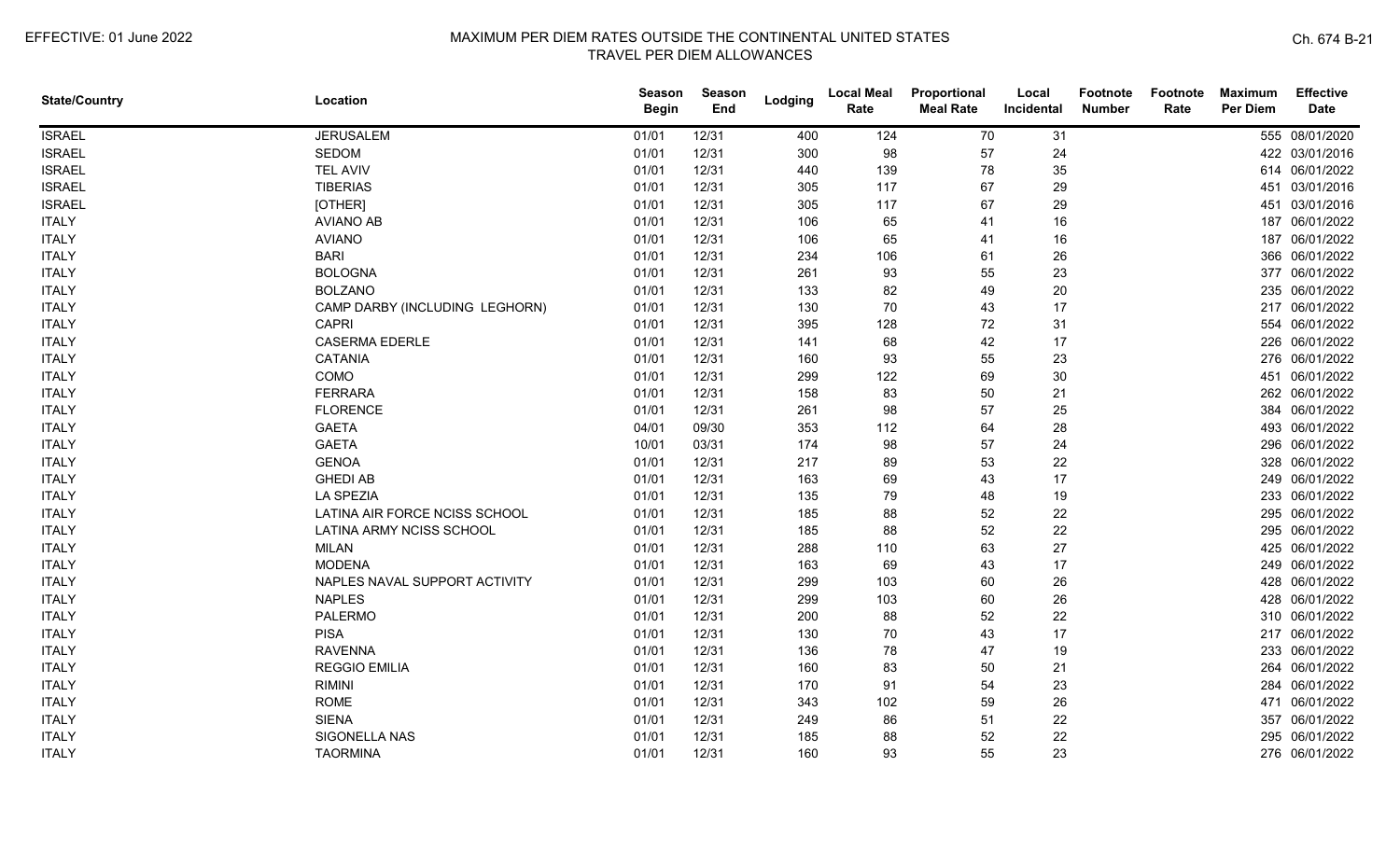| <b>State/Country</b> | Location                 | <b>Season</b><br><b>Begin</b> | <b>Season</b><br>End | Lodging | <b>Local Meal</b><br>Rate | Proportional<br><b>Meal Rate</b> | Local<br>Incidental | <b>Footnote</b><br><b>Number</b> | Footnote<br>Rate | <b>Maximum</b><br>Per Diem | <b>Effective</b><br><b>Date</b> |
|----------------------|--------------------------|-------------------------------|----------------------|---------|---------------------------|----------------------------------|---------------------|----------------------------------|------------------|----------------------------|---------------------------------|
| <b>ITALY</b>         | <b>TREVISO</b>           | 01/01                         | 12/31                | 174     | 82                        | 49                               | 21                  |                                  |                  |                            | 277 06/01/2022                  |
| <b>ITALY</b>         | <b>TRIESTE</b>           | 01/01                         | 12/31                | 207     | 81                        | 49                               | 20                  |                                  |                  |                            | 308 06/01/2022                  |
| <b>ITALY</b>         | <b>TURIN</b>             | 01/01                         | 12/31                | 272     | 105                       | 61                               | 26                  |                                  |                  |                            | 403 06/01/2022                  |
| <b>ITALY</b>         | <b>VENICE</b>            | 01/01                         | 12/31                | 254     | 110                       | 63                               | 27                  |                                  |                  |                            | 391 06/01/2022                  |
| <b>ITALY</b>         | <b>VERONA</b>            | 01/01                         | 12/31                | 174     | 66                        | 41                               | 17                  |                                  |                  |                            | 257 06/01/2022                  |
| <b>ITALY</b>         | <b>VICENZA</b>           | 01/01                         | 12/31                | 141     | 68                        | 42                               | 17                  |                                  |                  |                            | 226 06/01/2022                  |
| <b>ITALY</b>         | [OTHER]                  | 01/01                         | 12/31                | 185     | 88                        | 52                               | 22                  |                                  |                  |                            | 295 06/01/2022                  |
| <b>JAMAICA</b>       | <b>KINGSTON</b>          | 01/01                         | 12/31                | 211     | 81                        | 49                               | 20                  |                                  |                  |                            | 312 01/01/2022                  |
| <b>JAMAICA</b>       | MONTEGO BAY              | 09/02                         | 11/30                | 209     | 69                        | 43                               | 17                  |                                  |                  |                            | 295 03/01/2015                  |
| <b>JAMAICA</b>       | <b>MONTEGO BAY</b>       | 12/01                         | 09/01                | 316     | 77                        | 47                               | 19                  |                                  |                  |                            | 412 03/01/2015                  |
| <b>JAMAICA</b>       | [OTHER]                  | 01/01                         | 12/31                | 211     | 81                        | 49                               | 20                  |                                  |                  |                            | 312 01/01/2022                  |
| <b>JAPAN</b>         | <b>ADACHI</b>            | 01/01                         | 12/31                | 276     | 98                        | 57                               | 25                  |                                  |                  |                            | 399 06/01/2022                  |
| <b>JAPAN</b>         | <b>AKASHI</b>            | 01/01                         | 12/31                | 240     | 103                       | 60                               | 26                  |                                  |                  |                            | 369 06/01/2022                  |
| <b>JAPAN</b>         | <b>AKITA</b>             | 01/01                         | 12/31                | 111     | 83                        | 50                               | 21                  |                                  |                  |                            | 215 02/01/2019                  |
| <b>JAPAN</b>         | AMAGASAKI                | 01/01                         | 12/31                | 240     | 103                       | 60                               | 26                  |                                  |                  |                            | 369 06/01/2022                  |
| <b>JAPAN</b>         | <b>AOMORI</b>            | 01/01                         | 12/31                | 101     | 85                        | 51                               | 21                  |                                  |                  |                            | 207 02/01/2019                  |
| <b>JAPAN</b>         | <b>ARAKAWA</b>           | 01/01                         | 12/31                | 276     | 98                        | 57                               | 25                  |                                  |                  | 399                        | 06/01/2022                      |
| <b>JAPAN</b>         | <b>ASAHIKAWA</b>         | 01/01                         | 12/31                | 90      | 59                        | 38                               | 15                  |                                  |                  | 164                        | 06/01/2022                      |
| <b>JAPAN</b>         | <b>ASHIYA</b>            | 01/01                         | 12/31                | 135     | 108                       | 62                               | 27                  |                                  |                  |                            | 270 06/01/2022                  |
| <b>JAPAN</b>         | <b>ATSUGINAF</b>         | 01/01                         | 12/31                | 132     | 71                        | 44                               | 18                  |                                  |                  |                            | 221 06/01/2022                  |
| <b>JAPAN</b>         | <b>ATSUGI</b>            | 01/01                         | 12/31                | 132     | 71                        | 44                               | 18                  |                                  |                  |                            | 221 06/01/2022                  |
| <b>JAPAN</b>         | AWASHIMA                 | 01/01                         | 12/31                | 252     | 139                       | 78                               | 35                  |                                  |                  |                            | 426 06/01/2022                  |
| <b>JAPAN</b>         | AYASE                    | 01/01                         | 12/31                | 132     | 71                        | 44                               | 18                  |                                  |                  |                            | 221 06/01/2022                  |
| <b>JAPAN</b>         | <b>BEPPU</b>             | 01/01                         | 12/31                | 154     | 74                        | 45                               | 18                  |                                  |                  |                            | 246 06/01/2022                  |
| <b>JAPAN</b>         | <b>BUNKYO</b>            | 01/01                         | 12/31                | 276     | 98                        | 57                               | 25                  |                                  |                  |                            | 399 06/01/2022                  |
| <b>JAPAN</b>         | <b>CAMP ASAKA</b>        | 01/01                         | 12/31                | 132     | 71                        | 44                               | 18                  |                                  |                  | 221                        | 06/01/2022                      |
| <b>JAPAN</b>         | <b>CAMP BETSUKAI</b>     | 01/01                         | 12/31                | 90      | 59                        | 38                               | 15                  |                                  |                  | 164                        | 06/01/2022                      |
| <b>JAPAN</b>         | <b>CAMP BUTLER USMCB</b> | 07/01                         | 08/31                | 244     | 82                        | 49                               | 21                  |                                  |                  | 347                        | 06/01/2022                      |
| <b>JAPAN</b>         | <b>CAMP BUTLER USMCB</b> | 09/01                         | 06/30                | 157     | 75                        | 46                               | 19                  |                                  |                  | 251                        | 06/01/2022                      |
| <b>JAPAN</b>         | <b>CAMP COURTNEY</b>     | 07/01                         | 08/31                | 244     | 82                        | 49                               | 21                  |                                  |                  | 347                        | 06/01/2022                      |
| <b>JAPAN</b>         | <b>CAMP COURTNEY</b>     | 09/01                         | 06/30                | 157     | 75                        | 46                               | 19                  |                                  |                  |                            | 251 06/01/2022                  |
| <b>JAPAN</b>         | <b>CAMP FOSTER USMC</b>  | 07/01                         | 08/31                | 244     | 82                        | 49                               | 21                  |                                  |                  |                            | 347 06/01/2022                  |
| <b>JAPAN</b>         | CAMP FOSTER USMC         | 09/01                         | 06/30                | 157     | 75                        | 46                               | 19                  |                                  |                  |                            | 251 06/01/2022                  |
| <b>JAPAN</b>         | <b>CAMP FUJI</b>         | 01/01                         | 12/31                | 129     | 64                        | 40                               | 16                  |                                  |                  | 209                        | 06/01/2022                      |
| <b>JAPAN</b>         | <b>CAMP HANSEN USMC</b>  | 07/01                         | 08/31                | 244     | 82                        | 49                               | 21                  |                                  |                  | 347                        | 06/01/2022                      |
| <b>JAPAN</b>         | <b>CAMP HANSEN USMC</b>  | 09/01                         | 06/30                | 157     | 75                        | 46                               | 19                  |                                  |                  | 251                        | 06/01/2022                      |
| <b>JAPAN</b>         | CAMP HIGASHI-CHITOSE     | 01/01                         | 12/31                | 104     | 66                        | 41                               | 17                  |                                  |                  |                            | 187 02/01/2019                  |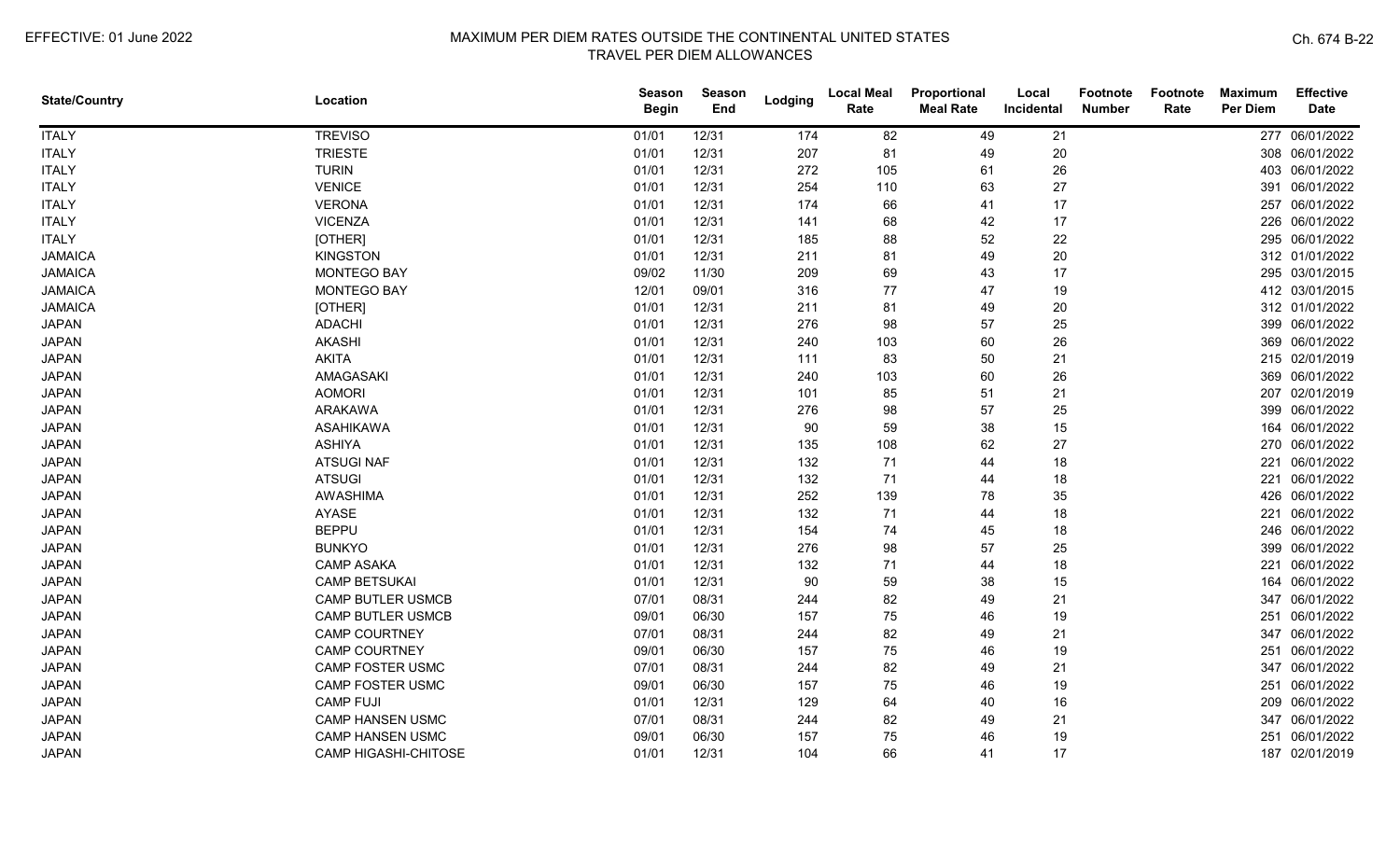| <b>State/Country</b> | Location                | Season<br><b>Begin</b> | <b>Season</b><br>End | Lodging | <b>Local Meal</b><br>Rate | Proportional<br><b>Meal Rate</b> | Local<br>Incidental | <b>Footnote</b><br><b>Number</b> | Footnote<br>Rate | <b>Maximum</b><br>Per Diem | <b>Effective</b><br><b>Date</b> |
|----------------------|-------------------------|------------------------|----------------------|---------|---------------------------|----------------------------------|---------------------|----------------------------------|------------------|----------------------------|---------------------------------|
| <b>JAPAN</b>         | <b>CAMP IMAZU</b>       | 01/01                  | 12/31                | 110     | 85                        | 51                               | 21                  |                                  |                  |                            | 216 06/01/2022                  |
| <b>JAPAN</b>         | <b>CAMP ITAMI</b>       | 01/01                  | 12/31                | 240     | 103                       | 60                               | 26                  |                                  |                  |                            | 369 06/01/2022                  |
| <b>JAPAN</b>         | <b>CAMP KENGUN</b>      | 01/01                  | 12/31                | 167     | 69                        | 43                               | 17                  |                                  |                  |                            | 253 06/01/2022                  |
| <b>JAPAN</b>         | <b>CAMP KINSER USMC</b> | 07/01                  | 08/31                | 244     | 82                        | 49                               | 21                  |                                  |                  |                            | 347 06/01/2022                  |
| <b>JAPAN</b>         | <b>CAMP KINSER USMC</b> | 09/01                  | 06/30                | 157     | 75                        | 46                               | 19                  |                                  |                  |                            | 251 06/01/2022                  |
| <b>JAPAN</b>         | CAMP KITA-KUMAMOTO      | 01/01                  | 12/31                | 167     | 69                        | 43                               | 17                  |                                  |                  |                            | 253 06/01/2022                  |
| <b>JAPAN</b>         | <b>CAMP LESTER</b>      | 07/01                  | 08/31                | 244     | 82                        | 49                               | 21                  |                                  |                  |                            | 347 06/01/2022                  |
| <b>JAPAN</b>         | <b>CAMP LESTER</b>      | 09/01                  | 06/30                | 157     | 75                        | 46                               | 19                  |                                  |                  |                            | 251 06/01/2022                  |
| <b>JAPAN</b>         | <b>CAMP SCHWAB USMC</b> | 07/01                  | 08/31                | 244     | 82                        | 49                               | 21                  |                                  |                  |                            | 347 06/01/2022                  |
| <b>JAPAN</b>         | CAMP SCHWAB USMC        | 09/01                  | 06/30                | 157     | 75                        | 46                               | 19                  |                                  |                  |                            | 251 06/01/2022                  |
| <b>JAPAN</b>         | <b>CAMP SENDAI</b>      | 01/01                  | 12/31                | 250     | 88                        | 52                               | 22                  |                                  |                  |                            | 360 06/01/2022                  |
| <b>JAPAN</b>         | <b>CAMP SHIELDS</b>     | 07/01                  | 08/31                | 244     | 82                        | 49                               | 21                  |                                  |                  |                            | 347 06/01/2022                  |
| <b>JAPAN</b>         | <b>CAMP SHIELDS</b>     | 09/01                  | 06/30                | 157     | 75                        | 46                               | 19                  |                                  |                  |                            | 251 06/01/2022                  |
| <b>JAPAN</b>         | <b>CAMP ZAMA</b>        | 01/01                  | 12/31                | 132     | 71                        | 44                               | 18                  |                                  |                  | 221                        | 06/01/2022                      |
| <b>JAPAN</b>         | CHIBA-KEN               | 01/01                  | 12/31                | 132     | 71                        | 44                               | 18                  |                                  |                  |                            | 221 06/01/2022                  |
| <b>JAPAN</b>         | <b>CHITOSE</b>          | 01/01                  | 12/31                | 104     | 66                        | 41                               | 17                  |                                  |                  |                            | 187 02/01/2019                  |
| <b>JAPAN</b>         | <b>CHIYODA</b>          | 01/01                  | 12/31                | 276     | 98                        | 57                               | 25                  |                                  |                  |                            | 399 06/01/2022                  |
| <b>JAPAN</b>         | CHUO                    | 01/01                  | 12/31                | 276     | 98                        | 57                               | 25                  |                                  |                  |                            | 399 06/01/2022                  |
| <b>JAPAN</b>         | <b>EDOGAWA</b>          | 01/01                  | 12/31                | 276     | 98                        | 57                               | 25                  |                                  |                  |                            | 399 06/01/2022                  |
| <b>JAPAN</b>         | <b>FUKUI</b>            | 01/01                  | 12/31                | 74      | 50                        | 33                               | 13                  |                                  |                  |                            | 137 06/01/2022                  |
| <b>JAPAN</b>         | <b>FUKUOKA</b>          | 01/01                  | 12/31                | 195     | 116                       | 66                               | 29                  |                                  |                  |                            | 340 06/01/2022                  |
| <b>JAPAN</b>         | <b>FUKUYAMA</b>         | 01/01                  | 12/31                | 74      | 55                        | 36                               | 14                  |                                  |                  |                            | 143 06/01/2022                  |
| <b>JAPAN</b>         | <b>FUSSA</b>            | 01/01                  | 12/31                | 132     | 71                        | 44                               | 18                  |                                  |                  |                            | 221 06/01/2022                  |
| <b>JAPAN</b>         | <b>FUTENMA MCAS</b>     | 07/01                  | 08/31                | 244     | 82                        | 49                               | 21                  |                                  |                  |                            | 347 06/01/2022                  |
| <b>JAPAN</b>         | <b>FUTENMA MCAS</b>     | 09/01                  | 06/30                | 157     | 75                        | 46                               | 19                  |                                  |                  | 251                        | 06/01/2022                      |
| <b>JAPAN</b>         | <b>GIFU</b>             | 01/01                  | 12/31                | 147     | 82                        | 49                               | 20                  |                                  |                  |                            | 249 06/01/2022                  |
| <b>JAPAN</b>         | <b>HAMAMATSU</b>        | 01/01                  | 12/31                | 130     | 60                        | 38                               | 15                  |                                  |                  |                            | 205 06/01/2022                  |
| <b>JAPAN</b>         | <b>HANEDA</b>           | 01/01                  | 12/31                | 132     | 71                        | 44                               | 18                  |                                  |                  | 221                        | 06/01/2022                      |
| <b>JAPAN</b>         | <b>HIROSHIMA</b>        | 07/20                  | 08/31                | 269     | 94                        | 55                               | 23                  |                                  |                  |                            | 386 06/01/2022                  |
| <b>JAPAN</b>         | <b>HIROSHIMA</b>        | 09/01                  | 07/19                | 157     | 85                        | 51                               | 21                  |                                  |                  |                            | 263 06/01/2022                  |
| <b>JAPAN</b>         | <b>ITABASHI</b>         | 01/01                  | 12/31                | 276     | 98                        | 57                               | 25                  |                                  |                  |                            | 399 06/01/2022                  |
| <b>JAPAN</b>         | <b>ITAZUKE</b>          | 01/01                  | 12/31                | 195     | 116                       | 66                               | 29                  |                                  |                  |                            | 340 06/01/2022                  |
| <b>JAPAN</b>         | <b>IWAKUNI MCAS</b>     | 01/01                  | 12/31                | 129     | 64                        | 40                               | 16                  |                                  |                  |                            | 209 06/01/2022                  |
| <b>JAPAN</b>         | <b>IZUMISANO</b>        | 01/01                  | 12/31                | 164     | 63                        | 40                               | 15                  |                                  |                  |                            | 242 06/01/2022                  |
| <b>JAPAN</b>         | <b>KADENA AB</b>        | 07/01                  | 08/31                | 244     | 82                        | 49                               | 21                  |                                  |                  |                            | 347 06/01/2022                  |
| <b>JAPAN</b>         | <b>KADENA AB</b>        | 09/01                  | 06/30                | 157     | 75                        | 46                               | 19                  |                                  |                  | 251                        | 06/01/2022                      |
| <b>JAPAN</b>         | <b>KADENA NAF</b>       | 07/01                  | 08/31                | 244     | 82                        | 49                               | 21                  |                                  |                  |                            | 347 06/01/2022                  |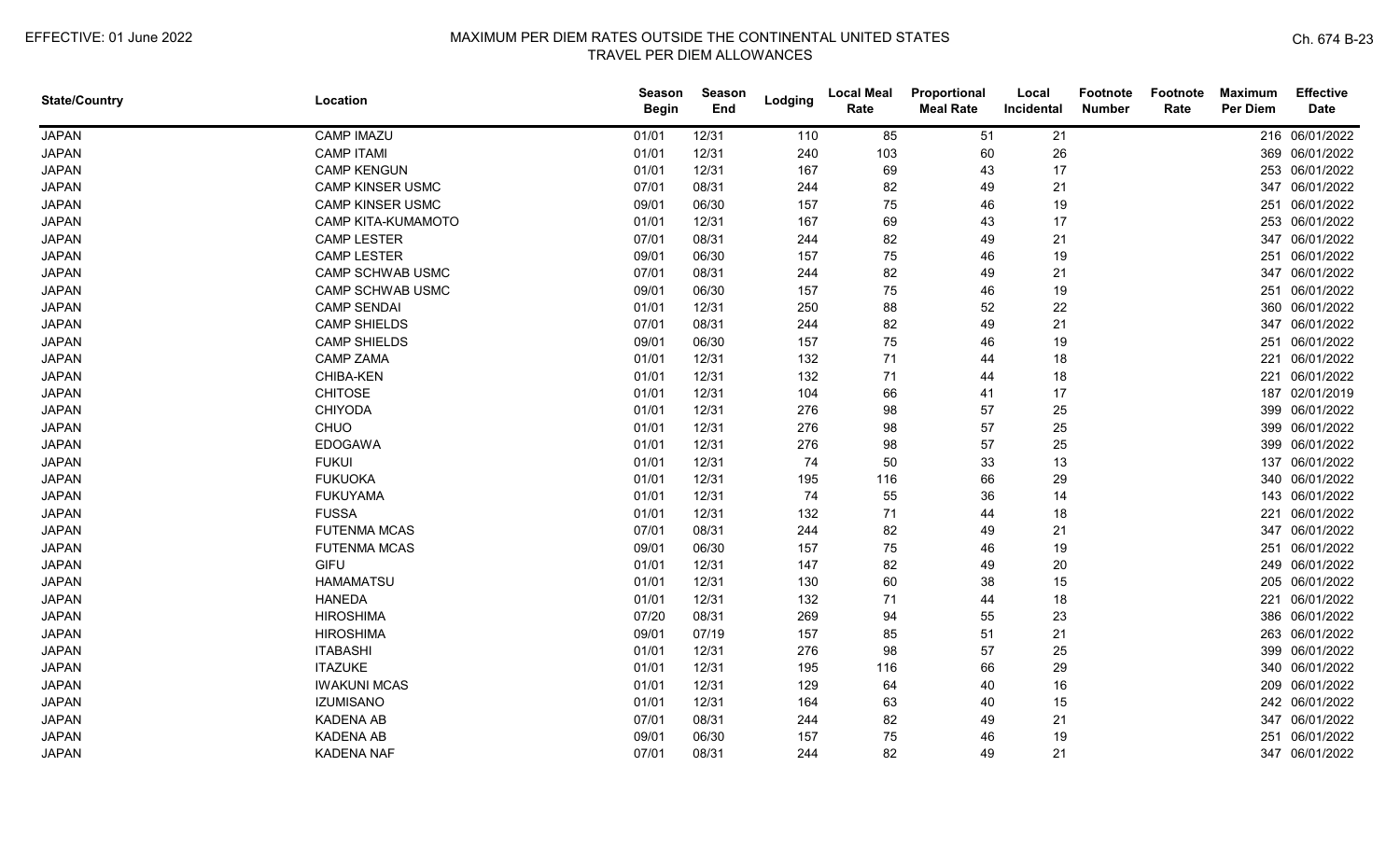| <b>State/Country</b> | Location             | <b>Season</b><br><b>Begin</b> | <b>Season</b><br>End | Lodging | <b>Local Meal</b><br>Rate | Proportional<br><b>Meal Rate</b> | Local<br>Incidental | Footnote<br><b>Number</b> | Footnote<br>Rate | <b>Maximum</b><br>Per Diem | <b>Effective</b><br><b>Date</b> |
|----------------------|----------------------|-------------------------------|----------------------|---------|---------------------------|----------------------------------|---------------------|---------------------------|------------------|----------------------------|---------------------------------|
| <b>JAPAN</b>         | <b>KADENA NAF</b>    | 09/01                         | 06/30                | 157     | 75                        | 46                               | 19                  |                           |                  | 251                        | 06/01/2022                      |
| <b>JAPAN</b>         | <b>KAGOSHIMA</b>     | 01/01                         | 12/31                | 135     | 61                        | 39                               | 15                  |                           |                  |                            | 211 06/01/2022                  |
| <b>JAPAN</b>         | KANAGAWA-KEN         | 01/01                         | 12/31                | 132     | 71                        | 44                               | 18                  |                           |                  |                            | 221 06/01/2022                  |
| <b>JAPAN</b>         | KANAZAWA             | 01/01                         | 12/31                | 87      | 65                        | 41                               | 16                  |                           |                  |                            | 168 06/01/2022                  |
| <b>JAPAN</b>         | <b>KATSUSHIKA</b>    | 01/01                         | 12/31                | 276     | 98                        | 57                               | 25                  |                           |                  |                            | 399 06/01/2022                  |
| <b>JAPAN</b>         | <b>KITA</b>          | 01/01                         | 12/31                | 276     | 98                        | 57                               | 25                  |                           |                  |                            | 399 06/01/2022                  |
| <b>JAPAN</b>         | KITAKYUSHU           | 01/01                         | 12/31                | 144     | 79                        | 48                               | 19                  |                           |                  |                            | 242 06/01/2022                  |
| <b>JAPAN</b>         | KOCHI                | 01/01                         | 12/31                | 109     | 54                        | 35                               | 14                  |                           |                  |                            | 177 06/01/2022                  |
| <b>JAPAN</b>         | <b>KOMAKI</b>        | 01/01                         | 12/31                | 109     | 79                        | 48                               | 19                  |                           |                  | 207                        | 06/01/2022                      |
| <b>JAPAN</b>         | <b>KOTO</b>          | 01/01                         | 12/31                | 276     | 98                        | 57                               | 25                  |                           |                  |                            | 399 06/01/2022                  |
| <b>JAPAN</b>         | <b>KUMAMOTO</b>      | 01/01                         | 12/31                | 167     | 69                        | 43                               | 17                  |                           |                  |                            | 253 06/01/2022                  |
| <b>JAPAN</b>         | <b>KURASHIKI</b>     | 01/01                         | 12/31                | 190     | 113                       | 65                               | 28                  |                           |                  |                            | 331 06/01/2022                  |
| <b>JAPAN</b>         | <b>KURE</b>          | 01/01                         | 12/31                | 100     | 80                        | 48                               | 20                  |                           |                  |                            | 200 06/01/2022                  |
| <b>JAPAN</b>         | <b>KUSHIRO</b>       | 01/01                         | 12/31                | 84      | 70                        | 43                               | 18                  |                           |                  |                            | 172 02/01/2019                  |
| <b>JAPAN</b>         | <b>KYOTO</b>         | 01/01                         | 12/31                | 281     | 104                       | 60                               | 26                  |                           |                  |                            | 411 06/01/2022                  |
| <b>JAPAN</b>         | MACHIDA-SHI          | 01/01                         | 12/31                | 132     | 71                        | 44                               | 18                  |                           |                  | 221                        | 06/01/2022                      |
| <b>JAPAN</b>         | <b>MATSUE</b>        | 01/01                         | 12/31                | 74      | 54                        | 35                               | 13                  |                           |                  | 141                        | 06/01/2022                      |
| <b>JAPAN</b>         | <b>MATSUYAMA</b>     | 01/01                         | 12/31                | 107     | 79                        | 48                               | 19                  |                           |                  |                            | 205 06/01/2022                  |
| <b>JAPAN</b>         | <b>MEGURO</b>        | 01/01                         | 12/31                | 276     | 98                        | 57                               | 25                  |                           |                  |                            | 399 06/01/2022                  |
| <b>JAPAN</b>         | <b>MINATO</b>        | 01/01                         | 12/31                | 276     | 98                        | 57                               | 25                  |                           |                  |                            | 399 06/01/2022                  |
| <b>JAPAN</b>         | <b>MISAWA AB</b>     | 01/01                         | 12/31                | 101     | 85                        | 51                               | 21                  |                           |                  |                            | 207 02/01/2019                  |
| <b>JAPAN</b>         | <b>MISAWA NAF</b>    | 01/01                         | 12/31                | 101     | 85                        | 51                               | 21                  |                           |                  |                            | 207 02/01/2019                  |
| <b>JAPAN</b>         | <b>MIYAZAKI CITY</b> | 01/01                         | 12/31                | 223     | 86                        | 51                               | 21                  |                           |                  |                            | 330 06/01/2022                  |
| <b>JAPAN</b>         | <b>MORIOKA</b>       | 01/01                         | 12/31                | 98      | 56                        | 36                               | 14                  |                           |                  |                            | 168 06/01/2022                  |
| <b>JAPAN</b>         | <b>NAGASAKI</b>      | 01/01                         | 12/31                | 190     | 87                        | 52                               | 22                  |                           |                  |                            | 299 06/01/2022                  |
| <b>JAPAN</b>         | <b>NAGOYA</b>        | 01/01                         | 12/31                | 235     | 102                       | 59                               | 25                  |                           |                  |                            | 362 06/01/2022                  |
| <b>JAPAN</b>         | <b>NAHA</b>          | 07/01                         | 08/31                | 244     | 73                        | 45                               | 18                  |                           |                  |                            | 335 06/01/2022                  |
| <b>JAPAN</b>         | <b>NAHA</b>          | 09/01                         | 06/30                | 157     | 66                        | 41                               | 17                  |                           |                  |                            | 240 06/01/2022                  |
| <b>JAPAN</b>         | <b>NAKANO</b>        | 01/01                         | 12/31                | 276     | 98                        | 57                               | 25                  |                           |                  |                            | 399 06/01/2022                  |
| <b>JAPAN</b>         | <b>NARA</b>          | 01/01                         | 12/31                | 95      | 66                        | 41                               | 16                  |                           |                  |                            | 177 06/01/2022                  |
| <b>JAPAN</b>         | <b>NARITA</b>        | 01/01                         | 12/31                | 159     | 62                        | 39                               | 15                  |                           |                  |                            | 236 06/01/2022                  |
| <b>JAPAN</b>         | <b>NERIMA</b>        | 01/01                         | 12/31                | 276     | 98                        | 57                               | 25                  |                           |                  |                            | 399 06/01/2022                  |
| <b>JAPAN</b>         | <b>NIIGATA</b>       | 01/01                         | 12/31                | 69      | 67                        | 42                               | 17                  |                           |                  |                            | 153 06/01/2022                  |
| <b>JAPAN</b>         | NISHINOMIYA          | 01/01                         | 12/31                | 135     | 108                       | 62                               | 27                  |                           |                  |                            | 270 06/01/2022                  |
| <b>JAPAN</b>         | <b>OBIHIRO</b>       | 01/01                         | 12/31                | 108     | 58                        | 37                               | 15                  |                           |                  | 181                        | 06/01/2022                      |
| <b>JAPAN</b>         | <b>OITA</b>          | 01/01                         | 12/31                | 100     | 70                        | 43                               | 18                  |                           |                  |                            | 188 06/01/2022                  |
| <b>JAPAN</b>         | <b>OKAYAMA</b>       | 01/01                         | 12/31                | 128     | 85                        | 51                               | 21                  |                           |                  |                            | 234 06/01/2022                  |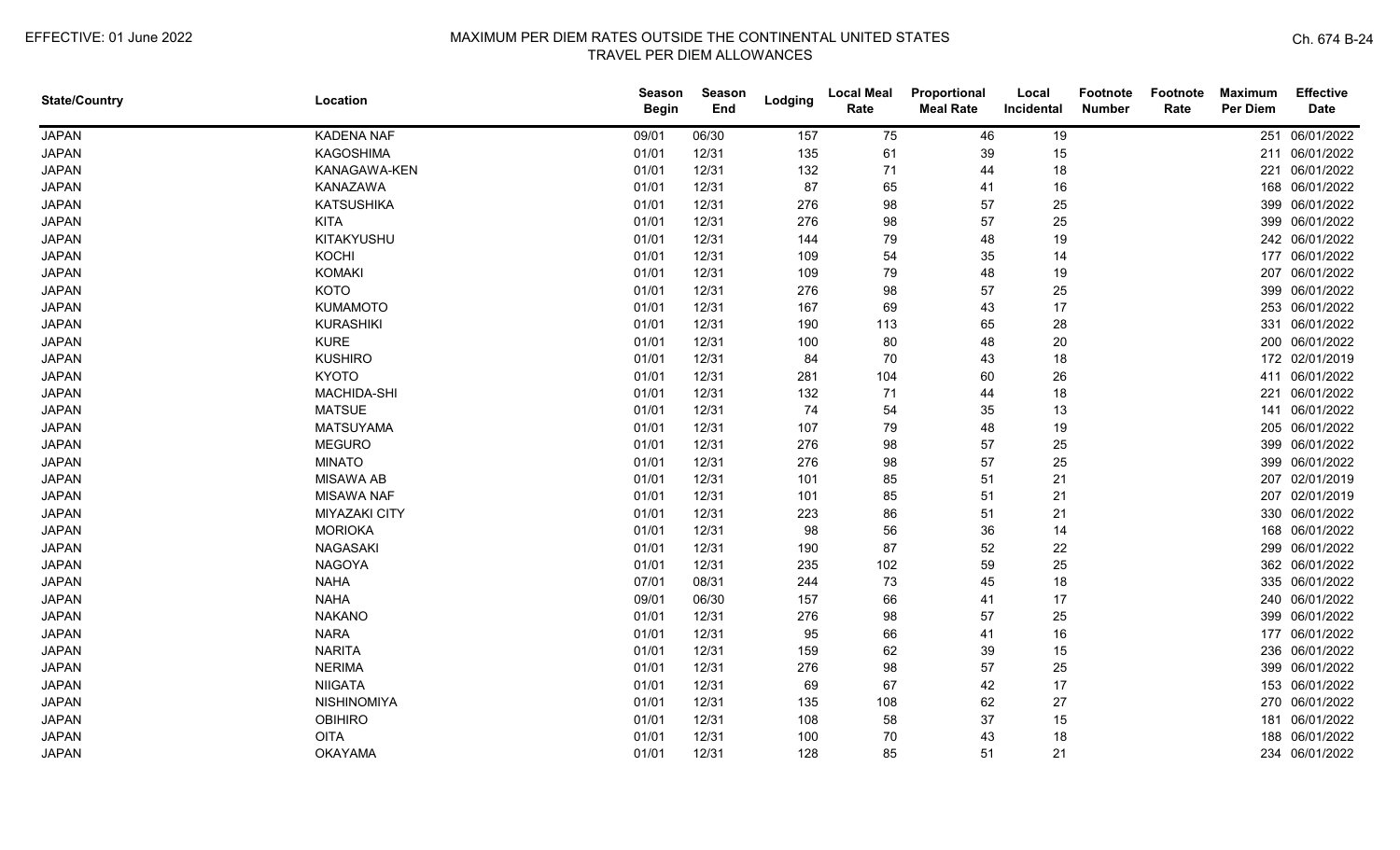| <b>State/Country</b> | Location                   | <b>Season</b><br><b>Begin</b> | Season<br>End | Lodging | <b>Local Meal</b><br>Rate | Proportional<br><b>Meal Rate</b> | Local<br>Incidental | <b>Footnote</b><br><b>Number</b> | Footnote<br>Rate | <b>Maximum</b><br><b>Per Diem</b> | <b>Effective</b><br><b>Date</b> |
|----------------------|----------------------------|-------------------------------|---------------|---------|---------------------------|----------------------------------|---------------------|----------------------------------|------------------|-----------------------------------|---------------------------------|
| <b>JAPAN</b>         | OKINAWA PREFECTURE         | 07/01                         | 08/31         | 244     | 82                        | 49                               | 21                  |                                  |                  |                                   | 347 06/01/2022                  |
| <b>JAPAN</b>         | OKINAWA PREFECTURE         | 09/01                         | 06/30         | 157     | 75                        | 46                               | 19                  |                                  |                  |                                   | 251 06/01/2022                  |
| <b>JAPAN</b>         | OSAKA-KOBE                 | 01/01                         | 12/31         | 240     | 103                       | 60                               | 26                  |                                  |                  |                                   | 369 06/01/2022                  |
| <b>JAPAN</b>         | <b>OTA</b>                 | 01/01                         | 12/31         | 276     | 98                        | 57                               | 25                  |                                  |                  |                                   | 399 06/01/2022                  |
| <b>JAPAN</b>         | <b>OTSU</b>                | 01/01                         | 12/31         | 110     | 85                        | 51                               | 21                  |                                  |                  |                                   | 216 06/01/2022                  |
| <b>JAPAN</b>         | <b>OYAMA</b>               | 01/01                         | 12/31         | 76      | 62                        | 39                               | 15                  |                                  |                  |                                   | 153 06/01/2022                  |
| <b>JAPAN</b>         | SAGAMIHARA DEPOT           | 01/01                         | 12/31         | 132     | 71                        | 44                               | 18                  |                                  |                  |                                   | 221 06/01/2022                  |
| <b>JAPAN</b>         | SAITAMA-KEN                | 01/01                         | 12/31         | 132     | 71                        | 44                               | 18                  |                                  |                  |                                   | 221 06/01/2022                  |
| <b>JAPAN</b>         | <b>SAPPORO</b>             | 01/01                         | 12/31         | 236     | 96                        | 56                               | 23                  |                                  |                  |                                   | 355 06/01/2022                  |
| <b>JAPAN</b>         | SASEBO US FLT ACTIVITIES   | 01/01                         | 12/31         | 106     | 78                        | 47                               | 19                  |                                  |                  |                                   | 203 06/01/2022                  |
| <b>JAPAN</b>         | <b>SASEBO</b>              | 01/01                         | 12/31         | 106     | 78                        | 47                               | 19                  |                                  |                  |                                   | 203 06/01/2022                  |
| <b>JAPAN</b>         | <b>SENDAI</b>              | 01/01                         | 12/31         | 250     | 88                        | 52                               | 22                  |                                  |                  |                                   | 360 06/01/2022                  |
| <b>JAPAN</b>         | <b>SETAGAYA</b>            | 01/01                         | 12/31         | 276     | 98                        | 57                               | 25                  |                                  |                  |                                   | 399 06/01/2022                  |
| <b>JAPAN</b>         | <b>SHIBUYA</b>             | 01/01                         | 12/31         | 276     | 98                        | 57                               | 25                  |                                  |                  |                                   | 399 06/01/2022                  |
| <b>JAPAN</b>         | <b>SHIGA</b>               | 01/01                         | 12/31         | 110     | 85                        | 51                               | 21                  |                                  |                  |                                   | 216 06/01/2022                  |
| <b>JAPAN</b>         | SHINAGAWA                  | 01/01                         | 12/31         | 276     | 98                        | 57                               | 25                  |                                  |                  |                                   | 399 06/01/2022                  |
| <b>JAPAN</b>         | SHINJUKU                   | 01/01                         | 12/31         | 276     | 98                        | 57                               | 25                  |                                  |                  | 399                               | 06/01/2022                      |
| <b>JAPAN</b>         | <b>SUGINAMI</b>            | 01/01                         | 12/31         | 276     | 98                        | 57                               | 25                  |                                  |                  |                                   | 399 06/01/2022                  |
| <b>JAPAN</b>         | <b>SUMIDA</b>              | 01/01                         | 12/31         | 276     | 98                        | 57                               | 25                  |                                  |                  |                                   | 399 06/01/2022                  |
| <b>JAPAN</b>         | <b>TACHIKAWA</b>           | 01/01                         | 12/31         | 132     | 71                        | 44                               | 18                  |                                  |                  |                                   | 221 06/01/2022                  |
| <b>JAPAN</b>         | <b>TAITO</b>               | 01/01                         | 12/31         | 276     | 98                        | 57                               | 25                  |                                  |                  |                                   | 399 06/01/2022                  |
| <b>JAPAN</b>         | <b>TAKAMATSU</b>           | 01/01                         | 12/31         | 95      | 60                        | 38                               | 15                  |                                  |                  |                                   | 170 06/01/2022                  |
| <b>JAPAN</b>         | <b>TAKAYAMA</b>            | 01/01                         | 12/31         | 127     | 73                        | 45                               | 18                  |                                  |                  |                                   | 218 06/01/2022                  |
| <b>JAPAN</b>         | <b>TOKUSHIMA</b>           | 01/01                         | 12/31         | 91      | 62                        | 39                               | 15                  |                                  |                  |                                   | 168 06/01/2022                  |
| <b>JAPAN</b>         | <b>TOKYO CITY</b>          | 01/01                         | 12/31         | 276     | 98                        | 57                               | 25                  |                                  |                  | 399                               | 06/01/2022                      |
| <b>JAPAN</b>         | TOKYO-TO                   | 01/01                         | 12/31         | 132     | 71                        | 44                               | 18                  | 13                               |                  | 221                               | 06/01/2022                      |
| <b>JAPAN</b>         | <b>TORI STATION</b>        | 07/01                         | 08/31         | 244     | 82                        | 49                               | 21                  |                                  |                  |                                   | 347 06/01/2022                  |
| <b>JAPAN</b>         | <b>TORI STATION</b>        | 09/01                         | 06/30         | 157     | 75                        | 46                               | 19                  |                                  |                  |                                   | 251 06/01/2022                  |
| <b>JAPAN</b>         | <b>TOSHIMA</b>             | 01/01                         | 12/31         | 276     | 98                        | 57                               | 25                  |                                  |                  |                                   | 399 06/01/2022                  |
| <b>JAPAN</b>         | <b>TOTTORI</b>             | 01/01                         | 12/31         | 86      | 75                        | 46                               | 19                  |                                  |                  |                                   | 180 06/01/2022                  |
| <b>JAPAN</b>         | <b>TOYAMA</b>              | 01/01                         | 12/31         | 116     | 72                        | 44                               | 18                  |                                  |                  |                                   | 206 06/01/2022                  |
| <b>JAPAN</b>         | <b>TOYONAKA</b>            | 01/01                         | 12/31         | 113     | 101                       | 59                               | 25                  |                                  |                  |                                   | 239 06/01/2022                  |
| <b>JAPAN</b>         | <b>TSU</b>                 | 01/01                         | 12/31         | 118     | 73                        | 45                               | 18                  |                                  |                  |                                   | 209 06/01/2022                  |
| <b>JAPAN</b>         | US NAVAL HOSPITAL, OKINAWA | 07/01                         | 08/31         | 244     | 82                        | 49                               | 21                  |                                  |                  |                                   | 347 06/01/2022                  |
| <b>JAPAN</b>         | US NAVAL HOSPITAL, OKINAWA | 09/01                         | 06/30         | 157     | 75                        | 46                               | 19                  |                                  |                  |                                   | 251 06/01/2022                  |
| <b>JAPAN</b>         | US NAVAL JOINT SERV ACT    | 01/01                         | 12/31         | 276     | 98                        | 57                               | 25                  |                                  |                  |                                   | 399 06/01/2022                  |
| <b>JAPAN</b>         | WAKAYAMA                   | 01/01                         | 12/31         | 118     | 80                        | 48                               | 20                  |                                  |                  |                                   | 218 06/01/2022                  |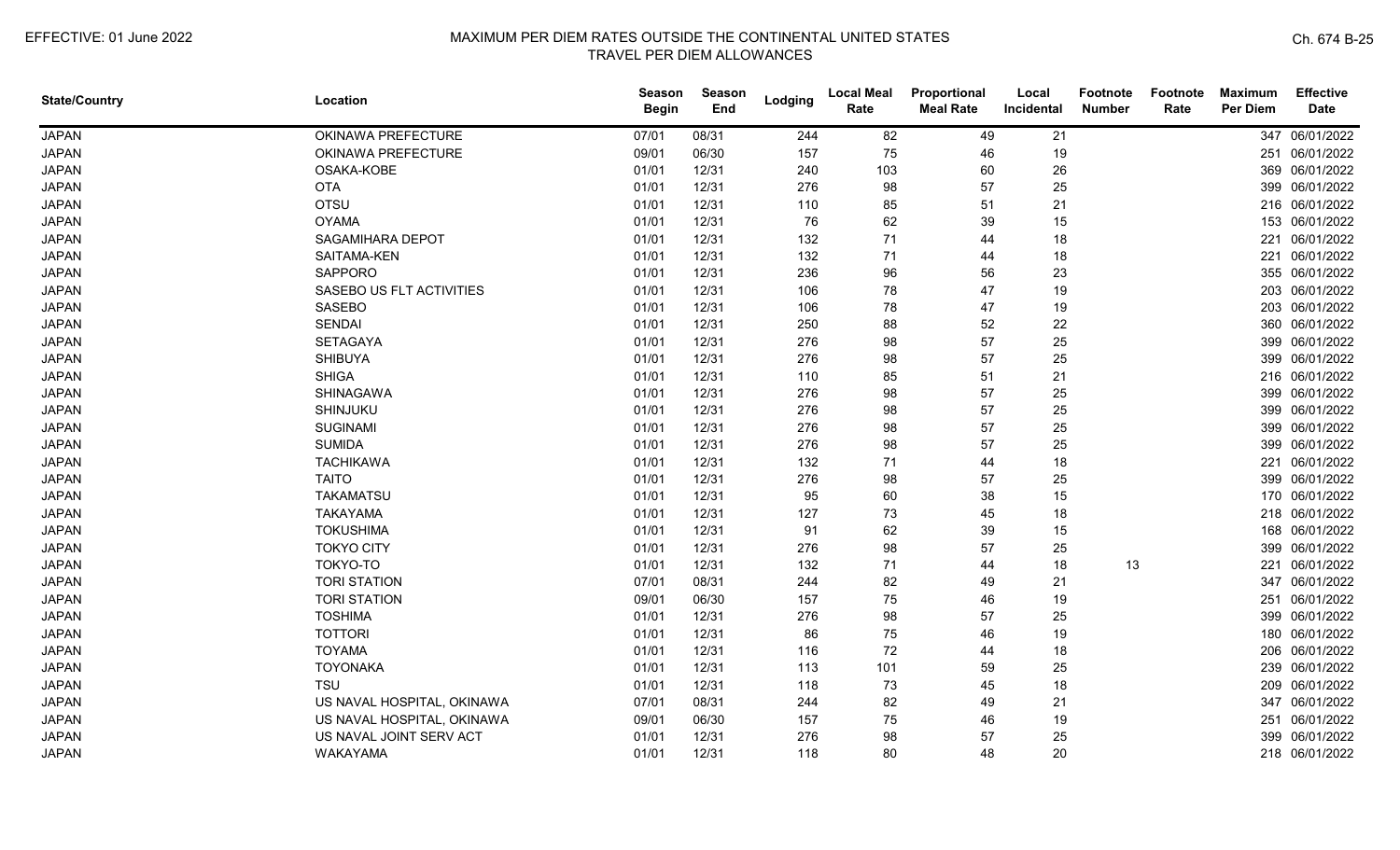| <b>State/Country</b> | Location                     | <b>Season</b><br><b>Begin</b> | <b>Season</b><br>End | Lodging | <b>Local Meal</b><br>Rate | Proportional<br><b>Meal Rate</b> | Local<br>Incidental | <b>Footnote</b><br><b>Number</b> | Footnote<br>Rate | <b>Maximum</b><br><b>Per Diem</b> | <b>Effective</b><br><b>Date</b> |
|----------------------|------------------------------|-------------------------------|----------------------|---------|---------------------------|----------------------------------|---------------------|----------------------------------|------------------|-----------------------------------|---------------------------------|
| <b>JAPAN</b>         | WHITE BEACH NAVAL FACILITY   | 07/01                         | 08/31                | 244     | 82                        | 49                               | 21                  |                                  |                  |                                   | 347 06/01/2022                  |
| <b>JAPAN</b>         | WHITE BEACH NAVAL FACILITY   | 09/01                         | 06/30                | 157     | 75                        | 46                               | 19                  |                                  |                  |                                   | 251 06/01/2022                  |
| <b>JAPAN</b>         | YAMATO                       | 01/01                         | 12/31                | 117     | 57                        | 37                               | 14                  |                                  |                  |                                   | 188 06/01/2022                  |
| <b>JAPAN</b>         | <b>YOKOHAMA</b>              | 01/01                         | 12/31                | 229     | 113                       | 65                               | 28                  |                                  |                  |                                   | 370 06/01/2022                  |
| <b>JAPAN</b>         | YOKOSUKA US NAVAL ACTIVITIES | 01/01                         | 12/31                | 129     | 64                        | 40                               | 16                  |                                  |                  |                                   | 209 06/01/2022                  |
| <b>JAPAN</b>         | YOKOTA AB                    | 01/01                         | 12/31                | 109     | 58                        | 37                               | 15                  |                                  |                  |                                   | 182 06/01/2022                  |
| <b>JAPAN</b>         | YOKOTA                       | 01/01                         | 12/31                | 109     | 58                        | 37                               | 15                  |                                  |                  |                                   | 182 06/01/2022                  |
| <b>JAPAN</b>         | <b>YUFUIN</b>                | 01/01                         | 12/31                | 138     | 69                        | 43                               | 17                  |                                  |                  | 224                               | 06/01/2022                      |
| <b>JAPAN</b>         | [OTHER]                      | 01/01                         | 12/31                | 129     | 64                        | 40                               | 16                  |                                  |                  | 209                               | 06/01/2022                      |
| <b>JORDAN</b>        | <b>AMMAN</b>                 | 01/01                         | 12/31                | 246     | 111                       | 64                               | 27                  |                                  |                  | 384                               | 03/01/2019                      |
| <b>JORDAN</b>        | <b>AQABA</b>                 | 01/01                         | 12/31                | 146     | 84                        | 50                               | 21                  |                                  |                  |                                   | 251 03/01/2009                  |
| <b>JORDAN</b>        | DEAD SEA/JORDAN VALLEY       | 03/15                         | 06/15                | 215     | 95                        | 56                               | 23                  |                                  |                  |                                   | 333 03/01/2009                  |
| <b>JORDAN</b>        | DEAD SEA/JORDAN VALLEY       | 06/16                         | 03/14                | 199     | 94                        | 55                               | 23                  |                                  |                  |                                   | 316 03/01/2009                  |
| <b>JORDAN</b>        | <b>PETRA</b>                 | 01/01                         | 12/31                | 176     | 100                       | 58                               | 25                  |                                  |                  |                                   | 301 05/01/2013                  |
| <b>JORDAN</b>        | [OTHER]                      | 01/01                         | 12/31                | 146     | 84                        | 50                               | 21                  |                                  |                  |                                   | 251 03/01/2009                  |
| <b>KAZAKHSTAN</b>    | <b>AKTAU</b>                 | 01/01                         | 12/31                | 213     | 74                        | 45                               | 19                  |                                  |                  |                                   | 306 04/01/2009                  |
| <b>KAZAKHSTAN</b>    | <b>ALMATY</b>                | 01/01                         | 12/31                | 217     | 97                        | 57                               | 24                  |                                  |                  |                                   | 338 05/01/2022                  |
| <b>KAZAKHSTAN</b>    | NUR-SULTAN                   | 01/01                         | 12/31                | 220     | 71                        | 44                               | 18                  |                                  |                  |                                   | 309 05/01/2022                  |
| <b>KAZAKHSTAN</b>    | [OTHER]                      | 01/01                         | 12/31                | 138     | 79                        | 48                               | 19                  |                                  |                  |                                   | 236 04/01/2009                  |
| <b>KENYA</b>         | KAHAWA                       | 01/01                         | 12/31                | 250     | 66                        | 41                               | 16                  | 16                               |                  |                                   | 332 04/01/2022                  |
| <b>KENYA</b>         | <b>KIAMBU</b>                | 01/01                         | 12/31                | 250     | 66                        | 41                               | 16                  | 16                               |                  |                                   | 332 04/01/2022                  |
| <b>KENYA</b>         | <b>KIHARA</b>                | 01/01                         | 12/31                | 250     | 66                        | 41                               | 16                  | 16                               |                  |                                   | 332 04/01/2022                  |
| <b>KENYA</b>         | KIKUYU                       | 01/01                         | 12/31                | 250     | 66                        | 41                               | 16                  | 16                               |                  |                                   | 332 04/01/2022                  |
| <b>KENYA</b>         | KIRBICHIKU                   | 01/01                         | 12/31                | 250     | 66                        | 41                               | 16                  | 16                               |                  |                                   | 332 04/01/2022                  |
| <b>KENYA</b>         | LAMU                         | 01/01                         | 12/31                | 231     | 70                        | 43                               | 17                  |                                  |                  |                                   | 318 04/01/2020                  |
| <b>KENYA</b>         | <b>MALINDI</b>               | 01/01                         | 12/31                | 117     | 55                        | 36                               | 14                  |                                  |                  |                                   | 186 04/01/2020                  |
| <b>KENYA</b>         | <b>MARA AREA REGION</b>      | 01/01                         | 12/31                | 295     | 24                        | 20                               | 6                   |                                  |                  |                                   | 325 04/01/2020                  |
| <b>KENYA</b>         | <b>MOMBASA</b>               | 01/01                         | 12/31                | 160     | 63                        | 40                               | 15                  |                                  |                  |                                   | 238 03/01/2019                  |
| <b>KENYA</b>         | MT. KENYA AREA               | 01/01                         | 12/31                | 209     | 85                        | 51                               | 21                  |                                  |                  |                                   | 315 04/01/2020                  |
| <b>KENYA</b>         | <b>NAIROBI</b>               | 01/01                         | 12/31                | 250     | 66                        | 41                               | 16                  | 16                               |                  |                                   | 332 04/01/2022                  |
| <b>KENYA</b>         | <b>NANYUKI</b>               | 01/01                         | 12/31                | 97      | 51                        | 34                               | 13                  |                                  |                  |                                   | 161 04/01/2020                  |
| <b>KENYA</b>         | <b>RUIRU</b>                 | 01/01                         | 12/31                | 250     | 66                        | 41                               | 16                  | 16                               |                  |                                   | 332 04/01/2022                  |
| <b>KENYA</b>         | <b>THOGOTO</b>               | 01/01                         | 12/31                | 250     | 66                        | 41                               | 16                  | 16                               |                  |                                   | 332 04/01/2022                  |
| <b>KENYA</b>         | WANGIGE                      | 01/01                         | 12/31                | 250     | 66                        | 41                               | 16                  | 16                               |                  |                                   | 332 04/01/2022                  |
| <b>KENYA</b>         | WATAMU                       | 01/01                         | 12/31                | 249     | 72                        | 44                               | 18                  |                                  |                  |                                   | 339 04/01/2020                  |
| <b>KENYA</b>         | [OTHER]                      | 01/01                         | 12/31                | 147     | 62                        | 39                               | 15                  |                                  |                  | 224                               | 03/01/2019                      |
| <b>KIRIBATI</b>      | <b>CHRISTMAS ISLAND</b>      | 01/01                         | 12/31                | 76      | 51                        | 34                               | 13                  |                                  |                  |                                   | 140 08/01/2010                  |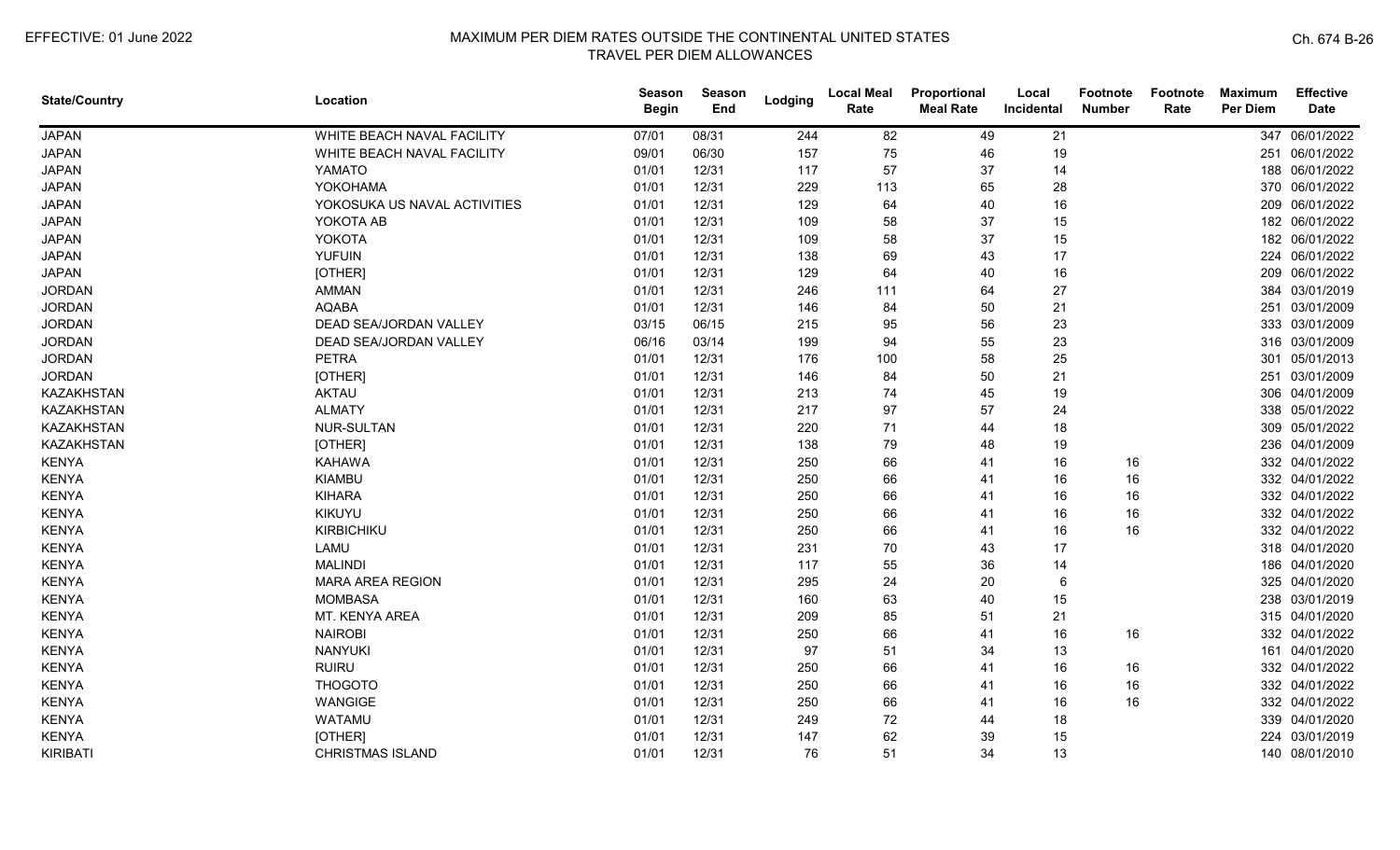| <b>State/Country</b> | Location                       | <b>Season</b><br><b>Begin</b> | <b>Season</b><br>End | Lodging | <b>Local Meal</b><br>Rate | Proportional<br><b>Meal Rate</b> | Local<br>Incidental | <b>Footnote</b><br><b>Number</b> | Footnote<br>Rate | <b>Maximum</b><br><b>Per Diem</b> | <b>Effective</b><br><b>Date</b> |
|----------------------|--------------------------------|-------------------------------|----------------------|---------|---------------------------|----------------------------------|---------------------|----------------------------------|------------------|-----------------------------------|---------------------------------|
| <b>KIRIBATI</b>      | KIRIBATI                       | 01/01                         | 12/31                | 90      | 39                        | 28                               | 10                  |                                  |                  |                                   | 139 06/01/2022                  |
| <b>KIRIBATI</b>      | [OTHER]                        | 01/01                         | 12/31                | 68      | 33                        | 25                               | 8                   |                                  |                  |                                   | 109 06/01/2022                  |
| KOREA, SOUTH         | <b>BUSAN</b>                   | 01/01                         | 12/31                | 233     | 104                       | 60                               | 26                  |                                  |                  |                                   | 363 06/01/2022                  |
| KOREA, SOUTH         | <b>CAMP CARROLL</b>            | 01/01                         | 12/31                | 123     | 94                        | 55                               | 23                  |                                  |                  |                                   | 240 06/01/2022                  |
| KOREA, SOUTH         | <b>CAMP CASEY</b>              | 01/01                         | 12/31                | 69      | 37                        | 27                               | 9                   |                                  |                  |                                   | 115 06/01/2022                  |
| KOREA, SOUTH         | <b>CAMP HENRY &amp; WALKER</b> | 01/01                         | 12/31                | 123     | 94                        | 55                               | 23                  |                                  |                  |                                   | 240 06/01/2022                  |
| KOREA, SOUTH         | <b>CAMP HUMPHREYS</b>          | 01/01                         | 12/31                | 74      | 46                        | 31                               | 11                  |                                  |                  |                                   | 131 06/01/2022                  |
| KOREA, SOUTH         | <b>CAMP MARKET</b>             | 01/01                         | 12/31                | 230     | 102                       | 59                               | 26                  | 17                               |                  |                                   | 358 06/01/2022                  |
| KOREA, SOUTH         | <b>CAMP MUJUK</b>              | 01/01                         | 12/31                | 126     | 67                        | 42                               | 17                  |                                  |                  |                                   | 210 06/01/2022                  |
| KOREA, SOUTH         | <b>CAMP RED CLOUD</b>          | 01/01                         | 12/31                | 69      | 37                        | 27                               | 9                   |                                  |                  |                                   | 115 06/01/2022                  |
| KOREA, SOUTH         | <b>CAMP STANLEY</b>            | 01/01                         | 12/31                | 69      | 37                        | 27                               | 9                   |                                  |                  |                                   | 115 06/01/2022                  |
| KOREA, SOUTH         | <b>CHANGWON</b>                | 01/01                         | 12/31                | 110     | 50                        | 33                               | 13                  |                                  |                  |                                   | 173 06/01/2022                  |
| KOREA, SOUTH         | CHEJU                          | 01/01                         | 12/31                | 225     | $77 \,$                   | 47                               | 19                  |                                  |                  | 321                               | 06/01/2022                      |
| KOREA, SOUTH         | CHINJU                         | 01/01                         | 12/31                | 79      | 50                        | 33                               | 12                  |                                  |                  |                                   | 141 06/01/2022                  |
| KOREA, SOUTH         | CHONGJU                        | 01/01                         | 12/31                | 65      | 38                        | 27                               | $10$                |                                  |                  |                                   | 113 06/01/2022                  |
| KOREA, SOUTH         | CHONJU                         | 01/01                         | 12/31                | 137     | 52                        | 34                               | 13                  |                                  |                  |                                   | 202 06/01/2022                  |
| KOREA, SOUTH         | CHUNG JU                       | 01/01                         | 12/31                | 78      | 43                        | 30                               | 11                  |                                  |                  |                                   | 132 06/01/2022                  |
| KOREA, SOUTH         | FLEET ACTIVITIES CHINHAE       | 01/01                         | 12/31                | 110     | 50                        | 33                               | 13                  |                                  |                  |                                   | 173 06/01/2022                  |
| KOREA, SOUTH         | <b>INCHEON</b>                 | 01/01                         | 12/31                | 142     | 69                        | 43                               | 17                  |                                  |                  |                                   | 228 06/01/2022                  |
| KOREA, SOUTH         | $K-16$                         | 01/01                         | 12/31                | 230     | 102                       | 59                               | 26                  | 17                               |                  |                                   | 358 06/01/2022                  |
| KOREA, SOUTH         | <b>KIMHAE</b>                  | 01/01                         | 12/31                | 61      | 49                        | 33                               | 12                  |                                  |                  |                                   | 122 06/01/2022                  |
| KOREA, SOUTH         | <b>KIMPO AIRFIELD</b>          | 01/01                         | 12/31                | 230     | 102                       | 59                               | 26                  | 17                               |                  |                                   | 358 06/01/2022                  |
| KOREA, SOUTH         | <b>KUMI</b>                    | 01/01                         | 12/31                | 96      | 56                        | 36                               | 14                  |                                  |                  |                                   | 166 06/01/2022                  |
| KOREA, SOUTH         | <b>KUNSAN AB</b>               | 01/01                         | 12/31                | 74      | 46                        | 31                               | 11                  |                                  |                  |                                   | 131 06/01/2022                  |
| KOREA, SOUTH         | KWANGJU                        | 01/01                         | 12/31                | 143     | 99                        | 58                               | 25                  |                                  |                  |                                   | 267 06/01/2022                  |
| KOREA, SOUTH         | KYONGJU                        | 01/01                         | 12/31                | 126     | 67                        | 42                               | 17                  |                                  |                  |                                   | 210 06/01/2022                  |
| KOREA, SOUTH         | <b>MASAN</b>                   | 01/01                         | 12/31                | 57      | 54                        | 35                               | 14                  |                                  |                  |                                   | 125 06/01/2022                  |
| KOREA, SOUTH         | <b>MERCER &amp; COLBERN</b>    | 01/01                         | 12/31                | 230     | 102                       | 59                               | 26                  | 17                               |                  |                                   | 358 06/01/2022                  |
| KOREA, SOUTH         | <b>OSAN AB</b>                 | 01/01                         | 12/31                | 69      | 37                        | 27                               | 9                   |                                  |                  |                                   | 115 06/01/2022                  |
| KOREA, SOUTH         | PYEONGCHANG                    | 01/01                         | 12/31                | 184     | 64                        | 40                               | 15                  |                                  |                  |                                   | 263 06/01/2022                  |
| KOREA, SOUTH         | <b>PYONGTAEK</b>               | 01/01                         | 12/31                | 74      | 46                        | 31                               | 11                  |                                  |                  |                                   | 131 06/01/2022                  |
| KOREA, SOUTH         | SEOUL                          | 01/01                         | 12/31                | 230     | 102                       | 59                               | 26                  | 17                               |                  |                                   | 358 06/01/2022                  |
| KOREA, SOUTH         | SOKCHO                         | 01/01                         | 12/31                | 104     | 64                        | 40                               | 15                  |                                  |                  |                                   | 183 06/01/2022                  |
| KOREA, SOUTH         | <b>SUWON AB</b>                | 01/01                         | 12/31                | 230     | 102                       | 59                               | 26                  | 17                               |                  |                                   | 358 06/01/2022                  |
| KOREA, SOUTH         | <b>TAEGU</b>                   | 01/01                         | 12/31                | 123     | 94                        | 55                               | 23                  |                                  |                  |                                   | 240 06/01/2022                  |
| KOREA, SOUTH         | <b>TAEJON</b>                  | 01/01                         | 12/31                | 107     | 56                        | 36                               | 14                  |                                  |                  |                                   | 177 06/01/2022                  |
| KOREA, SOUTH         | <b>UIJONGBU</b>                | 01/01                         | 12/31                | 69      | 37                        | 27                               | 9                   |                                  |                  |                                   | 115 06/01/2022                  |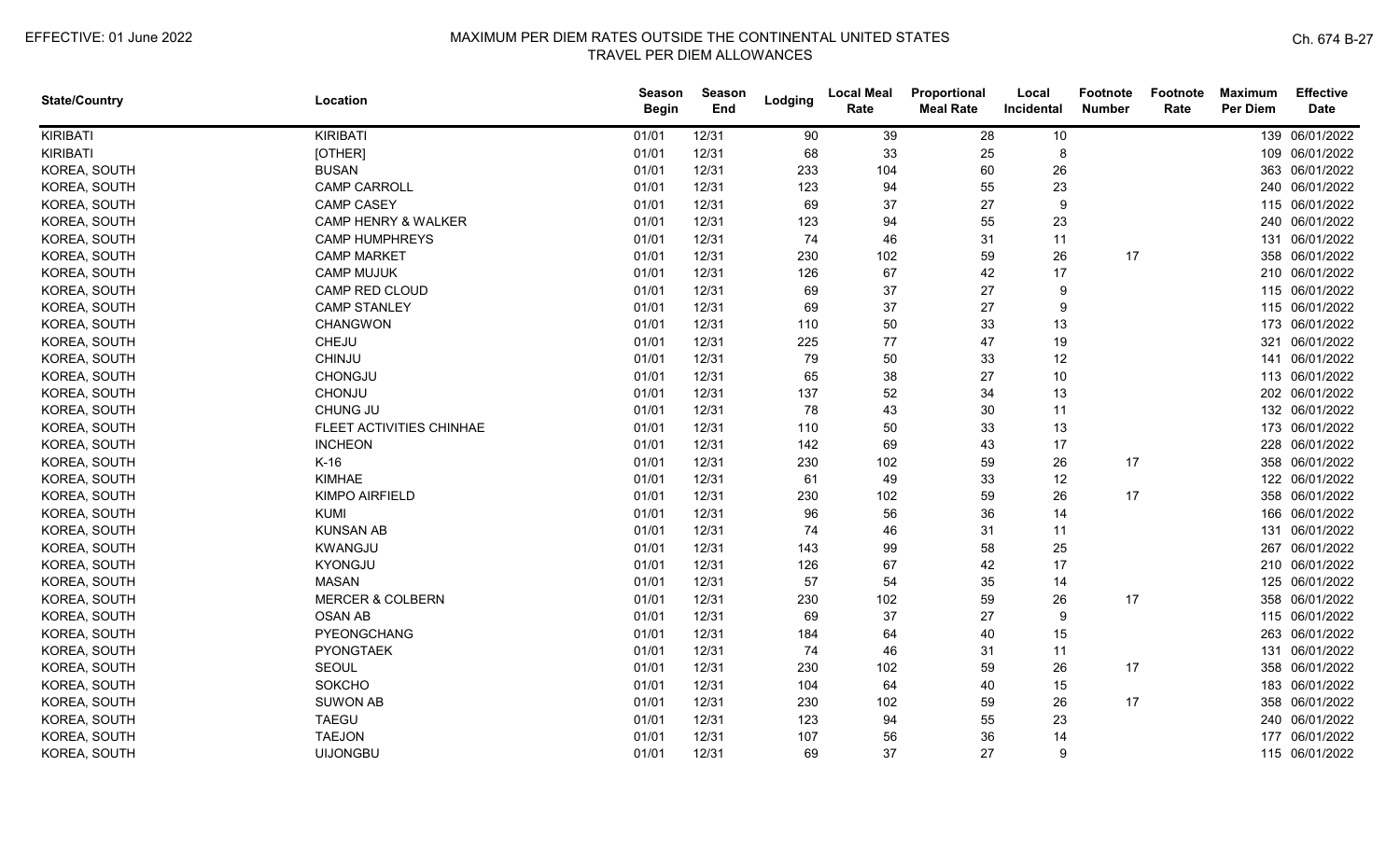| <b>State/Country</b> | Location                          | <b>Season</b><br><b>Begin</b> | Season<br>End | Lodging  | <b>Local Meal</b><br>Rate | Proportional<br><b>Meal Rate</b> | Local<br>Incidental | <b>Footnote</b><br><b>Number</b> | Footnote<br>Rate | <b>Maximum</b><br><b>Per Diem</b> | <b>Effective</b><br><b>Date</b> |
|----------------------|-----------------------------------|-------------------------------|---------------|----------|---------------------------|----------------------------------|---------------------|----------------------------------|------------------|-----------------------------------|---------------------------------|
| KOREA, SOUTH         | <b>ULSAN</b>                      | 01/01                         | 12/31         | 168      | 72                        | 44                               | 18                  |                                  |                  |                                   | 258 06/01/2022                  |
| KOREA, SOUTH         | YONGSAN US ARMY GARRISON          | 01/01                         | 12/31         | 230      | 102                       | 59                               | 26                  |                                  |                  |                                   | 358 06/01/2022                  |
| KOREA, SOUTH         | [OTHER]                           | 01/01                         | 12/31         | 69       | 37                        | 27                               | 9                   |                                  |                  |                                   | 115 06/01/2022                  |
| KOSOVO               | MILITARY BASES IN PRISTINA        | 01/01                         | 12/31         | 98       | 46                        | 31                               | 11                  |                                  |                  |                                   | 155 06/01/2022                  |
| KOSOVO               | MILITARY BASES NOT IN PRISTINA    | 01/01                         | 12/31         | 56       | 37                        | 27                               | 9                   |                                  |                  |                                   | 102 07/01/2008                  |
| KOSOVO               | <b>PRISTINA</b>                   | 01/01                         | 12/31         | 98       | 46                        | 31                               | 11                  |                                  |                  |                                   | 155 06/01/2022                  |
| KOSOVO               | [OTHER]                           | 01/01                         | 12/31         | 56       | 37                        | 27                               | 9                   |                                  |                  |                                   | 102 07/01/2008                  |
| <b>KUWAIT</b>        | <b>CAMP ARIFJAN</b>               | 01/01                         | 12/31         | 284      | 101                       | 59                               | 25                  |                                  |                  |                                   | 410 05/01/2022                  |
| <b>KUWAIT</b>        | <b>CAMP DOHA</b>                  | 01/01                         | 12/31         | 284      | 101                       | 59                               | 25                  |                                  |                  |                                   | 410 05/01/2022                  |
| <b>KUWAIT</b>        | <b>KUWAIT CITY</b>                | 01/01                         | 12/31         | 284      | 101                       | 59                               | 25                  |                                  |                  |                                   | 410 05/01/2022                  |
| <b>KUWAIT</b>        | MILITARY BASES NOT IN KUWAIT CITY | 01/01                         | 12/31         | 284      | 101                       | 59                               | 25                  |                                  |                  |                                   | 410 05/01/2022                  |
| <b>KUWAIT</b>        | [OTHER]                           | 01/01                         | 12/31         | 284      | 101                       | 59                               | 25                  |                                  |                  |                                   | 410 05/01/2022                  |
| <b>KYRGYZSTAN</b>    | <b>BISHKEK</b>                    | 01/01                         | 12/31         | 224      | 48                        | 32                               | 12                  |                                  |                  |                                   | 284 06/01/2022                  |
| <b>KYRGYZSTAN</b>    | <b>ISSYK-KUL REGION</b>           | 01/01                         | 12/31         | 130      | 50                        | 33                               | 12                  |                                  |                  |                                   | 192 04/01/2012                  |
| <b>KYRGYZSTAN</b>    | MANAS-GANCI AIR BASE              | 01/01                         | 12/31         | 224      | 48                        | 32                               | 12                  |                                  |                  |                                   | 284 06/01/2022                  |
| <b>KYRGYZSTAN</b>    | [OTHER]                           | 01/01                         | 12/31         | 75       | 42                        | 29                               | 11                  |                                  |                  |                                   | 128 04/01/2012                  |
| LAOS                 | <b>LUANG PRABANG</b>              | 01/01                         | 12/31         | 184      | 71                        | 44                               | 18                  |                                  |                  |                                   | 273 07/01/2012                  |
| LAOS                 | <b>VIENTIANE</b>                  | 01/01                         | 12/31         | 120      | 74                        | 45                               | 18                  |                                  |                  |                                   | 212 06/01/2022                  |
| LAOS                 | [OTHER]                           | 01/01                         | 12/31         | 110      | 65                        | 41                               | 16                  |                                  |                  |                                   | 191 07/01/2012                  |
| LATVIA               | <b>RIGA</b>                       | 01/01                         | 12/31         | 209      | 98                        | 57                               | 24                  |                                  |                  |                                   | 331 06/01/2022                  |
| LATVIA               | [OTHER]                           | 01/01                         | 12/31         | 82       | 64                        | 40                               | 16                  |                                  |                  |                                   | 162 09/01/2017                  |
| <b>LEBANON</b>       | BEIRUT (NON-US FACILITIES)        | 01/01                         | 12/31         | 246      | 79                        | 48                               | 19                  | 6                                |                  |                                   | 344 04/01/2022                  |
| <b>LEBANON</b>       | <b>BEIRUT</b>                     | 01/01                         | 12/31         | 165      | 42                        | 29                               | 11                  | 6                                |                  |                                   | 218 05/01/2022                  |
| LEBANON              | [OTHER] (NON-US FACILITIES)       | 01/01                         | 12/31         | 246      | 79                        | 48                               | 19                  | 6                                |                  |                                   | 344 04/01/2022                  |
| <b>LEBANON</b>       | [OTHER]                           | 01/01                         | 12/31         | 165      | 42                        | 29                               | 11                  | 6                                |                  |                                   | 218 05/01/2022                  |
| <b>LESOTHO</b>       | <b>MASERU</b>                     | 01/01                         | 12/31         | 118      | 57                        | 37                               | 14                  |                                  |                  | 189                               | 06/01/2022                      |
| <b>LESOTHO</b>       | [OTHER]                           | 01/01                         | 12/31         | 108      | 69                        | 43                               | 17                  |                                  |                  | 194                               | 07/01/2012                      |
| LIBERIA              | CAMP SANDEE WARE                  | 01/01                         | 12/31         | $\Omega$ | 74                        | 45                               | 18                  | 25                               |                  | 92                                | 12/01/2012                      |
| LIBERIA              | <b>CAREYSBURG</b>                 | 01/01                         | 12/31         |          | 74                        | 45                               | 18                  | 25                               |                  | 92                                | 12/01/2012                      |
| <b>LIBERIA</b>       | EDWARD B. KESSELLY BARRACKS       | 01/01                         | 12/31         |          | 74                        | 45                               | 18                  | 25                               |                  | 92                                | 12/01/2012                      |
| LIBERIA              | <b>MONROVIA</b>                   | 01/01                         | 12/31         | 200      | 76                        | 46                               | 19                  | 25                               |                  |                                   | 295 02/01/2022                  |
| LIBERIA              | <b>SCHIEFFELIN</b>                | 01/01                         | 12/31         | $\Omega$ | 74                        | 45                               | 18                  | 25                               |                  | 92                                | 12/01/2012                      |
| <b>LIBERIA</b>       | [OTHER]                           | 01/01                         | 12/31         | 70       | 37                        | 27                               | 9                   | 25                               |                  |                                   | 116 06/01/2006                  |
| LIBYA                | <b>BENGHAZI</b>                   | 01/01                         | 12/31         | 117      | 64                        | 40                               | 15                  |                                  |                  | 196                               | 10/01/2002                      |
| LIBYA                | <b>MISURATA</b>                   | 01/01                         | 12/31         | 117      | 64                        | 40                               | 15                  |                                  |                  | 196                               | 10/01/2002                      |
| LIBYA                | <b>SIRTE</b>                      | 01/01                         | 12/31         | 117      | 64                        | 40                               | 15                  |                                  |                  | 196                               | 10/01/2002                      |
| LIBYA                | TRIPOLI (NON-US FACILITIES)       | 01/01                         | 12/31         | 343      | 84                        | 50                               | 21                  | 29                               |                  |                                   | 448 12/01/2015                  |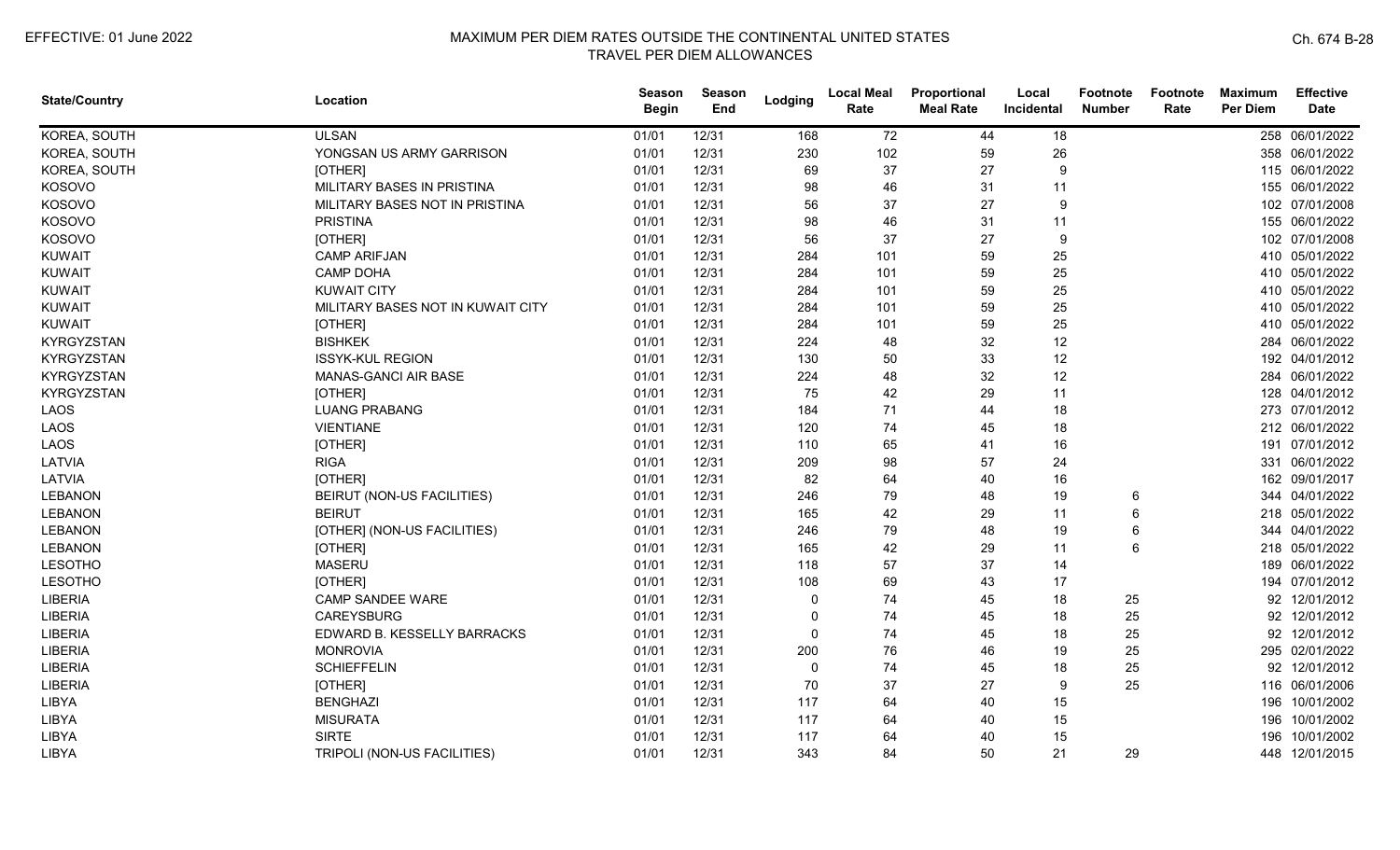| <b>State/Country</b>    | Location               | Season<br><b>Begin</b> | <b>Season</b><br>End | Lodging     | <b>Local Meal</b><br>Rate | Proportional<br><b>Meal Rate</b> | Local<br>Incidental | Footnote<br><b>Number</b> | Footnote<br>Rate | <b>Maximum</b><br><b>Per Diem</b> | <b>Effective</b><br><b>Date</b> |
|-------------------------|------------------------|------------------------|----------------------|-------------|---------------------------|----------------------------------|---------------------|---------------------------|------------------|-----------------------------------|---------------------------------|
| LIBYA                   | <b>TRIPOLI</b>         | 01/01                  | 12/31                | $\mathbf 0$ | 0                         | 8                                | 21                  | 29                        |                  |                                   | 21 05/01/2022                   |
| LIBYA                   | [OTHER]                | 01/01                  | 12/31                | 81          | 64                        | 40                               | 15                  |                           |                  | 160                               | 10/01/2002                      |
| <b>LIECHTENSTEIN</b>    | <b>LIECHTENSTEIN</b>   | 01/01                  | 12/31                | 242         | 130                       | 73                               | 32                  |                           |                  |                                   | 404 06/01/2022                  |
| LITHUANIA               | <b>PALANGA</b>         | 06/01                  | 09/30                | 232         | 94                        | 55                               | 23                  |                           |                  |                                   | 349 05/01/2022                  |
| LITHUANIA               | <b>PALANGA</b>         | 10/01                  | 05/31                | 261         | 96                        | 56                               | 24                  |                           |                  |                                   | 381 05/01/2022                  |
| LITHUANIA               | <b>VILNIUS</b>         | 01/01                  | 12/31                | 221         | 92                        | 54                               | 23                  |                           |                  |                                   | 336 05/01/2022                  |
| LITHUANIA               | [OTHER]                | 01/01                  | 12/31                | 131         | 69                        | 43                               | 17                  |                           |                  |                                   | 217 05/01/2022                  |
| <b>LUXEMBOURG</b>       | <b>LUXEMBOURG</b>      | 01/01                  | 12/31                | 330         | 99                        | 58                               | 25                  |                           |                  | 454                               | 06/01/2022                      |
| <b>MACAU</b>            | <b>MACAU</b>           | 01/01                  | 12/31                | 321         | 96                        | 56                               | 24                  |                           |                  | 441                               | 05/01/2008                      |
| <b>MADAGASCAR</b>       | ANTANANARIVO           | 01/01                  | 12/31                | 212         | 57                        | 37                               | 14                  |                           |                  |                                   | 283 11/01/2021                  |
| <b>MADAGASCAR</b>       | NOSY BE                | 01/01                  | 12/31                | 145         | 54                        | 35                               | 14                  |                           |                  |                                   | 213 03/01/2009                  |
| <b>MADAGASCAR</b>       | [OTHER]                | 01/01                  | 12/31                | 113         | 43                        | 30                               | 11                  |                           |                  |                                   | 167 03/01/2009                  |
| <b>MALAWI</b>           | <b>BLANTYRE</b>        | 01/01                  | 12/31                | 146         | 67                        | 42                               | 17                  |                           |                  |                                   | 230 04/01/2018                  |
| <b>MALAWI</b>           | <b>LILONGWE</b>        | 01/01                  | 12/31                | 150         | 57                        | 37                               | 14                  |                           |                  |                                   | 221 06/01/2022                  |
| <b>MALAWI</b>           | <b>MANGOCHI</b>        | 01/01                  | 12/31                | 117         | 65                        | 41                               | 16                  |                           |                  |                                   | 198 04/01/2018                  |
| <b>MALAWI</b>           | <b>SALIMA</b>          | 01/01                  | 12/31                | 160         | 73                        | 45                               | 18                  |                           |                  | 251                               | 04/01/2018                      |
| <b>MALAWI</b>           | [OTHER]                | 01/01                  | 12/31                | 117         | 65                        | 41                               | 16                  |                           |                  |                                   | 198 04/01/2018                  |
| <b>MALAYSIA</b>         | KOTA KINABALU, SABAH   | 01/01                  | 12/31                | 139         | 73                        | 45                               | 18                  |                           |                  |                                   | 230 06/01/2022                  |
| <b>MALAYSIA</b>         | <b>KUALA LUMPUR</b>    | 01/01                  | 12/31                | 186         | 62                        | 39                               | 15                  |                           |                  |                                   | 263 06/01/2022                  |
| <b>MALAYSIA</b>         | <b>KUANTAN</b>         | 01/01                  | 12/31                | 76          | 41                        | 29                               | 10                  |                           |                  | 127                               | 06/01/2022                      |
| <b>MALAYSIA</b>         | LANGKAWI               | 01/01                  | 12/31                | 231         | 82                        | 49                               | 21                  |                           |                  |                                   | 334 06/01/2022                  |
| <b>MALAYSIA</b>         | <b>MELAKA</b>          | 01/01                  | 12/31                | 115         | 74                        | 45                               | 18                  |                           |                  |                                   | 207 06/01/2022                  |
| MALAYSIA                | <b>PENANG</b>          | 01/01                  | 12/31                | 123         | 67                        | 42                               | 17                  |                           |                  |                                   | 207 06/01/2022                  |
| <b>MALAYSIA</b>         | [OTHER]                | 01/01                  | 12/31                | 94          | 37                        | 27                               | 9                   |                           |                  |                                   | 140 06/01/2022                  |
| <b>MALDIVES</b>         | <b>MALDIVES</b>        | 01/01                  | 12/31                | 329         | 107                       | 62                               | 27                  |                           |                  |                                   | 463 04/01/2022                  |
| <b>MALDIVES</b>         | <b>MALE</b>            | 01/01                  | 12/31                | 329         | 107                       | 62                               | 27                  |                           |                  |                                   | 463 04/01/2022                  |
| <b>MALI</b>             | <b>BAMAKO</b>          | 01/01                  | 12/31                | 139         | 74                        | 45                               | 18                  |                           |                  | 231                               | 06/01/2022                      |
| <b>MALI</b>             | [OTHER]                | 01/01                  | 12/31                | 62          | 33                        | 25                               | 8                   |                           |                  |                                   | 103 06/01/2022                  |
| <b>MALTA</b>            | <b>MALTA</b>           | 01/01                  | 12/31                | 283         | 107                       | 62                               | 27                  |                           |                  |                                   | 417 06/01/2022                  |
| <b>MARSHALL ISLANDS</b> | <b>KWAJALEIN ATOLL</b> | 01/01                  | 12/31                | 130         | 37                        | 27                               | 9                   |                           |                  |                                   | 176 07/01/2011                  |
| <b>MARSHALL ISLANDS</b> | <b>LIKIEP ATOLL</b>    | 01/01                  | 12/31                | 76          | 30                        | 23                               |                     |                           |                  |                                   | 113 02/01/2007                  |
| <b>MARSHALL ISLANDS</b> | <b>MAJURO</b>          | 01/01                  | 12/31                | 139         | 61                        | 39                               | 15                  |                           |                  |                                   | 215 11/01/2012                  |
| MARSHALL ISLANDS        | [OTHER]                | 01/01                  | 12/31                | 50          | 26                        | 21                               | $\overline{7}$      |                           |                  |                                   | 83 02/01/2007                   |
| <b>MARTINIQUE</b>       | <b>MARTINIQUE</b>      | 01/01                  | 12/31                | 170         | 108                       | 62                               | 27                  |                           |                  |                                   | 305 02/01/2020                  |
| <b>MAURITANIA</b>       | <b>KAEDI</b>           | 01/01                  | 12/31                | 43          | 26                        | 21                               |                     |                           |                  |                                   | 76 05/01/2016                   |
| <b>MAURITANIA</b>       | NOUADHIBOU             | 01/01                  | 12/31                | 73          | 45                        | 31                               | 11                  |                           |                  | 129                               | 05/01/2016                      |
| <b>MAURITANIA</b>       | NOUAKCHOTT             | 01/01                  | 12/31                | 97          | 58                        | 37                               | 14                  |                           |                  |                                   | 169 11/01/2021                  |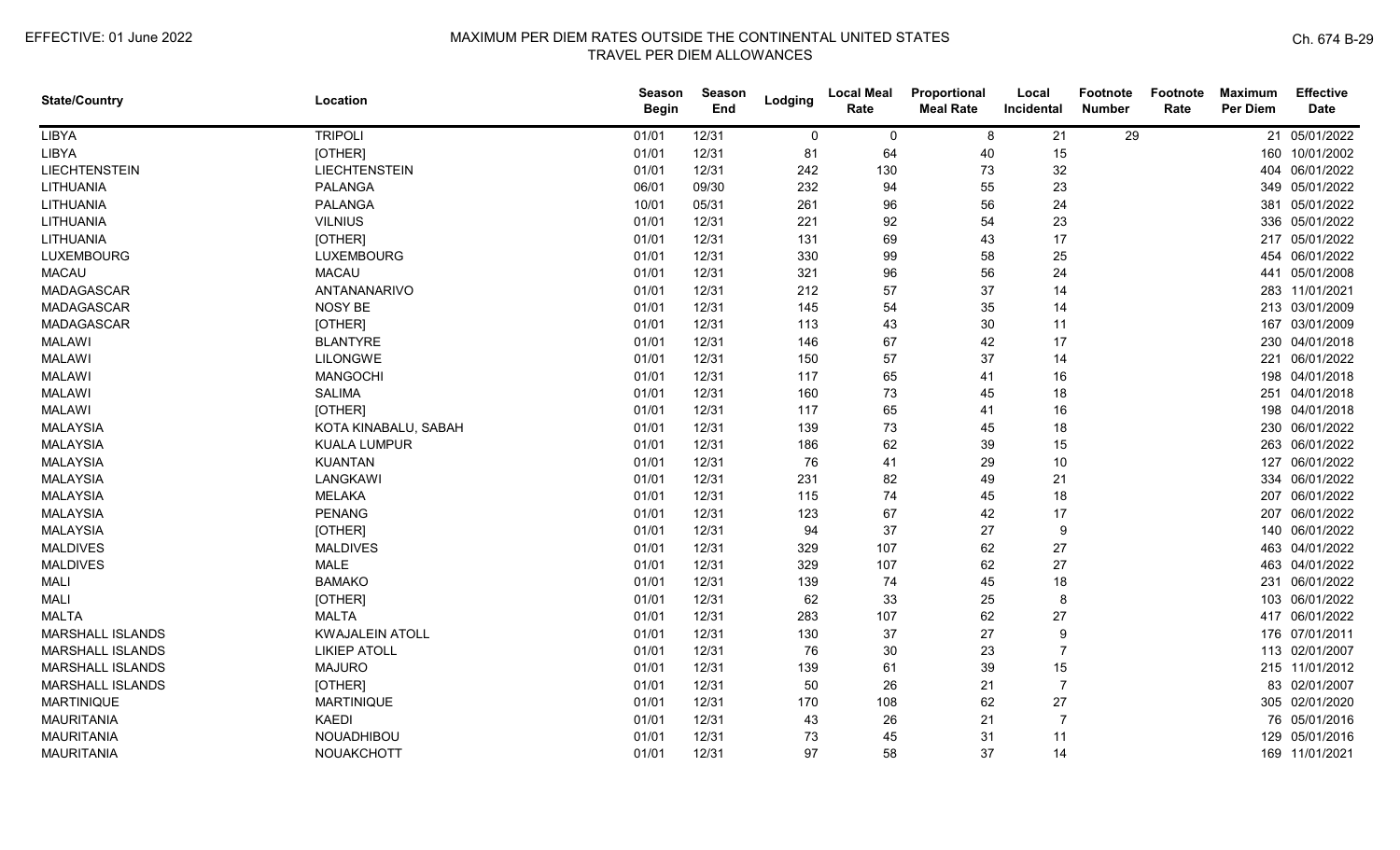| <b>State/Country</b> | Location                       | Season<br><b>Begin</b> | <b>Season</b><br>End | Lodging | <b>Local Meal</b><br>Rate | Proportional<br><b>Meal Rate</b> | Local<br>Incidental | <b>Footnote</b><br><b>Number</b> | Footnote<br>Rate | <b>Maximum</b><br><b>Per Diem</b> | <b>Effective</b><br><b>Date</b> |
|----------------------|--------------------------------|------------------------|----------------------|---------|---------------------------|----------------------------------|---------------------|----------------------------------|------------------|-----------------------------------|---------------------------------|
| <b>MAURITANIA</b>    | [OTHER]                        | 01/01                  | 12/31                | 43      | 28                        | 22                               | $\overline{7}$      |                                  |                  |                                   | 78 05/01/2016                   |
| <b>MAURITIUS</b>     | <b>MAURITIUS</b>               | 01/01                  | 12/31                | 190     | 84                        | 50                               | 21                  |                                  |                  |                                   | 295 04/01/2022                  |
| <b>MAYOTTE</b>       | <b>MAYOTTE ISLANDS</b>         | 01/01                  | 12/31                | 103     | 50                        | 33                               | 13                  |                                  |                  |                                   | 166 06/01/2022                  |
| <b>MEXICO</b>        | <b>ACAPULCO</b>                | 01/01                  | 12/31                | 170     | 74                        | 45                               | 18                  |                                  |                  |                                   | 262 10/01/2002                  |
| <b>MEXICO</b>        | CABO SAN LUCAS                 | 01/01                  | 12/31                | 273     | 86                        | 51                               | 22                  |                                  |                  |                                   | 381 03/01/2012                  |
| <b>MEXICO</b>        | CAMPECHE                       | 01/01                  | 12/31                | 106     | 68                        | 42                               | 17                  |                                  |                  |                                   | 191 07/01/2014                  |
| <b>MEXICO</b>        | CANCUN                         | 01/01                  | 12/31                | 242     | 96                        | 56                               | 23                  |                                  |                  |                                   | 361 06/01/2014                  |
| <b>MEXICO</b>        | CHIHUAHUA                      | 01/01                  | 12/31                | 106     | 60                        | 38                               | 15                  |                                  |                  |                                   | 181 12/01/2018                  |
| <b>MEXICO</b>        | <b>CIUDAD JUAREZ</b>           | 01/01                  | 12/31                | 114     | 52                        | 34                               | 13                  |                                  |                  |                                   | 179 05/01/2022                  |
| <b>MEXICO</b>        | <b>CIUDAD VICTORIA</b>         | 01/01                  | 12/31                | 96      | 44                        | 30                               | 11                  |                                  |                  |                                   | 151 05/01/2004                  |
| <b>MEXICO</b>        | <b>COLIMA</b>                  | 01/01                  | 12/31                | 119     | 61                        | 39                               | 15                  |                                  |                  |                                   | 195 10/01/2013                  |
| <b>MEXICO</b>        | COZUMEL                        | 01/01                  | 12/31                | 151     | 64                        | 40                               | 15                  |                                  |                  |                                   | 230 10/01/2002                  |
| <b>MEXICO</b>        | <b>CUERNAVACA</b>              | 01/01                  | 12/31                | 138     | 58                        | 37                               | 15                  |                                  |                  |                                   | 211 10/01/2002                  |
| <b>MEXICO</b>        | <b>CULIACAN</b>                | 01/01                  | 12/31                | 79      | 38                        | 27                               | 10                  |                                  |                  |                                   | 127 10/01/2002                  |
| <b>MEXICO</b>        | <b>ENSENADA</b>                | 01/01                  | 12/31                | 141     | 55                        | 36                               | 14                  |                                  |                  |                                   | 210 10/01/2002                  |
| <b>MEXICO</b>        | GUADALAJARA                    | 01/01                  | 12/31                | 180     | 73                        | 45                               | 18                  |                                  |                  |                                   | 271 02/01/2016                  |
| <b>MEXICO</b>        | <b>HERMOSILLO</b>              | 01/01                  | 12/31                | 115     | 48                        | 32                               | 11                  |                                  |                  |                                   | 174 10/01/2002                  |
| <b>MEXICO</b>        | <b>HUATULCO</b>                | 01/01                  | 12/31                | 132     | 66                        | 41                               | 17                  |                                  |                  |                                   | 215 10/01/2002                  |
| <b>MEXICO</b>        | IXTAPA ZIHUATANEJO             | 01/01                  | 12/31                | 99      | 70                        | 43                               | 18                  |                                  |                  |                                   | 187 10/01/2002                  |
| <b>MEXICO</b>        | LA PAZ                         | 01/01                  | 12/31                | 130     | 48                        | 32                               | 11                  |                                  |                  | 189                               | 10/01/2002                      |
| <b>MEXICO</b>        | MANZANILLO                     | 01/01                  | 12/31                | 145     | 67                        | 42                               | 17                  |                                  |                  |                                   | 229 11/01/2013                  |
| <b>MEXICO</b>        | <b>MATAMOROS</b>               | 01/01                  | 12/31                | 58      | 54                        | 35                               | 14                  |                                  |                  |                                   | 126 02/01/2022                  |
| <b>MEXICO</b>        | MAZATLAN                       | 01/01                  | 12/31                | 130     | 45                        | 31                               | 11                  |                                  |                  |                                   | 186 10/01/2002                  |
| <b>MEXICO</b>        | <b>MERIDA</b>                  | 01/01                  | 12/31                | 157     | 74                        | 45                               | 19                  |                                  |                  |                                   | 250 08/01/2020                  |
| <b>MEXICO</b>        | <b>MEXICALI</b>                | 01/01                  | 12/31                | 160     | 50                        | 33                               | 12                  |                                  |                  |                                   | 222 10/01/2002                  |
| <b>MEXICO</b>        | MEXICO CITY, D.F.              | 01/01                  | 12/31                | 244     | 85                        | 51                               | 21                  |                                  |                  |                                   | 350 05/01/2022                  |
| <b>MEXICO</b>        | <b>MONTERREY</b>               | 01/01                  | 12/31                | 165     | 74                        | 45                               | 18                  |                                  |                  | 257                               | 05/01/2022                      |
| <b>MEXICO</b>        | <b>MORELIA</b>                 | 01/01                  | 12/31                | 108     | 51                        | 34                               | 13                  |                                  |                  |                                   | 172 10/01/2002                  |
| <b>MEXICO</b>        | <b>NOGALES</b>                 | 01/01                  | 12/31                | 125     | 67                        | 42                               | 17                  |                                  |                  |                                   | 209 02/01/2022                  |
| <b>MEXICO</b>        | NUEVO LAREDO                   | 01/01                  | 12/31                | 76      | 67                        | 42                               | 17                  |                                  |                  |                                   | 160 04/01/2011                  |
| <b>MEXICO</b>        | PLAYA DEL CARMEN, QUINTANA ROO | 01/01                  | 12/31                | 132     | 78                        | 47                               | 19                  |                                  |                  |                                   | 229 06/01/2014                  |
| <b>MEXICO</b>        | <b>PUEBLA</b>                  | 01/01                  | 12/31                | 138     | 58                        | 37                               | 15                  |                                  |                  |                                   | 211 05/01/2017                  |
| <b>MEXICO</b>        | PUERTO PENASCO                 | 01/01                  | 12/31                | 241     | 97                        | 57                               | 24                  |                                  |                  |                                   | 362 12/01/2016                  |
| <b>MEXICO</b>        | PUERTO VALLARTA                | 01/01                  | 12/31                | 181     | 80                        | 48                               | 19                  |                                  |                  |                                   | 280 11/01/2013                  |
| <b>MEXICO</b>        | QUERETARO                      | 01/01                  | 12/31                | 120     | 48                        | 32                               | 11                  |                                  |                  |                                   | 179 05/01/2017                  |
| <b>MEXICO</b>        | <b>SAN CARLOS</b>              | 01/01                  | 12/31                | 114     | 68                        | 42                               | 17                  |                                  |                  | 199                               | 02/01/2022                      |
| <b>MEXICO</b>        | SAN LUIS POTOSI                | 01/01                  | 12/31                | 154     | 83                        | 50                               | 21                  |                                  |                  |                                   | 258 08/01/2018                  |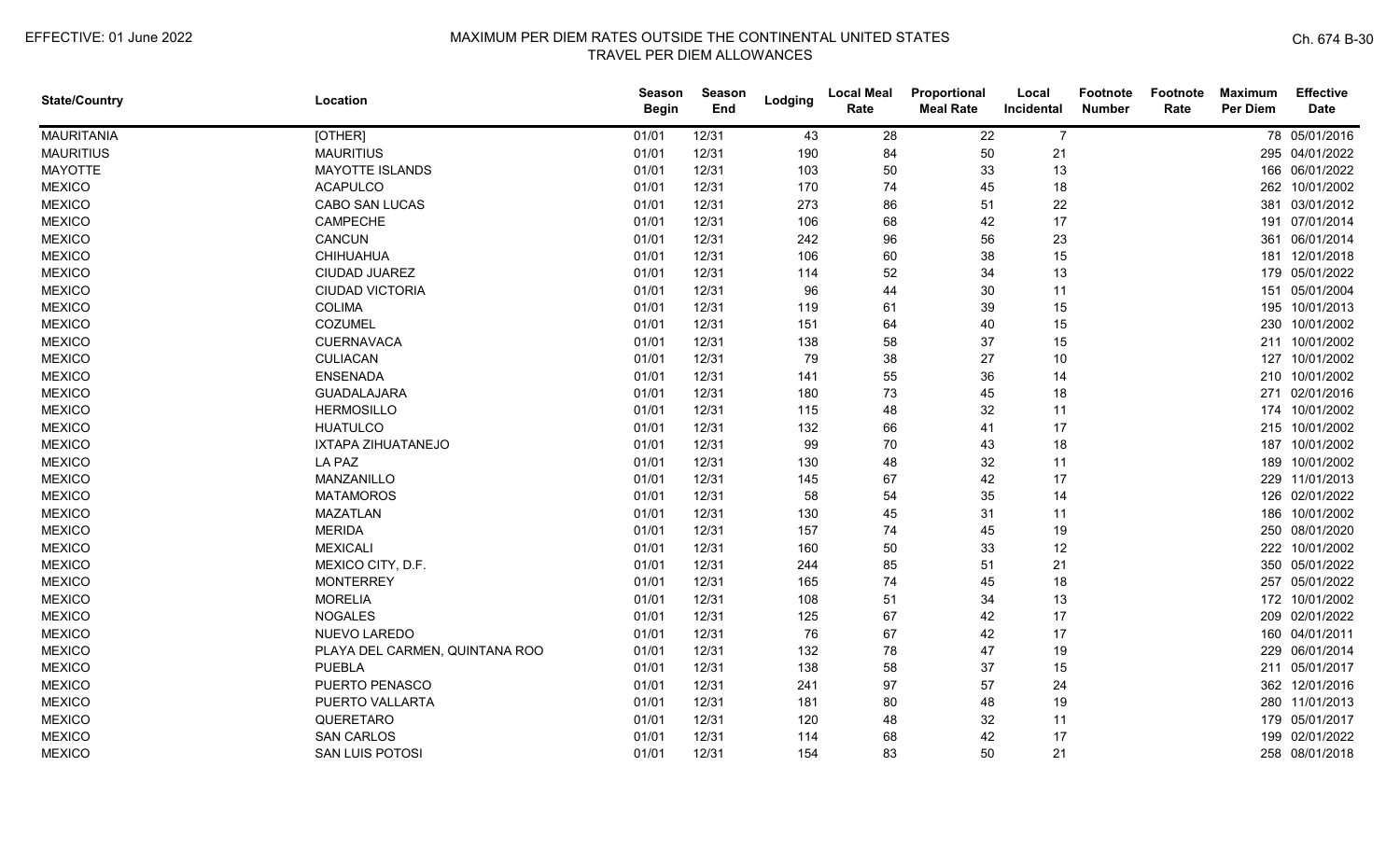| <b>State/Country</b>            | Location                            | <b>Season</b><br><b>Begin</b> | Season<br>End | Lodging | <b>Local Meal</b><br>Rate | Proportional<br><b>Meal Rate</b> | Local<br>Incidental | <b>Footnote</b><br><b>Number</b> | Footnote<br>Rate | <b>Maximum</b><br><b>Per Diem</b> | <b>Effective</b><br><b>Date</b> |
|---------------------------------|-------------------------------------|-------------------------------|---------------|---------|---------------------------|----------------------------------|---------------------|----------------------------------|------------------|-----------------------------------|---------------------------------|
| <b>MEXICO</b>                   | SAN MIGUEL DE ALLENDE               | 01/01                         | 12/31         | 120     | 48                        | 32                               | 11                  |                                  |                  |                                   | 179 10/01/2002                  |
| <b>MEXICO</b>                   | <b>TAPACHULA</b>                    | 01/01                         | 12/31         | 94      | 46                        | 31                               | 11                  |                                  |                  |                                   | 151 10/01/2002                  |
| <b>MEXICO</b>                   | <b>TIJUANA</b>                      | 01/01                         | 12/31         | 126     | 63                        | 40                               | 15                  |                                  |                  |                                   | 204 03/01/2014                  |
| <b>MEXICO</b>                   | VALLE DEL BRAVO                     | 01/01                         | 12/31         | 242     | 76                        | 46                               | 19                  |                                  |                  |                                   | 337 02/01/2013                  |
| <b>MEXICO</b>                   | <b>VERACRUZ</b>                     | 01/01                         | 12/31         | 120     | 57                        | 37                               | 14                  |                                  |                  |                                   | 191 10/01/2002                  |
| <b>MEXICO</b>                   | ZACATECAS                           | 01/01                         | 12/31         | 134     | 50                        | 33                               | 13                  |                                  |                  |                                   | 197 09/01/2005                  |
| <b>MEXICO</b>                   | [OTHER]                             | 01/01                         | 12/31         | 102     | 52                        | 34                               | 13                  |                                  |                  | 167                               | 10/01/2002                      |
| MICRONESIA, FEDERATED STATES OF | AIR FORCE SCAT POHNPEI ISLAND       | 01/01                         | 12/31         | 85      | 28                        | 22                               |                     |                                  |                  |                                   | 120 10/01/2002                  |
| MICRONESIA, FEDERATED STATES OF | AIR FORCE SUPPORT FOR CAT CHUUK     | 01/01                         | 12/31         | 97      | 28                        | 22                               | 7                   |                                  |                  |                                   | 132 10/01/2002                  |
| MICRONESIA, FEDERATED STATES OF | ARMY SUPPORT FOR CAT POHNPEI ISLAND | 01/01                         | 12/31         | 85      | 28                        | 22                               | $\overline{7}$      |                                  |                  |                                   | 120 10/01/2002                  |
| MICRONESIA, FEDERATED STATES OF | <b>CHUUK</b>                        | 01/01                         | 12/31         | 141     | 68                        | 42                               | 17                  |                                  |                  |                                   | 226 01/01/2019                  |
| MICRONESIA, FEDERATED STATES OF | <b>KOSRAE</b>                       | 01/01                         | 12/31         | 125     | 67                        | 42                               | 17                  |                                  |                  |                                   | 209 01/01/2019                  |
| MICRONESIA, FEDERATED STATES OF | NAVY SUPPORT FOR CAT POHNPEI ISLAND | 01/01                         | 12/31         | 85      | 28                        | 22                               | $\overline{7}$      |                                  |                  |                                   | 120 10/01/2002                  |
| MICRONESIA, FEDERATED STATES OF | <b>POHNPEI</b>                      | 01/01                         | 12/31         | 127     | 71                        | 44                               | 18                  |                                  |                  |                                   | 216 01/01/2019                  |
| MICRONESIA, FEDERATED STATES OF | YAP                                 | 01/01                         | 12/31         | 132     | 68                        | 42                               | 17                  |                                  |                  |                                   | 217 01/01/2019                  |
| MICRONESIA, FEDERATED STATES OF | [OTHER]                             | 01/01                         | 12/31         | 141     | 68                        | 42                               | 17                  |                                  |                  |                                   | 226 01/01/2019                  |
| <b>MIDWAY ISLANDS</b>           | <b>MIDWAY ISLANDS</b>               | 01/01                         | 12/31         | 125     | 65                        | 41                               | 16                  |                                  |                  |                                   | 206 01/01/2021                  |
| <b>MOLDOVA</b>                  | <b>CHISINAU</b>                     | 01/01                         | 12/31         | 155     | 71                        | 44                               | 18                  |                                  |                  |                                   | 244 04/01/2021                  |
| <b>MOLDOVA</b>                  | [OTHER]                             | 01/01                         | 12/31         | 155     | 71                        | 44                               | 18                  |                                  |                  |                                   | 244 04/01/2021                  |
| <b>MONACO</b>                   | <b>MONACO</b>                       | 01/01                         | 12/31         | 392     | 94                        | 55                               | 23                  |                                  |                  |                                   | 509 06/01/2022                  |
| <b>MONGOLIA</b>                 | <b>ULAANBAATAR</b>                  | 01/01                         | 12/31         | 185     | 80                        | 48                               | 20                  |                                  |                  |                                   | 285 05/01/2022                  |
| <b>MONGOLIA</b>                 | [OTHER]                             | 01/01                         | 12/31         | 90      | 57                        | 37                               | 14                  |                                  |                  |                                   | 161 01/01/2014                  |
| <b>MONTENEGRO</b>               | <b>PODGORICA</b>                    | 01/01                         | 12/31         | 175     | 78                        | 47                               | 19                  |                                  |                  |                                   | 272 06/01/2022                  |
| <b>MONTENEGRO</b>               | [OTHER]                             | 01/01                         | 12/31         | 175     | 78                        | 47                               | 19                  |                                  |                  |                                   | 272 06/01/2022                  |
| <b>MONTSERRAT</b>               | <b>MONTSERRAT</b>                   | 05/01                         | 11/30         | 70      | 44                        | 30                               | 11                  |                                  |                  |                                   | 125 08/01/2010                  |
| <b>MONTSERRAT</b>               | <b>MONTSERRAT</b>                   | 12/01                         | 04/30         | 105     | 48                        | 32                               | 11                  |                                  |                  |                                   | 164 08/01/2010                  |
| <b>MOROCCO</b>                  | <b>AGADIR</b>                       | 01/01                         | 12/31         | 183     | 98                        | 57                               | 24                  |                                  |                  |                                   | 305 06/01/2022                  |
| <b>MOROCCO</b>                  | CASABLANCA                          | 01/01                         | 12/31         | 190     | 68                        | 42                               | 17                  |                                  |                  |                                   | 275 06/01/2022                  |
| <b>MOROCCO</b>                  | <b>FES</b>                          | 01/01                         | 12/31         | 213     | 66                        | 41                               | 16                  |                                  |                  |                                   | 295 06/01/2022                  |
| <b>MOROCCO</b>                  | <b>MARRAKECH</b>                    | 01/01                         | 12/31         | 208     | 82                        | 49                               | 21                  |                                  |                  |                                   | 311 06/01/2022                  |
| <b>MOROCCO</b>                  | <b>RABAT</b>                        | 01/01                         | 12/31         | 212     | 108                       | 62                               | 27                  |                                  |                  |                                   | 347 06/01/2022                  |
| <b>MOROCCO</b>                  | <b>TANGIER</b>                      | 01/01                         | 12/31         | 195     | 83                        | 50                               | 21                  |                                  |                  |                                   | 299 06/01/2022                  |
| <b>MOROCCO</b>                  | <b>TAROUDANT</b>                    | 01/01                         | 12/31         | 153     | 50                        | 33                               | 13                  |                                  |                  |                                   | 216 06/01/2022                  |
| <b>MOROCCO</b>                  | [OTHER]                             | 01/01                         | 12/31         | 160     | 52                        | 34                               | 13                  |                                  |                  |                                   | 225 06/01/2022                  |
| MOZAMBIQUE                      | <b>MAPUTO</b>                       | 01/01                         | 12/31         | 220     | 69                        | 43                               | 17                  |                                  |                  |                                   | 306 11/01/2021                  |
| MOZAMBIQUE                      | <b>PEMBA</b>                        | 01/01                         | 12/31         | 189     | 91                        | 54                               | 23                  |                                  |                  |                                   | 303 06/01/2014                  |
| MOZAMBIQUE                      | [OTHER]                             | 01/01                         | 12/31         | 189     | 91                        | 54                               | 23                  |                                  |                  |                                   | 303 06/01/2014                  |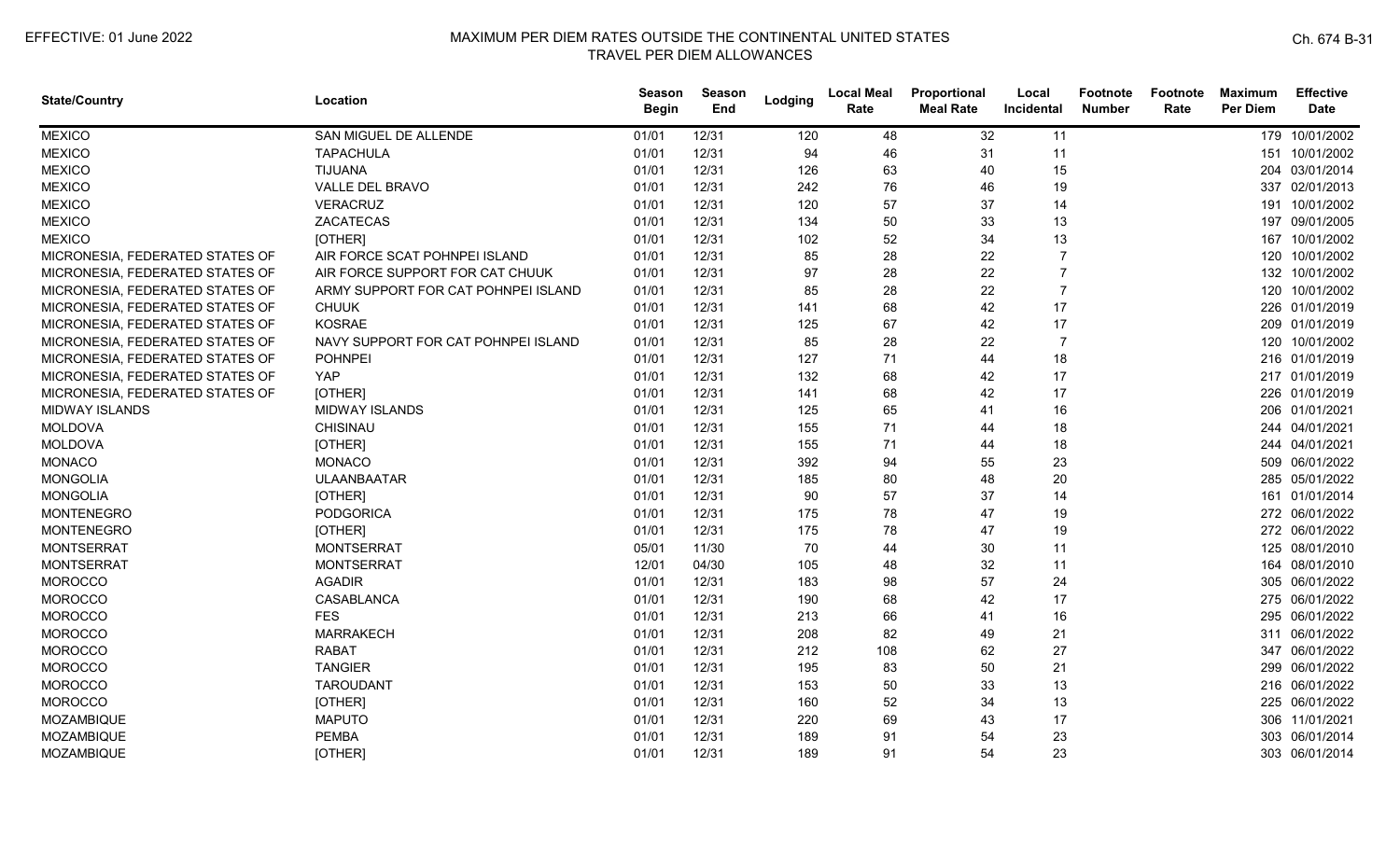| <b>State/Country</b> | Location                         | Season<br><b>Begin</b> | Season<br>End | Lodging | <b>Local Meal</b><br>Rate | Proportional<br><b>Meal Rate</b> | Local<br>Incidental | <b>Footnote</b><br><b>Number</b> | Footnote<br>Rate | <b>Maximum</b><br><b>Per Diem</b> | <b>Effective</b><br><b>Date</b> |
|----------------------|----------------------------------|------------------------|---------------|---------|---------------------------|----------------------------------|---------------------|----------------------------------|------------------|-----------------------------------|---------------------------------|
| <b>NAMIBIA</b>       | <b>ETOSHA</b>                    | 01/01                  | 12/31         | 107     | 48                        | 32                               | 11                  |                                  |                  |                                   | 166 06/01/2022                  |
| <b>NAMIBIA</b>       | OPUWO                            | 01/01                  | 12/31         | 94      | 51                        | 34                               | 13                  |                                  |                  |                                   | 158 06/01/2022                  |
| <b>NAMIBIA</b>       | <b>WALVIS BAY</b>                | 01/01                  | 12/31         | 111     | 54                        | 35                               | 13                  |                                  |                  |                                   | 178 06/01/2022                  |
| <b>NAMIBIA</b>       | <b>WINDHOEK</b>                  | 01/01                  | 12/31         | 135     | 54                        | 35                               | 13                  |                                  |                  |                                   | 202 06/01/2022                  |
| NAMIBIA              | [OTHER]                          | 01/01                  | 12/31         | 83      | 50                        | 33                               | 13                  |                                  |                  |                                   | 146 06/01/2022                  |
| <b>NAURU</b>         | <b>NAURU</b>                     | 01/01                  | 12/31         | 148     | 81                        | 49                               | 20                  |                                  |                  |                                   | 249 09/01/2012                  |
| <b>NEPAL</b>         | KATHMANDU                        | 01/01                  | 12/31         | 204     | 90                        | 53                               | 23                  |                                  |                  |                                   | 317 01/01/2022                  |
| <b>NEPAL</b>         | <b>POKHARA</b>                   | 01/01                  | 12/31         | 160     | 90                        | 53                               | 23                  |                                  |                  |                                   | 273 11/01/2018                  |
| <b>NEPAL</b>         | [OTHER]                          | 01/01                  | 12/31         | 153     | 72                        | 44                               | 18                  |                                  |                  |                                   | 243 11/01/2018                  |
| <b>NETHERLANDS</b>   | ALBRANDSWAARD (INCL RHOON & POOR | 01/01                  | 12/31         | 255     | 114                       | 65                               | 28                  |                                  |                  | 397                               | 06/01/2022                      |
| <b>NETHERLANDS</b>   | <b>AMSTERDAM</b>                 | 01/01                  | 12/31         | 410     | 110                       | 63                               | 27                  |                                  |                  | 547                               | 06/01/2022                      |
| <b>NETHERLANDS</b>   | <b>BARENDRECHT</b>               | 01/01                  | 12/31         | 255     | 114                       | 65                               | 28                  |                                  |                  |                                   | 397 06/01/2022                  |
| <b>NETHERLANDS</b>   | <b>BERGSCHENHOEK</b>             | 01/01                  | 12/31         | 255     | 114                       | 65                               | 28                  |                                  |                  |                                   | 397 06/01/2022                  |
| <b>NETHERLANDS</b>   | BERKEL EN RODENRIJS              | 01/01                  | 12/31         | 255     | 114                       | 65                               | 28                  |                                  |                  |                                   | 397 06/01/2022                  |
| <b>NETHERLANDS</b>   | <b>BERNISSE</b>                  | 01/01                  | 12/31         | 255     | 114                       | 65                               | 28                  |                                  |                  |                                   | 397 06/01/2022                  |
| <b>NETHERLANDS</b>   | <b>BLEISWIJK</b>                 | 01/01                  | 12/31         | 255     | 114                       | 65                               | 28                  |                                  |                  | 397                               | 06/01/2022                      |
| <b>NETHERLANDS</b>   | <b>BRIELLE</b>                   | 01/01                  | 12/31         | 255     | 114                       | 65                               | 28                  |                                  |                  | 397                               | 06/01/2022                      |
| <b>NETHERLANDS</b>   | <b>BRUNSSUM/SCHINNEN</b>         | 01/01                  | 12/31         | 173     | 87                        | 52                               | 22                  |                                  |                  |                                   | 282 06/01/2022                  |
| <b>NETHERLANDS</b>   | CAPELLE AAN DEN IJSSEL           | 01/01                  | 12/31         | 255     | 114                       | 65                               | 28                  |                                  |                  |                                   | 397 06/01/2022                  |
| <b>NETHERLANDS</b>   | COEVORDEN                        | 01/01                  | 12/31         | 147     | 87                        | 52                               | 22                  |                                  |                  |                                   | 256 06/01/2022                  |
| <b>NETHERLANDS</b>   | <b>EINDHOVEN</b>                 | 01/01                  | 12/31         | 196     | 82                        | 49                               | 21                  |                                  |                  |                                   | 299 06/01/2022                  |
| <b>NETHERLANDS</b>   | <b>HELLEVOETSLUIS</b>            | 01/01                  | 12/31         | 255     | 114                       | 65                               | 28                  |                                  |                  |                                   | 397 06/01/2022                  |
| <b>NETHERLANDS</b>   | KRIMPEN AAN DEN IJSSEL           | 01/01                  | 12/31         | 255     | 114                       | 65                               | 28                  |                                  |                  |                                   | 397 06/01/2022                  |
| <b>NETHERLANDS</b>   | <b>LISSE</b>                     | 01/01                  | 12/31         | 162     | 94                        | 55                               | 23                  |                                  |                  |                                   | 279 06/01/2022                  |
| <b>NETHERLANDS</b>   | <b>MAASSLUIS</b>                 | 01/01                  | 12/31         | 255     | 114                       | 65                               | 28                  |                                  |                  | 397                               | 06/01/2022                      |
| <b>NETHERLANDS</b>   | <b>MAASTRICHT</b>                | 01/01                  | 12/31         | 290     | 114                       | 65                               | 28                  |                                  |                  |                                   | 432 06/01/2022                  |
| <b>NETHERLANDS</b>   | NOORDWIJK                        | 01/01                  | 12/31         | 179     | 78                        | 47                               | 19                  |                                  |                  |                                   | 276 06/01/2022                  |
| <b>NETHERLANDS</b>   | PAPENDRECHT                      | 01/01                  | 12/31         | 255     | 114                       | 65                               | 28                  |                                  |                  | 397                               | 06/01/2022                      |
| <b>NETHERLANDS</b>   | <b>RIDDERKERK</b>                | 01/01                  | 12/31         | 255     | 114                       | 65                               | 28                  |                                  |                  |                                   | 397 06/01/2022                  |
| <b>NETHERLANDS</b>   | <b>ROTTERDAM</b>                 | 01/01                  | 12/31         | 255     | 114                       | 65                               | 28                  |                                  |                  |                                   | 397 06/01/2022                  |
| <b>NETHERLANDS</b>   | <b>ROZENBURG</b>                 | 01/01                  | 12/31         | 255     | 114                       | 65                               | 28                  |                                  |                  |                                   | 397 06/01/2022                  |
| <b>NETHERLANDS</b>   | <b>SCHIEDAM</b>                  | 01/01                  | 12/31         | 255     | 114                       | 65                               | 28                  |                                  |                  |                                   | 397 06/01/2022                  |
| <b>NETHERLANDS</b>   | <b>SCHIPHOL</b>                  | 01/01                  | 12/31         | 438     | 146                       | 81                               | 36                  |                                  |                  | 620                               | 06/01/2022                      |
| <b>NETHERLANDS</b>   | SPIJKENISSE                      | 01/01                  | 12/31         | 255     | 114                       | 65                               | 28                  |                                  |                  | 397                               | 06/01/2022                      |
| <b>NETHERLANDS</b>   | THE HAGUE                        | 01/01                  | 12/31         | 309     | 98                        | 57                               | 25                  |                                  |                  |                                   | 432 06/01/2022                  |
| <b>NETHERLANDS</b>   | <b>UTRECHT</b>                   | 01/01                  | 12/31         | 154     | 87                        | 52                               | 22                  |                                  |                  | 263                               | 06/01/2022                      |
| <b>NETHERLANDS</b>   | VLAARDINGEN                      | 01/01                  | 12/31         | 255     | 114                       | 65                               | 28                  |                                  |                  |                                   | 397 06/01/2022                  |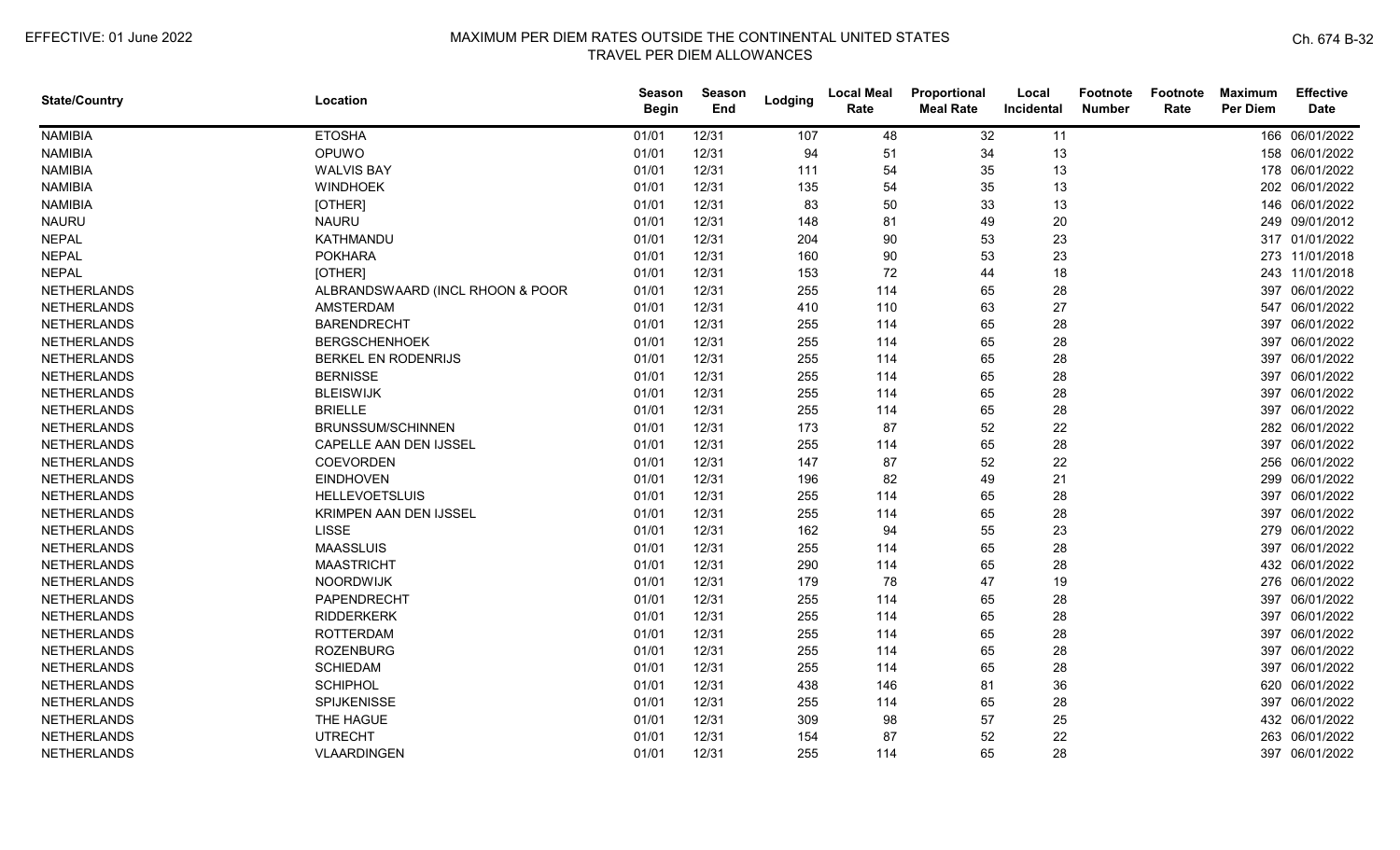| <b>State/Country</b>     | Location                           | Season<br><b>Begin</b> | Season<br>End | Lodging | <b>Local Meal</b><br>Rate | Proportional<br><b>Meal Rate</b> | Local<br>Incidental | <b>Footnote</b><br><b>Number</b> | Footnote<br>Rate | <b>Maximum</b><br><b>Per Diem</b> | <b>Effective</b><br><b>Date</b> |
|--------------------------|------------------------------------|------------------------|---------------|---------|---------------------------|----------------------------------|---------------------|----------------------------------|------------------|-----------------------------------|---------------------------------|
| <b>NETHERLANDS</b>       | <b>VOLKEL AB</b>                   | 01/01                  | 12/31         | 173     | 87                        | 52                               | 22                  |                                  |                  |                                   | 282 06/01/2022                  |
| NETHERLANDS              | <b>WESTVOORNE</b>                  | 01/01                  | 12/31         | 255     | 114                       | 65                               | 28                  |                                  |                  |                                   | 397 06/01/2022                  |
| <b>NETHERLANDS</b>       | <b>YPENBURG</b>                    | 01/01                  | 12/31         | 331     | 105                       | 61                               | 26                  |                                  |                  |                                   | 462 01/01/2022                  |
| <b>NETHERLANDS</b>       | [OTHER]                            | 01/01                  | 12/31         | 173     | 87                        | 52                               | 22                  |                                  |                  |                                   | 282 06/01/2022                  |
| <b>NEW CALEDONIA</b>     | <b>NEW CALEDONIA</b>               | 01/01                  | 12/31         | 192     | 78                        | 47                               | 19                  |                                  |                  |                                   | 289 07/01/2008                  |
| <b>NEW ZEALAND</b>       | <b>AUCKLAND</b>                    | 01/01                  | 12/31         | 236     | 127                       | 72                               | 31                  |                                  |                  |                                   | 394 06/01/2022                  |
| <b>NEW ZEALAND</b>       | <b>CHRISTCHURCH</b>                | 01/01                  | 12/31         | 163     | 91                        | 54                               | 23                  |                                  |                  |                                   | 277 06/01/2022                  |
| <b>NEW ZEALAND</b>       | <b>DUNEDIN</b>                     | 01/01                  | 12/31         | 125     | 85                        | 51                               | 21                  |                                  |                  | 231                               | 06/01/2022                      |
| <b>NEW ZEALAND</b>       | NAVANTARCTICSUPPU DET CHRISTCHURCH | 01/01                  | 12/31         | 163     | 91                        | 54                               | 23                  |                                  |                  |                                   | 277 06/01/2022                  |
| <b>NEW ZEALAND</b>       | QUEENSTOWN                         | 01/01                  | 12/31         | 269     | 98                        | 57                               | 24                  |                                  |                  |                                   | 391 06/01/2022                  |
| <b>NEW ZEALAND</b>       | <b>ROTARUA</b>                     | 01/01                  | 12/31         | 148     | 99                        | 58                               | 25                  |                                  |                  |                                   | 272 02/01/2021                  |
| <b>NEW ZEALAND</b>       | <b>WELLINGTON</b>                  | 01/01                  | 12/31         | 178     | 84                        | 50                               | 21                  |                                  |                  |                                   | 283 06/01/2022                  |
| <b>NEW ZEALAND</b>       | [OTHER]                            | 01/01                  | 12/31         | 109     | 70                        | 43                               | 18                  |                                  |                  |                                   | 197 06/01/2022                  |
| <b>NICARAGUA</b>         | <b>CORN ISLAND</b>                 | 01/01                  | 12/31         | 116     | 52                        | 34                               | 13                  |                                  |                  |                                   | 181 04/01/2011                  |
| <b>NICARAGUA</b>         | <b>MANAGUA</b>                     | 01/01                  | 12/31         | 172     | 74                        | 45                               | 19                  |                                  |                  |                                   | 265 11/01/2021                  |
| <b>NICARAGUA</b>         | SAN JUAN DEL SUR                   | 01/01                  | 12/31         | 242     | 56                        | 36                               | 14                  |                                  |                  |                                   | 312 05/01/2011                  |
| <b>NICARAGUA</b>         | [OTHER]                            | 01/01                  | 12/31         | 98      | 44                        | 30                               | 11                  |                                  |                  |                                   | 153 04/01/2011                  |
| <b>NIGER</b>             | <b>NIAMEY</b>                      | 01/01                  | 12/31         | 177     | 67                        | 42                               | 17                  |                                  |                  |                                   | 261 06/01/2022                  |
| <b>NIGER</b>             | [OTHER]                            | 01/01                  | 12/31         | 99      | 46                        | 31                               | 11                  |                                  |                  |                                   | 156 07/01/2011                  |
| <b>NIGERIA</b>           | <b>ABUJA</b>                       | 01/01                  | 12/31         | 265     | 112                       | 64                               | 27                  |                                  |                  |                                   | 404 01/01/2022                  |
| <b>NIGERIA</b>           | <b>KADUNA</b>                      | 01/01                  | 12/31         | 265     | 90                        | 53                               | 23                  |                                  |                  |                                   | 378 10/01/2014                  |
| <b>NIGERIA</b>           | <b>LAGOS</b>                       | 01/01                  | 12/31         | 285     | 134                       | 75                               | 33                  |                                  |                  |                                   | 452 05/01/2022                  |
| <b>NIGERIA</b>           | PORT HARCOURT                      | 01/01                  | 12/31         | 318     | 105                       | 61                               | 26                  |                                  |                  |                                   | 449 10/01/2015                  |
| <b>NIGERIA</b>           | [OTHER]                            | 01/01                  | 12/31         | 318     | 105                       | 61                               | 26                  |                                  |                  |                                   | 449 10/01/2015                  |
| <b>NIUE</b>              | <b>NIUE</b>                        | 01/01                  | 12/31         | 167     | 59                        | 38                               | 15                  |                                  |                  |                                   | 241 06/01/2022                  |
| NORTH MACEDONIA          | MILITARY BASES IN SKOPJE           | 01/01                  | 12/31         | 160     | 56                        | 36                               | 14                  |                                  |                  |                                   | 230 06/01/2022                  |
| <b>NORTH MACEDONIA</b>   | MILITARY BASES NOT IN SKOPJE       | 01/01                  | 12/31         | 89      | 74                        | 45                               | 18                  |                                  |                  | 181                               | 08/01/2014                      |
| <b>NORTH MACEDONIA</b>   | <b>OHRID</b>                       | 01/01                  | 12/31         | 89      | 74                        | 45                               | 18                  |                                  |                  |                                   | 181 08/01/2014                  |
| NORTH MACEDONIA          | <b>SKOPJE</b>                      | 01/01                  | 12/31         | 160     | 56                        | 36                               | 14                  |                                  |                  |                                   | 230 06/01/2022                  |
| NORTH MACEDONIA          | [OTHER]                            | 01/01                  | 12/31         | 89      | 74                        | 45                               | 18                  |                                  |                  |                                   | 181 08/01/2014                  |
| NORTHERN MARIANA ISLANDS | <b>ROTA</b>                        | 01/01                  | 12/31         | 130     | 91                        | 54                               | 23                  |                                  |                  |                                   | 244 04/01/2022                  |
| NORTHERN MARIANA ISLANDS | <b>SAIPAN</b>                      | 01/01                  | 12/31         | 161     | 90                        | 53                               | 23                  |                                  |                  |                                   | 274 04/01/2022                  |
| NORTHERN MARIANA ISLANDS | <b>TINIAN</b>                      | 01/01                  | 12/31         | 125     | 74                        | 45                               | 19                  |                                  |                  |                                   | 218 04/01/2022                  |
| <b>NORWAY</b>            | OSLO                               | 01/01                  | 12/31         | 188     | 98                        | 57                               | 25                  |                                  |                  |                                   | 311 06/01/2022                  |
| <b>NORWAY</b>            | <b>STAVANGER</b>                   | 01/01                  | 12/31         | 200     | 106                       | 61                               | 26                  |                                  |                  |                                   | 332 06/01/2022                  |
| <b>NORWAY</b>            | [OTHER]                            | 01/01                  | 12/31         | 188     | 98                        | 57                               | 25                  |                                  |                  |                                   | 311 06/01/2022                  |
| <b>OMAN</b>              | <b>DUQM</b>                        | 01/01                  | 12/31         | 179     | 108                       | 62                               | 27                  |                                  |                  |                                   | 314 03/01/2015                  |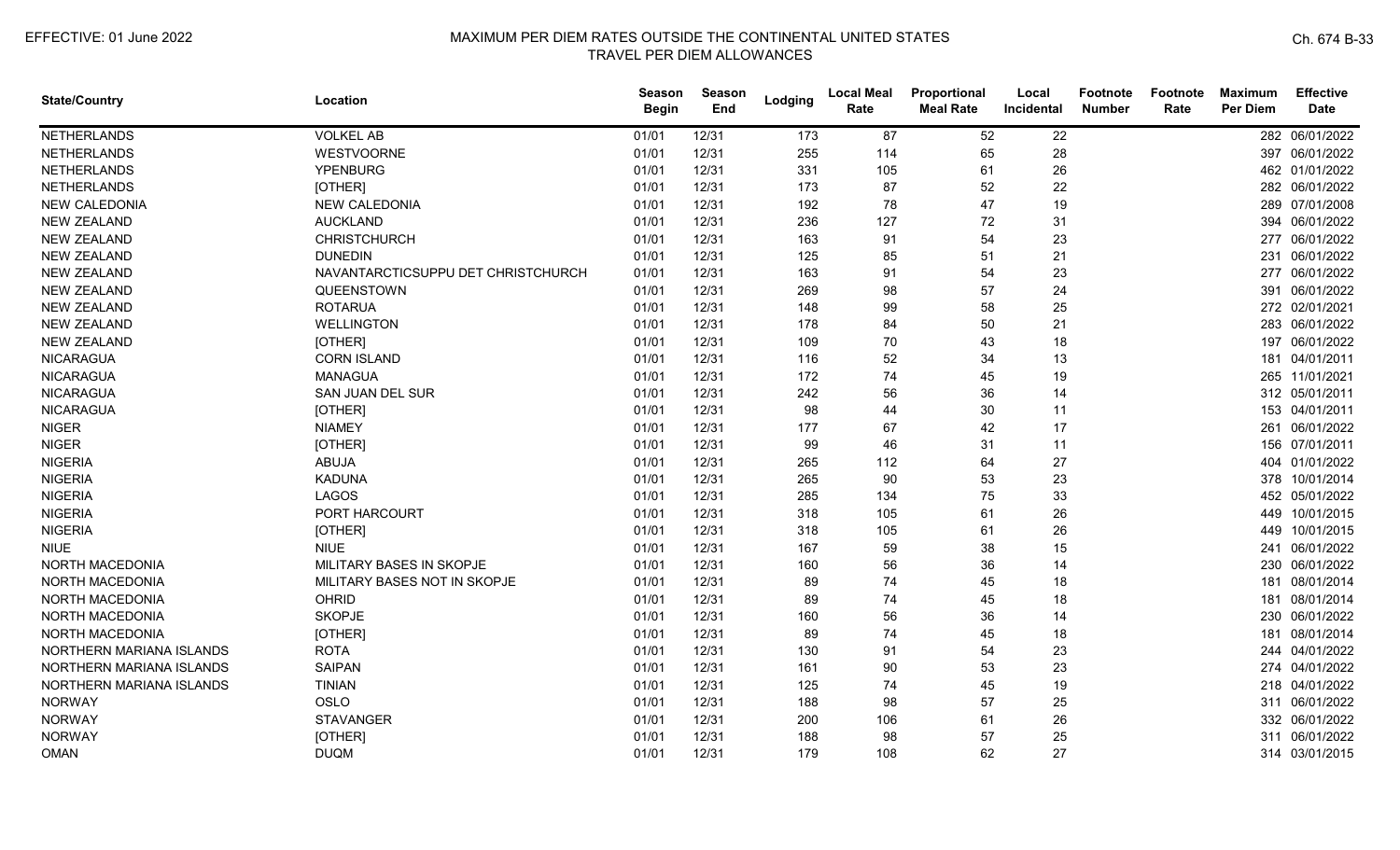| <b>State/Country</b>     | Location                          | Season<br><b>Begin</b> | Season<br>End | Lodging                  | <b>Local Meal</b><br>Rate | Proportional<br><b>Meal Rate</b> | Local<br>Incidental | <b>Footnote</b><br><b>Number</b> | <b>Footnote</b><br>Rate | <b>Maximum</b><br><b>Per Diem</b> | <b>Effective</b><br><b>Date</b> |
|--------------------------|-----------------------------------|------------------------|---------------|--------------------------|---------------------------|----------------------------------|---------------------|----------------------------------|-------------------------|-----------------------------------|---------------------------------|
| <b>OMAN</b>              | <b>MUSCAT</b>                     | 01/01                  | 12/31         | 261                      | 124                       | 70                               | 31                  |                                  |                         |                                   | 416 10/01/2013                  |
| <b>OMAN</b>              | SALALAH                           | 06/01                  | 09/30         | 211                      | 136                       | 76                               | 34                  |                                  |                         | 381                               | 03/01/2015                      |
| <b>OMAN</b>              | <b>SALALAH</b>                    | 10/01                  | 05/31         | 167                      | 132                       | 74                               | 33                  |                                  |                         |                                   | 332 03/01/2015                  |
| <b>OMAN</b>              | [OTHER]                           | 06/01                  | 09/30         | 211                      | 136                       | 76                               | 34                  |                                  |                         |                                   | 381 03/01/2015                  |
| <b>OMAN</b>              | [OTHER]                           | 10/01                  | 05/31         | 167                      | 132                       | 74                               | 33                  |                                  |                         |                                   | 332 03/01/2015                  |
| OTHER FOREIGN LOCALITIES | <b>FOREIGN AREAS</b>              | 01/01                  | 12/31         | 48                       | 28                        | 22                               |                     |                                  |                         |                                   | 83 10/01/2021                   |
| OTHER FOREIGN LOCALITIES | NONFOREIGN AREAS                  | 01/01                  | 12/31         | 48                       | 28                        | 22                               |                     |                                  |                         |                                   | 83 10/01/2021                   |
| OTHER FOREIGN LOCALITIES | OTHER FOREIGN LOCALITIES          | 01/01                  | 12/31         | 48                       | 28                        | 22                               |                     |                                  |                         |                                   | 83 10/01/2021                   |
| <b>PAKISTAN</b>          | <b>FAISALABAD</b>                 | 01/01                  | 12/31         | 163                      | 75                        | 46                               | 19                  |                                  |                         | 257                               | 06/01/2016                      |
| <b>PAKISTAN</b>          | ISLAMABAD (NON-US FACILITIES)     | 01/01                  | 12/31         | 230                      | 65                        | 41                               | 16                  | 18                               |                         |                                   | 311 12/01/2015                  |
| <b>PAKISTAN</b>          | <b>ISLAMABAD</b>                  | 01/01                  | 12/31         | 130                      | 64                        | 40                               | 16                  | 18                               |                         |                                   | 210 06/01/2022                  |
| <b>PAKISTAN</b>          | KARACHI (USG CIVILIAN COMPOUNDS)  | 01/01                  | 12/31         | 95                       | 55                        | 36                               | 14                  | 90                               |                         | 164                               | 10/01/2021                      |
| <b>PAKISTAN</b>          | <b>KARACHI</b>                    | 01/01                  | 12/31         | 98                       | 69                        | 43                               | 17                  | 40                               |                         |                                   | 184 10/01/2021                  |
| <b>PAKISTAN</b>          | LAHORE (USG CIVILIAN COMPOUNDS)   | 01/01                  | 12/31         | $\mathbf{0}$             | 44                        | 30                               | 11                  | 41                               |                         |                                   | 55 07/01/2016                   |
| <b>PAKISTAN</b>          | LAHORE                            | 01/01                  | 12/31         | 231                      | 69                        | 43                               | 17                  | 41                               |                         |                                   | 317 06/01/2016                  |
| <b>PAKISTAN</b>          | PESHAWAR (USG CIVILIAN COMPOUNDS) | 01/01                  | 12/31         | $\mathbf 0$              | 48                        | 32                               | 12                  | 42                               |                         |                                   | 60 05/01/2022                   |
| <b>PAKISTAN</b>          | <b>PESHAWAR</b>                   | 01/01                  | 12/31         | $\overline{\phantom{0}}$ | 48                        | 32                               | 12                  | 42                               |                         | 61                                | 06/01/2022                      |
| <b>PAKISTAN</b>          | <b>QUETTA</b>                     | 01/01                  | 12/31         | 177                      | 66                        | 41                               | 16                  |                                  |                         |                                   | 259 06/01/2016                  |
| <b>PAKISTAN</b>          | [OTHER]                           | 01/01                  | 12/31         | 177                      | 66                        | 41                               | 16                  |                                  |                         |                                   | 259 06/01/2016                  |
| PALAU                    | CIVIC ACTION TEAM (CAT)           | 01/01                  | 12/31         | $\mathbf 0$              | 32                        | 24                               | 8                   |                                  |                         |                                   | 40 12/01/2016                   |
| PALAU                    | <b>KOROR</b>                      | 01/01                  | 12/31         | 204                      | 109                       | 63                               | 27                  |                                  |                         |                                   | 340 04/01/2015                  |
| PALAU                    | [OTHER]                           | 01/01                  | 12/31         | 204                      | 109                       | 63                               | 27                  |                                  |                         |                                   | 340 04/01/2015                  |
| <b>PANAMA</b>            | COLON                             | 01/01                  | 12/31         | 114                      | 70                        | 43                               | 17                  |                                  |                         |                                   | 201 01/01/2015                  |
| <b>PANAMA</b>            | DAVID, CHIRIQUI                   | 01/01                  | 12/31         | 114                      | 65                        | 41                               | 16                  |                                  |                         |                                   | 195 11/01/2012                  |
| <b>PANAMA</b>            | PANAMA CITY                       | 01/01                  | 12/31         | 173                      | 80                        | 48                               | 19                  |                                  |                         |                                   | 272 01/01/2015                  |
| <b>PANAMA</b>            | [OTHER]                           | 01/01                  | 12/31         | 84                       | 47                        | 32                               | 11                  |                                  |                         |                                   | 142 12/01/2012                  |
| PAPUA NEW GUINEA         | PORT MORESBY                      | 01/01                  | 12/31         | 268                      | 68                        | 42                               | 17                  |                                  |                         |                                   | 353 04/01/2020                  |
| PAPUA NEW GUINEA         | [OTHER]                           | 01/01                  | 12/31         | 162                      | 52                        | 34                               | 13                  |                                  |                         | 227                               | 04/01/2020                      |
| PARAGUAY                 | <b>ASUNCION</b>                   | 01/01                  | 12/31         | 175                      | 74                        | 45                               | 19                  |                                  |                         |                                   | 268 11/01/2021                  |
| PARAGUAY                 | <b>CIUDAD DEL ESTE</b>            | 01/01                  | 12/31         | 133                      | 68                        | 42                               | 17                  |                                  |                         |                                   | 218 08/01/2013                  |
| <b>PARAGUAY</b>          | PEGRO JUAN                        | 01/01                  | 12/31         | 45                       | 61                        | 39                               | 15                  |                                  |                         |                                   | 121 08/01/2013                  |
| PARAGUAY                 | [OTHER]                           | 01/01                  | 12/31         | 62                       | 48                        | 32                               | 12                  |                                  |                         |                                   | 122 08/01/2013                  |
| PERU                     | CUSCO                             | 01/01                  | 12/31         | 213                      | 96                        | 56                               | 24                  |                                  |                         |                                   | 333 12/01/2010                  |
| PERU                     | LIMA                              | 01/01                  | 12/31         | 250                      | 79                        | 48                               | 19                  |                                  |                         |                                   | 348 04/01/2022                  |
| PERU                     | <b>PARACAS</b>                    | 01/01                  | 12/31         | 196                      | 63                        | 40                               | 15                  |                                  |                         |                                   | 274 11/01/2010                  |
| PERU                     | [OTHER]                           | 01/01                  | 12/31         | 127                      | 56                        | 36                               | 14                  |                                  |                         | 197                               | 02/01/2012                      |
| <b>PHILIPPINES</b>       | <b>BAGUIO CITY</b>                | 01/01                  | 12/31         | 128                      | 62                        | 39                               | 15                  |                                  |                         |                                   | 205 04/01/2022                  |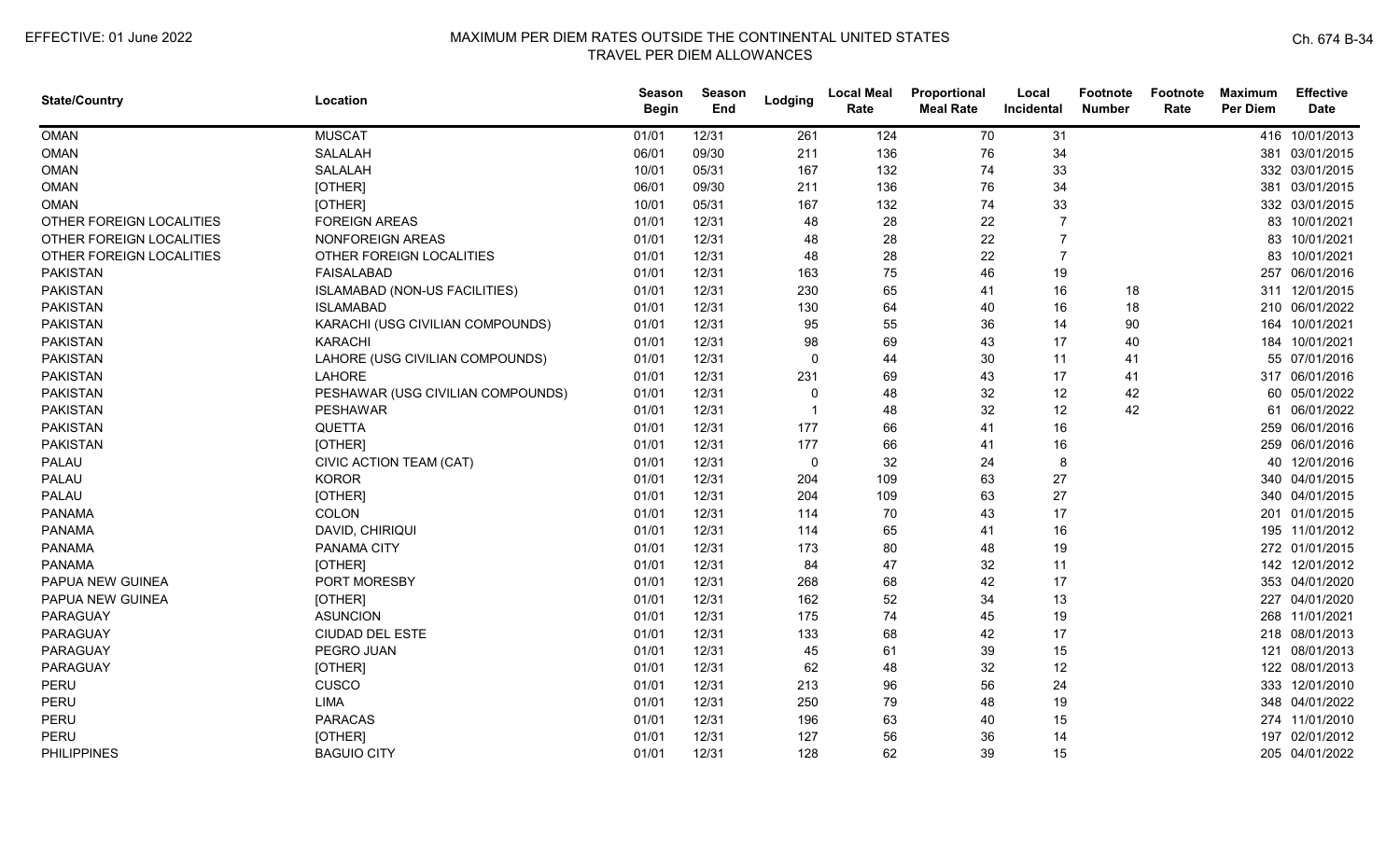| <b>State/Country</b> | Location                 | Season<br><b>Begin</b> | <b>Season</b><br>End | Lodging | <b>Local Meal</b><br>Rate | Proportional<br><b>Meal Rate</b> | Local<br>Incidental | <b>Footnote</b><br><b>Number</b> | Footnote<br>Rate | <b>Maximum</b><br>Per Diem | <b>Effective</b><br><b>Date</b> |
|----------------------|--------------------------|------------------------|----------------------|---------|---------------------------|----------------------------------|---------------------|----------------------------------|------------------|----------------------------|---------------------------------|
| <b>PHILIPPINES</b>   | <b>CEBU</b>              | 01/01                  | 12/31                | 128     | 74                        | 45                               | 19                  |                                  |                  | 221                        | 04/01/2022                      |
| <b>PHILIPPINES</b>   | <b>CLARK AFB</b>         | 01/01                  | 12/31                | 111     | 79                        | 48                               | 19                  |                                  |                  |                            | 209 04/01/2022                  |
| <b>PHILIPPINES</b>   | DAVAO CITY               | 01/01                  | 12/31                | 98      | 67                        | 42                               | 17                  |                                  |                  |                            | 182 04/01/2022                  |
| <b>PHILIPPINES</b>   | <b>MACTAN</b>            | 01/01                  | 12/31                | 156     | 81                        | 49                               | 20                  |                                  |                  |                            | 257 04/01/2022                  |
| <b>PHILIPPINES</b>   | <b>MAKATI CITY</b>       | 01/01                  | 12/31                | 205     | 112                       | 64                               | 28                  |                                  |                  |                            | 345 02/01/2022                  |
| <b>PHILIPPINES</b>   | <b>MANILA</b>            | 01/01                  | 12/31                | 205     | 112                       | 64                               | 28                  | 14                               |                  |                            | 345 02/01/2022                  |
| <b>PHILIPPINES</b>   | <b>METRO MANILA</b>      | 01/01                  | 12/31                | 205     | 112                       | 64                               | 28                  |                                  |                  |                            | 345 02/01/2022                  |
| <b>PHILIPPINES</b>   | [OTHER]                  | 01/01                  | 12/31                | 93      | 61                        | 39                               | 15                  |                                  |                  |                            | 169 02/01/2022                  |
| <b>POLAND</b>        | <b>BYDGOSZCZ</b>         | 01/01                  | 12/31                | 94      | 54                        | 35                               | 14                  |                                  |                  |                            | 162 06/01/2022                  |
| <b>POLAND</b>        | <b>GDANSK</b>            | 01/01                  | 12/31                | 117     | 58                        | 37                               | 15                  | 12                               |                  | 190                        | 06/01/2022                      |
| <b>POLAND</b>        | <b>GDYNIA</b>            | 01/01                  | 12/31                | 117     | 58                        | 37                               | 15                  |                                  |                  |                            | 190 06/01/2022                  |
| <b>POLAND</b>        | <b>GNIEZNO</b>           | 01/01                  | 12/31                | 90      | 62                        | 39                               | 15                  | 33                               |                  | 167                        | 06/01/2022                      |
| <b>POLAND</b>        | <b>KATOWICE</b>          | 01/01                  | 12/31                | 124     | 74                        | 45                               | 18                  |                                  |                  |                            | 216 09/01/2020                  |
| <b>POLAND</b>        | KIELCE                   | 01/01                  | 12/31                | 86      | 51                        | 34                               | 13                  |                                  |                  |                            | 150 06/01/2022                  |
| <b>POLAND</b>        | <b>KRAKOW</b>            | 01/01                  | 12/31                | 205     | 80                        | 48                               | 20                  |                                  |                  |                            | 305 09/01/2020                  |
| <b>POLAND</b>        | LODZ                     | 01/01                  | 12/31                | 83      | 54                        | 35                               | 13                  |                                  |                  | 150                        | 06/01/2022                      |
| <b>POLAND</b>        | POWIDZ                   | 01/01                  | 12/31                | 90      | 62                        | 39                               | 15                  | 33                               |                  | 167                        | 06/01/2022                      |
| <b>POLAND</b>        | <b>POZNAN</b>            | 01/01                  | 12/31                | 90      | 62                        | 39                               | 15                  | 33                               |                  | 167                        | 06/01/2022                      |
| <b>POLAND</b>        | SOPOT                    | 01/01                  | 12/31                | 117     | 58                        | 37                               | 15                  |                                  |                  | 190                        | 06/01/2022                      |
| <b>POLAND</b>        | <b>WARSAW</b>            | 01/01                  | 12/31                | 153     | 64                        | 40                               | 16                  |                                  |                  |                            | 233 06/01/2022                  |
| <b>POLAND</b>        | <b>WROCLAW</b>           | 01/01                  | 12/31                | 119     | 64                        | 40                               | 15                  |                                  |                  |                            | 198 06/01/2022                  |
| <b>POLAND</b>        | ZAKOPANE                 | 01/01                  | 12/31                | 114     | 69                        | 43                               | 17                  |                                  |                  |                            | 200 04/01/2018                  |
| <b>POLAND</b>        | [OTHER]                  | 01/01                  | 12/31                | 88      | 51                        | 34                               | 13                  |                                  |                  |                            | 152 06/01/2022                  |
| <b>PORTUGAL</b>      | <b>CASCAIS</b>           | 01/01                  | 12/31                | 99      | 70                        | 43                               | 18                  |                                  |                  |                            | 187 06/01/2022                  |
| <b>PORTUGAL</b>      | <b>ESTORIL</b>           | 01/01                  | 12/31                | 99      | 70                        | 43                               | 18                  |                                  |                  | 187                        | 06/01/2022                      |
| <b>PORTUGAL</b>      | <b>FAIAL ISLAND</b>      | 04/01                  | 10/31                | 98      | 53                        | 35                               | 13                  |                                  |                  |                            | 164 06/01/2022                  |
| <b>PORTUGAL</b>      | <b>FAIAL ISLAND</b>      | 11/01                  | 03/31                | 91      | 52                        | 34                               | 13                  |                                  |                  |                            | 156 06/01/2022                  |
| <b>PORTUGAL</b>      | LAJES FIELD AB           | 01/01                  | 12/31                | 92      | 49                        | 33                               | 12                  |                                  |                  | 153                        | 06/01/2022                      |
| <b>PORTUGAL</b>      | <b>LISBON</b>            | 01/01                  | 12/31                | 258     | 83                        | 50                               | 21                  |                                  |                  |                            | 362 05/01/2022                  |
| <b>PORTUGAL</b>      | <b>MADEIRA ISLANDS</b>   | 01/01                  | 12/31                | 103     | 46                        | 31                               | 11                  |                                  |                  |                            | 160 06/01/2022                  |
| <b>PORTUGAL</b>      | <b>OEIRAS</b>            | 01/01                  | 12/31                | 99      | 70                        | 43                               | 18                  |                                  |                  |                            | 187 06/01/2022                  |
| <b>PORTUGAL</b>      | <b>OPORTO</b>            | 01/01                  | 12/31                | 165     | 82                        | 49                               | 21                  |                                  |                  |                            | 268 06/01/2022                  |
| PORTUGAL             | PONTA DELGADA            | 04/01                  | 10/31                | 168     | 45                        | 31                               | 11                  |                                  |                  |                            | 224 06/01/2022                  |
| <b>PORTUGAL</b>      | PONTA DELGADA            | 11/01                  | 03/31                | 132     | 42                        | 29                               | 11                  |                                  |                  |                            | 185 06/01/2022                  |
| <b>PORTUGAL</b>      | <b>SAO MIGUEL ISLAND</b> | 01/01                  | 12/31                | 249     | 69                        | 43                               | 17                  |                                  |                  |                            | 335 06/01/2022                  |
| <b>PORTUGAL</b>      | [OTHER]                  | 01/01                  | 12/31                | 92      | 49                        | 33                               | 12                  |                                  |                  |                            | 153 06/01/2022                  |
| PUERTO RICO          | <b>AGUADILLA</b>         | 01/01                  | 12/31                | 149     | 72                        | 44                               | 18                  |                                  |                  |                            | 239 05/01/2021                  |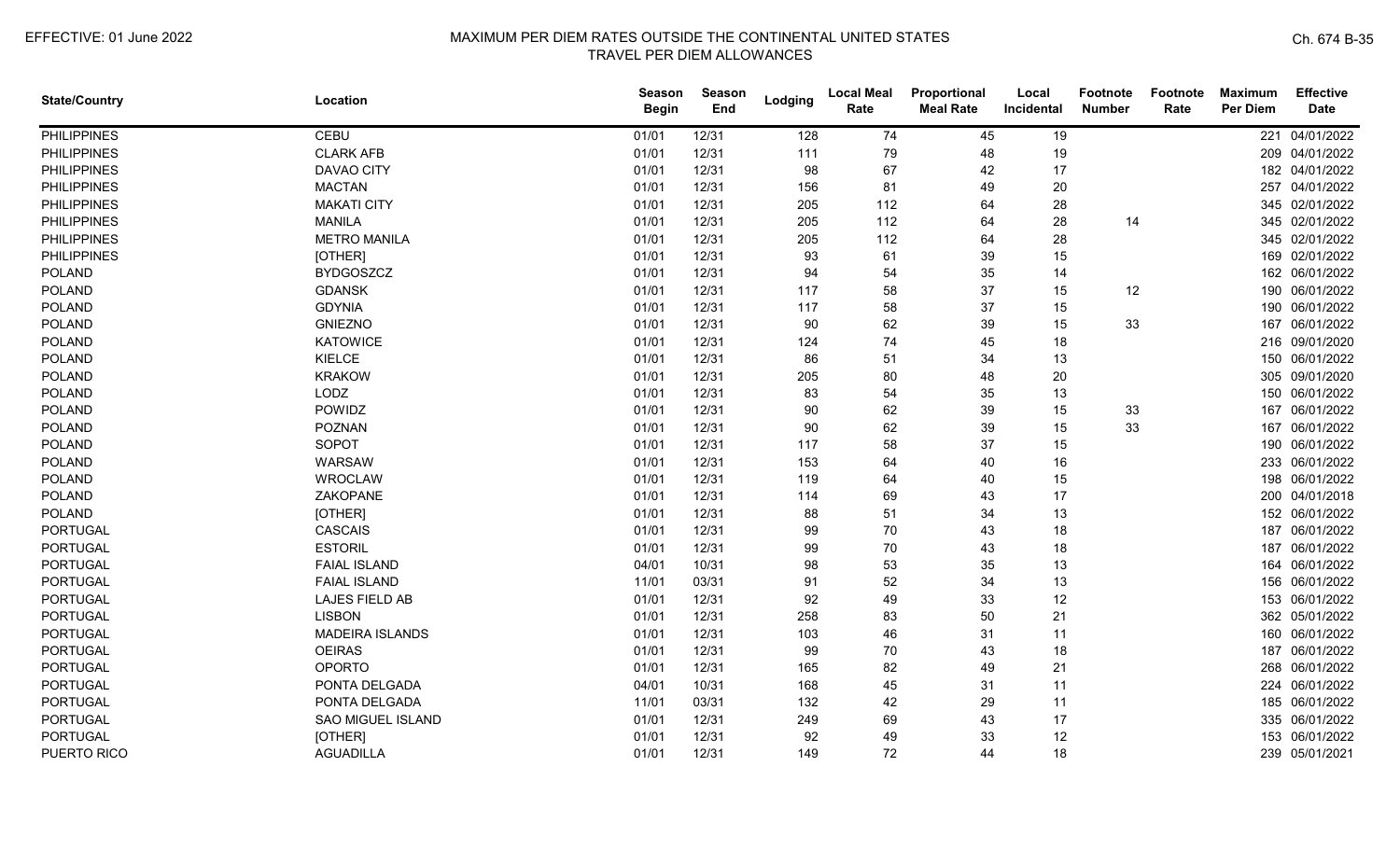| <b>State/Country</b>  | Location                                  | Season<br><b>Begin</b> | Season<br>End | Lodging      | <b>Local Meal</b><br>Rate | Proportional<br><b>Meal Rate</b> | Local<br><b>Incidental</b> | Footnote<br><b>Number</b> | Footnote<br>Rate | <b>Maximum</b><br><b>Per Diem</b> | <b>Effective</b><br><b>Date</b> |
|-----------------------|-------------------------------------------|------------------------|---------------|--------------|---------------------------|----------------------------------|----------------------------|---------------------------|------------------|-----------------------------------|---------------------------------|
| PUERTO RICO           | <b>BAYAMON</b>                            | 06/01                  | 11/30         | 167          | 92                        | 54                               | 23                         |                           |                  |                                   | 282 05/01/2021                  |
| PUERTO RICO           | <b>BAYAMON</b>                            | 12/01                  | 05/31         | 195          | 92                        | 54                               | 23                         |                           |                  |                                   | 310 05/01/2021                  |
| PUERTO RICO           | <b>CAROLINA</b>                           | 06/01                  | 11/30         | 167          | 92                        | 54                               | 23                         |                           |                  |                                   | 282 05/01/2021                  |
| PUERTO RICO           | <b>CAROLINA</b>                           | 12/01                  | 05/31         | 195          | 92                        | 54                               | 23                         |                           |                  |                                   | 310 05/01/2021                  |
| PUERTO RICO           | <b>CEIBA</b>                              | 01/01                  | 12/31         | 159          | 88                        | 52                               | 22                         |                           |                  |                                   | 269 05/01/2021                  |
| PUERTO RICO           | <b>CULEBRA</b>                            | 01/01                  | 12/31         | 159          | 84                        | 50                               | 21                         |                           |                  |                                   | 264 05/01/2021                  |
| PUERTO RICO           | FAJARDO [INCL ROOSEVELT RDS NAVSTAT]      | 01/01                  | 12/31         | 159          | 88                        | 52                               | 22                         |                           |                  |                                   | 269 05/01/2021                  |
| PUERTO RICO           | FT. BUCHANAN [INCL GSA SVC CTR, GUAYNABO] | 06/01                  | 11/30         | 167          | 92                        | 54                               | 23                         |                           |                  |                                   | 282 05/01/2021                  |
| PUERTO RICO           | FT. BUCHANAN [INCL GSA SVC CTR, GUAYNABO] | 12/01                  | 05/31         | 195          | 92                        | 54                               | 23                         |                           |                  |                                   | 310 05/01/2021                  |
| PUERTO RICO           | <b>HUMACAO</b>                            | 01/01                  | 12/31         | 159          | 88                        | 52                               | 22                         |                           |                  |                                   | 269 05/01/2021                  |
| PUERTO RICO           | LUIS MUNOZ MARIN IAP AGS                  | 06/01                  | 11/30         | 167          | 92                        | 54                               | 23                         |                           |                  |                                   | 282 05/01/2021                  |
| PUERTO RICO           | LUIS MUNOZ MARIN IAP AGS                  | 12/01                  | 05/31         | 195          | 92                        | 54                               | 23                         |                           |                  |                                   | 310 05/01/2021                  |
| PUERTO RICO           | LUQUILLO                                  | 01/01                  | 12/31         | 159          | 88                        | 52                               | 22                         |                           |                  |                                   | 269 05/01/2021                  |
| PUERTO RICO           | <b>MAYAGUEZ</b>                           | 01/01                  | 12/31         | 109          | 75                        | 46                               | 19                         |                           |                  |                                   | 203 05/01/2021                  |
| PUERTO RICO           | <b>PONCE</b>                              | 01/01                  | 12/31         | 149          | 104                       | 60                               | 26                         |                           |                  |                                   | 279 05/01/2021                  |
| PUERTO RICO           | <b>RIO GRANDE</b>                         | 01/01                  | 12/31         | 169          | 68                        | 42                               | 17                         |                           |                  | 254                               | 05/01/2021                      |
| PUERTO RICO           | SABANA SECA [INCL ALL MILITARY]           | 06/01                  | 11/30         | 167          | 92                        | 54                               | 23                         |                           |                  |                                   | 282 05/01/2021                  |
| PUERTO RICO           | SABANA SECA [INCL ALL MILITARY]           | 12/01                  | 05/31         | 195          | 92                        | 54                               | 23                         |                           |                  |                                   | 310 05/01/2021                  |
| PUERTO RICO           | SAN JUAN & NAV RES STA                    | 06/01                  | 11/30         | 167          | 92                        | 54                               | 23                         |                           |                  |                                   | 282 05/01/2021                  |
| PUERTO RICO           | SAN JUAN & NAV RES STA                    | 12/01                  | 05/31         | 195          | 92                        | 54                               | 23                         |                           |                  |                                   | 310 05/01/2021                  |
| PUERTO RICO           | <b>VIEQUES</b>                            | 01/01                  | 12/31         | 159          | 75                        | 46                               | 19                         |                           |                  |                                   | 253 05/01/2021                  |
| PUERTO RICO           | [OTHER]                                   | 01/01                  | 12/31         | 159          | 80                        | 48                               | 20                         |                           |                  |                                   | 259 05/01/2021                  |
| QATAR                 | AL UDEID AIR BASE                         | 01/01                  | 12/31         | 227          | 127                       | 72                               | 31                         |                           |                  |                                   | 385 11/01/2018                  |
| QATAR                 | <b>CAMP AS SAYLIYAH</b>                   | 01/01                  | 12/31         | 227          | 127                       | 72                               | 31                         |                           |                  |                                   | 385 11/01/2018                  |
| QATAR                 | <b>DOHA</b>                               | 01/01                  | 12/31         | 227          | 127                       | 72                               | 31                         |                           |                  |                                   | 385 11/01/2018                  |
| QATAR                 | [OTHER]                                   | 01/01                  | 12/31         | 227          | 127                       | 72                               | 31                         |                           |                  |                                   | 385 11/01/2018                  |
| REPUBLIC OF THE CONGO | <b>BRAZZAVILLE</b>                        | 01/01                  | 12/31         | 261          | 87                        | 52                               | 22                         |                           |                  | 370                               | 06/01/2022                      |
| REPUBLIC OF THE CONGO | [OTHER]                                   | 01/01                  | 12/31         | 261          | 87                        | 52                               | 22                         |                           |                  |                                   | 370 06/01/2022                  |
| RESERVE COMPONENT     | NO PER DIEM LOCATION (RC)                 | 01/01                  | 12/31         | $\mathbf{0}$ | $\mathbf 0$               | $\mathbf{0}$                     | $\mathbf 0$                | 27                        |                  |                                   | 0 07/01/2012                    |
| <b>REUNION</b>        | <b>REUNION</b>                            | 01/01                  | 12/31         | 145          | 61                        | 39                               | 15                         |                           |                  |                                   | 221 04/01/2007                  |
| <b>ROMANIA</b>        | <b>BUCHAREST</b>                          | 01/01                  | 12/31         | 155          | 68                        | 42                               | 17                         |                           |                  |                                   | 240 06/01/2022                  |
| <b>ROMANIA</b>        | CONSTANTA-MIHAIL KOGALNICEANU AB          | 04/16                  | 09/14         | 155          | 70                        | 43                               | 18                         |                           |                  |                                   | 243 08/01/2021                  |
| <b>ROMANIA</b>        | CONSTANTA-MIHAIL KOGALNICEANU AB          | 09/15                  | 04/15         | 89           | 66                        | 41                               | 16                         |                           |                  |                                   | 171 08/01/2021                  |
| <b>ROMANIA</b>        | <b>CONSTANTA</b>                          | 04/16                  | 09/14         | 155          | 70                        | 43                               | 18                         | 72                        |                  |                                   | 243 08/01/2021                  |
| <b>ROMANIA</b>        | <b>CONSTANTA</b>                          | 09/15                  | 04/15         | 89           | 66                        | 41                               | 16                         | 72                        |                  |                                   | 171 08/01/2021                  |
| <b>ROMANIA</b>        | <b>MAMAIA</b>                             | 04/16                  | 09/14         | 155          | 70                        | 43                               | 18                         | 72                        |                  |                                   | 243 08/01/2021                  |
| <b>ROMANIA</b>        | <b>MAMAIA</b>                             | 09/15                  | 04/15         | 89           | 66                        | 41                               | 16                         | 72                        |                  |                                   | 171 08/01/2021                  |
|                       |                                           |                        |               |              |                           |                                  |                            |                           |                  |                                   |                                 |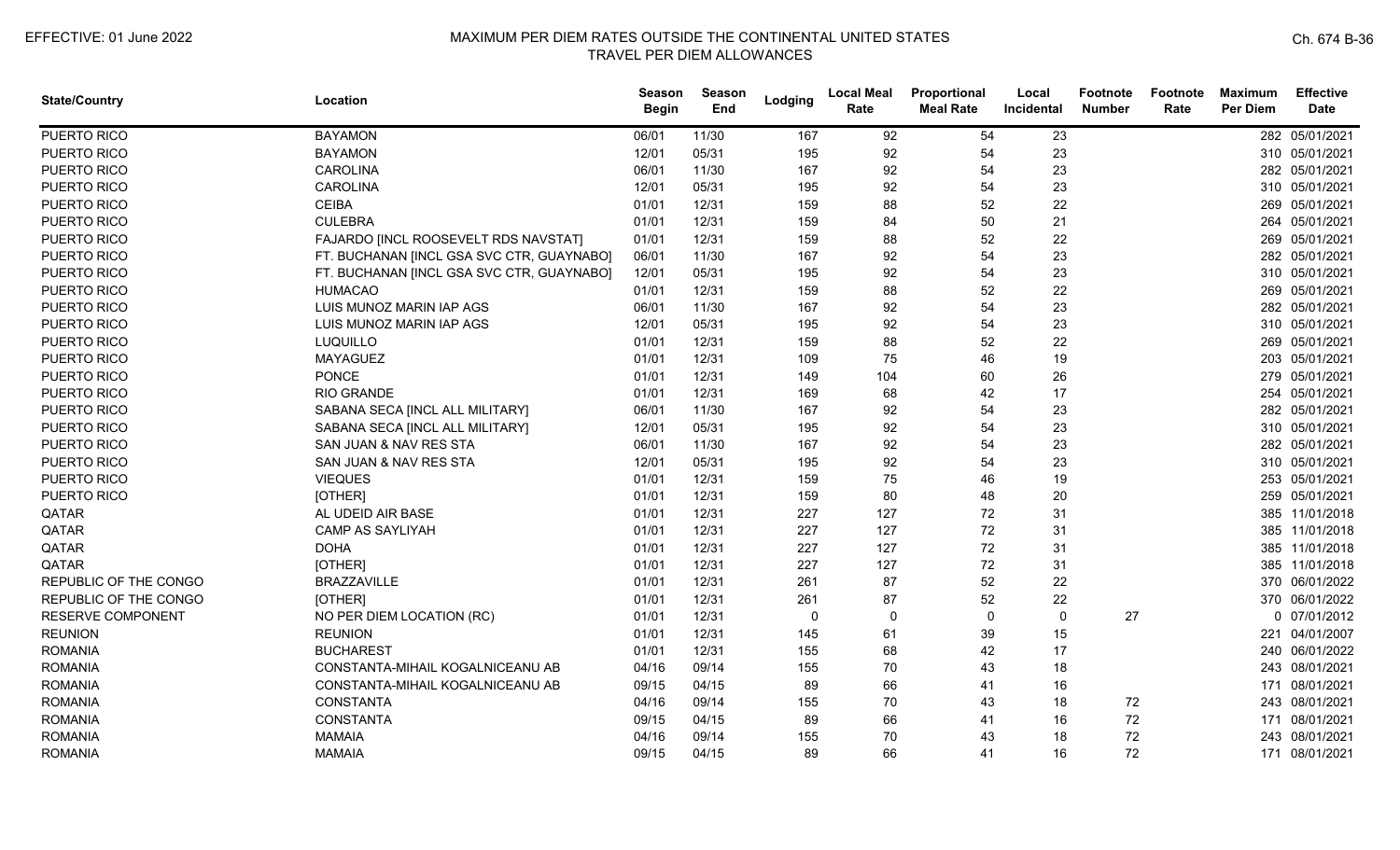| <b>State/Country</b>             | Location                           | Season<br><b>Begin</b> | Season<br>End | Lodging | <b>Local Meal</b><br>Rate | Proportional<br><b>Meal Rate</b> | Local<br>Incidental | Footnote<br><b>Number</b> | Footnote<br>Rate | <b>Maximum</b><br><b>Per Diem</b> | <b>Effective</b><br><b>Date</b> |
|----------------------------------|------------------------------------|------------------------|---------------|---------|---------------------------|----------------------------------|---------------------|---------------------------|------------------|-----------------------------------|---------------------------------|
| <b>ROMANIA</b>                   | [OTHER]                            | 01/01                  | 12/31         | 124     | 66                        | 41                               | 16                  |                           |                  |                                   | 206 04/01/2018                  |
| <b>RUSSIA</b>                    | <b>KOROLEV</b>                     | 01/01                  | 12/31         | 351     | 90                        | 53                               | 22                  | 11                        |                  |                                   | 463 02/01/2022                  |
| <b>RUSSIA</b>                    | <b>MOSCOW</b>                      | 01/01                  | 12/31         | 351     | 90                        | 53                               | 22                  | 95                        |                  |                                   | 463 02/01/2022                  |
| <b>RUSSIA</b>                    | <b>SAINT PETERSBURG</b>            | 01/01                  | 12/31         | 352     | 107                       | 62                               | 27                  |                           |                  |                                   | 486 02/01/2022                  |
| <b>RUSSIA</b>                    | SOCHI                              | 01/01                  | 12/31         | 305     | 162                       | 89                               | 40                  |                           |                  |                                   | 507 11/01/2014                  |
| <b>RUSSIA</b>                    | <b>STAR CITY</b>                   | 01/01                  | 12/31         | 351     | 90                        | 53                               | 22                  | 11                        |                  |                                   | 463 02/01/2022                  |
| <b>RUSSIA</b>                    | <b>VLADIVOSTOK</b>                 | 01/01                  | 12/31         | 201     | 71                        | 44                               | 18                  |                           |                  |                                   | 290 02/01/2022                  |
| <b>RUSSIA</b>                    | <b>YEKATERINBURG</b>               | 01/01                  | 12/31         | 173     | 90                        | 53                               | 22                  |                           |                  |                                   | 285 02/01/2022                  |
| <b>RUSSIA</b>                    | YUZHNO-SAKHALINSK                  | 01/01                  | 12/31         | 250     | 96                        | 56                               | 24                  |                           |                  |                                   | 370 08/01/2006                  |
| <b>RUSSIA</b>                    | [OTHER]                            | 01/01                  | 12/31         | 173     | 90                        | 53                               | 22                  |                           |                  |                                   | 285 02/01/2022                  |
| <b>RWANDA</b>                    | <b>AKAGERA</b>                     | 01/01                  | 12/31         | 173     | 61                        | 39                               | 15                  |                           |                  |                                   | 249 03/01/2022                  |
| <b>RWANDA</b>                    | <b>GISENYI</b>                     | 01/01                  | 12/31         | 112     | 55                        | 36                               | 14                  |                           |                  | 181                               | 03/01/2022                      |
| <b>RWANDA</b>                    | <b>KIGALI</b>                      | 01/01                  | 12/31         | 203     | 75                        | 46                               | 19                  |                           |                  |                                   | 297 03/01/2022                  |
| <b>RWANDA</b>                    | <b>RUHENGERI</b>                   | 01/01                  | 12/31         | 165     | 44                        | 30                               | 11                  |                           |                  |                                   | 220 03/01/2022                  |
| <b>RWANDA</b>                    | [OTHER]                            | 01/01                  | 12/31         | 112     | 55                        | 36                               | 14                  |                           |                  |                                   | 181 03/01/2022                  |
| <b>SAINT HELENA</b>              | <b>SAINT HELENA</b>                | 01/01                  | 12/31         | 40      | 11                        | 14                               | 3                   |                           |                  |                                   | 54 06/01/2022                   |
| SAINT KITTS AND NEVIS            | SAINT KITTS AND NEVIS              | 01/01                  | 12/31         | 220     | 74                        | 45                               | 18                  |                           |                  |                                   | 312 02/01/2020                  |
| SAINT VINCENT AND THE GRENADINES | SAINT VINCENT AND THE GRENADINES   | 01/01                  | 12/31         | 150     | 55                        | 36                               | 14                  |                           |                  |                                   | 219 02/01/2020                  |
| <b>SAMOA</b>                     | <b>SAMOA</b>                       | 01/01                  | 12/31         | 186     | 91                        | 54                               | 23                  |                           |                  |                                   | 300 12/01/2019                  |
| <b>SAN MARINO</b>                | <b>SAN MARINO</b>                  | 01/01                  | 12/31         | 109     | 73                        | 45                               | 18                  |                           |                  |                                   | 200 06/01/2022                  |
| SAO TOME AND PRINCIPE            | <b>PRINCIPE</b>                    | 01/01                  | 12/31         | 258     | 38                        | 27                               | 9                   |                           |                  |                                   | 305 01/01/2009                  |
| <b>SAO TOME AND PRINCIPE</b>     | <b>SAO TOME</b>                    | 01/01                  | 12/31         | 154     | 94                        | 55                               | 23                  |                           |                  |                                   | 271 01/01/2009                  |
| <b>SAUDI ARABIA</b>              | AL KHOBAR                          | 01/01                  | 12/31         | 260     | 141                       | 79                               | 35                  | 22                        |                  |                                   | 436 02/01/2015                  |
| <b>SAUDI ARABIA</b>              | <b>DAMMAM</b>                      | 01/01                  | 12/31         | 260     | 141                       | 79                               | 35                  | 22                        |                  |                                   | 436 02/01/2015                  |
| <b>SAUDI ARABIA</b>              | <b>DHAHRAN AREA</b>                | 01/01                  | 12/31         | 260     | 141                       | 79                               | 35                  | 22                        |                  |                                   | 436 02/01/2015                  |
| <b>SAUDI ARABIA</b>              | <b>ESKAN</b>                       | 01/01                  | 12/31         | 80      | 34                        | 25                               | 9                   |                           |                  |                                   | 123 11/01/2014                  |
| <b>SAUDI ARABIA</b>              | <b>JEDDAH</b>                      | 01/01                  | 12/31         | 347     | 130                       | 73                               | 33                  |                           |                  |                                   | 510 01/01/2015                  |
| <b>SAUDI ARABIA</b>              | <b>JUBAIL MILITARY TNG MISSION</b> | 01/01                  | 12/31         | 347     | 130                       | 73                               | 33                  |                           |                  |                                   | 510 01/01/2015                  |
| <b>SAUDI ARABIA</b>              | <b>MEDINA</b>                      | 06/01                  | 09/30         | 169     | 74                        | 45                               | 19                  |                           |                  |                                   | 262 03/01/2005                  |
| <b>SAUDI ARABIA</b>              | <b>MEDINA</b>                      | 10/01                  | 05/31         | 100     | 69                        | 43                               | 17                  |                           |                  |                                   | 186 03/01/2005                  |
| <b>SAUDI ARABIA</b>              | <b>RIYADH</b>                      | 01/01                  | 12/31         | 416     | 114                       | 65                               | 28                  |                           |                  |                                   | 558 01/01/2022                  |
| <b>SAUDI ARABIA</b>              | <b>TAIF</b>                        | 06/01                  | 09/30         | 133     | 71                        | 44                               | 18                  |                           |                  |                                   | 222 03/01/2005                  |
| <b>SAUDI ARABIA</b>              | <b>TAIF</b>                        | 10/01                  | 05/31         | 111     | 70                        | 43                               | 17                  |                           |                  |                                   | 198 03/01/2005                  |
| <b>SAUDI ARABIA</b>              | [OTHER]                            | 01/01                  | 12/31         | 347     | 130                       | 73                               | 33                  |                           |                  |                                   | 510 01/01/2015                  |
| <b>SENEGAL</b>                   | <b>DAKAR</b>                       | 01/01                  | 12/31         | 199     | 105                       | 61                               | 26                  |                           |                  |                                   | 330 06/01/2022                  |
| SENEGAL                          | <b>MBOUR</b>                       | 01/01                  | 12/31         | 89      | 62                        | 39                               | 15                  |                           |                  | 166                               | 06/01/2022                      |
| <b>SENEGAL</b>                   | [OTHER]                            | 01/01                  | 12/31         | 89      | 80                        | 48                               | 20                  |                           |                  |                                   | 189 06/01/2022                  |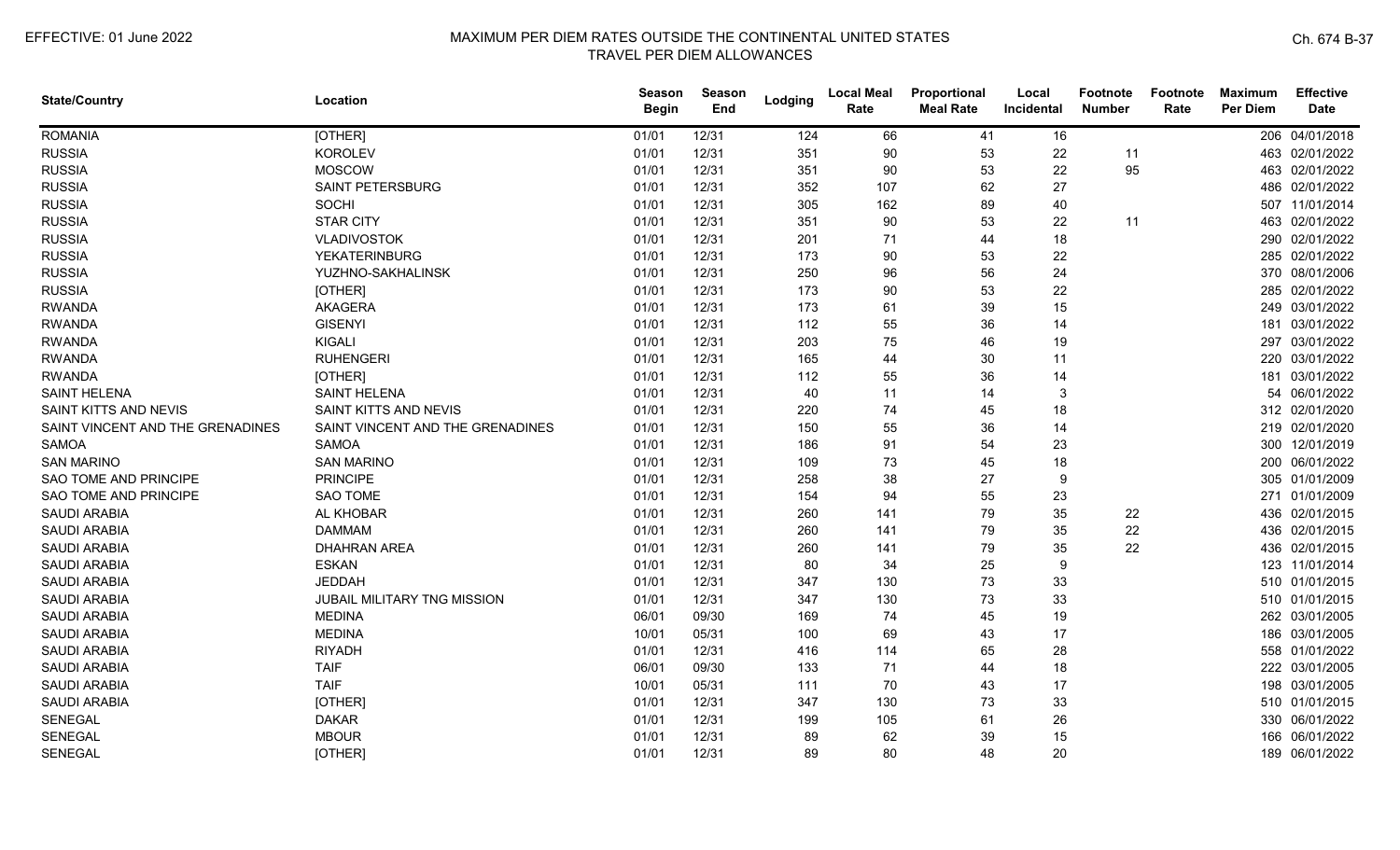| <b>State/Country</b>   | Location                      | <b>Season</b><br><b>Begin</b> | Season<br>End | Lodging     | <b>Local Meal</b><br>Rate | Proportional<br><b>Meal Rate</b> | Local<br>Incidental | Footnote<br><b>Number</b> | Footnote<br>Rate | <b>Maximum</b><br><b>Per Diem</b> | <b>Effective</b><br><b>Date</b> |
|------------------------|-------------------------------|-------------------------------|---------------|-------------|---------------------------|----------------------------------|---------------------|---------------------------|------------------|-----------------------------------|---------------------------------|
| <b>SERBIA</b>          | <b>BELGRADE</b>               | 01/01                         | 12/31         | 186         | 73                        | 45                               | 18                  |                           |                  |                                   | 277 06/01/2022                  |
| <b>SERBIA</b>          | <b>KOPAONIK</b>               | 01/01                         | 12/31         | 152         | 54                        | 35                               | 14                  |                           |                  |                                   | 220 04/01/2015                  |
| <b>SERBIA</b>          | [OTHER]                       | 01/01                         | 12/31         | 98          | 50                        | 33                               | 12                  |                           |                  |                                   | 160 11/01/2019                  |
| <b>SEYCHELLES</b>      | <b>SEYCHELLES</b>             | 01/01                         | 12/31         | 303         | 104                       | 60                               | 26                  |                           |                  |                                   | 433 12/01/2019                  |
| SIERRA LEONE           | <b>FREETOWN</b>               | 01/01                         | 12/31         | 180         | 74                        | 45                               | 19                  |                           |                  |                                   | 273 06/01/2022                  |
| SIERRA LEONE           | [OTHER]                       | 01/01                         | 12/31         | 130         | 47                        | 32                               | 11                  |                           |                  |                                   | 188 06/01/2022                  |
| <b>SINGAPORE</b>       | <b>SEMBAWANG BASE</b>         | 01/01                         | 12/31         | 278         | 103                       | 60                               | 26                  |                           |                  |                                   | 407 06/01/2022                  |
| <b>SINGAPORE</b>       | SINGAPORE                     | 01/01                         | 12/31         | 278         | 103                       | 60                               | 26                  |                           |                  | 407                               | 06/01/2022                      |
| <b>SINT MAARTEN</b>    | <b>SINT MAARTEN</b>           | 01/01                         | 12/31         | 180         | 97                        | 57                               | 24                  | 82                        |                  |                                   | 301 11/01/2020                  |
| <b>SLOVAKIA</b>        | <b>BRATISLAVA</b>             | 01/01                         | 12/31         | 159         | 78                        | 47                               | 19                  |                           |                  |                                   | 256 06/01/2022                  |
| <b>SLOVAKIA</b>        | <b>LIPTOVSKY MIKULAS</b>      | 01/01                         | 12/31         | 118         | 73                        | 45                               | 18                  |                           |                  |                                   | 209 06/01/2022                  |
| <b>SLOVAKIA</b>        | <b>ZILINA</b>                 | 01/01                         | 12/31         | 134         | 45                        | 31                               | 11                  |                           |                  |                                   | 190 10/01/2007                  |
| <b>SLOVAKIA</b>        | [OTHER]                       | 01/01                         | 12/31         | 106         | 53                        | 35                               | 13                  |                           |                  |                                   | 172 06/01/2022                  |
| <b>SLOVENIA</b>        | LJUBLJANA                     | 01/01                         | 12/31         | 155         | 80                        | 48                               | 19                  |                           |                  |                                   | 254 06/01/2022                  |
| <b>SLOVENIA</b>        | <b>PORTOROZ</b>               | 01/01                         | 12/31         | 207         | 69                        | 43                               | 17                  |                           |                  |                                   | 293 04/01/2005                  |
| <b>SLOVENIA</b>        | [OTHER]                       | 01/01                         | 12/31         | 155         | 80                        | 48                               | 19                  |                           |                  | 254                               | 06/01/2022                      |
| <b>SOLOMON ISLANDS</b> | <b>SOLOMON ISLANDS</b>        | 01/01                         | 12/31         | 270         | 75                        | 46                               | 19                  |                           |                  | 364                               | 05/01/2017                      |
| <b>SOLOMON ISLANDS</b> | [OTHER]                       | 01/01                         | 12/31         | 270         | 73                        | 45                               | 18                  |                           |                  |                                   | 361 11/01/2021                  |
| <b>SOMALIA</b>         | MOGADISHU (NON-US FACILITIES) | 01/01                         | 12/31         | 180         | 64                        | 40                               | 16                  | 57                        |                  |                                   | 260 05/01/2018                  |
| <b>SOMALIA</b>         | <b>MOGADISHU</b>              | 01/01                         | 12/31         | $\mathbf 0$ | 53                        | 35                               | 13                  | 57                        |                  |                                   | 66 04/01/2018                   |
| <b>SOMALIA</b>         | [OTHER]                       | 01/01                         | 12/31         | 112         | 46                        | 31                               | 11                  |                           |                  |                                   | 169 11/01/2007                  |
| <b>SOUTH AFRICA</b>    | <b>BLOEMFONTEIN</b>           | 01/01                         | 12/31         | 116         | 53                        | 35                               | 13                  |                           |                  |                                   | 182 06/01/2022                  |
| SOUTH AFRICA           | <b>CAPE TOWN</b>              | 01/01                         | 12/31         | 203         | 67                        | 42                               | 17                  |                           |                  |                                   | 287 06/01/2022                  |
| SOUTH AFRICA           | <b>DURBAN</b>                 | 01/01                         | 12/31         | 206         | 57                        | 37                               | 14                  |                           |                  |                                   | 277 06/01/2022                  |
| <b>SOUTH AFRICA</b>    | <b>JOHANNESBURG</b>           | 01/01                         | 12/31         | 234         | 62                        | 39                               | 15                  |                           |                  |                                   | 311 06/01/2022                  |
| <b>SOUTH AFRICA</b>    | <b>PRETORIA</b>               | 01/01                         | 12/31         | 208         | 71                        | 44                               | 18                  |                           |                  |                                   | 297 06/01/2022                  |
| <b>SOUTH AFRICA</b>    | <b>SUN CITY</b>               | 01/01                         | 12/31         | 116         | 45                        | 31                               | 11                  |                           |                  |                                   | 172 06/01/2022                  |
| <b>SOUTH AFRICA</b>    | [OTHER]                       | 01/01                         | 12/31         | 107         | 48                        | 32                               | 12                  |                           |                  | 167                               | 06/01/2022                      |
| SOUTH SUDAN            | <b>JUBA</b>                   | 01/01                         | 12/31         | 275         | 72                        | 44                               | 18                  |                           |                  | 365                               | 11/01/2021                      |
| SOUTH SUDAN            | [OTHER]                       | 01/01                         | 12/31         | 275         | 72                        | 44                               | 18                  |                           |                  |                                   | 365 11/01/2021                  |
| <b>SPAIN</b>           | <b>ALMERIA</b>                | 01/01                         | 12/31         | 152         | 80                        | 48                               | 19                  |                           |                  |                                   | 251 06/01/2022                  |
| <b>SPAIN</b>           | <b>BALEARIC ISLANDS</b>       | 01/01                         | 12/31         | 178         | 88                        | 52                               | 22                  |                           |                  |                                   | 288 06/01/2022                  |
| <b>SPAIN</b>           | <b>BARCELONA</b>              | 01/01                         | 12/31         | 220         | 90                        | 53                               | 23                  |                           |                  |                                   | 333 06/01/2022                  |
| <b>SPAIN</b>           | <b>BILBAO</b>                 | 01/01                         | 12/31         | 171         | 80                        | 48                               | 19                  |                           |                  |                                   | 270 06/01/2022                  |
| <b>SPAIN</b>           | <b>FUENGIROLA</b>             | 01/01                         | 12/31         | 143         | 65                        | 41                               | 16                  |                           |                  | 224                               | 06/01/2022                      |
| <b>SPAIN</b>           | <b>LA CORUNA</b>              | 01/01                         | 12/31         | 136         | 66                        | 41                               | 17                  |                           |                  | 219                               | 06/01/2022                      |
| <b>SPAIN</b>           | LAS PALMAS DE GRAN CANARIA    | 01/01                         | 12/31         | 173         | 70                        | 43                               | 17                  |                           |                  |                                   | 260 06/01/2022                  |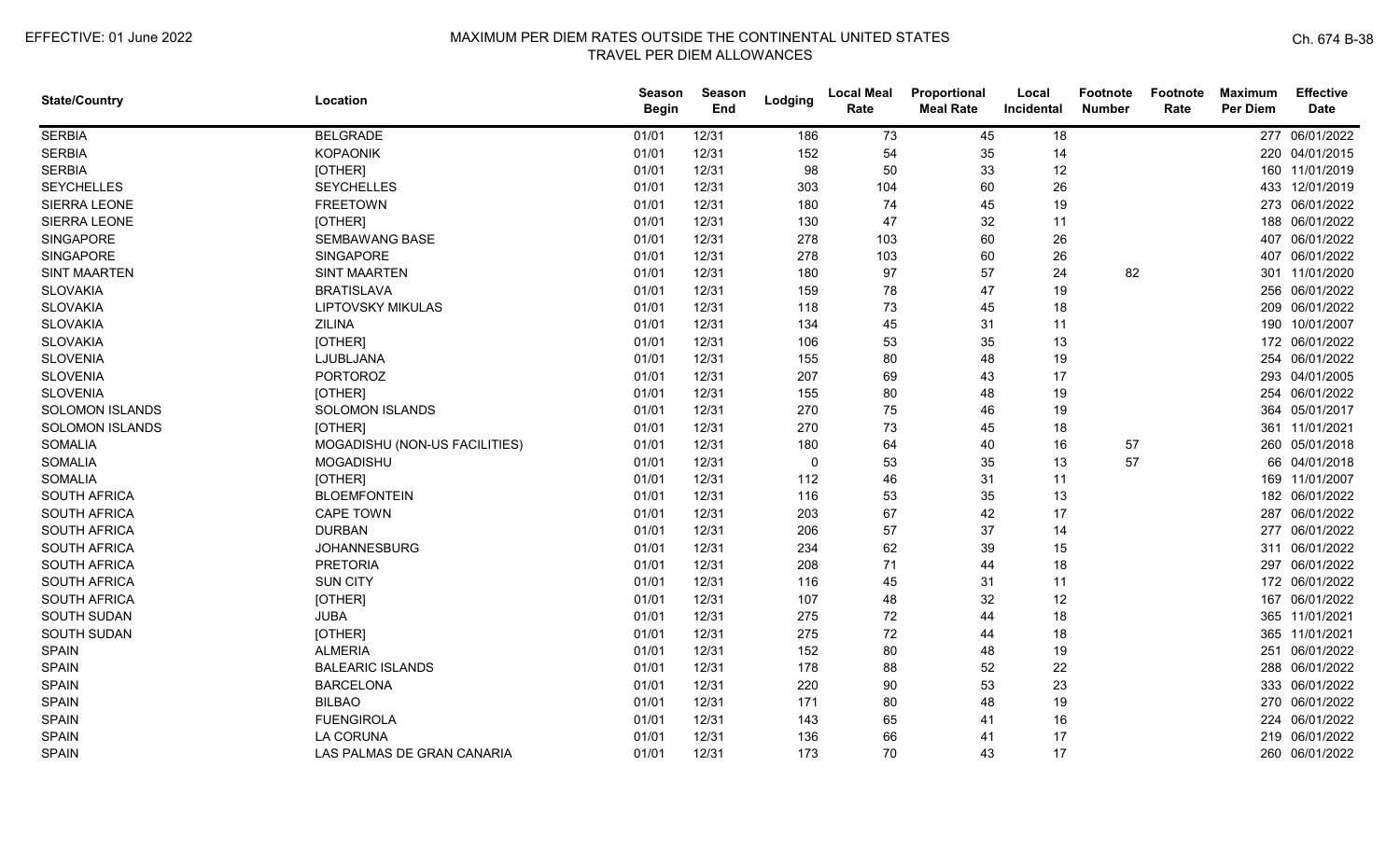| <b>State/Country</b> | Location                            | <b>Season</b><br><b>Begin</b> | Season<br>End | Lodging | <b>Local Meal</b><br>Rate | Proportional<br><b>Meal Rate</b> | Local<br>Incidental | <b>Footnote</b><br><b>Number</b> | <b>Footnote</b><br>Rate | <b>Maximum</b><br><b>Per Diem</b> | <b>Effective</b><br><b>Date</b> |
|----------------------|-------------------------------------|-------------------------------|---------------|---------|---------------------------|----------------------------------|---------------------|----------------------------------|-------------------------|-----------------------------------|---------------------------------|
| <b>SPAIN</b>         | MADRID (2022 NATO SUMMIT ATTENDEES) | 01/01                         | 12/31         | 535     | 88                        | 52                               | 22                  | 98                               |                         |                                   | 645 06/01/2022                  |
| <b>SPAIN</b>         | <b>MADRID</b>                       | 01/01                         | 12/31         | 227     | 88                        | 52                               | 22                  | 98                               |                         |                                   | 337 06/01/2022                  |
| <b>SPAIN</b>         | <b>MALAGA</b>                       | 01/01                         | 12/31         | 197     | 81                        | 49                               | 20                  |                                  |                         |                                   | 298 06/01/2022                  |
| <b>SPAIN</b>         | <b>MARBELLA</b>                     | 01/01                         | 12/31         | 135     | 71                        | 44                               | 18                  |                                  |                         |                                   | 224 06/01/2022                  |
| <b>SPAIN</b>         | <b>MORON AB</b>                     | 01/01                         | 12/31         | 138     | 72                        | 44                               | 18                  |                                  |                         |                                   | 228 06/01/2022                  |
| <b>SPAIN</b>         | <b>OVIEDO</b>                       | 01/01                         | 12/31         | 111     | 66                        | 41                               | 17                  |                                  |                         |                                   | 194 06/01/2022                  |
| <b>SPAIN</b>         | <b>ROTA NAS</b>                     | 01/01                         | 12/31         | 138     | 72                        | 44                               | 18                  |                                  |                         |                                   | 228 06/01/2022                  |
| <b>SPAIN</b>         | <b>SAN SEBASTIAN</b>                | 01/01                         | 12/31         | 127     | 64                        | 40                               | 16                  |                                  |                         |                                   | 207 06/01/2022                  |
| <b>SPAIN</b>         | SANTA CRUZ DE TENERIFE              | 01/01                         | 12/31         | 117     | 66                        | 41                               | 16                  |                                  |                         |                                   | 199 06/01/2022                  |
| <b>SPAIN</b>         | <b>SANTANDER</b>                    | 01/01                         | 12/31         | 156     | 64                        | 40                               | 16                  |                                  |                         |                                   | 236 06/01/2022                  |
| <b>SPAIN</b>         | SANTIAGO DE COMPOSTELA              | 01/01                         | 12/31         | 156     | 72                        | 44                               | 18                  |                                  |                         |                                   | 246 06/01/2022                  |
| <b>SPAIN</b>         | <b>SEVILLE</b>                      | 01/01                         | 12/31         | 151     | 64                        | 40                               | 15                  |                                  |                         |                                   | 230 06/01/2022                  |
| <b>SPAIN</b>         | <b>VALENCIA</b>                     | 01/01                         | 12/31         | 164     | 91                        | 54                               | 23                  |                                  |                         |                                   | 278 06/01/2022                  |
| <b>SPAIN</b>         | <b>VIGO</b>                         | 01/01                         | 12/31         | 130     | 66                        | 41                               | 16                  |                                  |                         |                                   | 212 06/01/2022                  |
| <b>SPAIN</b>         | <b>ZARAGOZA</b>                     | 01/01                         | 12/31         | 234     | 116                       | 66                               | 29                  |                                  |                         |                                   | 379 04/01/2008                  |
| <b>SPAIN</b>         | [OTHER]                             | 01/01                         | 12/31         | 138     | 72                        | 44                               | 18                  |                                  |                         |                                   | 228 06/01/2022                  |
| <b>SRI LANKA</b>     | AHUNGALLA                           | 01/01                         | 12/31         | 110     | 47                        | 32                               | 11                  |                                  |                         |                                   | 168 10/01/2002                  |
| <b>SRI LANKA</b>     | <b>BENTOTA</b>                      | 01/01                         | 12/31         | 104     | 34                        | 25                               | 8                   |                                  |                         | 146                               | 10/01/2002                      |
| <b>SRI LANKA</b>     | <b>CHILAW</b>                       | 01/01                         | 12/31         | 98      | 42                        | 29                               | 11                  |                                  |                         |                                   | 151 08/01/2011                  |
| <b>SRI LANKA</b>     | COLOMBO                             | 01/01                         | 12/31         | 233     | 50                        | 33                               | 13                  |                                  |                         |                                   | 296 06/01/2022                  |
| <b>SRI LANKA</b>     | <b>GALLE</b>                        | 01/01                         | 12/31         | 145     | 57                        | 37                               | 14                  |                                  |                         |                                   | 216 05/01/2011                  |
| <b>SRI LANKA</b>     | <b>KANDY</b>                        | 01/01                         | 12/31         | 177     | 55                        | 36                               | 14                  |                                  |                         |                                   | 246 10/01/2011                  |
| <b>SRI LANKA</b>     | TRINCOMALEE                         | 01/01                         | 12/31         | 155     | 61                        | 39                               | 15                  |                                  |                         |                                   | 231 04/01/2011                  |
| <b>SRI LANKA</b>     | [OTHER]                             | 01/01                         | 12/31         | 107     | 36                        | 26                               | 9                   |                                  |                         |                                   | 152 10/01/2011                  |
| <b>ST LUCIA</b>      | <b>SAINT LUCIA</b>                  | 01/02                         | 04/30         | 284     | 103                       | 60                               | 26                  |                                  |                         |                                   | 413 02/01/2020                  |
| <b>ST LUCIA</b>      | <b>SAINT LUCIA</b>                  | 05/01                         | 01/01         | 248     | 100                       | 58                               | 25                  |                                  |                         |                                   | 373 02/01/2020                  |
| <b>SUDAN</b>         | <b>KHARTOUM</b>                     | 01/01                         | 12/31         | 283     | 91                        | 54                               | 23                  |                                  |                         |                                   | 397 02/01/2022                  |
| <b>SUDAN</b>         | [OTHER]                             | 01/01                         | 12/31         | 210     | 68                        | 42                               | 17                  |                                  |                         |                                   | 295 12/01/2017                  |
| <b>SURINAME</b>      | PARAMARIBO                          | 01/01                         | 12/31         | 149     | 89                        | 53                               | 22                  |                                  |                         |                                   | 260 03/01/2016                  |
| <b>SURINAME</b>      | [OTHER]                             | 01/01                         | 12/31         | 149     | 89                        | 53                               | 22                  |                                  |                         |                                   | 260 03/01/2016                  |
| <b>SWEDEN</b>        | <b>STOCKHOLM</b>                    | 01/01                         | 12/31         | 248     | 89                        | 53                               | 22                  |                                  |                         |                                   | 359 06/01/2022                  |
| <b>SWEDEN</b>        | [OTHER]                             | 01/01                         | 12/31         | 248     | 89                        | 53                               | 22                  |                                  |                         |                                   | 359 06/01/2022                  |
| SWITZERLAND          | <b>BAD RAGAZ</b>                    | 01/01                         | 12/31         | 401     | 124                       | 70                               | 31                  | 97                               |                         |                                   | 556 06/01/2022                  |
| SWITZERLAND          | <b>BASEL</b>                        | 01/01                         | 12/31         | 232     | 131                       | 74                               | 33                  |                                  |                         |                                   | 396 06/01/2022                  |
| SWITZERLAND          | <b>BERN</b>                         | 01/01                         | 12/31         | 282     | 125                       | 71                               | 31                  |                                  |                         | 438                               | 06/01/2022                      |
| SWITZERLAND          | <b>DAVOS</b>                        | 01/01                         | 12/31         | 332     | 145                       | 81                               | 36                  | 97                               |                         |                                   | 513 06/01/2022                  |
| SWITZERLAND          | <b>GENEVA</b>                       | 01/01                         | 12/31         | 302     | 114                       | 65                               | 28                  |                                  |                         |                                   | 444 06/01/2022                  |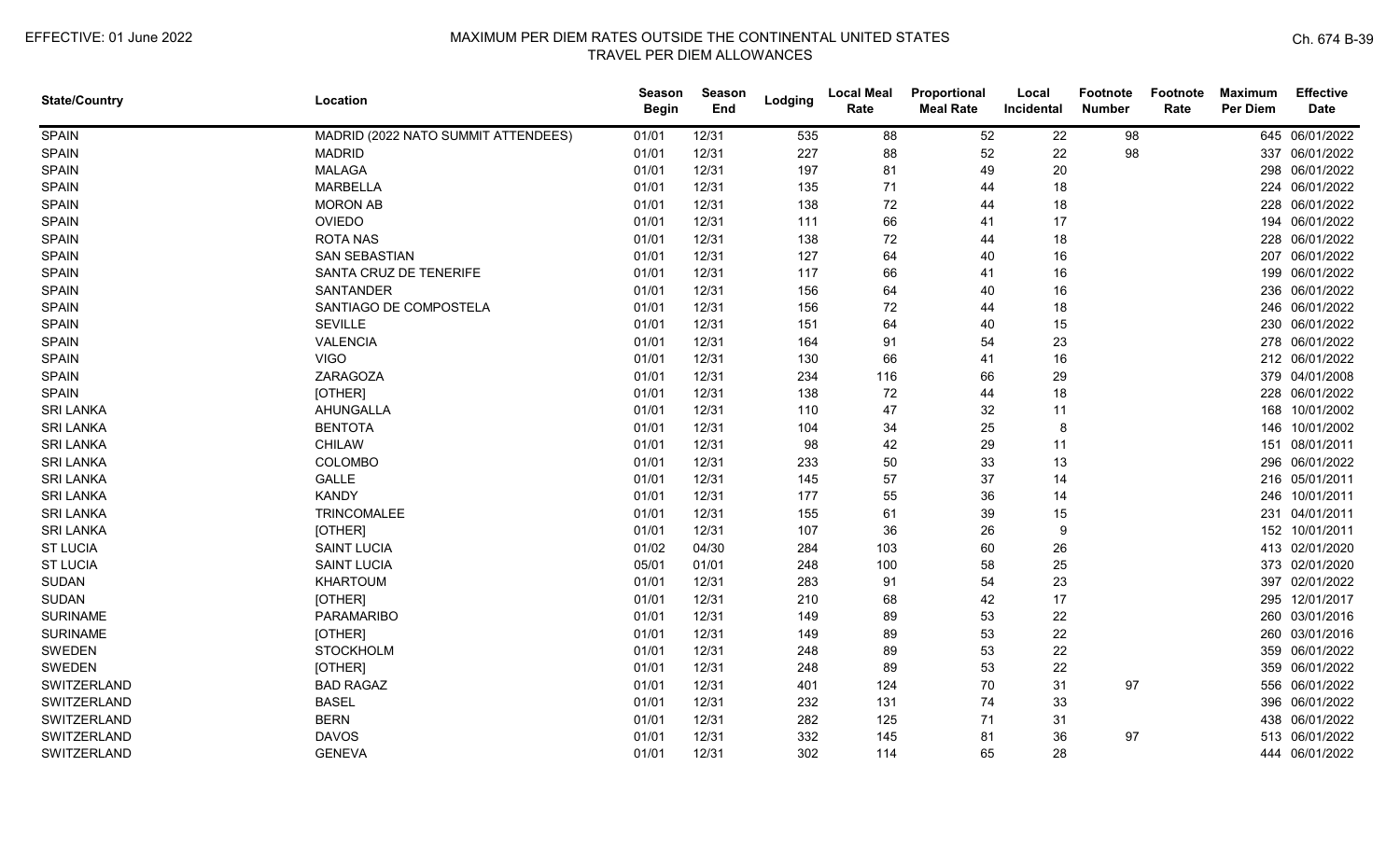| <b>State/Country</b> | Location                   | <b>Season</b><br><b>Begin</b> | Season<br>End | Lodging     | <b>Local Meal</b><br>Rate | Proportional<br><b>Meal Rate</b> | Local<br>Incidental | <b>Footnote</b><br><b>Number</b> | <b>Footnote</b><br>Rate | <b>Maximum</b><br>Per Diem | <b>Effective</b><br><b>Date</b> |
|----------------------|----------------------------|-------------------------------|---------------|-------------|---------------------------|----------------------------------|---------------------|----------------------------------|-------------------------|----------------------------|---------------------------------|
| SWITZERLAND          | <b>KLOSTERS</b>            | 01/01                         | 12/31         | 273         | 137                       | 77                               | 34                  | 97                               |                         |                            | 444 06/01/2022                  |
| SWITZERLAND          | LUGANO                     | 01/01                         | 12/31         | 252         | 131                       | 74                               | 33                  |                                  |                         |                            | 416 06/01/2022                  |
| SWITZERLAND          | <b>MONTREUX</b>            | 01/01                         | 12/31         | 333         | 118                       | 67                               | 29                  |                                  |                         |                            | 480 06/01/2022                  |
| SWITZERLAND          | <b>ZURICH</b>              | 01/01                         | 12/31         | 355         | 153                       | 85                               | 38                  | 97                               |                         |                            | 546 06/01/2022                  |
| SWITZERLAND          | [OTHER]                    | 01/01                         | 12/31         | 227         | 121                       | 69                               | 30                  | 97                               |                         |                            | 378 06/01/2022                  |
| <b>SYRIA</b>         | DAMASCUS (USG FACILITIES)  | 01/01                         | 12/31         | $\mathbf 0$ | 56                        | 36                               | 14                  | 96                               |                         |                            | 70 05/01/2022                   |
| <b>SYRIA</b>         | <b>DAMASCUS</b>            | 01/01                         | 12/31         | 205         | 18                        | 17                               | 4                   | 96                               |                         |                            | 227 04/01/2022                  |
| <b>SYRIA</b>         | [OTHER] (USG FACILITIES)   | 01/01                         | 12/31         | $\Omega$    | 56                        | 36                               | 14                  | 96                               |                         |                            | 70 05/01/2022                   |
| <b>SYRIA</b>         | [OTHER]                    | 01/01                         | 12/31         | 205         | 18                        | 17                               | 4                   | 96                               |                         | 227                        | 04/01/2022                      |
| <b>TAIWAN</b>        | <b>KAOHSIUNG</b>           | 01/01                         | 12/31         | 138         | 89                        | 53                               | 22                  |                                  |                         |                            | 249 05/01/2022                  |
| <b>TAIWAN</b>        | <b>TAICHUNG</b>            | 01/01                         | 12/31         | 117         | 64                        | 40                               | 16                  |                                  |                         |                            | 197 05/01/2022                  |
| <b>TAIWAN</b>        | <b>TAIPEI</b>              | 01/01                         | 12/31         | 182         | 88                        | 52                               | 22                  |                                  |                         |                            | 292 05/01/2022                  |
| <b>TAIWAN</b>        | [OTHER]                    | 01/01                         | 12/31         | 129         | 82                        | 49                               | 21                  |                                  |                         |                            | 232 05/01/2022                  |
| <b>TAJIKISTAN</b>    | <b>DUSHANBE</b>            | 01/01                         | 12/31         | 229         | 61                        | 39                               | 15                  |                                  |                         |                            | 305 05/01/2022                  |
| <b>TAJIKISTAN</b>    | <b>KHOROG</b>              | 01/01                         | 12/31         | 176         | 64                        | 40                               | 16                  |                                  |                         |                            | 256 02/01/2011                  |
| <b>TAJIKISTAN</b>    | <b>KULOB</b>               | 01/01                         | 12/31         | 100         | 44                        | 30                               | 11                  |                                  |                         |                            | 155 02/01/2011                  |
| <b>TAJIKISTAN</b>    | [OTHER]                    | 01/01                         | 12/31         | 100         | 44                        | 30                               | 11                  |                                  |                         |                            | 155 02/01/2011                  |
| <b>TANZANIA</b>      | <b>ARUSHA</b>              | 01/01                         | 12/31         | 143         | 73                        | 45                               | 18                  |                                  |                         |                            | 234 06/01/2019                  |
| <b>TANZANIA</b>      | DAR ES SALAAM              | 01/01                         | 12/31         | 207         | 85                        | 51                               | 21                  |                                  |                         |                            | 313 06/01/2019                  |
| <b>TANZANIA</b>      | <b>DODOMA</b>              | 01/01                         | 12/31         | 112         | 48                        | 32                               | 12                  |                                  |                         |                            | 172 06/01/2019                  |
| <b>TANZANIA</b>      | <b>MOROGORO</b>            | 01/01                         | 12/31         | 137         | 48                        | 32                               | 12                  |                                  |                         |                            | 197 06/01/2014                  |
| <b>TANZANIA</b>      | ZANZIBAR                   | 01/01                         | 12/31         | 187         | 85                        | 51                               | 21                  |                                  |                         |                            | 293 06/01/2019                  |
| <b>TANZANIA</b>      | [OTHER]                    | 01/01                         | 12/31         | 110         | 38                        | 27                               | 9                   |                                  |                         |                            | 157 06/01/2014                  |
| <b>THAILAND</b>      | <b>BANGKOK</b>             | 01/01                         | 12/31         | 146         | 73                        | 45                               | 18                  | 47                               |                         |                            | 237 06/01/2022                  |
| <b>THAILAND</b>      | CHA AM                     | 01/01                         | 12/31         | 162         | 58                        | 37                               | 15                  |                                  |                         |                            | 235 03/01/2019                  |
| <b>THAILAND</b>      | <b>CHIANG MAI</b>          | 01/01                         | 12/31         | 127         | 63                        | 40                               | 15                  |                                  |                         |                            | 205 06/01/2022                  |
| <b>THAILAND</b>      | <b>CHIANG RAI</b>          | 01/01                         | 12/31         | 105         | 64                        | 40                               | 16                  |                                  |                         |                            | 185 03/01/2019                  |
| <b>THAILAND</b>      | <b>HAT YAI</b>             | 01/01                         | 12/31         | 105         | 64                        | 40                               | 16                  |                                  |                         |                            | 185 03/01/2019                  |
| <b>THAILAND</b>      | <b>HUA HIN</b>             | 01/01                         | 12/31         | 162         | 58                        | 37                               | 15                  |                                  |                         |                            | 235 03/01/2019                  |
| <b>THAILAND</b>      | KHAO LAK                   | 01/01                         | 12/31         | 207         | 86                        | 51                               | 21                  |                                  |                         |                            | 314 03/01/2019                  |
| <b>THAILAND</b>      | <b>KRABI</b>               | 01/01                         | 12/31         | 207         | 70                        | 43                               | 18                  |                                  |                         |                            | 295 03/01/2019                  |
| <b>THAILAND</b>      | <b>NONG KHAI</b>           | 01/01                         | 12/31         | 82          | 47                        | 32                               | 11                  |                                  |                         |                            | 140 03/01/2019                  |
| <b>THAILAND</b>      | PATTAYA CITY               | 01/01                         | 12/31         | 123         | 67                        | 42                               | 17                  |                                  |                         |                            | 207 05/01/2019                  |
| <b>THAILAND</b>      | <b>PHUKET</b>              | 01/01                         | 12/31         | 207         | 73                        | 45                               | 18                  |                                  |                         |                            | 298 03/01/2019                  |
| <b>THAILAND</b>      | <b>SAMUI ISLAND</b>        | 01/01                         | 12/31         | 183         | 75                        | 46                               | 19                  |                                  |                         |                            | 277 05/01/2018                  |
| <b>THAILAND</b>      | SAMUTPAKAN                 | 01/01                         | 12/31         | 146         | 73                        | 45                               | 18                  | 47                               |                         |                            | 237 06/01/2022                  |
| <b>THAILAND</b>      | <b>SUVARNBHUMI AIRPORT</b> | 01/01                         | 12/31         | 146         | 73                        | 45                               | 18                  | 47                               |                         |                            | 237 06/01/2022                  |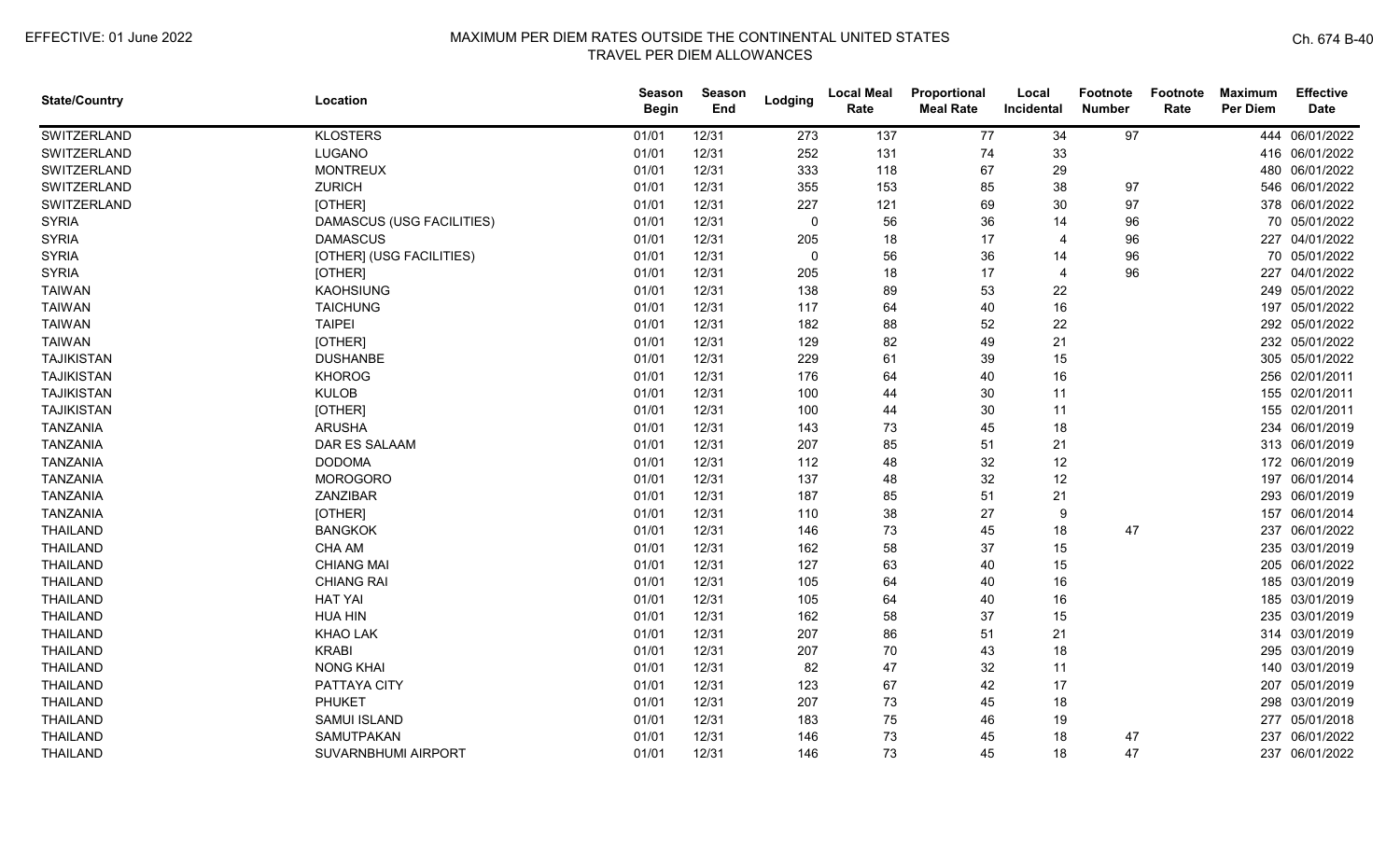| <b>State/Country</b>     | Location                 | <b>Season</b><br><b>Begin</b> | <b>Season</b><br>End | Lodging | <b>Local Meal</b><br>Rate | Proportional<br><b>Meal Rate</b> | Local<br>Incidental | Footnote<br><b>Number</b> | Footnote<br>Rate | <b>Maximum</b><br><b>Per Diem</b> | <b>Effective</b><br><b>Date</b> |
|--------------------------|--------------------------|-------------------------------|----------------------|---------|---------------------------|----------------------------------|---------------------|---------------------------|------------------|-----------------------------------|---------------------------------|
| <b>THAILAND</b>          | [OTHER]                  | 01/01                         | 12/31                | 82      | 47                        | 32                               | 11                  |                           |                  |                                   | 140 03/01/2019                  |
| <b>TIMOR-LESTE</b>       | <b>DILI</b>              | 01/01                         | 12/31                | 184     | 80                        | 48                               | 20                  |                           |                  |                                   | 284 10/01/2018                  |
| TIMOR-LESTE              | [OTHER]                  | 01/01                         | 12/31                | 70      | 56                        | 36                               | 14                  |                           |                  |                                   | 140 12/01/2018                  |
| <b>TOGO</b>              | <b>LAMA KARA</b>         | 01/01                         | 12/31                | 87      | 50                        | 33                               | 13                  |                           |                  |                                   | 150 06/01/2022                  |
| <b>TOGO</b>              | <b>LOME</b>              | 01/01                         | 12/31                | 153     | 57                        | 37                               | 14                  |                           |                  |                                   | 224 06/01/2022                  |
| <b>TOGO</b>              | [OTHER]                  | 01/01                         | 12/31                | 58      | 44                        | 30                               | 11                  |                           |                  |                                   | 113 06/01/2022                  |
| <b>TOKELAU</b>           | <b>TOKELAU ISLANDS</b>   | 01/01                         | 12/31                | 20      | 15                        | 16                               | 3                   |                           |                  | 38                                | 10/01/2002                      |
| <b>TONGA</b>             | NUKUALOFA                | 01/01                         | 12/31                | 128     | 58                        | 37                               | 14                  |                           |                  |                                   | 200 06/01/2022                  |
| <b>TONGA</b>             | [OTHER]                  | 01/01                         | 12/31                | 128     | 58                        | 37                               | 14                  |                           |                  |                                   | 200 06/01/2022                  |
| TRINIDAD AND TOBAGO      | PORT OF SPAIN            | 01/01                         | 12/31                | 236     | 117                       | 67                               | 29                  |                           |                  |                                   | 382 07/01/2017                  |
| TRINIDAD AND TOBAGO      | <b>TOBAGO</b>            | 01/01                         | 12/31                | 220     | 87                        | 52                               | 22                  |                           |                  | 329                               | 04/01/2017                      |
| TRINIDAD AND TOBAGO      | [OTHER]                  | 01/01                         | 12/31                | 236     | 117                       | 67                               | 29                  |                           |                  |                                   | 382 07/01/2017                  |
| <b>TUNISIA</b>           | CARTHAGE                 | 01/01                         | 12/31                | 117     | 88                        | 52                               | 22                  | 53                        |                  |                                   | 227 06/01/2022                  |
| <b>TUNISIA</b>           | <b>GAMMARTH</b>          | 01/01                         | 12/31                | 117     | 88                        | 52                               | 22                  | 53                        |                  |                                   | 227 06/01/2022                  |
| <b>TUNISIA</b>           | <b>HAMMAMET</b>          | 05/15                         | 09/10                | 129     | 81                        | 49                               | 20                  |                           |                  |                                   | 230 06/01/2022                  |
| <b>TUNISIA</b>           | <b>HAMMAMET</b>          | 09/11                         | 05/14                | 64      | 75                        | 46                               | 19                  |                           |                  | 158                               | 06/01/2022                      |
| <b>TUNISIA</b>           | <b>JERBA</b>             | 01/01                         | 12/31                | 58      | 58                        | 37                               | 15                  |                           |                  | 131                               | 06/01/2022                      |
| <b>TUNISIA</b>           | <b>LAMARSA</b>           | 01/01                         | 12/31                | 117     | 88                        | 52                               | 22                  | 53                        |                  | 227                               | 06/01/2022                      |
| <b>TUNISIA</b>           | <b>TABARKA</b>           | 01/01                         | 09/30                | 152     | 80                        | 48                               | 19                  |                           |                  | 251                               | 06/01/2022                      |
| <b>TUNISIA</b>           | <b>TABARKA</b>           | 10/01                         | 12/31                | 138     | 78                        | 47                               | 19                  |                           |                  |                                   | 235 06/01/2022                  |
| <b>TUNISIA</b>           | <b>TAMERZA</b>           | 01/01                         | 12/31                | 52      | 46                        | 31                               | 11                  |                           |                  |                                   | 109 06/01/2022                  |
| <b>TUNISIA</b>           | <b>TOZEUR</b>            | 01/01                         | 12/31                | 56      | 47                        | 32                               | 11                  |                           |                  |                                   | 114 06/01/2022                  |
| <b>TUNISIA</b>           | <b>TUNIS</b>             | 01/01                         | 12/31                | 117     | 88                        | 52                               | 22                  | 53                        |                  |                                   | 227 06/01/2022                  |
| <b>TUNISIA</b>           | [OTHER]                  | 01/01                         | 12/31                | 52      | 66                        | 41                               | 16                  |                           |                  |                                   | 134 06/01/2022                  |
| <b>TURKEY</b>            | ADANA-INCIRLIK           | 01/01                         | 12/31                | 130     | 37                        | 27                               | 9                   |                           |                  |                                   | 176 06/01/2022                  |
| <b>TURKEY</b>            | <b>ANKARA</b>            | 01/01                         | 12/31                | 162     | 53                        | 35                               | 13                  |                           |                  | 228                               | 06/01/2022                      |
| <b>TURKEY</b>            | ANTALYA                  | 01/01                         | 12/31                | 189     | 75                        | 46                               | 19                  |                           |                  |                                   | 283 08/01/2004                  |
| <b>TURKEY</b>            | <b>BURSA</b>             | 01/01                         | 12/31                | 158     | 82                        | 49                               | 20                  |                           |                  | 260                               | 08/01/2004                      |
| <b>TURKEY</b>            | <b>GAZIANTEP</b>         | 01/01                         | 12/31                | 130     | 41                        | 29                               | 10                  |                           |                  | 181                               | 06/01/2022                      |
| <b>TURKEY</b>            | <b>INCIRLIK AIR BASE</b> | 01/01                         | 12/31                | 130     | 37                        | 27                               | 9                   |                           |                  |                                   | 176 06/01/2022                  |
| <b>TURKEY</b>            | <b>ISTANBUL</b>          | 01/01                         | 12/31                | 217     | 43                        | 30                               | 11                  |                           |                  |                                   | 271 06/01/2022                  |
| <b>TURKEY</b>            | <b>IZMIR AS</b>          | 01/01                         | 12/31                | 246     | 39                        | 28                               | 10                  |                           |                  |                                   | 295 06/01/2022                  |
| <b>TURKEY</b>            | IZMIR-CIGLI              | 01/01                         | 12/31                | 246     | 39                        | 28                               | 10                  |                           |                  |                                   | 295 06/01/2022                  |
| <b>TURKEY</b>            | [OTHER]                  | 01/01                         | 12/31                | 120     | 66                        | 41                               | 16                  |                           |                  |                                   | 202 08/01/2004                  |
| <b>TURKMENISTAN</b>      | <b>ASHGABAT</b>          | 01/01                         | 12/31                | 115     | 88                        | 52                               | 22                  |                           |                  |                                   | 225 06/01/2019                  |
| TURKMENISTAN             | [OTHER]                  | 01/01                         | 12/31                | 100     | 52                        | 34                               | 13                  |                           |                  | 165                               | 06/01/2010                      |
| TURKS AND CAICOS ISLANDS | TURKS AND CAICOS ISLANDS | 01/01                         | 04/15                | 304     | 132                       | 74                               | 33                  |                           |                  |                                   | 469 03/01/2015                  |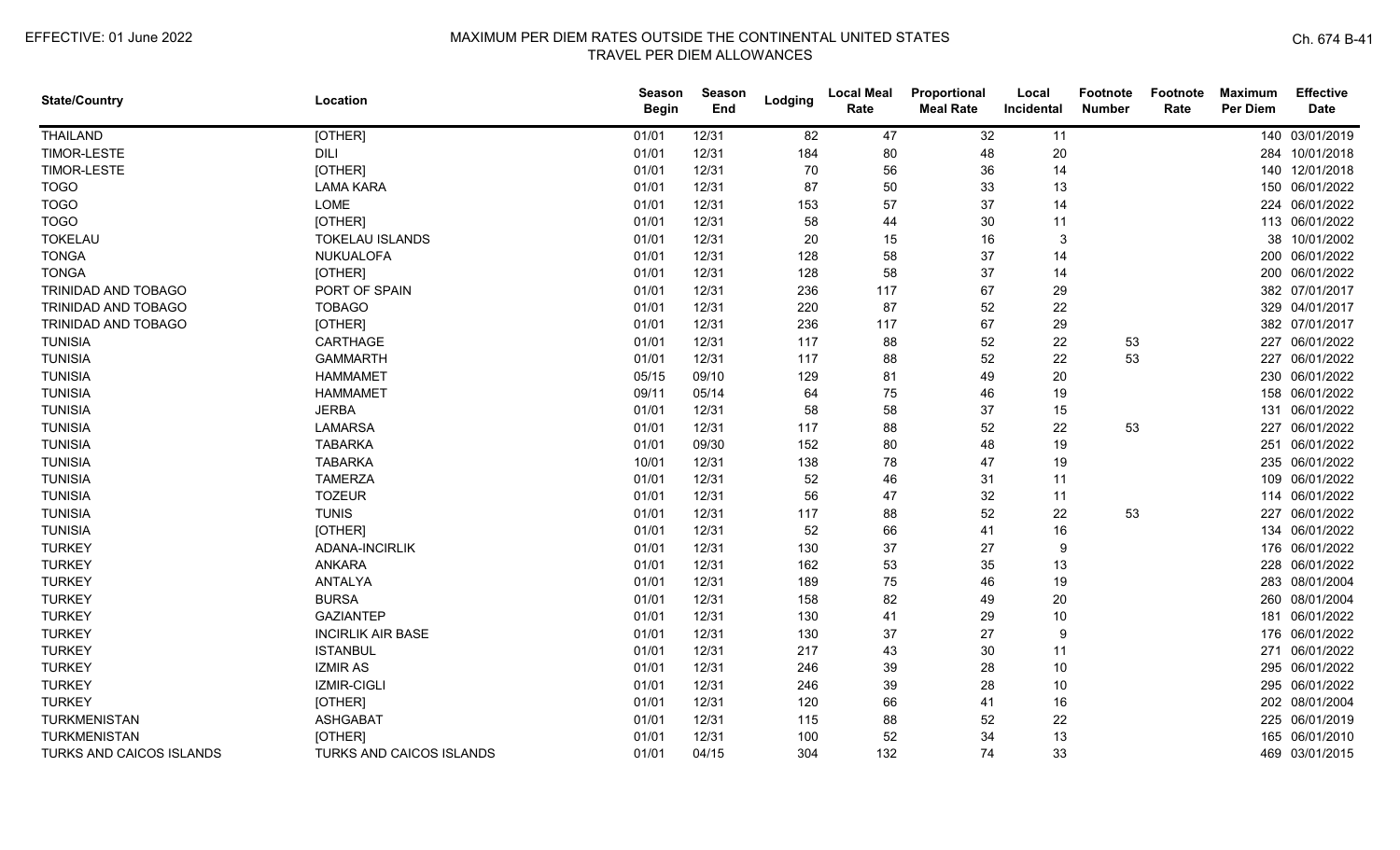| <b>State/Country</b>        | Location                     | Season<br><b>Begin</b> | Season<br>End | Lodging | <b>Local Meal</b><br>Rate | Proportional<br><b>Meal Rate</b> | Local<br>Incidental | <b>Footnote</b><br><b>Number</b> | Footnote<br>Rate | <b>Maximum</b><br><b>Per Diem</b> | <b>Effective</b><br><b>Date</b> |
|-----------------------------|------------------------------|------------------------|---------------|---------|---------------------------|----------------------------------|---------------------|----------------------------------|------------------|-----------------------------------|---------------------------------|
| TURKS AND CAICOS ISLANDS    | TURKS AND CAICOS ISLANDS     | 04/16                  | 12/31         | 231     | 126                       | 71                               | 31                  |                                  |                  |                                   | 388 03/01/2015                  |
| TUVALU                      | <b>TUVALU</b>                | 01/01                  | 12/31         | 112     | 66                        | 41                               | 16                  |                                  |                  |                                   | 194 08/01/2010                  |
| <b>UGANDA</b>               | <b>ENTEBBE</b>               | 01/01                  | 12/31         | 172     | 58                        | 37                               | 15                  |                                  |                  |                                   | 245 03/01/2019                  |
| <b>UGANDA</b>               | <b>FORT PORTAL</b>           | 01/01                  | 12/31         | 113     | 50                        | 33                               | 13                  |                                  |                  |                                   | 176 02/01/2014                  |
| <b>UGANDA</b>               | <b>GULU</b>                  | 01/01                  | 12/31         | 69      | 34                        | 25                               | 9                   |                                  |                  |                                   | 112 03/01/2019                  |
| <b>UGANDA</b>               | <b>JINJA</b>                 | 01/01                  | 12/31         | 120     | 50                        | 33                               | 12                  |                                  |                  |                                   | 182 03/01/2019                  |
| <b>UGANDA</b>               | <b>KAMPALA</b>               | 01/01                  | 12/31         | 250     | 57                        | 37                               | 14                  |                                  |                  |                                   | 321 11/01/2021                  |
| <b>UGANDA</b>               | <b>MBALE</b>                 | 01/01                  | 12/31         | 71      | 60                        | 38                               | 15                  |                                  |                  |                                   | 146 01/01/2014                  |
| <b>UGANDA</b>               | <b>MBARARA</b>               | 01/01                  | 12/31         | 100     | 48                        | 32                               | 11                  |                                  |                  |                                   | 159 03/01/2019                  |
| <b>UGANDA</b>               | [OTHER]                      | 01/01                  | 12/31         | 69      | 34                        | 25                               | 9                   |                                  |                  |                                   | 112 03/01/2019                  |
| <b>UKRAINE</b>              | KHARKIV                      | 01/01                  | 12/31         | 152     | 76                        | 46                               | 19                  |                                  |                  | 247                               | 05/01/2008                      |
| <b>UKRAINE</b>              | <b>KYIV</b>                  | 01/01                  | 12/31         | 243     | 76                        | 46                               | 19                  |                                  |                  |                                   | 338 02/01/2022                  |
| <b>UKRAINE</b>              | [OTHER]                      | 01/01                  | 12/31         | 140     | 78                        | 47                               | 19                  |                                  |                  |                                   | 237 05/01/2008                  |
| UNITED ARAB EMIRATES        | ABU DHABI                    | 01/01                  | 12/31         | 268     | 111                       | 64                               | 27                  |                                  |                  |                                   | 406 07/01/2021                  |
| UNITED ARAB EMIRATES        | AL DHAFRA AIR BASE           | 01/01                  | 12/31         | 268     | 111                       | 64                               | 27                  |                                  |                  |                                   | 406 07/01/2021                  |
| <b>UNITED ARAB EMIRATES</b> | <b>DUBAI</b>                 | 01/01                  | 12/31         | 385     | 134                       | 75                               | 34                  |                                  |                  |                                   | 553 10/01/2016                  |
| UNITED ARAB EMIRATES        | SAS AL NAKHL AIR BASE        | 01/01                  | 12/31         | 268     | 111                       | 64                               | 27                  |                                  |                  |                                   | 406 07/01/2021                  |
| <b>UNITED ARAB EMIRATES</b> | [OTHER]                      | 01/01                  | 12/31         | 268     | 111                       | 64                               | 27                  |                                  |                  |                                   | 406 07/01/2021                  |
| <b>UNITED KINGDOM</b>       | <b>BARKING</b>               | 01/01                  | 12/31         | 318     | 110                       | 63                               | 27                  |                                  |                  |                                   | 455 06/01/2022                  |
| UNITED KINGDOM              | <b>BARNET</b>                | 01/01                  | 12/31         | 318     | 110                       | 63                               | 27                  |                                  |                  |                                   | 455 06/01/2022                  |
| UNITED KINGDOM              | <b>BELFAST</b>               | 01/01                  | 12/31         | 190     | 80                        | 48                               | 20                  |                                  |                  |                                   | 290 06/01/2022                  |
| <b>UNITED KINGDOM</b>       | <b>BEXLEY</b>                | 01/01                  | 12/31         | 318     | 110                       | 63                               | 27                  |                                  |                  |                                   | 455 06/01/2022                  |
| <b>UNITED KINGDOM</b>       | <b>BIRMINGHAM</b>            | 01/01                  | 12/31         | 159     | 56                        | 36                               | 14                  |                                  |                  |                                   | 229 06/01/2022                  |
| <b>UNITED KINGDOM</b>       | <b>BOLTON</b>                | 01/01                  | 12/31         | 230     | 98                        | 57                               | 24                  |                                  |                  |                                   | 352 06/01/2022                  |
| <b>UNITED KINGDOM</b>       | <b>BRENT</b>                 | 01/01                  | 12/31         | 318     | 110                       | 63                               | 27                  |                                  |                  |                                   | 455 06/01/2022                  |
| <b>UNITED KINGDOM</b>       | <b>BRISTOL</b>               | 01/01                  | 12/31         | 189     | 71                        | 44                               | 18                  |                                  |                  |                                   | 278 06/01/2022                  |
| <b>UNITED KINGDOM</b>       | <b>BROMLEY</b>               | 01/01                  | 12/31         | 318     | 110                       | 63                               | 27                  |                                  |                  |                                   | 455 06/01/2022                  |
| <b>UNITED KINGDOM</b>       | <b>CAMBDEN</b>               | 01/01                  | 12/31         | 318     | 110                       | 63                               | 27                  |                                  |                  |                                   | 455 06/01/2022                  |
| <b>UNITED KINGDOM</b>       | CAMBRIDGE                    | 01/01                  | 12/31         | 253     | 105                       | 61                               | 26                  | 52                               |                  | 384                               | 06/01/2022                      |
| <b>UNITED KINGDOM</b>       | <b>CAMBRIDGESHIRE COUNTY</b> | 01/01                  | 12/31         | 253     | 105                       | 61                               | 26                  | 52                               |                  |                                   | 384 06/01/2022                  |
| UNITED KINGDOM              | CARDIFF, WALES               | 01/01                  | 12/31         | 165     | 65                        | 41                               | 16                  |                                  |                  |                                   | 246 06/01/2022                  |
| UNITED KINGDOM              | <b>CAVERSHAM</b>             | 01/01                  | 12/31         | 216     | 96                        | 56                               | 24                  |                                  |                  |                                   | 336 06/01/2022                  |
| <b>UNITED KINGDOM</b>       | CHELTENHAM                   | 01/01                  | 12/31         | 146     | 79                        | 48                               | 19                  |                                  |                  |                                   | 244 06/01/2022                  |
| <b>UNITED KINGDOM</b>       | <b>CRAWLEY</b>               | 01/01                  | 12/31         | 318     | 110                       | 63                               | 27                  |                                  |                  |                                   | 455 06/01/2022                  |
| <b>UNITED KINGDOM</b>       | <b>CROYDEN</b>               | 01/01                  | 12/31         | 318     | 110                       | 63                               | 27                  |                                  |                  |                                   | 455 06/01/2022                  |
| <b>UNITED KINGDOM</b>       | <b>EALING</b>                | 01/01                  | 12/31         | 318     | 110                       | 63                               | 27                  |                                  |                  |                                   | 455 06/01/2022                  |
| <b>UNITED KINGDOM</b>       | <b>EDINBURGH</b>             | 07/01                  | 09/30         | 566     | 109                       | 63                               | 27                  |                                  |                  |                                   | 702 06/01/2022                  |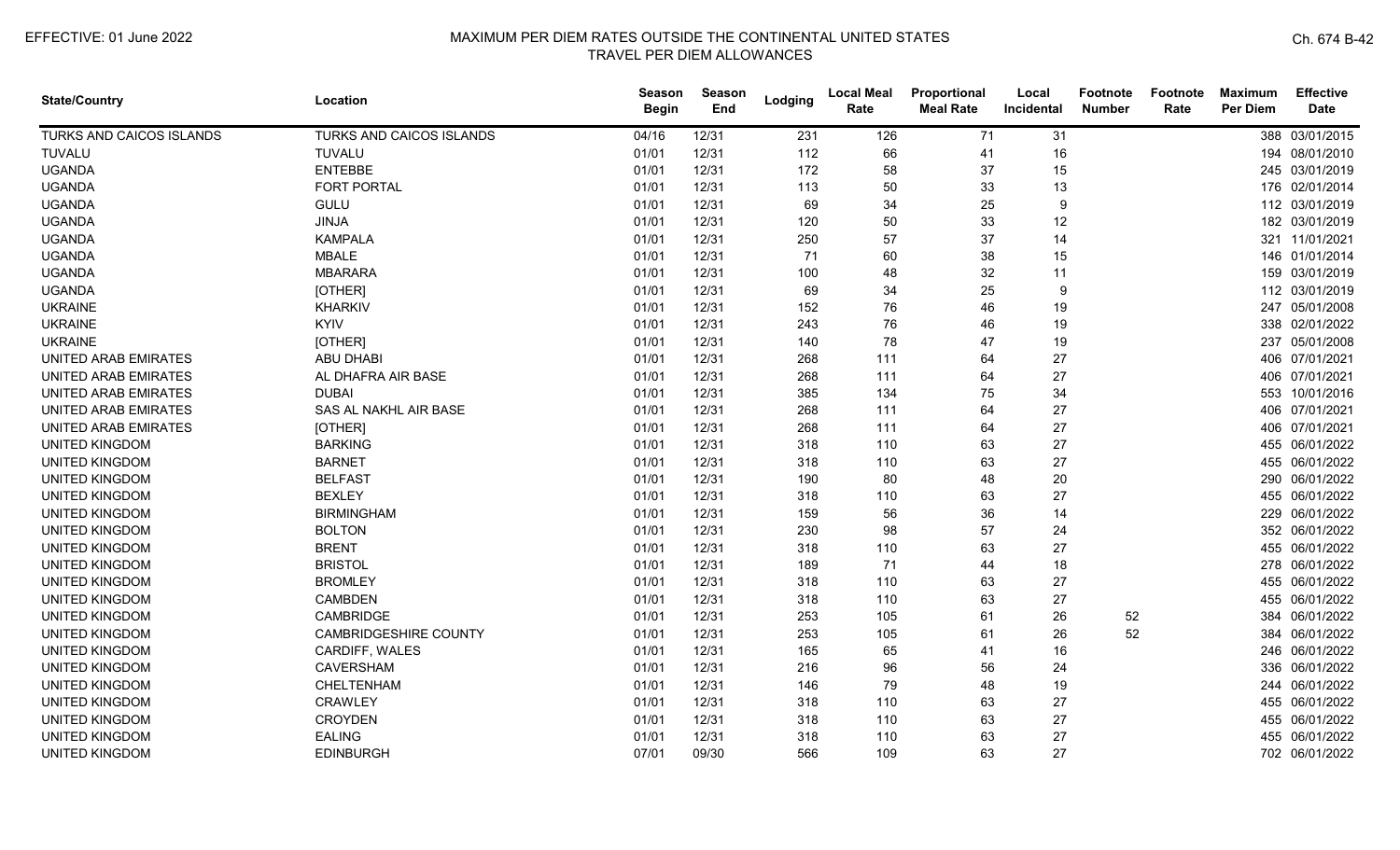| <b>State/Country</b>  | Location                        | <b>Season</b><br><b>Begin</b> | Season<br>End | Lodging | <b>Local Meal</b><br>Rate | Proportional<br><b>Meal Rate</b> | Local<br><b>Incidental</b> | Footnote<br><b>Number</b> | Footnote<br>Rate | <b>Maximum</b><br><b>Per Diem</b> | <b>Effective</b><br><b>Date</b> |
|-----------------------|---------------------------------|-------------------------------|---------------|---------|---------------------------|----------------------------------|----------------------------|---------------------------|------------------|-----------------------------------|---------------------------------|
| UNITED KINGDOM        | <b>EDINBURGH</b>                | 10/01                         | 06/30         | 178     | 78                        | 47                               | 19                         |                           |                  |                                   | 275 06/01/2022                  |
| <b>UNITED KINGDOM</b> | <b>ENFIELD</b>                  | 01/01                         | 12/31         | 318     | 110                       | 63                               | 27                         |                           |                  |                                   | 455 06/01/2022                  |
| <b>UNITED KINGDOM</b> | <b>FAIRFORD</b>                 | 01/01                         | 12/31         | 164     | 69                        | 43                               | 17                         |                           |                  |                                   | 250 06/01/2022                  |
| <b>UNITED KINGDOM</b> | <b>GATWICK</b>                  | 01/01                         | 12/31         | 167     | 96                        | 56                               | 23                         |                           |                  |                                   | 286 06/01/2022                  |
| <b>UNITED KINGDOM</b> | <b>GLASGOW</b>                  | 01/01                         | 12/31         | 159     | 67                        | 42                               | 17                         |                           |                  |                                   | 243 06/01/2022                  |
| UNITED KINGDOM        | <b>GREENWICH</b>                | 01/01                         | 12/31         | 318     | 110                       | 63                               | 27                         |                           |                  |                                   | 455 06/01/2022                  |
| <b>UNITED KINGDOM</b> | <b>HACKNEY</b>                  | 01/01                         | 12/31         | 318     | 110                       | 63                               | 27                         |                           |                  |                                   | 455 06/01/2022                  |
| <b>UNITED KINGDOM</b> | <b>HAMMERSMITH</b>              | 01/01                         | 12/31         | 318     | 110                       | 63                               | 27                         |                           |                  |                                   | 455 06/01/2022                  |
| <b>UNITED KINGDOM</b> | <b>HARINGEY</b>                 | 01/01                         | 12/31         | 318     | 110                       | 63                               | 27                         |                           |                  |                                   | 455 06/01/2022                  |
| <b>UNITED KINGDOM</b> | <b>HARROGATE</b>                | 01/01                         | 12/31         | 110     | 77                        | 47                               | 19                         |                           |                  |                                   | 206 06/01/2022                  |
| <b>UNITED KINGDOM</b> | <b>HARROW</b>                   | 01/01                         | 12/31         | 318     | 110                       | 63                               | 27                         |                           |                  |                                   | 455 06/01/2022                  |
| UNITED KINGDOM        | <b>HAVERING</b>                 | 01/01                         | 12/31         | 318     | 110                       | 63                               | 27                         |                           |                  |                                   | 455 06/01/2022                  |
| UNITED KINGDOM        | <b>HIGH WYCOMBE</b>             | 01/01                         | 12/31         | 148     | 72                        | 44                               | 18                         |                           |                  |                                   | 238 06/01/2022                  |
| <b>UNITED KINGDOM</b> | <b>HILLINGDON</b>               | 01/01                         | 12/31         | 318     | 110                       | 63                               | 27                         |                           |                  |                                   | 455 06/01/2022                  |
| <b>UNITED KINGDOM</b> | <b>HORLEY</b>                   | 01/01                         | 12/31         | 167     | 96                        | 56                               | 23                         |                           |                  |                                   | 286 06/01/2022                  |
| UNITED KINGDOM        | <b>HOUNSLOW</b>                 | 01/01                         | 12/31         | 318     | 110                       | 63                               | 27                         |                           |                  |                                   | 455 06/01/2022                  |
| <b>UNITED KINGDOM</b> | <b>HUNTINGDON</b>               | 01/01                         | 12/31         | 253     | 105                       | 61                               | 26                         | 52                        |                  | 384                               | 06/01/2022                      |
| <b>UNITED KINGDOM</b> | <b>ISLINGTON</b>                | 01/01                         | 12/31         | 318     | 110                       | 63                               | 27                         |                           |                  |                                   | 455 06/01/2022                  |
| <b>UNITED KINGDOM</b> | <b>KENSINGTON &amp; CHELSEA</b> | 01/01                         | 12/31         | 318     | 110                       | 63                               | 27                         |                           |                  |                                   | 455 06/01/2022                  |
| <b>UNITED KINGDOM</b> | KINGSTON UPON THAMES            | 01/01                         | 12/31         | 318     | 110                       | 63                               | 27                         |                           |                  |                                   | 455 06/01/2022                  |
| <b>UNITED KINGDOM</b> | <b>LAMBETH</b>                  | 01/01                         | 12/31         | 318     | 110                       | 63                               | 27                         |                           |                  |                                   | 455 06/01/2022                  |
| <b>UNITED KINGDOM</b> | <b>LEWISHAM</b>                 | 01/01                         | 12/31         | 318     | 110                       | 63                               | 27                         |                           |                  |                                   | 455 06/01/2022                  |
| <b>UNITED KINGDOM</b> | <b>LIVERPOOL</b>                | 01/01                         | 12/31         | 212     | 99                        | 58                               | 25                         |                           |                  |                                   | 336 06/01/2022                  |
| <b>UNITED KINGDOM</b> | <b>LONDON</b>                   | 01/01                         | 12/31         | 318     | 110                       | 63                               | 27                         |                           |                  |                                   | 455 06/01/2022                  |
| <b>UNITED KINGDOM</b> | <b>LOUDWATER</b>                | 01/01                         | 12/31         | 138     | 77                        | 47                               | 19                         |                           |                  |                                   | 234 06/01/2022                  |
| <b>UNITED KINGDOM</b> | <b>MANCHESTER</b>               | 01/01                         | 12/31         | 230     | 98                        | 57                               | 24                         |                           |                  |                                   | 352 06/01/2022                  |
| <b>UNITED KINGDOM</b> | <b>MENWITH HILL</b>             | 01/01                         | 12/31         | 110     | 77                        | 47                               | 19                         |                           |                  |                                   | 206 06/01/2022                  |
| <b>UNITED KINGDOM</b> | <b>MERTON</b>                   | 01/01                         | 12/31         | 318     | 110                       | 63                               | 27                         |                           |                  |                                   | 455 06/01/2022                  |
| <b>UNITED KINGDOM</b> | <b>NEWHAM</b>                   | 01/01                         | 12/31         | 318     | 110                       | 63                               | 27                         |                           |                  |                                   | 455 06/01/2022                  |
| <b>UNITED KINGDOM</b> | <b>OLDAM</b>                    | 01/01                         | 12/31         | 230     | 98                        | 57                               | 24                         |                           |                  |                                   | 352 06/01/2022                  |
| UNITED KINGDOM        | <b>OXFORD</b>                   | 01/01                         | 12/31         | 253     | 117                       | 67                               | 29                         |                           |                  |                                   | 399 06/01/2022                  |
| <b>UNITED KINGDOM</b> | <b>RAF ALCONBURY</b>            | 01/01                         | 12/31         | 207     | 98                        | 57                               | 25                         |                           |                  |                                   | 330 08/01/2017                  |
| <b>UNITED KINGDOM</b> | <b>RAF BRAWDY</b>               | 01/01                         | 12/31         | 207     | 98                        | 57                               | 25                         |                           |                  |                                   | 330 08/01/2017                  |
| <b>UNITED KINGDOM</b> | <b>RAF CROUGHTON</b>            | 01/01                         | 12/31         | 207     | 98                        | 57                               | 25                         |                           |                  |                                   | 330 08/01/2017                  |
| <b>UNITED KINGDOM</b> | <b>RAF DIGBY</b>                | 01/01                         | 12/31         | 207     | 98                        | 57                               | 25                         |                           |                  |                                   | 330 08/01/2017                  |
| UNITED KINGDOM        | <b>RAF FAIRFORD</b>             | 01/01                         | 12/31         | 207     | 98                        | 57                               | 25                         |                           |                  |                                   | 330 08/01/2017                  |
| <b>UNITED KINGDOM</b> | RAF LAKENHEATH                  | 01/01                         | 12/31         | 207     | 98                        | 57                               | 25                         |                           |                  |                                   | 330 08/01/2017                  |
| <b>UNITED KINGDOM</b> | RAF MENWITH HILL                | 01/01                         | 12/31         | 110     | 77                        | 47                               | 19                         |                           |                  |                                   | 206 06/01/2022                  |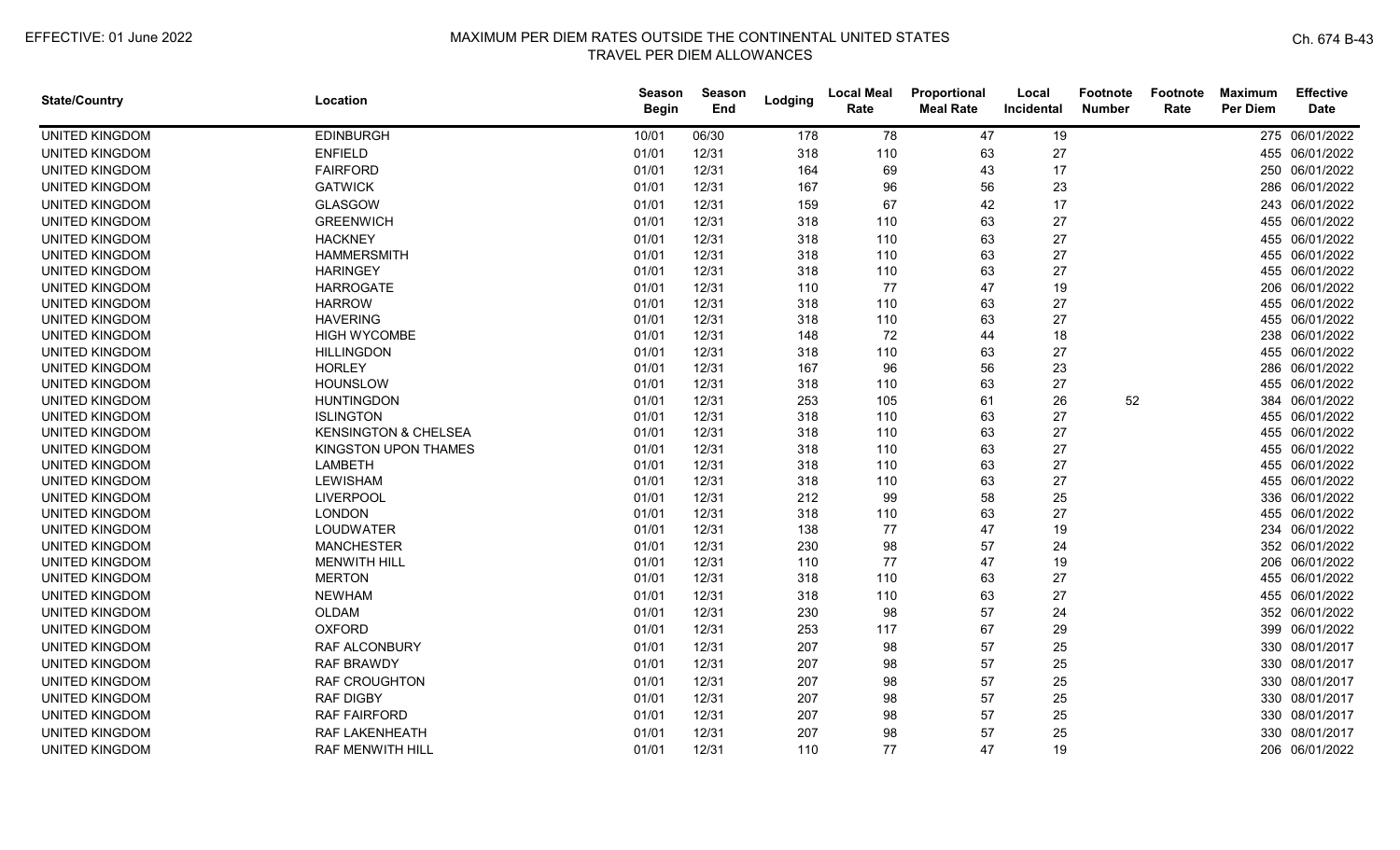| <b>State/Country</b>  | Location              | Season<br><b>Begin</b> | Season<br>End | Lodging | <b>Local Meal</b><br>Rate | Proportional<br><b>Meal Rate</b> | Local<br>Incidental | <b>Footnote</b><br><b>Number</b> | Footnote<br>Rate | <b>Maximum</b><br><b>Per Diem</b> | <b>Effective</b><br><b>Date</b> |
|-----------------------|-----------------------|------------------------|---------------|---------|---------------------------|----------------------------------|---------------------|----------------------------------|------------------|-----------------------------------|---------------------------------|
| <b>UNITED KINGDOM</b> | RAF MILDENHALL        | 01/01                  | 12/31         | 207     | 98                        | 57                               | 25                  |                                  |                  |                                   | 330 08/01/2017                  |
| <b>UNITED KINGDOM</b> | RAF MOLESWORTH        | 01/01                  | 12/31         | 207     | 98                        | 57                               | 25                  |                                  |                  |                                   | 330 08/01/2017                  |
| <b>UNITED KINGDOM</b> | <b>RAF WYTON</b>      | 01/01                  | 12/31         | 253     | 105                       | 61                               | 26                  | 52                               |                  |                                   | 384 06/01/2022                  |
| <b>UNITED KINGDOM</b> | <b>READING</b>        | 01/01                  | 12/31         | 216     | 96                        | 56                               | 24                  |                                  |                  |                                   | 336 06/01/2022                  |
| <b>UNITED KINGDOM</b> | <b>REDBRIDGE</b>      | 01/01                  | 12/31         | 318     | 110                       | 63                               | 27                  |                                  |                  |                                   | 455 06/01/2022                  |
| <b>UNITED KINGDOM</b> | RICHMOND UPON THAMES  | 01/01                  | 12/31         | 318     | 110                       | 63                               | 27                  |                                  |                  |                                   | 455 06/01/2022                  |
| <b>UNITED KINGDOM</b> | <b>ROCHDALE</b>       | 01/01                  | 12/31         | 230     | 98                        | 57                               | 24                  |                                  |                  |                                   | 352 06/01/2022                  |
| <b>UNITED KINGDOM</b> | SALFORD               | 01/01                  | 12/31         | 230     | 98                        | 57                               | 24                  |                                  |                  |                                   | 352 06/01/2022                  |
| UNITED KINGDOM        | <b>SALISBURY</b>      | 01/01                  | 12/31         | 207     | 98                        | 57                               | 25                  |                                  |                  |                                   | 330 08/01/2017                  |
| <b>UNITED KINGDOM</b> | <b>SOUTHWARK</b>      | 01/01                  | 12/31         | 318     | 110                       | 63                               | 27                  |                                  |                  |                                   | 455 06/01/2022                  |
| <b>UNITED KINGDOM</b> | <b>STOCKPORT</b>      | 01/01                  | 12/31         | 230     | 98                        | 57                               | 24                  |                                  |                  |                                   | 352 06/01/2022                  |
| <b>UNITED KINGDOM</b> | <b>SUTTON</b>         | 01/01                  | 12/31         | 318     | 110                       | 63                               | 27                  |                                  |                  |                                   | 455 06/01/2022                  |
| <b>UNITED KINGDOM</b> | <b>TOWER HAMLETS</b>  | 01/01                  | 12/31         | 318     | 110                       | 63                               | 27                  |                                  |                  |                                   | 455 06/01/2022                  |
| <b>UNITED KINGDOM</b> | <b>WALTHAM FOREST</b> | 01/01                  | 12/31         | 318     | 110                       | 63                               | 27                  |                                  |                  |                                   | 455 06/01/2022                  |
| <b>UNITED KINGDOM</b> | WANDSWORTH            | 01/01                  | 12/31         | 318     | 110                       | 63                               | 27                  |                                  |                  |                                   | 455 06/01/2022                  |
| <b>UNITED KINGDOM</b> | WESTMINSTER, CITY OF  | 01/01                  | 12/31         | 318     | 110                       | 63                               | 27                  |                                  |                  |                                   | 455 06/01/2022                  |
| <b>UNITED KINGDOM</b> | [OTHER]               | 01/01                  | 12/31         | 207     | 98                        | 57                               | 25                  |                                  |                  |                                   | 330 08/01/2017                  |
| <b>URUGUAY</b>        | <b>COLONIA</b>        | 01/01                  | 12/31         | 186     | 64                        | 40                               | 15                  |                                  |                  |                                   | 265 08/01/2009                  |
| <b>URUGUAY</b>        | <b>MONTEVIDEO</b>     | 01/01                  | 12/31         | 155     | 101                       | 59                               | 25                  |                                  |                  |                                   | 281 05/01/2022                  |
| <b>URUGUAY</b>        | PUNTA DEL ESTE        | 03/16                  | 12/14         | 220     | 97                        | 57                               | 24                  |                                  |                  |                                   | 341 08/01/2009                  |
| <b>URUGUAY</b>        | PUNTA DEL ESTE        | 12/15                  | 03/15         | 264     | 100                       | 58                               | 25                  |                                  |                  |                                   | 389 08/01/2009                  |
| <b>URUGUAY</b>        | [OTHER]               | 01/01                  | 12/31         | 155     | 101                       | 59                               | 25                  |                                  |                  |                                   | 281 05/01/2022                  |
| <b>UZBEKISTAN</b>     | <b>TASHKENT</b>       | 01/01                  | 12/31         | 180     | 80                        | 48                               | 19                  |                                  |                  |                                   | 279 04/01/2022                  |
| <b>UZBEKISTAN</b>     | [OTHER]               | 01/01                  | 12/31         | 80      | 50                        | 33                               | 12                  |                                  |                  |                                   | 142 11/01/2011                  |
| VANUATU               | PORT VILA             | 01/01                  | 12/31         | 176     | 96                        | 56                               | 23                  |                                  |                  |                                   | 295 05/01/2017                  |
| VANUATU               | <b>SANTOS</b>         | 01/01                  | 12/31         | 190     | 82                        | 49                               | 21                  |                                  |                  |                                   | 293 05/01/2017                  |
| VANUATU               | <b>TANNA ISLAND</b>   | 01/01                  | 12/31         | 267     | 89                        | 53                               | 22                  |                                  |                  |                                   | 378 05/01/2017                  |
| VANUATU               | [OTHER]               | 01/01                  | 12/31         | 20      | 10                        | 13                               | 3                   |                                  |                  |                                   | 33 10/01/2002                   |
| VENEZUELA             | <b>BARQUISIMETO</b>   | 01/01                  | 12/31         | 263     | 239                       | 128                              | 60                  |                                  |                  |                                   | 562 10/01/2014                  |
| VENEZUELA             | <b>CARACAS</b>        | 01/01                  | 12/31         | 314     | 209                       | 113                              | 52                  |                                  |                  |                                   | 575 10/01/2014                  |
| VENEZUELA             | <b>MARACAIBO</b>      | 01/01                  | 12/31         | 276     | 230                       | 123                              | 57                  |                                  |                  |                                   | 563 10/01/2014                  |
| VENEZUELA             | <b>PORLAMAR</b>       | 01/01                  | 12/31         | 266     | 225                       | 121                              | 56                  |                                  |                  |                                   | 547 10/01/2014                  |
| VENEZUELA             | PUERTO LA CRUZ        | 01/01                  | 12/31         | 278     | 164                       | 90                               | 42                  |                                  |                  | 484                               | 10/01/2014                      |
| VENEZUELA             | PUERTO ORDAZ          | 01/01                  | 12/31         | 285     | 171                       | 94                               | 43                  |                                  |                  | 499                               | 10/01/2014                      |
| VENEZUELA             | PUNTO FIJO            | 01/01                  | 12/31         | 241     | 185                       | 101                              | 46                  |                                  |                  |                                   | 472 10/01/2014                  |
| VENEZUELA             | <b>SAN CRISTOBAL</b>  | 01/01                  | 12/31         | 278     | 214                       | 115                              | 54                  |                                  |                  | 546                               | 10/01/2014                      |
| VENEZUELA             | <b>VALENCIA</b>       | 01/01                  | 12/31         | 249     | 205                       | 111                              | 51                  |                                  |                  |                                   | 505 10/01/2014                  |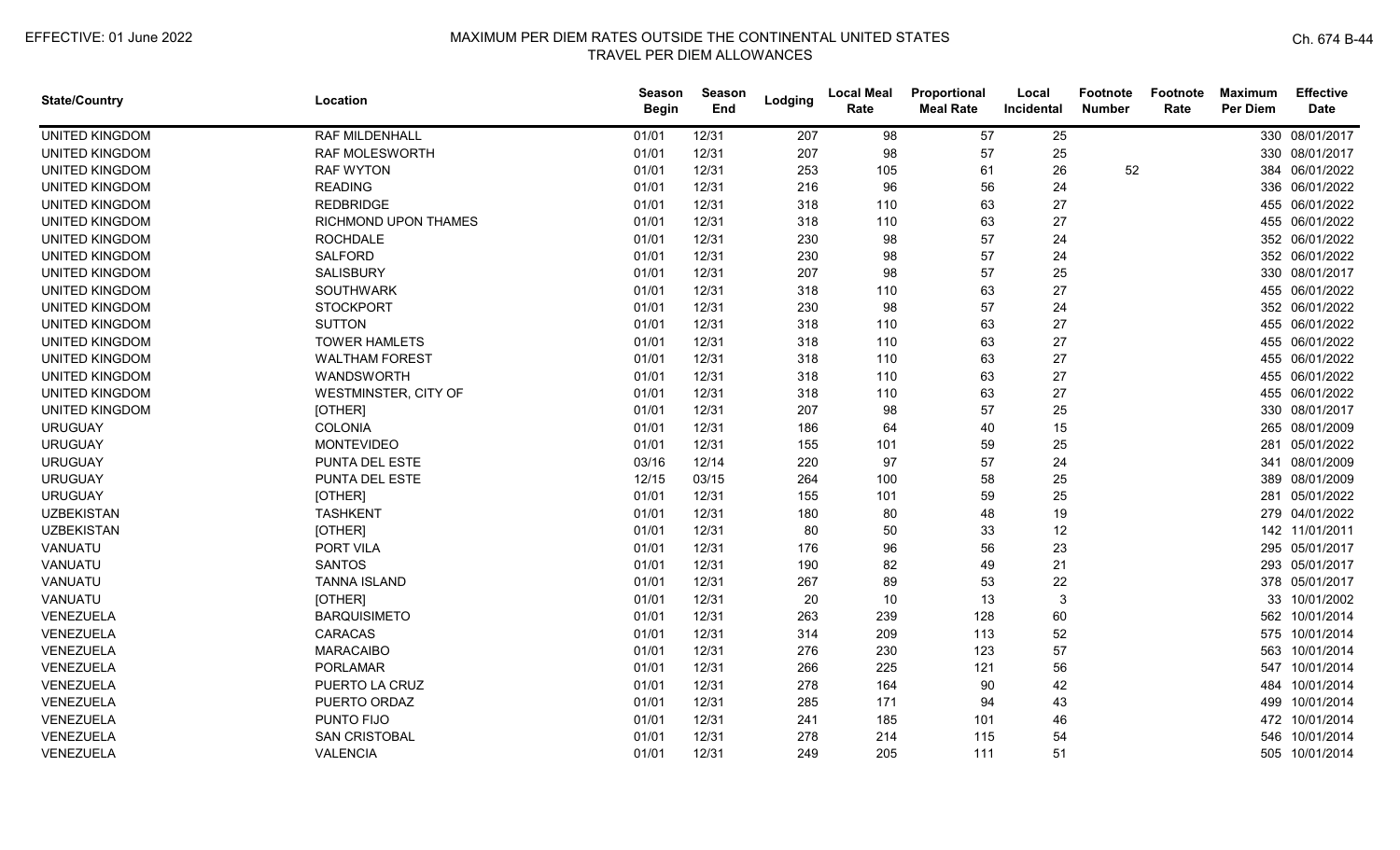| <b>State/Country</b>           | Location                       | <b>Season</b><br><b>Begin</b> | <b>Season</b><br>End | Lodging | <b>Local Meal</b><br>Rate | Proportional<br><b>Meal Rate</b> | Local<br>Incidental | Footnote<br><b>Number</b> | <b>Footnote</b><br>Rate | <b>Maximum</b><br><b>Per Diem</b> | <b>Effective</b><br><b>Date</b> |
|--------------------------------|--------------------------------|-------------------------------|----------------------|---------|---------------------------|----------------------------------|---------------------|---------------------------|-------------------------|-----------------------------------|---------------------------------|
| VENEZUELA                      | [OTHER]                        | 01/01                         | 12/31                | 278     | 164                       | 90                               | 42                  |                           |                         | 484                               | 10/01/2014                      |
| <b>VIETNAM</b>                 | <b>DALAT</b>                   | 01/01                         | 12/31                | 138     | 106                       | 61                               | 26                  |                           |                         |                                   | 270 03/01/2019                  |
| <b>VIETNAM</b>                 | <b>DANANG</b>                  | 01/01                         | 12/31                | 175     | 95                        | 56                               | 23                  |                           |                         |                                   | 293 03/01/2019                  |
| <b>VIETNAM</b>                 | <b>HANOI</b>                   | 01/01                         | 12/31                | 228     | 102                       | 59                               | 26                  |                           |                         |                                   | 356 03/01/2019                  |
| <b>VIETNAM</b>                 | HO CHI MINH CITY               | 01/01                         | 12/31                | 222     | 81                        | 49                               | 20                  |                           |                         | 323                               | 07/01/2021                      |
| <b>VIETNAM</b>                 | [OTHER]                        | 01/01                         | 12/31                | 151     | 79                        | 48                               | 19                  |                           |                         |                                   | 249 03/01/2019                  |
| VIRGIN ISLANDS (U.S.)          | ST. CROIX                      | 04/15                         | 12/14                | 247     | 96                        | 56                               | 24                  |                           |                         | 367                               | 04/01/2022                      |
| VIRGIN ISLANDS (U.S.)          | ST. CROIX                      | 12/15                         | 04/14                | 299     | 96                        | 56                               | 24                  |                           |                         |                                   | 419 04/01/2022                  |
| VIRGIN ISLANDS (U.S.)          | ST. JOHN                       | 05/01                         | 12/03                | 170     | 98                        | 57                               | 25                  |                           |                         |                                   | 293 04/01/2022                  |
| VIRGIN ISLANDS (U.S.)          | ST. JOHN                       | 12/04                         | 04/30                | 230     | 98                        | 57                               | 25                  |                           |                         |                                   | 353 04/01/2022                  |
| VIRGIN ISLANDS (U.S.)          | <b>ST. THOMAS</b>              | 04/15                         | 12/15                | 249     | 95                        | 56                               | 23                  |                           |                         |                                   | 367 04/01/2022                  |
| VIRGIN ISLANDS (U.S.)          | <b>ST. THOMAS</b>              | 12/16                         | 04/14                | 339     | 95                        | 56                               | 23                  |                           |                         |                                   | 457 04/01/2022                  |
| <b>VIRGIN ISLANDS, BRITISH</b> | <b>VIRGIN ISLANDS, BRITISH</b> | 04/15                         | 12/14                | 138     | 80                        | 48                               | 20                  |                           |                         |                                   | 238 08/01/2010                  |
| VIRGIN ISLANDS, BRITISH        | VIRGIN ISLANDS, BRITISH        | 12/15                         | 04/14                | 192     | 84                        | 50                               | 21                  |                           |                         | 297                               | 08/01/2010                      |
| <b>WAKE ISLAND</b>             | <b>WAKE ISLAND</b>             | 01/01                         | 12/31                | 129     | 56                        | 36                               | 14                  |                           |                         |                                   | 199 01/01/2021                  |
| <b>WALLIS AND FUTUNA</b>       | <b>WALLIS AND FUTUNA</b>       | 01/01                         | 12/31                | 73      | 51                        | 34                               | 13                  |                           |                         | 137                               | 10/01/2002                      |
| <b>YEMEN</b>                   | <b>ADEN</b>                    | 01/01                         | 12/31                | 164     | 47                        | 32                               | 11                  |                           |                         |                                   | 222 10/01/2002                  |
| <b>YEMEN</b>                   | <b>SANAA</b>                   | 01/01                         | 12/31                | 360     | 76                        | 46                               | 19                  |                           |                         | 455                               | 11/01/2021                      |
| <b>YEMEN</b>                   | [OTHER]                        | 01/01                         | 12/31                | 108     | 52                        | 34                               | 13                  |                           |                         |                                   | 173 03/01/2007                  |
| ZAMBIA                         | <b>CHIPATA</b>                 | 01/01                         | 12/31                | 110     | 61                        | 39                               | 15                  |                           |                         |                                   | 186 06/01/2019                  |
| ZAMBIA                         | <b>KITWE</b>                   | 01/01                         | 12/31                | 106     | 68                        | 42                               | 17                  |                           |                         |                                   | 191 06/01/2019                  |
| <b>ZAMBIA</b>                  | <b>LIVINGSTONE</b>             | 01/01                         | 12/31                | 236     | 82                        | 49                               | 21                  |                           |                         |                                   | 339 03/01/2011                  |
| <b>ZAMBIA</b>                  | <b>LUSAKA</b>                  | 01/01                         | 12/31                | 220     | 88                        | 52                               | 22                  |                           |                         |                                   | 330 01/01/2020                  |
| ZAMBIA                         | <b>MFUWE</b>                   | 01/01                         | 12/31                | 100     | 64                        | 40                               | 16                  |                           |                         |                                   | 180 06/01/2019                  |
| <b>ZAMBIA</b>                  | <b>NDOLA</b>                   | 01/01                         | 12/31                | 112     | 69                        | 43                               | 17                  |                           |                         |                                   | 198 06/01/2019                  |
| ZAMBIA                         | SOLWEZI                        | 01/01                         | 12/31                | 100     | 67                        | 42                               | 17                  |                           |                         |                                   | 184 06/01/2019                  |
| <b>ZAMBIA</b>                  | [OTHER]                        | 01/01                         | 12/31                | 95      | 64                        | 40                               | 16                  |                           |                         |                                   | 175 03/01/2011                  |
| ZIMBABWE                       | <b>BULAWAYO</b>                | 01/01                         | 12/31                | 138     | 75                        | 46                               | 19                  |                           |                         | 232                               | 12/01/2016                      |
| ZIMBABWE                       | <b>HARARE</b>                  | 01/01                         | 12/31                | 192     | 90                        | 53                               | 22                  |                           |                         |                                   | 304 12/01/2016                  |
| ZIMBABWE                       | <b>VICTORIA FALLS</b>          | 01/01                         | 12/31                | 243     | 98                        | 57                               | 24                  |                           |                         | 365                               | 12/01/2016                      |
| ZIMBABWE                       | [OTHER]                        | 01/01                         | 12/31                | 129     | 74                        | 45                               | 18                  |                           |                         |                                   | 221 12/01/2016                  |

**Footnotes:**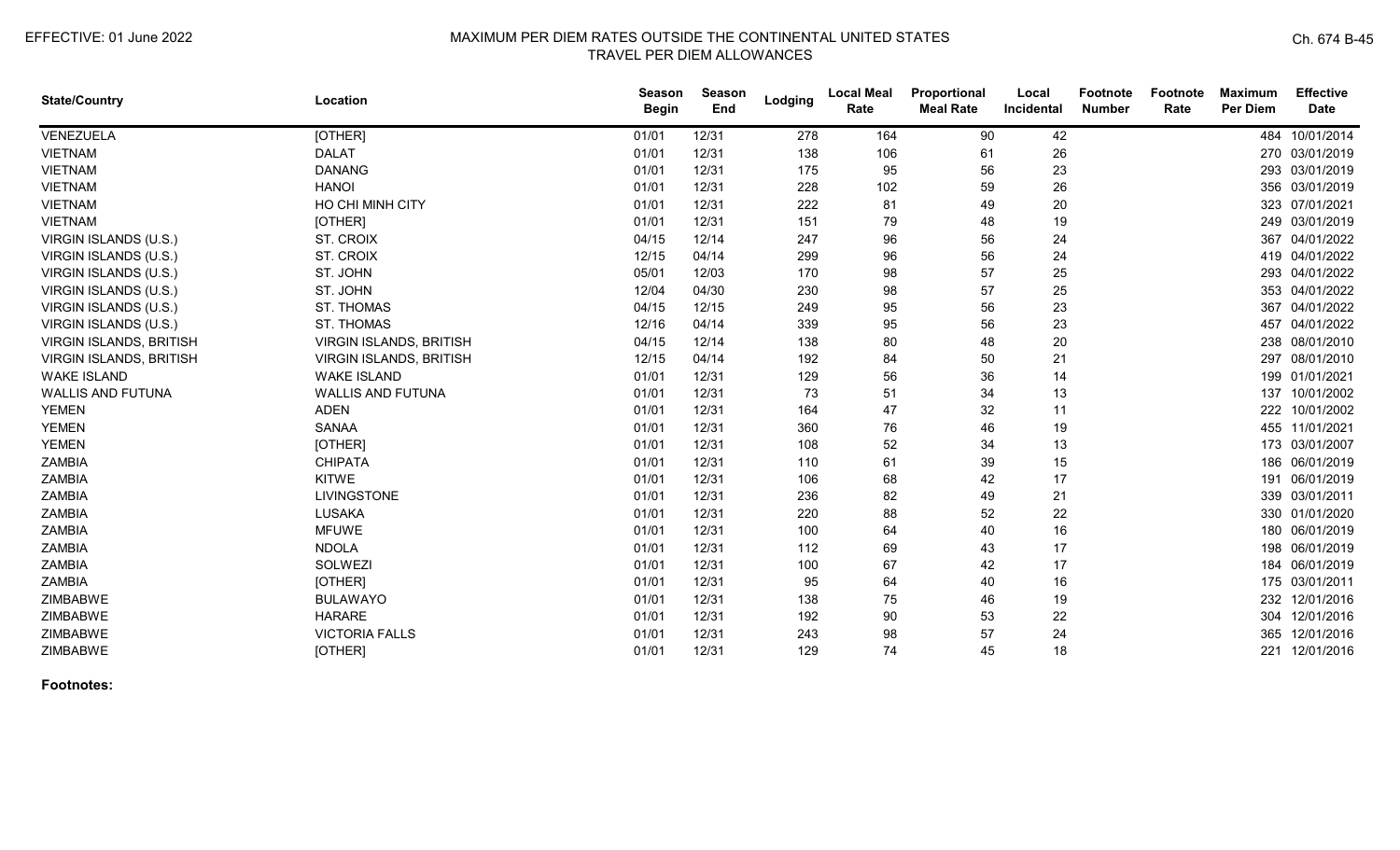| <b>State/Country</b> |          | Season | <b>Season</b> | Lodging | <b>Local Meal</b> | Proportional     | Local      | Footnote | Footnote | Maximum  | <b>Effective</b> |
|----------------------|----------|--------|---------------|---------|-------------------|------------------|------------|----------|----------|----------|------------------|
|                      | Location | Begin  | End           |         | Rate              | <b>Meal Rate</b> | Incidental | Number   | Rate     | Per Diem | <b>Date</b>      |

 1/ Effective 01 June 2020, For those non-DoD individuals TDY/PCS or deployed, in support of contingency operations, whose billeting and meals are provided by the USG, the per diem rate for incidentals expenses is \$7.00 per day. For those individuals whose billeting and meals are not provided by the USG and are authorized full per diem, the normal locality incidental expense rate is authorized. The maximum per diem rates that apply to travelers authorized to use local hotels and/or restaurants are: Lodging \$102, M&IE \$100 for Kabul; Lodging \$99, M&IE \$40 for Herat and Lodging \$51, M&IE \$50 for Other, Afghanistan. For DoD travelers, the per diem is limited to the rate established by the USCENTCOM Commander.

3/ Effective June 01, 2019: Where meals are included in the lodging rate, a traveler is only allowed a meal rate on the first and last day of travel.

4/ Effective December 01, 2015, The per diem rates listed for Baghdad and "Other", Iraq, in the main body of this supplement apply to travelers obtaining no-cost lodging on USG civilian compounds or residing with the U.S. military in Iraq. In accordance with FTR Section 301 Appendix B, M&IE must be reduced for all meals provided at no charge by the USG. In that case, the cost of meals, \$9, should be deducted from the M&IE of \$11. The maximum per diem rates that apply to travelers using local hotels and/or restaurants are: Baghdad: Lodging \$100, M&IE \$54; Other, Iraq: Lodging \$247, M&IE \$82.

5/ San Salvador includes the San Salvador International Airport area of Comalapa.

 6/ The per diem rates for Lebanon listed in the main body of this supplement apply to travelers obtaining lodging on USG civilian compounds. The maximum per diem rates that apply to travelers using local hotels and/or restaurants are: Lodging \$165, M&IE \$75 for Beirut and Other, Lebanon.

9/ Sao Paulo, Brazil, includes Viracopos Airport.

 10/ On October 3, 2006, the U.S. Board on Geographic Names changed the standard transliteration of the spelling of the Ukrainian capital from Kiev to Kyiv. Effective November 1, 2006, the Per Diem Supplement has been amended to reflect this change.

11/ The Moscow, Russia, rates include the cities of Korolev and Star City.

12/ The Gdansk, Poland rate includes the cities of Gdynia and Sopot. The three cities form the Tri City Area.

 13/ Tokyo-To includes Chiba-Ken, Haneda, Kanagawa-Ken (including Atsugi, Camp Zama, Fussa, Machida-Shi, Sagamihara, and Tachikawa), and Saitama-Ken; excludes Narita International Airport, Tokyo City, Yokohama and Yokosuka.

14/ Effective 01 November 2007 - The listing for Manila includes the areas within Metro Manila, including Makati City.

15/ The listing for Aix-en-Provence, France, includes the Cadarache Research Center and the village of Saint-Paul-les-Durance.

16/ Nairobi rate will also apply to Kahawa, Kiambu, Kibichiku, Kihara, Kikuyu, Ruiru, Thogoto and Wangige.

17/ Seoul rate will also apply to Suwon, K-16, Kimpo Airfield, Camps Market, Mercer and Colbern.

 18/ Effective June 01, 2009, The per diem rates for Islamabad listed in the main body of this supplement apply to travelers obtaining lodging on USG civilian The maximum per diem rates that apply to travelers using local hotels and/or restaurants are: Lodging \$230; M&IE \$81.compounds.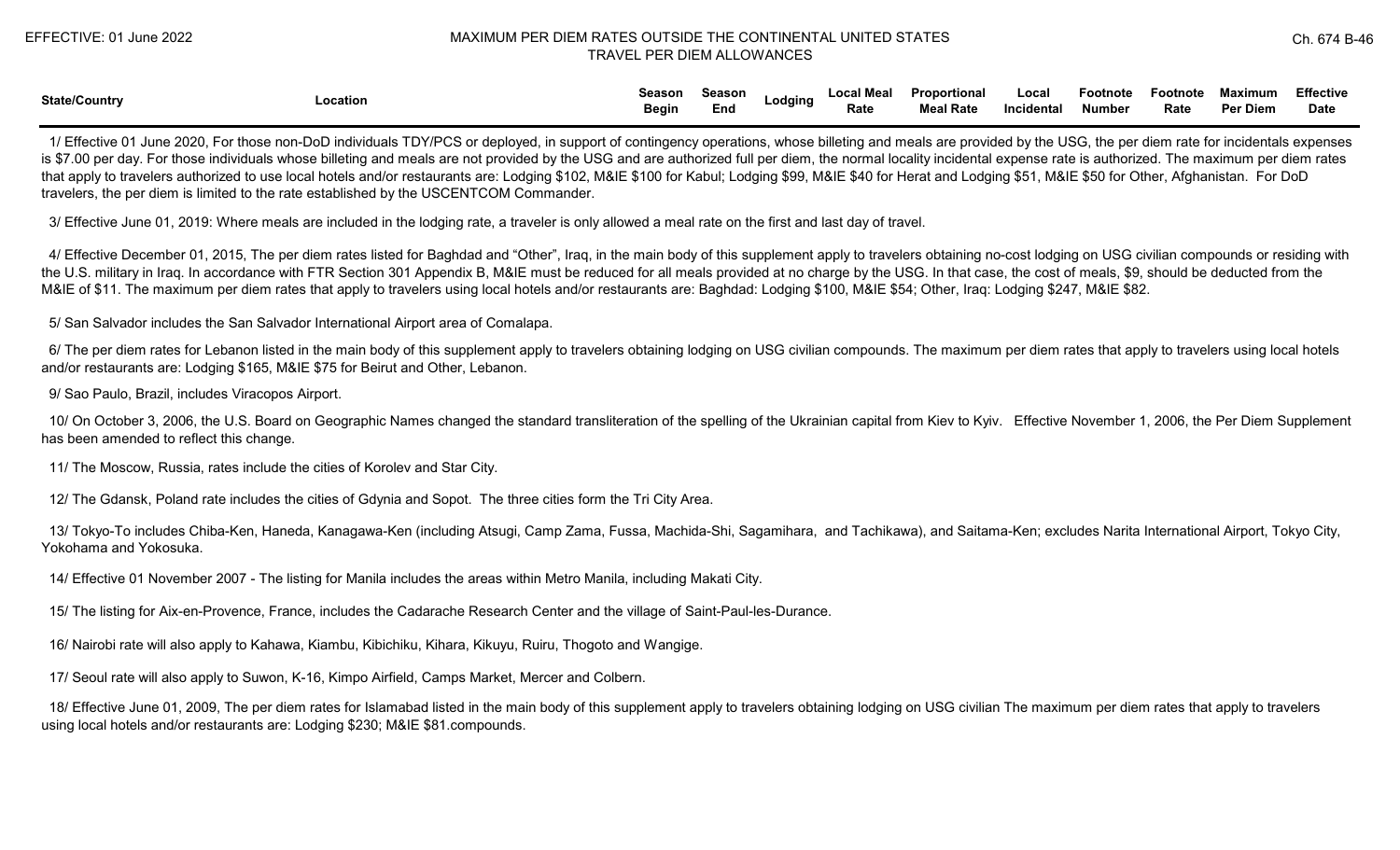| <b>State/Country</b> |          | Season       | Season |         | Local Meal | Proportional | Local             | Footnote      | Footnote | Maximum  | Fffective   |
|----------------------|----------|--------------|--------|---------|------------|--------------|-------------------|---------------|----------|----------|-------------|
|                      | _ocation | <b>Begin</b> | Eno    | ∟odqıno | Rate       | Meal Rate    | <b>Incidental</b> | <b>Number</b> | Rate     | Per Diem | <b>Date</b> |

20/ Effective February 1, 2011, the Per Diem rate of \$49.50 (lodging 0, as it is provided by the US Coast Guard Nassau (OPBAT) and Great Inagua (OPBAT); and \$49.50 M&IE) applies to U.S. Coast Guard personnel lodged at OPBAT sites in the Bahamas.

22/ Effective April 01, 2011, Dhahran Area includes Dammam and Al Khobar.

 29/ Effective October 1, 2013, in accordance with FTR Chapter 301 Appendix B, the Lodging and M&IE must be reduced for all lodging and meals provided by the USG. The cost of lodging and meals is \$0, which should be deducted from the total IE to \$21. When travelers are allowed to stay overnight and eat on the local economy the maximum per diem rates that apply to travelers using local hotels and/or restaurants are: Tripoli: Lodging \$343, M&IE \$105; Other: Lodging \$81, M&IE \$79.

33/ Poznan includes the Cities of Powdiz (include AB) and Gniezno.

 41/ Effective July 1, 2016, the maximum Per Diem rates for Lahore, Pakistan listed in the main body of the per diem supplement apply to travelers using local hotels and/or restaurants. For travelers obtaining lodging on USG civilian compounds, the on-compound lodging rate is \$0 and the M&IE rate is \$55.00. Please note that the M&IE must be reduced for all meals provided by the USG in accordance with FTR chapter 301,Appendix B.

42/ Effective May 1, 2022, the maximum Per Diem rates for Peshawar, Pakistan listed for in the main body of the per diem supplement apply to travelers using local hotels and/or restaurants. For travelers obtaining lodging on USG compounds, the lodging rate is \$0 and \$60.00 M&IE. Please note that the M&IE must be reduced for all meals provided by the USG in accordance with FTR Chapter 301, Appendix B.

47/ Effective February 1, 2017, Bangkok includes Samutpakan/Suvarnbhumi Airport area.

52/ Effective September 1, 2017 the Per Diem rate for Cambridge is applicable to: RAF Wyton, Huntingdon and Cambridgeshire County.

53/ Effective 12/1/2017, the Per Diem rate for Tunis, Tunisia is applicable to: Carthage, Gammarth and Lamarsa.

54/ Effective February 1, 2018, the maximum per diem rate for Brugge, Belgium is applicable to Ostend, Belgium.

 57/ The Per Diem rates listed for Mogadishu, Somalia in the main body of the Per Diem Supplement apply to travelers obtaining lodging on the Compound at no cost to US Mission Travelers with M&IE costs at \$66 for a maximum Per Diem rate of \$66. The maximum Per Diem rates (Lodging \$180 and M&IE \$80 for a Per Diem rate of \$260) apply to US non-Mission Travelers using local hotels and/or restaurants in Mogadishu, Somalia.

67/ Greater Toronto Area (GTA) consists of the central city of Toronto and the four regional municipalities, which surround it: Durham, Halton, Peel and York.

72/ Effective August 1, 2019, Constanta, Romania includes Mamaia.

76/ Niagara Falls, Ontario includes St Catherine's and Niagara-on-the-Lake

80/ Mbabane, Eswatini includes Manzini and Ezulwini, Eswatini.

82/ Effective November 1, 2020, Netherlands Antilles will no longer be listed in the Per Diem Supplement, the new listings are as follows: Aruba, Aruba; Bonaire, Sint Eustatius, and Saba; Curacao, Curacao; Dutch Caribbean (Other); and Sint Maarten